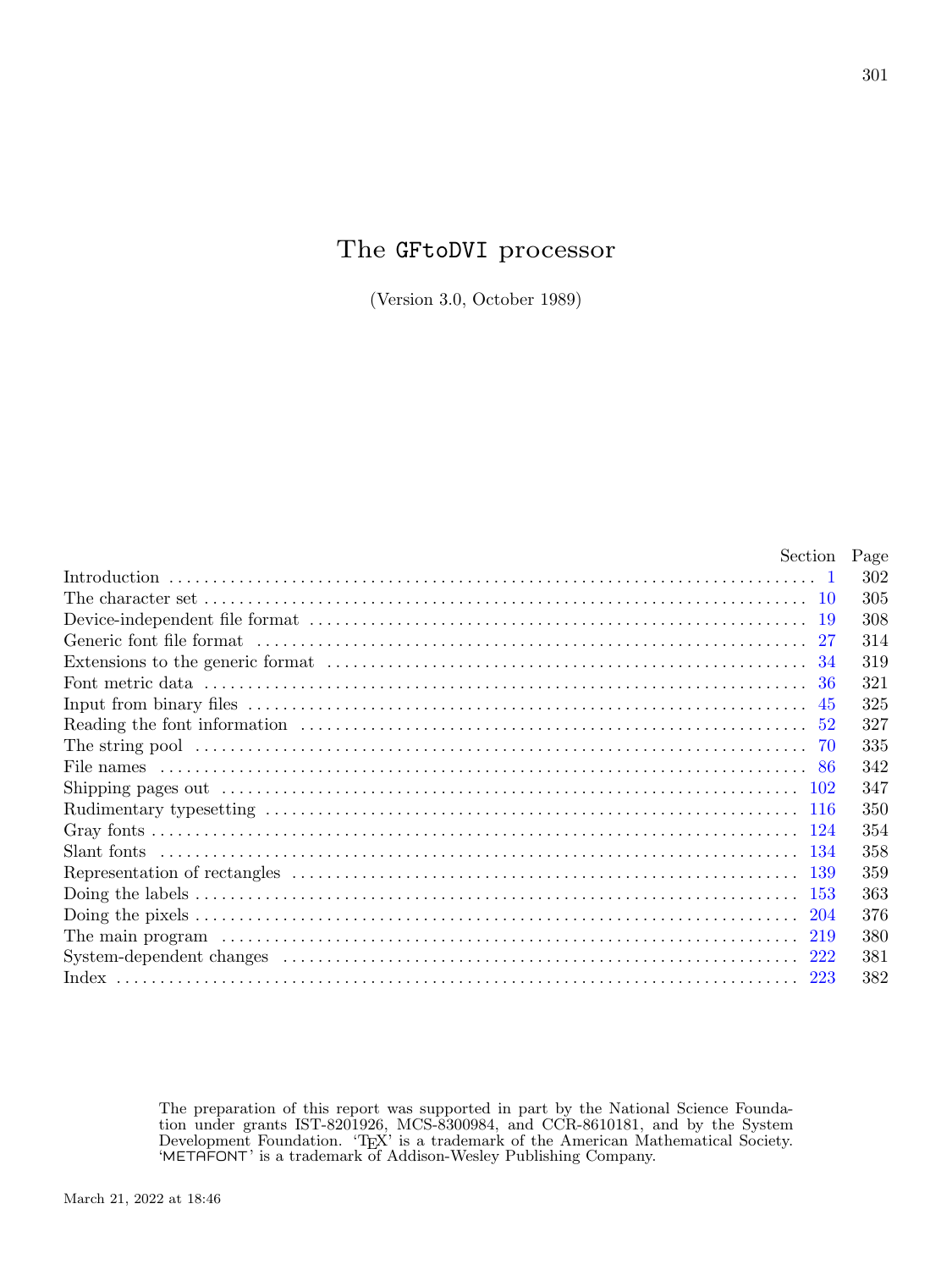<span id="page-1-0"></span>1. Introduction. The GFtoDVI utility program reads binary generic font ("GF") files that are produced by font compilers such as METAFONT, and converts them into device-independent ("DVI") files that can be printed to give annotated hardcopy proofs of the character shapes. The annotations are specified by the comparatively simple conventions of plain METAFONT; i.e., there are mechanisms for labeling chosen points and for superimposing horizontal or vertical rules on the enlarged character shapes.

The purpose of GFtoDVI is simply to make proof copies; it does not exhaustively test the validity of a GF file, nor do its algorithms much resemble the algorithms that are typically used to prepare font descriptions for commercial typesetting equipment. Another program, GFtype, is available for validity checking; GFtype also serves as a model of programs that convert fonts from GF format to some other coding scheme.

The banner string defined here should be changed whenever GFtoDVI gets modified.

define banner ≡ ´This is GFtoDVI, Version 3.0´ { printed when the program starts }

2. This program is written in standard Pascal, except where it is necessary to use extensions; for example, GFtoDVI must read files whose names are dynamically specified, and such a task would be impossible in pure Pascal. All places where nonstandard constructions are used have been listed in the index under "system dependencies."

Another exception to standard Pascal occurs in the use of default branches in case statements; the conventions of TANGLE, WEAVE, etc., have been followed.

define *othercases*  $\equiv$  *others*: { default for cases not listed explicitly } define endcases  $\equiv$  end { follows the default case in an extended case statement } format *othercases*  $\equiv$  *else* format endcases  $\equiv$  end

3. The main input and output files are not mentioned in the program header, because their external names will be determined at run time (e.g., by interpreting the command line that invokes this program). Error messages and other remarks are written on the *output* file, which the user may choose to assign to the terminal if the system permits it.

The term *print* is used instead of *write* when this program writes on the *output* file, so that all such output can be easily deflected.

```
define print(\textbf{\#}) \equiv write(\textbf{\#})define print\_ln(\texttt{\#}) \equiv write\_ln(\texttt{\#})define print\_nl(\#) \equiv begin write_ln; write(#); end
program GF_to_DVI(out);
  label \langle Labels in the outer block 4\rangleconst \langle5 \rangletype \langle9\ranglevar \langle12\rangleprocedure initialize; {this procedure gets things started properly }
    var i, j, m, n: integer; \{loop indices for initializations\}beginingscriptstyle} begin print_ln(banner);
    \langle13 \rangleend;
```
4. If the program has to stop prematurely, it goes to the 'final end'.

define  $final\_end = 9999$  { label for the end of it all }

```
\langle Labels in the outer block 4\rangle \equivfinal.
```
This code is used in section 3.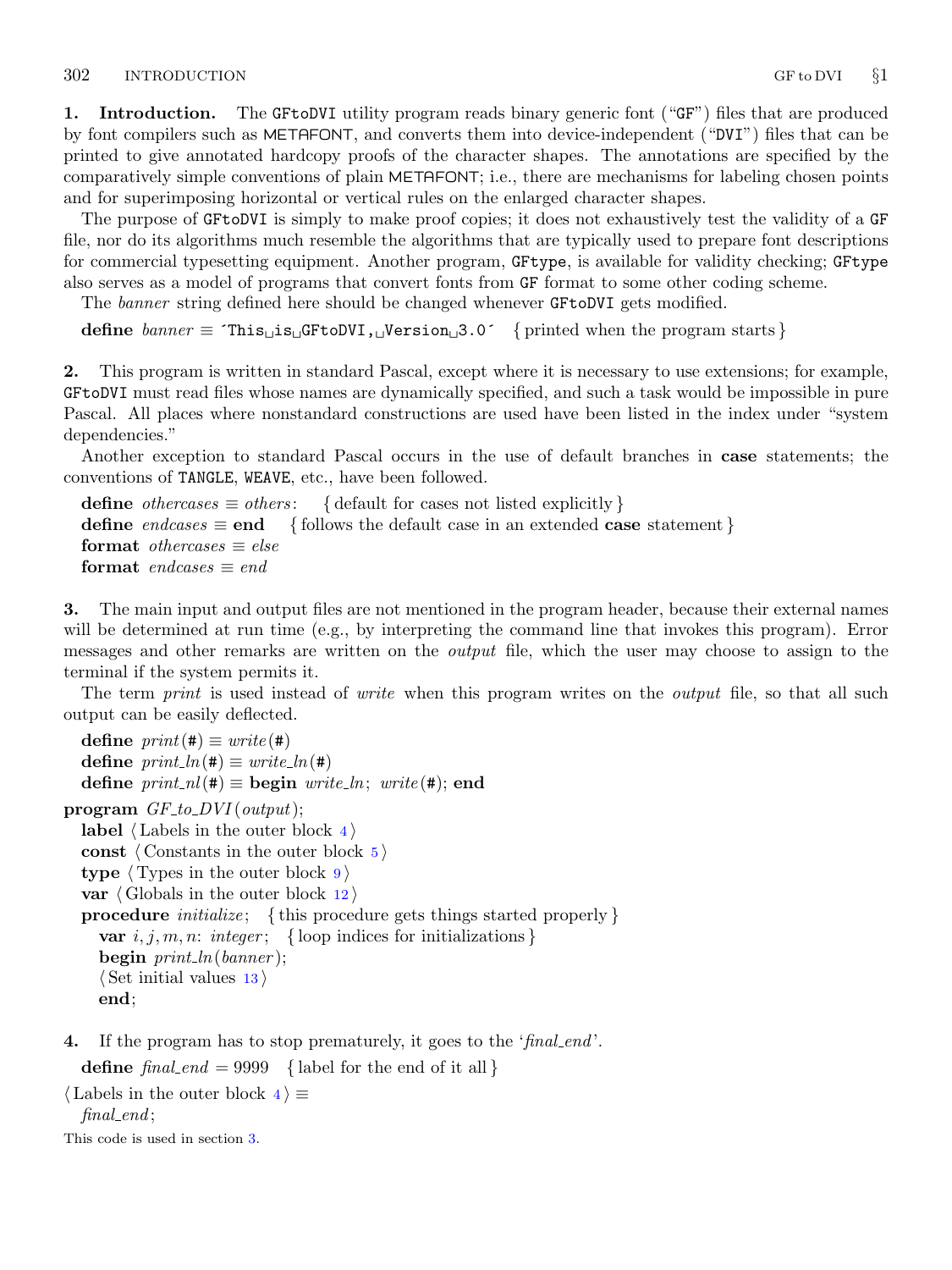<span id="page-2-0"></span>5. The following parameters can be changed at compile time to extend or reduce GFtoDVI's capacity.

 $\langle$  Constants in the outer block  $5 \rangle \equiv$ 

 $max\_labels = 2000;$  { maximum number of labels and dots and rules per character }  $pool_size = 10000;$  {maximum total length of labels and other strings}  $max\_strings = 1100;$  { maximum number of labels and other strings }  $terminal\_line\_length = 150;$ { maximum number of characters input in a single line of input from the terminal } *file\_name\_size* = 50; { a file name shouldn't be longer than this }  $font\_mem\_size = 2000;$  {space for font metric data }  $div\_buf\_size = 800;$  {size of the output buffer; must be a multiple of 8}

widest\_row = 8192; { maximum number of pixels per row }

 $liq\_look ahead = 20;$  { size of stack used when inserting ligature characters }

This code is used in section [3](#page-1-0).

6. Labels are given symbolic names by the following definitions, so that occasional goto statements will be meaningful. We insert the label 'exit:' just before the '**end**' of a procedure in which we have used the 'return' statement defined below; the label 'reswitch' is occasionally used just prior to a case statement in which some cases change the conditions and we wish to branch to the newly applicable case. Loops that are set up with the **loop** construction defined below are commonly exited by going to 'done' or to 'found' or to 'not-found', and they are sometimes repeated by going to 'continue'.

Incidentally, this program never declares a label that isn't actually used, because some fussy Pascal compilers will complain about redundant labels.

**define**  $exit = 10$  { go here to leave a procedure } define  $resultch = 21$  {go here to start a case statement again } define *continue* = 22 { go here to resume a loop } define  $done = 30 \{$ go here to exit a loop } define  $done1 = 31$  { like  $done$ , when there is more than one loop } define  $found = 40$  { go here when you've found it } **define** not found = 45 { go here when you've found nothing }

7. Here are some macros for common programming idioms.

define  $incr(\texttt{\#}) \equiv \texttt{\#} \leftarrow \texttt{\#} + 1$  {increase a variable by unity} define  $decr(\texttt{\#}) \equiv \texttt{\#} \leftarrow \texttt{\#} - 1$  { decrease a variable by unity } define  $loop \equiv$  while true do { repeat over and over until a goto happens} format  $loop \equiv x clause$  {WEB's xclause acts like 'while true do' } define  $do\_nothing \equiv \{$  empty statement  $\}$ define return  $\equiv$  goto exit { terminate a procedure call } format return  $\equiv nil \{$  WEB will henceforth say return instead of return }

8. If the GF file is badly malformed, the whole process must be aborted; GFtoDVI will give up, after issuing an error message about the symptoms that were noticed.

Such errors might be discovered inside of subroutines inside of subroutines, so a procedure called jump out has been introduced. This procedure, which simply transfers control to the label *final end* at the end of the program, contains the only non-local goto statement in GFtoDVI.

define  $abort(\ddagger) \equiv \text{begin}$  print( $\ulcorner \Box \urcorner, \ddagger \end{math}$ ); jump\_out; end define  $bad\_gf$  (#)  $\equiv abort('Bad_GF_Ufile:_i', *, '!_U(at_Ubyte_U', cur\_loc - 1: 1, ')')$ procedure  $jump\_out;$ begin goto  $\mathit{final\_end}$ ; end;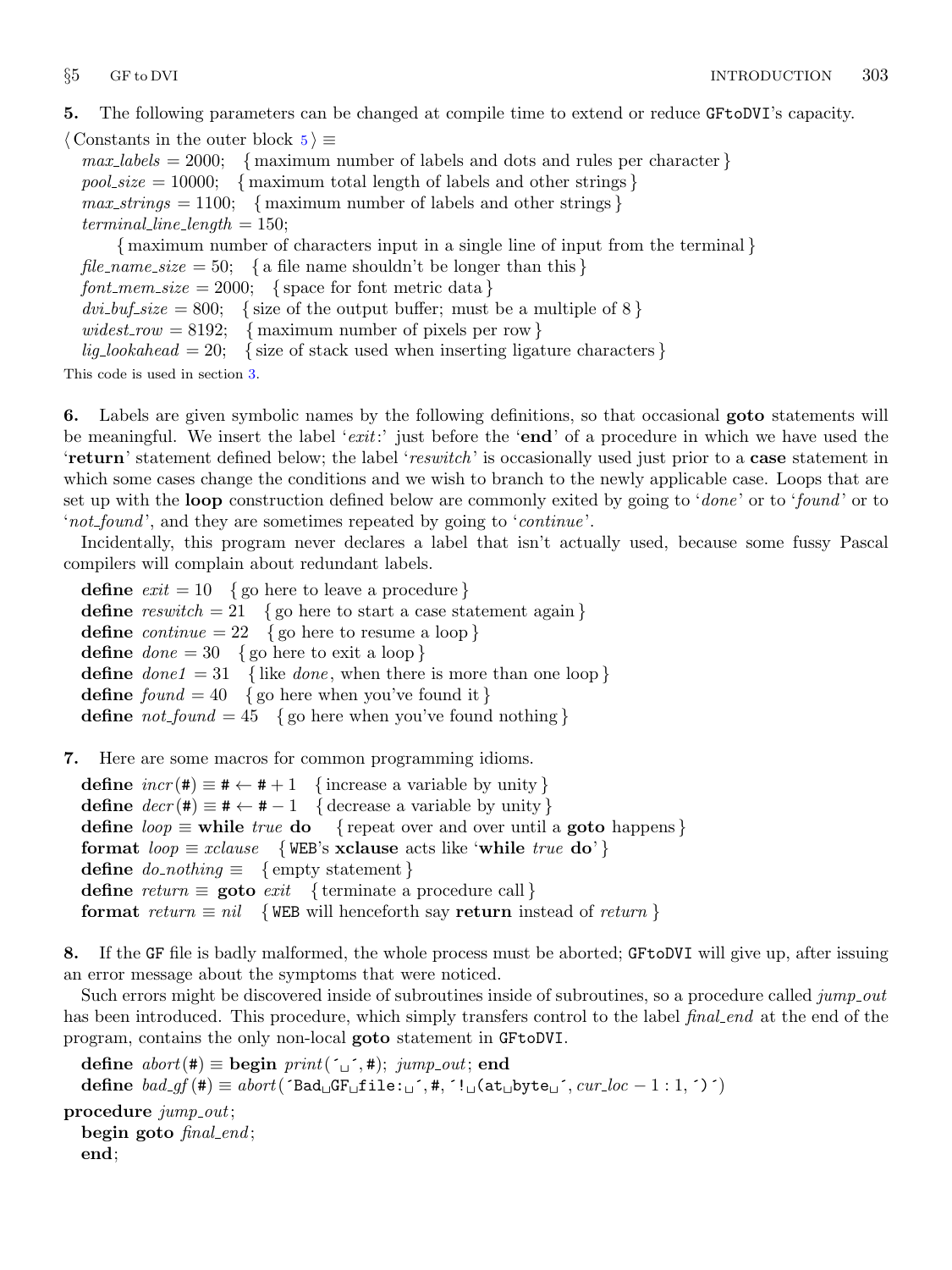<span id="page-3-0"></span>**9.** As in T<sub>E</sub>X and METAFONT, this program deals with numeric quantities that are integer multiples of  $2^{16}$ , and calls them scaled.

define  $unity \equiv 200000 \{ scaled \, representation \, of \, 1.0 \}$ 

 $\langle$  Types in the outer block  $9 \rangle \equiv$ 

 $scaled = integer; \{ fixed-point numbers\}$ 

See also sections [10](#page-4-0), [11,](#page-4-0) [45](#page-24-0), [52](#page-26-0), [70,](#page-34-0) [79](#page-38-0), [104](#page-46-0), and [139.](#page-58-0)

This code is used in section [3](#page-1-0).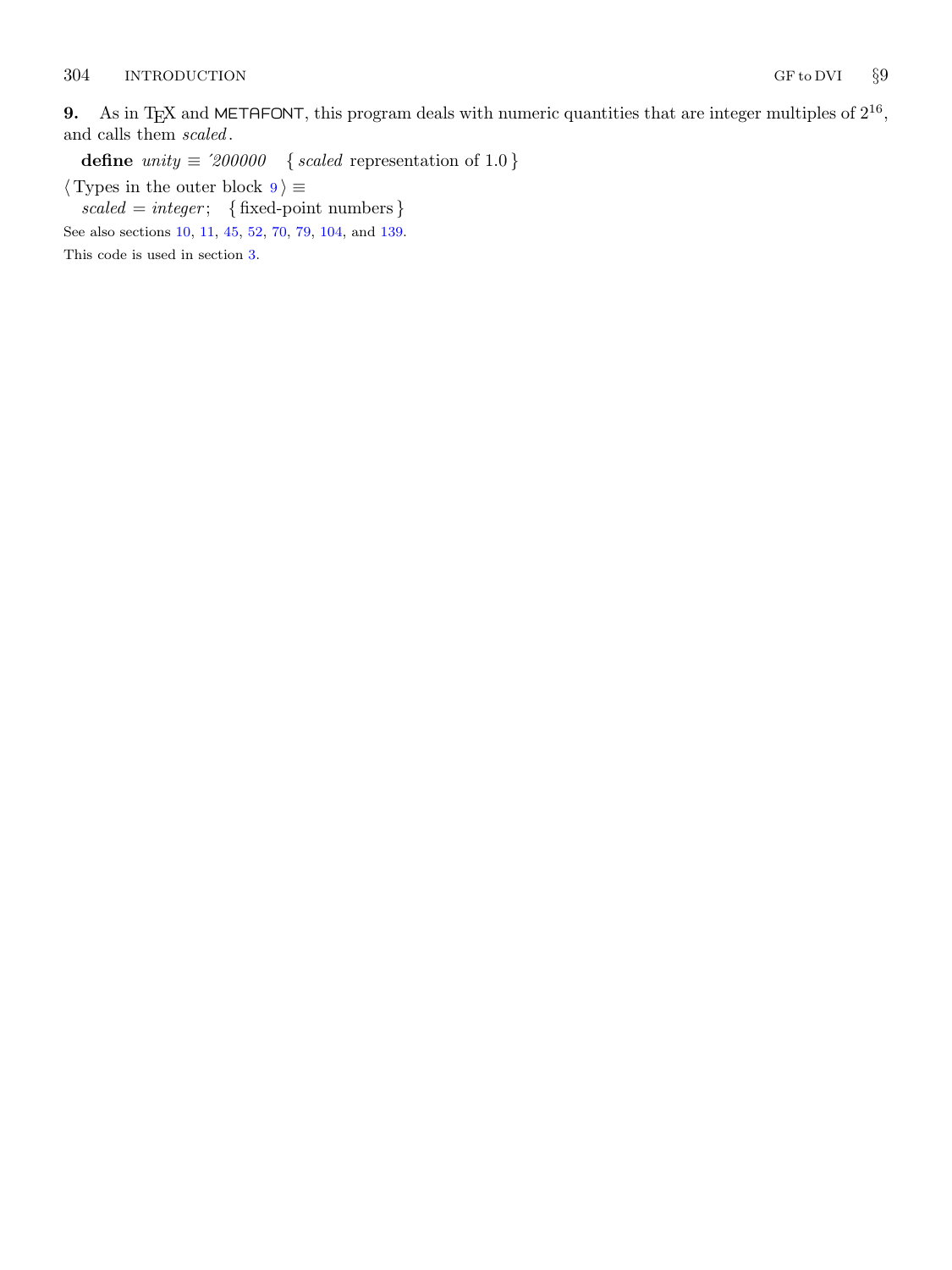<span id="page-4-0"></span>10. The character set. Like all programs written with the WEB system, GFtoDVI can be used with any character set. But it uses ASCII code internally, because the programming for portable input-output is easier when a fixed internal code is used. Furthermore, both GF and DVI files use ASCII code for file names and certain other strings. The next few sections of GFtoDVI have therefore been copied from the analogous ones in the WEB system routines.

 $\langle$  Types in the outer block  $9 \rangle$  $9 \rangle$  +≡  $ASCII\_code = 0$ ...255; { eight-bit numbers, a subrange of the integers }

11. The original Pascal compiler was designed in the late 60s, when six-bit character sets were common, so it did not make provision for lowercase letters. Nowadays, of course, we need to deal with both capital and small letters in a convenient way. So we shall assume that the Pascal system being used for GFtoDVI has a character set containing at least the standard visible ASCII characters ("!" through "~"). If additional characters are present, GFtoDVI can be configured to work with them too.

Some Pascal compilers use the original name char for the data type associated with the characters in text files, while other Pascals consider *char* to be a 64-element subrange of a larger data type that has some other name. In order to accommodate this difference, we shall use the name *text\_char* to stand for the data type of the characters in the output file. We shall also assume that text char consists of the elements  $chr(first.text\_char)$  through  $chr(last.text\_char)$ , inclusive. The following definitions should be adjusted if necessary.

define  $text_{cchar} \equiv char$  {the data type of characters in text files } define first text char = 0 { ordinal number of the smallest element of text char } define *last\_text\_char* = 255 { ordinal number of the largest element of *text\_char* }  $\langle$  Types in the outer block  $9 \rangle$  $9 \rangle$  +≡ text\_file = packed file of text\_char;

12. The GFtoDVI processor converts between ASCII code and the user's external character set by means of arrays xord and xchr that are analogous to Pascal's ord and chr functions.

 $\langle$  Globals in the outer block 12  $\rangle \equiv$ xord:  $array [text{\thinspace} c]$  for  $ASCIIcode;$  { specifies conversion of input characters } xchr:  $array [ASCI]{c}$  of text char; { specifies conversion of output characters } See also sections [16](#page-6-0), [18,](#page-6-0) [37](#page-20-0), [46](#page-24-0), [48,](#page-25-0) [49](#page-25-0), [53](#page-27-0), [71,](#page-34-0) [76](#page-35-0), [80](#page-38-0), [86,](#page-41-0) [87](#page-41-0), [93](#page-42-0), [96,](#page-43-0) [102,](#page-46-0) [105,](#page-46-0) [117](#page-50-0), [127](#page-54-0), [134](#page-57-0), [140](#page-58-0), [149](#page-60-0), [155,](#page-62-0) [158,](#page-63-0) [160,](#page-63-0) [166,](#page-65-0) [168,](#page-65-0) [174,](#page-67-0) [182,](#page-69-0) [183](#page-69-0), [207](#page-75-0), [211](#page-76-0), [212](#page-76-0), and [220](#page-79-0).

This code is used in section [3](#page-1-0).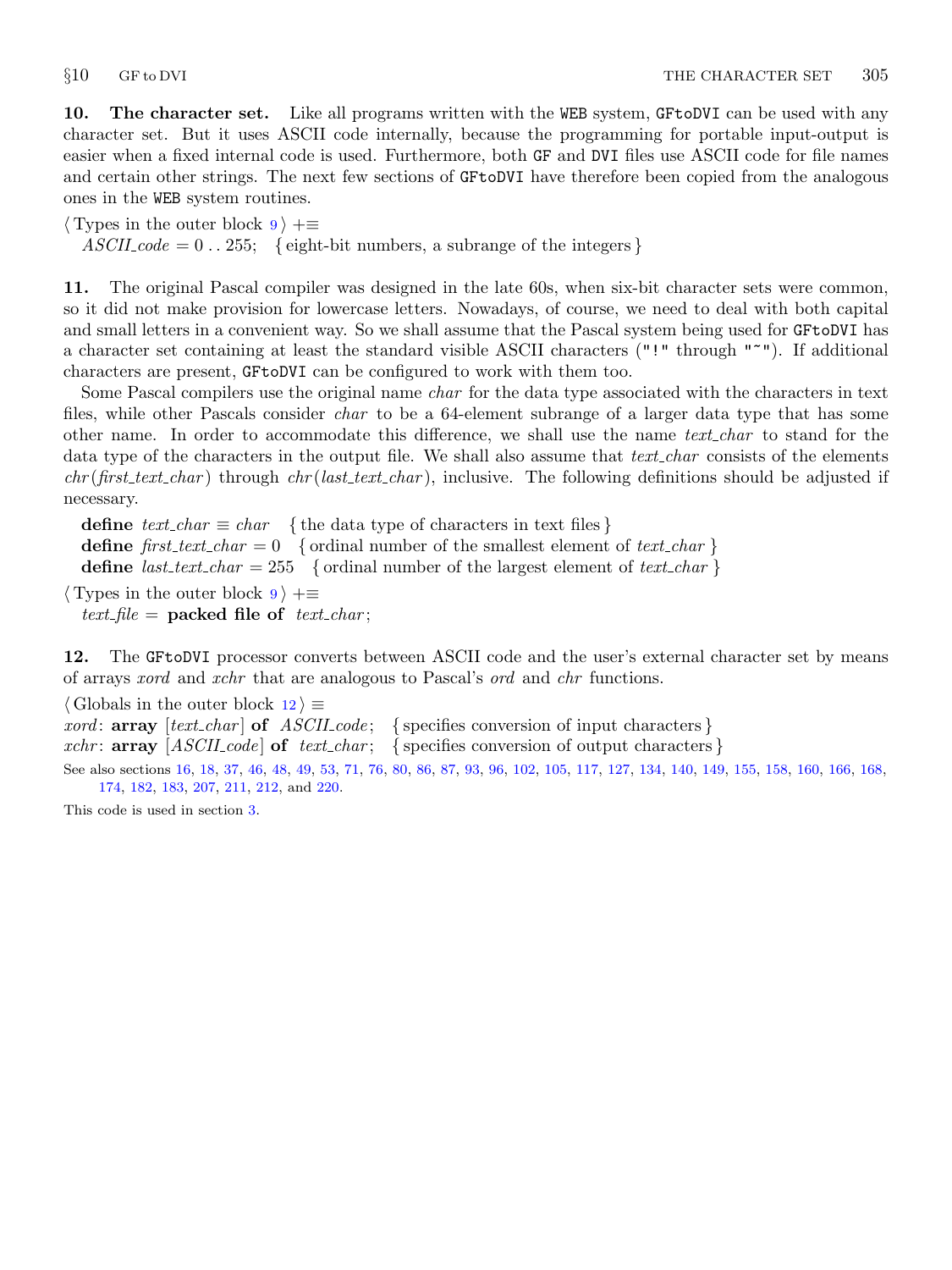<span id="page-5-0"></span>13. Under our assumption that the visible characters of standard ASCII are all present, the following assignment statements initialize the xchr array properly, without needing any system-dependent changes.

```
\langle Set initial values 13 \rangle \equiv
```
 $xchr[740] \leftarrow \ulcorner_1$ ;  $xchr[74] \leftarrow \ulcorner!$ ;  $xchr[74] \leftarrow \ulcorner!$ ;  $xchr[74] \leftarrow \ulcorner*$ ;  $xchr[74] \leftarrow \ulcorner*$ ;  $xchr['45] \leftarrow \text{``\&$~; xchr['46] \leftarrow \text{``\&$~; xchr['47] \leftarrow \text{''''};}$  $xchr['50] \leftarrow '('; xchr['51] \leftarrow '')'; xchr['52] \leftarrow '*\'; xchr['53] \leftarrow '+\'; xchr['54] \leftarrow ',';$  $xchr['55] \leftarrow -$ ;  $xchr['56] \leftarrow$   $\ldots$ ;  $xchr['57] \leftarrow \cdot \cdot \cdot$ ;  $xchr[60] \leftarrow 0$ ;  $xchr[61] \leftarrow 1$ ;  $xchr[62] \leftarrow 2$ ;  $xchr[63] \leftarrow 3$ ;  $xchr[64] \leftarrow 4$ ;  $xchr['65] \leftarrow '5'; xchr['66] \leftarrow '6'; xchr['67] \leftarrow '7';$  $xchr[70] \leftarrow$  '8';  $xchr[71] \leftarrow$  '9';  $xchr[72] \leftarrow$ ':';  $xchr[73] \leftarrow$ ';';  $xchr[74] \leftarrow$ '<';  $xchr['75] \leftarrow \text{'}= \text{'}; xchr['76] \leftarrow \text{'}> \text{'}; xchr['77] \leftarrow \text{'}?$  $xchr['100] \leftarrow$   $\infty$ ;  $xchr['101] \leftarrow \infty$ ;  $xchr['102] \leftarrow \infty$ ;  $xchr['103] \leftarrow \infty$ ;  $xchr['104] \leftarrow \infty$ ;  $xchr['105] \leftarrow \mathbf{E}$ ;  $xchr['106] \leftarrow \mathbf{F}$ ;  $xchr['107] \leftarrow \mathbf{G}$ ;  $xchr['110] \leftarrow \text{`H'}; xchr['111] \leftarrow \text{`I'}; xchr['112] \leftarrow \text{`J'}; xchr['113] \leftarrow \text{`K'}; xchr['114] \leftarrow \text{`L'};$  $xchr['115] \leftarrow \gamma' xchr['116] \leftarrow \gamma' xchr['117] \leftarrow \gamma'$ ;  $xchr['120] \leftarrow \text{`P'}; xchr['121] \leftarrow \text{`Q'}; xchr['122] \leftarrow \text{`R'}; xchr['123] \leftarrow \text{`S'}; xchr['124] \leftarrow \text{`T'};$  $xchr['125] \leftarrow \mathbf{U}$ ;  $xchr['126] \leftarrow \mathbf{V}$ ;  $xchr['127] \leftarrow \mathbf{W}$ ;  $xchr['130] \leftarrow \Upsilon$ ;  $xchr['131] \leftarrow \Upsilon$ ;  $xchr['132] \leftarrow \Upsilon$ ;  $xchr['133] \leftarrow \Upsilon$ ;  $xchr['134] \leftarrow \Upsilon$ ;  $xchr['135] \leftarrow$  '];  $xchr['136] \leftarrow$  '^';  $xchr['137] \leftarrow$  '\_';  $xchr['140] \leftarrow \sim$ ;  $xchr['141] \leftarrow \sim$  a';  $xchr['142] \leftarrow \sim$  'b';  $xchr['143] \leftarrow \sim$  'c';  $xchr['144] \leftarrow \sim$  'd';  $xchr['145] \leftarrow$  ´e´;  $xchr['146] \leftarrow$  ´f´;  $xchr['147] \leftarrow$  ´g´;  $xchr['150] \leftarrow \text{`h`}; xchr['151] \leftarrow \text{`i`}; xchr['152] \leftarrow \text{`j`}; xchr['153] \leftarrow \text{`k`}; xchr['154] \leftarrow \text{`1`};$  $xchr['155] \leftarrow \text{`m'}; xchr['156] \leftarrow \text{`n'}; xchr['157] \leftarrow \text{`o'};$  $xchr \mid 160 \mid \leftarrow \text{`p'}; xchr \mid 161 \mid \leftarrow \text{`q'}; xchr \mid 162 \mid \leftarrow \text{`r'}; xchr \mid 163 \mid \leftarrow \text{`s'}; xchr \mid 164 \mid \leftarrow \text{`t'};$  $xchr['165] \leftarrow \text{`u'}; xchr['166] \leftarrow \text{`v'}; xchr['167] \leftarrow \text{`w'};$  $xchr['170] \leftarrow x$ ;  $xchr['171] \leftarrow y$ ;  $xchr['172] \leftarrow z$ ;  $xchr['173] \leftarrow \{x, xchr['174] \leftarrow 1\}$ ;  $xchr['175] \leftarrow \rightarrow$ ;  $xchr['176] \leftarrow \rightarrow$ ;

See also sections 14, 15, [54](#page-27-0), [97](#page-43-0), [103,](#page-46-0) [106,](#page-46-0) [118,](#page-50-0) [126,](#page-54-0) and [142.](#page-58-0) This code is used in section [3](#page-1-0).

14. Here now is the system-dependent part of the character set. If GFtoDVI is being implemented on a garden-variety Pascal for which only standard ASCII codes will appear in the input and output files, you don't need to make any changes here. But if you have, for example, an extended character set like the one in Appendix C of The  $T_F X$ book, the first line of code in this module should be changed to

for  $i \leftarrow 0$  to '37 do  $xchr[i] \leftarrow chr(i);$ 

WEB's character set is essentially identical to  $T_F X$ 's.

 $\langle$  Set initial values 13  $\rangle$  +≡ for  $i \leftarrow 0$  to '37 do  $xchr[i] \leftarrow$  '?'; for  $i \leftarrow 777$  to  $377$  do  $xchr[i] \leftarrow ?$ ;

15. The following system-independent code makes the *xord* array contain a suitable inverse to the information in *xchr*.

 $\langle$  Set initial values  $13 \rangle$  +≡ for  $i \leftarrow$  first\_text\_char to last\_text\_char do xord  $[chr(i)] \leftarrow$  " $\sqcup$ "; for  $i \leftarrow 1$  to '377 do  $xord[xchr[i]] \leftarrow i;$  $\mathit{zord}[\,^{\prime}\,?\,^{\prime}] \leftarrow$  "?";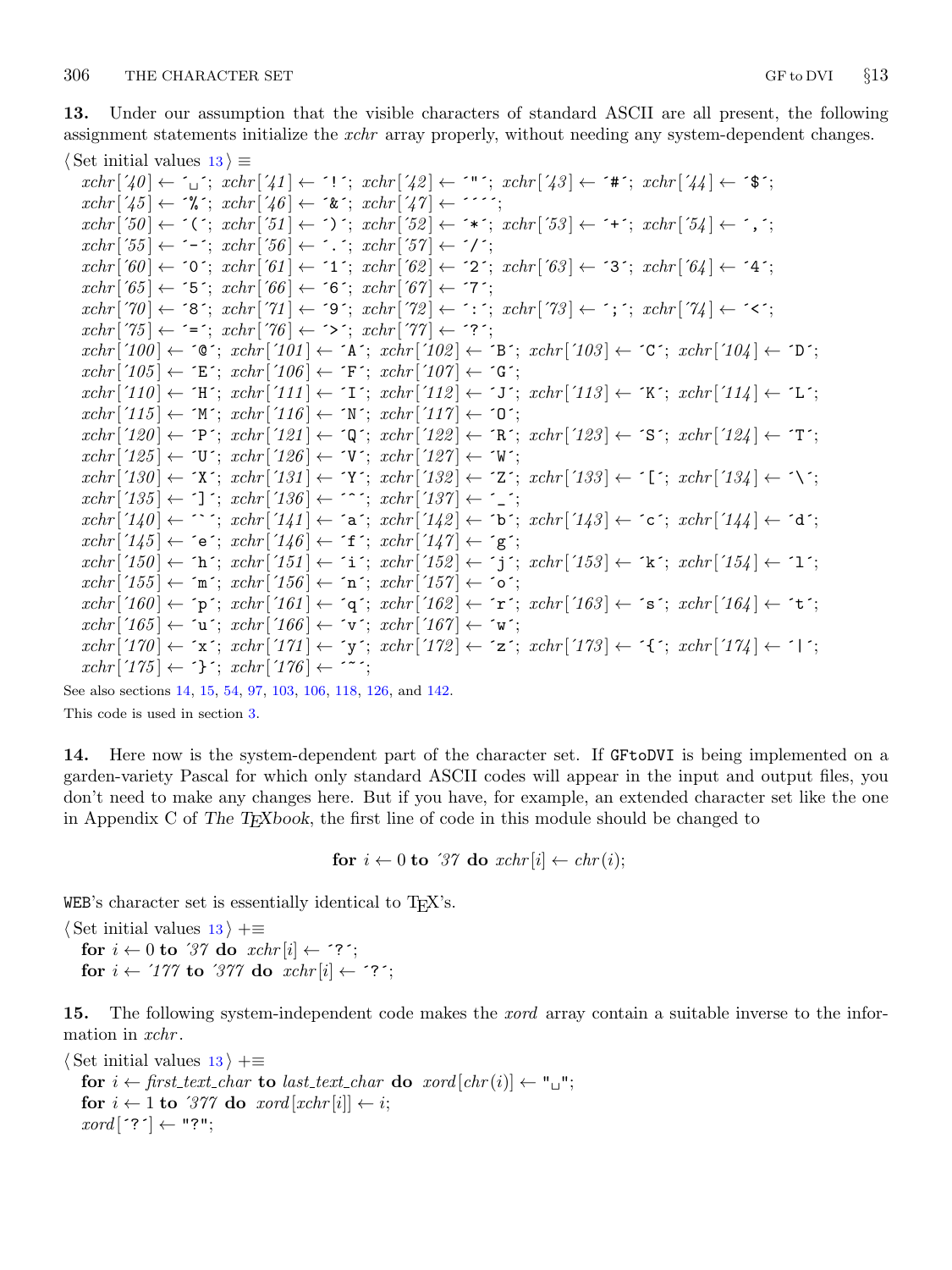<span id="page-6-0"></span>16. The *input ln* routine waits for the user to type a line at his or her terminal; then it puts ASCII-code equivalents for the characters on that line into the *buffer* array. The term in file is used for terminal input.

Since the terminal is being used for both input and output, some systems need a special routine to make sure that the user can see a prompt message before waiting for input based on that message. (Otherwise the message may just be sitting in a hidden buffer somewhere, and the user will have no idea what the program is waiting for.) We shall call a system-dependent subroutine *update\_terminal* in order to avoid this problem.

**define** update\_terminal  $\equiv break(output)$  {empty the terminal output buffer }

 $\langle$  Globals in the outer block  $12$   $\rangle$  +≡

buffer:  $array [0..terminal-line_length]$  of  $0..255;$ 

term in: text file; { the terminal, considered as an input file }

17. A global variable *line\_length* records the first buffer position after the line just read.

**procedure** input ln; {inputs a line from the terminal} begin  $update-terminal; reset(term_in);$ if  $e$ *oln*( $term_in$ ) then  $read\_ln(term_in)$ ;  $line_length \leftarrow 0;$ while  $(line\_length < terminal\_line\_length) \wedge \neg eoln(term\_in)$  do **begin** buffer  $|line.length \} \leftarrow xord[term_in{\uparrow}]$ ; incr(line\_length); get(term\_in); end; end;

18. The global variable *buf-ptr* is used while scanning each line of input; it points to the first unread character in *buffer*.

 $\langle$  Globals in the outer block [12](#page-4-0)  $\rangle$  +≡  $\textit{buf\_ptr}: 0 \ldots \textit{terminal\_line\_length};$  {the number of characters read }  $line_length: 0... terminalLine_length; \{ end of line read by input\_ln \}$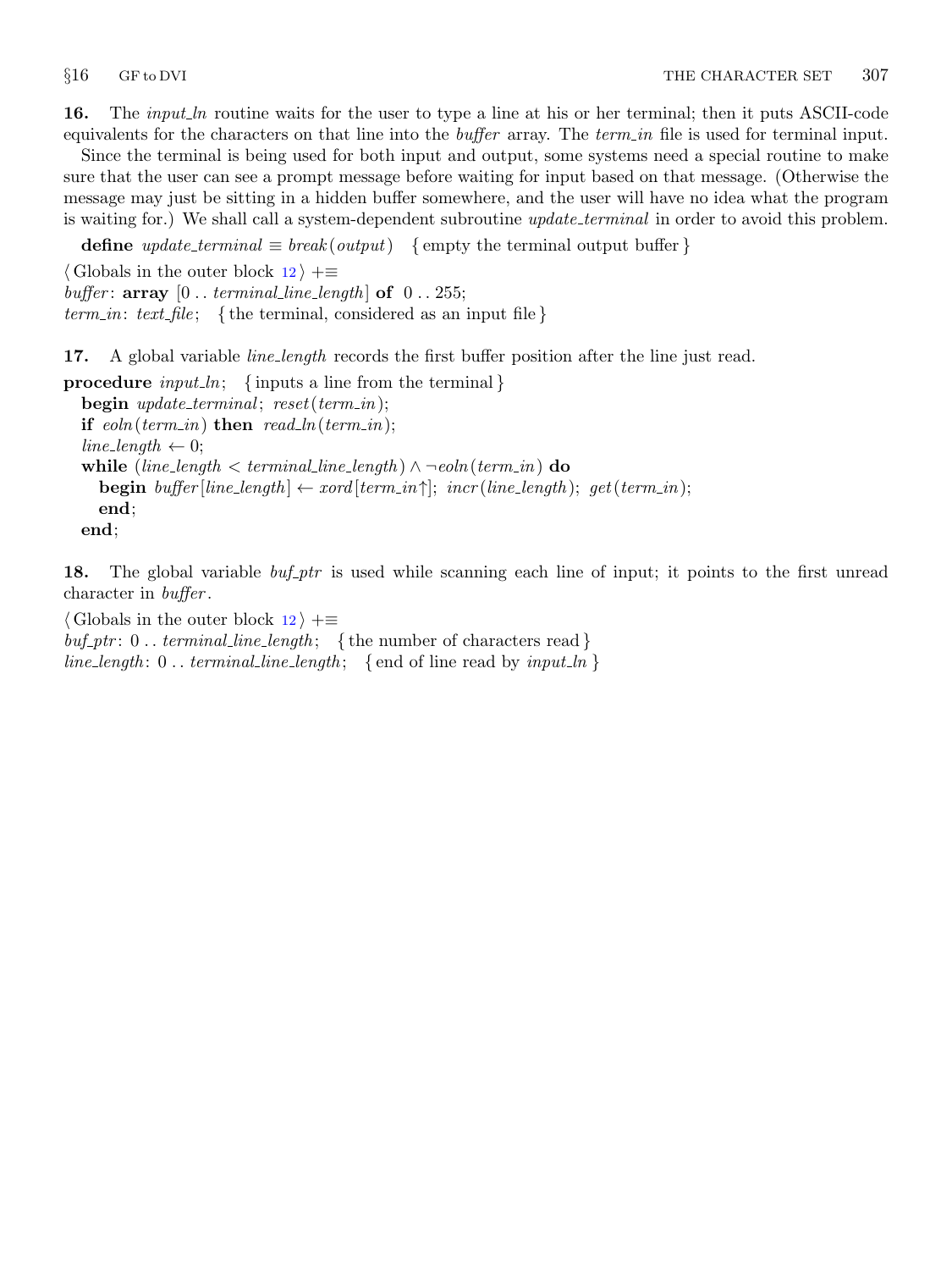<span id="page-7-0"></span>19. Device-independent file format. Before we get into the details of GFtoDVI, we need to know exactly what DVI files are. The form of such files was designed by David R. Fuchs in 1979. Almost any reasonable typesetting device can be driven by a program that takes DVI files as input, and dozens of such DVI-to-whatever programs have been written. Thus, it is possible to print the output of document compilers like TEX on many different kinds of equipment. (The following material has been copied almost verbatim from the program for T<sub>F</sub>X.)

A DVI file is a stream of 8-bit bytes, which may be regarded as a series of commands in a machine-like language. The first byte of each command is the operation code, and this code is followed by zero or more bytes that provide parameters to the command. The parameters themselves may consist of several consecutive bytes; for example, the 'set\_rule' command has two parameters, each of which is four bytes long. Parameters are usually regarded as nonnegative integers; but four-byte-long parameters, and shorter parameters that denote distances, can be either positive or negative. Such parameters are given in two's complement notation. For example, a two-byte-long distance parameter has a value between  $-2^{15}$  and  $2^{15} - 1.$ 

Incidentally, when two or more 8-bit bytes are combined to form an integer of 16 or more bits, the most significant bytes appear first in the file. This is called BigEndian order.

A DVI file consists of a "preamble," followed by a sequence of one or more "pages," followed by a "postamble." The preamble is simply a *pre* command, with its parameters that define the dimensions used in the file; this must come first. Each "page" consists of a *bop* command, followed by any number of other commands that tell where characters are to be placed on a physical page, followed by an eop command. The pages appear in the order that they were generated, not in any particular numerical order. If we ignore nop commands and fnt def commands (which are allowed between any two commands in the file), each eop command is immediately followed by a *bop* command, or by a *post* command; in the latter case, there are no more pages in the file, and the remaining bytes form the postamble. Further details about the postamble will be explained later.

Some parameters in DVI commands are "pointers." These are four-byte quantities that give the location number of some other byte in the file; the first byte is number 0, then comes number 1, and so on. For example, one of the parameters of a *bop* command points to the previous  $bop$ ; this makes it feasible to read the pages in backwards order, in case the results are being directed to a device that stacks its output face up. Suppose the preamble of a DVI file occupies bytes 0 to 99. Now if the first page occupies bytes 100 to 999, say, and if the second page occupies bytes 1000 to 1999, then the bop that starts in byte 1000 points to 100 and the *bop* that starts in byte 2000 points to 1000. (The very first  $bop$ , i.e., the one that starts in byte 100, has a pointer of  $-1$ .)

20. The DVI format is intended to be both compact and easily interpreted by a machine. Compactness is achieved by making most of the information implicit instead of explicit. When a DVI-reading program reads the commands for a page, it keeps track of several quantities: (a) The current font  $f$  is an integer; this value is changed only by fnt and fnt num commands. (b) The current position on the page is given by two numbers called the horizontal and vertical coordinates,  $h$  and  $v$ . Both coordinates are zero at the upper left corner of the page; moving to the right corresponds to increasing the horizontal coordinate, and moving down corresponds to increasing the vertical coordinate. Thus, the coordinates are essentially Cartesian, except that vertical directions are flipped; the Cartesian version of  $(h, v)$  would be  $(h, -v)$ . (c) The current spacing amounts are given by four numbers  $w, x, y$ , and  $z$ , where  $w$  and  $x$  are used for horizontal spacing and where y and z are used for vertical spacing. (d) There is a stack containing  $(h, v, w, x, y, z)$  values; the DVI commands push and pop are used to change the current level of operation. Note that the current font  $f$ is not pushed and popped; the stack contains only information about positioning.

The values of h, v, w, x, y, and z are signed integers having up to 32 bits, including the sign. Since they represent physical distances, there is a small unit of measurement such that increasing  $h$  by 1 means moving a certain tiny distance to the right. The actual unit of measurement is variable, as explained below.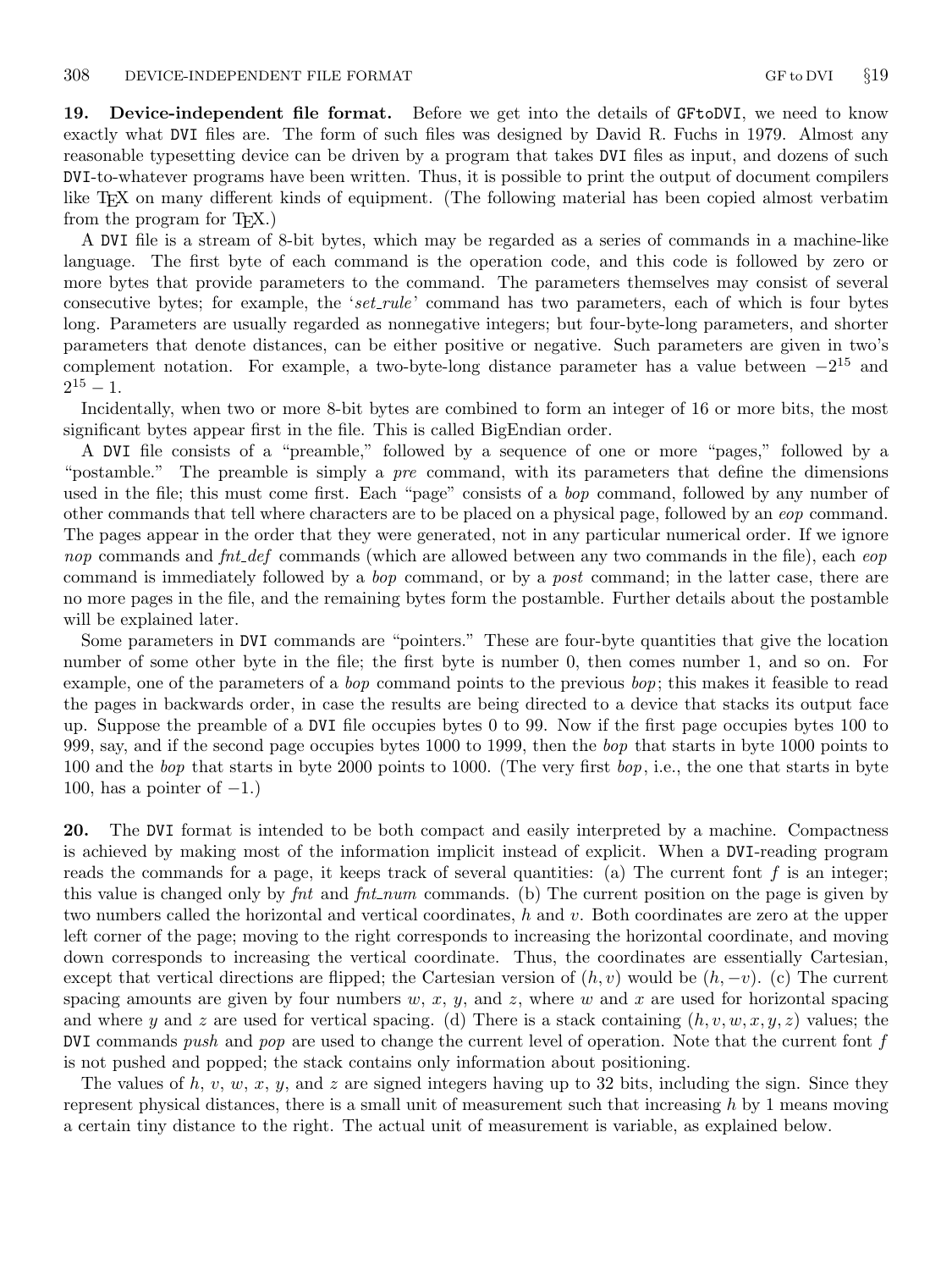21. Here is a list of all the commands that may appear in a DVI file. Each command is specified by its symbolic name (e.g.,  $bop$ ), its opcode byte (e.g., 139), and its parameters (if any). The parameters are followed by a bracketed number telling how many bytes they occupy; for example, ' $p[4]$ ' means that parameter  $p$  is four bytes long.

- set char 0 0. Typeset character number 0 from font f such that the reference point of the character is at  $(h, v)$ . Then increase h by the width of that character. Note that a character may have zero or negative width, so one cannot be sure that  $h$  will advance after this command; but  $h$  usually does increase.
- set char 1 through set char 127 (opcodes 1 to 127). Do the operations of set char  $0$ ; but use the character whose number matches the opcode, instead of character 0.
- set1 128 c[1]. Same as set\_char\_0, except that character number c is typeset. T<sub>E</sub>X82 uses this command for characters in the range  $128 \leq c < 256$ .
- set 2 129 c[2]. Same as set 1, except that c is two bytes long, so it is in the range  $0 \leq c < 65536$ .
- set3 130 c[3]. Same as set1, except that c is three bytes long, so it can be as large as  $2^{24} 1$ . Not even the Chinese language has this many characters, but this command might prove useful in some yet unforeseen way.
- set  $\{4, 131 \text{ } c[4]$ . Same as set *1*, except that c is four bytes long, possibly even negative. Imagine that.
- set rule 132 a[4] b[4]. Typeset a solid black rectangle of height a and width b, with its bottom left corner at  $(h, v)$ . Then set  $h \leftarrow h + b$ . If either  $a \leq 0$  or  $b \leq 0$ , nothing should be typeset. Note that if  $b < 0$ , the value of  $h$  will decrease even though nothing else happens.
- put1 133 c[1]. Typeset character number c from font f such that the reference point of the character is at  $(h, v)$ . (The 'put' commands are exactly like the 'set' commands, except that they simply put out a character or a rule without moving the reference point afterwards.)
- put2 134 c[2]. Same as  $set2$ , except that h is not changed.
- put3 135 c[3]. Same as set3, except that h is not changed.
- put<sub>4</sub> 136 c[4]. Same as set<sub>4</sub>, except that h is not changed.
- put rule 137 a[4] b[4]. Same as set rule, except that h is not changed.
- nop 138. No operation, do nothing. Any number of nop's may occur between DVI commands, but a nop cannot be inserted between a command and its parameters or between two parameters.
- bop 139  $c_0[4]$   $c_1[4]$  ...  $c_9[4]$  p[4]. Beginning of a page: Set  $(h, v, w, x, y, z) \leftarrow (0, 0, 0, 0, 0, 0)$  and set the stack empty. Set the current font f to an undefined value. The ten  $c_i$  parameters can be used to identify pages, if a user wants to print only part of a DVI file; TEX82 gives them the values of \count0 ... \count9 at the time \shipout was invoked for this page. The parameter p points to the previous bop command in the file, where the first bop has  $p = -1$ .
- eop 140. End of page: Print what you have read since the previous bop. At this point the stack should be empty. (The DVI-reading programs that drive most output devices will have kept a buffer of the material that appears on the page that has just ended. This material is largely, but not entirely, in order by v coordinate and (for fixed v) by h coordinate; so it usually needs to be sorted into some order that is appropriate for the device in question. GFtoDVI does not do such sorting.)
- push 141. Push the current values of  $(h, v, w, x, y, z)$  onto the top of the stack; do not change any of these values. Note that  $f$  is not pushed.
- pop 142. Pop the top six values off of the stack and assign them to  $(h, v, w, x, y, z)$ . The number of pops should never exceed the number of pushes, since it would be highly embarrassing if the stack were empty at the time of a pop command.
- right1 143 b[1]. Set  $h \leftarrow h + b$ , i.e., move right b units. The parameter is a signed number in two's complement notation,  $-128 \le b < 128$ ; if  $b < 0$ , the reference point actually moves left.
- right2 144 b[2]. Same as right1, except that b is a two-byte quantity in the range  $-32768 \le b < 32768$ .
- right3 145 b[3]. Same as right1, except that b is a three-byte quantity in the range  $-2^{23} \le b < 2^{23}$ .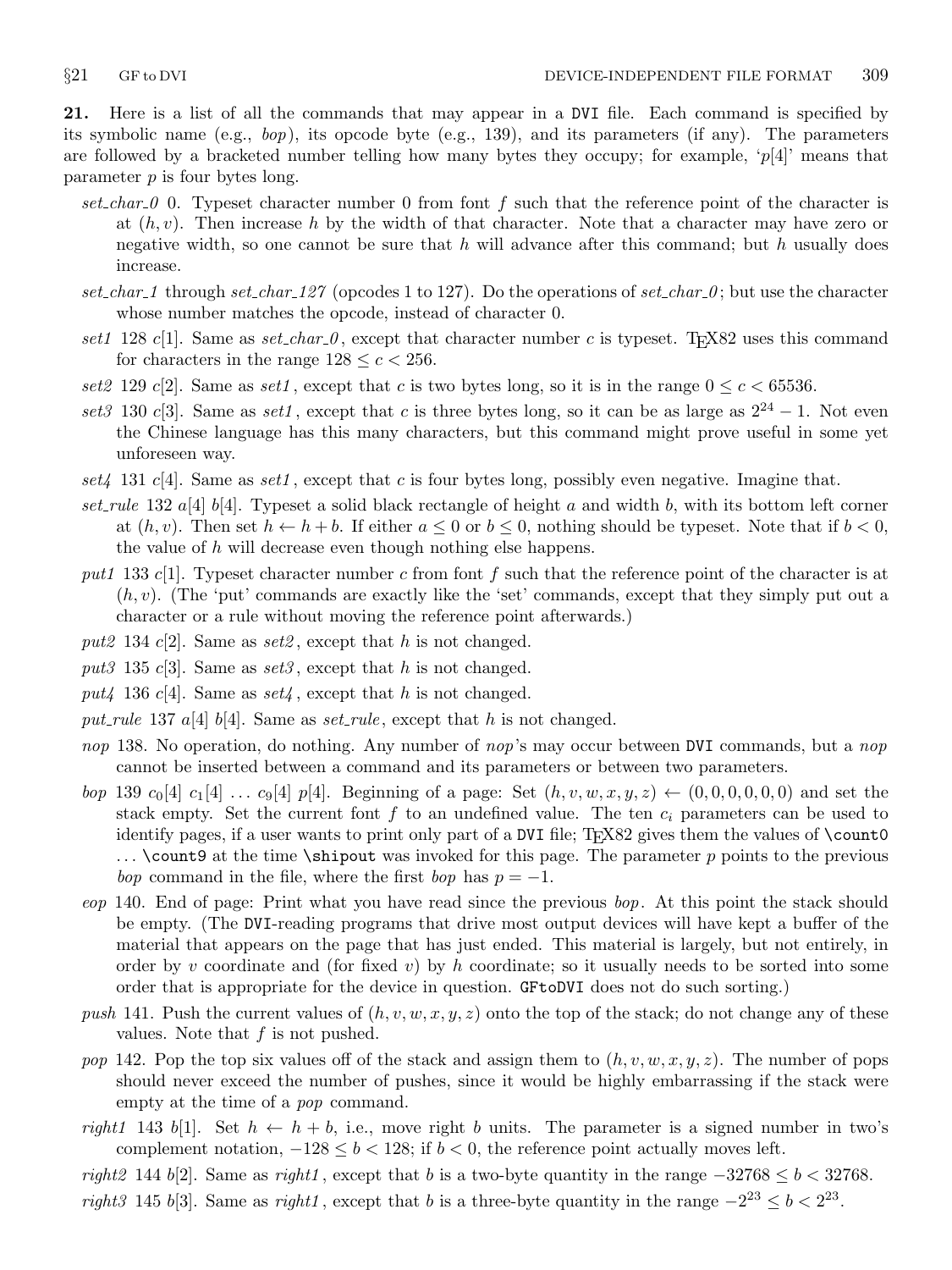right4 146 b[4]. Same as right1, except that b is a four-byte quantity in the range  $-2^{31} \le b < 2^{31}$ .

- w0 147. Set  $h \leftarrow h + w$ ; i.e., move right w units. With luck, this parameterless command will usually suffice, because the same kind of motion will occur several times in succession; the following commands explain how w gets particular values.
- w1 148 b[1]. Set  $w \leftarrow b$  and  $h \leftarrow h + b$ . The value of b is a signed quantity in two's complement notation,  $-128 \le b < 128$ . This command changes the current w spacing and moves right by b.
- w2 149 b[2]. Same as w1, but b is a two-byte-long parameter,  $-32768 \le b < 32768$ .
- w3 150 b[3]. Same as w1, but b is a three-byte-long parameter,  $-2^{23} \le b < 2^{23}$ .
- $w_4$  151 b[4]. Same as  $w_1$ , but b is a four-byte-long parameter,  $-2^{31} \le b < 2^{31}$ .
- x0 152. Set  $h \leftarrow h + x$ ; i.e., move right x units. The 'x' commands are like the 'w' commands except that they involve  $x$  instead of  $w$ .
- x1 153 b[1]. Set  $x \leftarrow b$  and  $h \leftarrow h + b$ . The value of b is a signed quantity in two's complement notation,  $-128 \leq b \leq 128$ . This command changes the current x spacing and moves right by b.
- $x2 \; 154 \; b[2]$ . Same as  $x1$ , but b is a two-byte-long parameter,  $-32768 \le b < 32768$ .
- x3 155 b[3]. Same as x1, but b is a three-byte-long parameter,  $-2^{23} \le b < 2^{23}$ .
- $x_4$  156 b[4]. Same as  $x_1$ , but b is a four-byte-long parameter,  $-2^{31} \le b < 2^{31}$ .
- down1 157 a[1]. Set  $v \leftarrow v + a$ , i.e., move down a units. The parameter is a signed number in two's complement notation,  $-128 \le a < 128$ ; if  $a < 0$ , the reference point actually moves up.
- down2 158 a[2]. Same as down1, except that a is a two-byte quantity in the range  $-32768 \le a < 32768$ .
- *down3* 159 a[3]. Same as *down1*, except that a is a three-byte quantity in the range  $-2^{23} \le a < 2^{23}$ .
- *down4* 160 *a*[4]. Same as *down1*, except that *a* is a four-byte quantity in the range  $-2^{31} \le a < 2^{31}$ .
- yo 161. Set  $v \leftarrow v + y$ ; i.e., move down y units. With luck, this parameterless command will usually suffice, because the same kind of motion will occur several times in succession; the following commands explain how y gets particular values.
- y1 162 a[1]. Set  $y \leftarrow a$  and  $v \leftarrow v + a$ . The value of a is a signed quantity in two's complement notation,  $-128 \le a < 128$ . This command changes the current y spacing and moves down by a.
- y2 163 a[2]. Same as y1, but a is a two-byte-long parameter,  $-32768 \le a < 32768$ .
- y3 164 a[3]. Same as y1, but a is a three-byte-long parameter,  $-2^{23} \le a < 2^{23}$ .
- $y_4$  165 a[4]. Same as y1, but a is a four-byte-long parameter,  $-2^{31} \le a < 2^{31}$ .
- z0 166. Set  $v \leftarrow v + z$ ; i.e., move down z units. The 'z' commands are like the 'y' commands except that they involve  $z$  instead of  $y$ .
- z1 167 a[1]. Set  $z \leftarrow a$  and  $v \leftarrow v + a$ . The value of a is a signed quantity in two's complement notation,  $-128 \le a \le 128$ . This command changes the current z spacing and moves down by a.
- z2 168 a[2]. Same as z1, but a is a two-byte-long parameter,  $-32768 \le a < 32768$ .
- z3 169 a[3]. Same as z1, but a is a three-byte-long parameter,  $-2^{23} \le a < 2^{23}$ .
- $z_4$  170 a[4]. Same as  $z_1$ , but a is a four-byte-long parameter,  $-2^{31} \le a < 2^{31}$ .
- $fnt_number 0$  171. Set  $f \leftarrow 0$ . Font 0 must previously have been defined by a  $fnt\_def$  instruction, as explained below.
- fnt\_num\_1 through fnt\_num\_63 (opcodes 172 to 234). Set  $f \leftarrow 1, \ldots, f \leftarrow 63$ , respectively.
- fnt1 235 k[1]. Set  $f \leftarrow k$ . T<sub>F</sub>X82 uses this command for font numbers in the range  $64 \leq k < 256$ .
- fnt2 236 k[2]. Same as fnt1, except that k is two bytes long, so it is in the range  $0 \le k < 65536$ . TrX82 never generates this command, but large font numbers may prove useful for specifications of color or texture, or they may be used for special fonts that have fixed numbers in some external coding scheme.
- fnt3 237 k[3]. Same as fnt1, except that k is three bytes long, so it can be as large as  $2^{24} 1$ .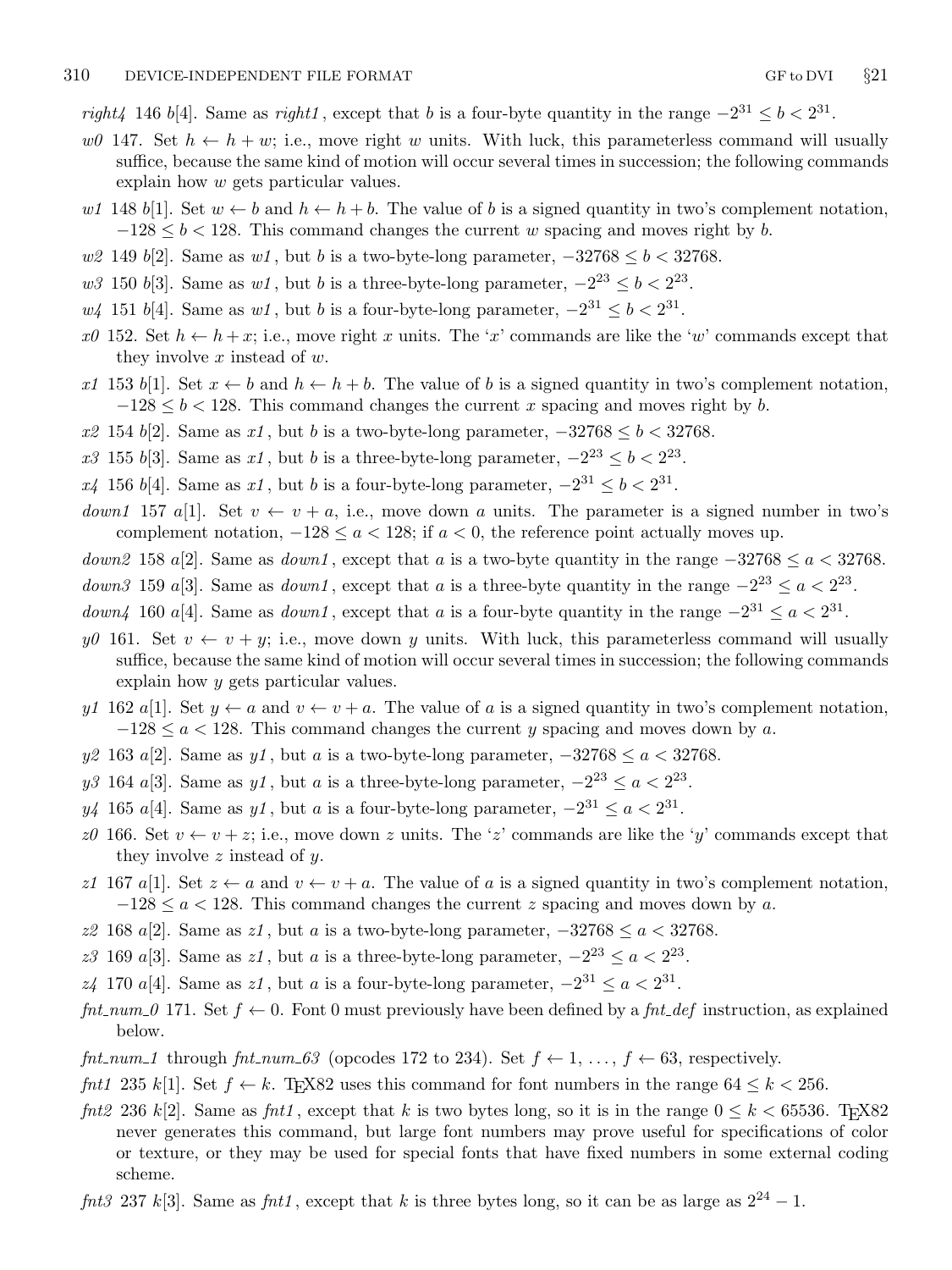- $fnt4$  238 k[4]. Same as  $fnt1$ , except that k is four bytes long; this is for the really big font numbers (and for the negative ones).
- xxx1 239 k[1] x[k]. This command is undefined in general; it functions as a  $(k+2)$ -byte nop unless special DVI-reading programs are being used. TFX82 generates  $xxx1$  when a short enough \special appears, setting k to the number of bytes being sent. It is recommended that x be a string having the form of a keyword followed by possible parameters relevant to that keyword.
- *xxx*2 240 k[2] *x*[k]. Like *xxx1*, but  $0 \le k < 65536$ .
- $\text{array } 241 \text{ k}[3] \text{ } x[k]$ . Like  $\text{xxx1}$ , but  $0 \leq k < 2^{24}$ .
- xxx4 242 k[4] x[k]. Like xxx1, but k can be ridiculously large. TEX82 uses xxx4 when xxx1 would be incorrect.
- fnt def1 243 k[1] c[4] s[4] d[4] a[1] l[1]  $n[a+l]$ . Define font k, where  $0 \le k \le 256$ ; font definitions will be explained shortly.
- *fnt\_def2* 244 k[2] c[4] s[4] d[4] a[1] l[1]  $n[a+l]$ . Define font k, where  $0 \le k < 65536$ .
- fnt\_def3 245 k[3] c[4] s[4] d[4] a[1] l[1] n[a + l]. Define font k, where  $0 \le k < 2^{24}$ .
- $fnt\_def4$  246 k[4] c[4] s[4] d[4] a[1] l[1] n[a + l]. Define font k, where  $-2^{31} \le k < 2^{31}$ .
- pre 247 i[1]  $num[4]$  den[4] mag[4] k[1] x[k]. Beginning of the preamble; this must come at the very beginning of the file. Parameters i,  $num$ ,  $den$ ,  $mag$ ,  $k$ , and  $x$  are explained below.

post 248. Beginning of the postamble, see below.

post post 249. Ending of the postamble, see below.

Commands 250–255 are undefined at the present time.

22. Only a few of the operation codes above are actually needed by GFtoDVI.

```
define set1 = 128 { typeset a character and move right }
define put\_rule = 137 \{ typeset a rule\}define bop = 139 { beginning of page }
define e^{i\phi} = 140 { ending of page}
define push = 141 { save the current positions }
define pop = 142 { restore previous positions }
define right4 = 146 {move right}
define down4 = 160 {move down}
define z\theta = 166 {move down z }
define z_4 = 170 {move down and set z}
define fnt_number_0 = 171 { set current font to 0 }
define fnt\_def1 = 243 { define the meaning of a font number }
define pre = 247 { preamble }
define post = 248 { postamble beginning }
define post\_post = 249 { postamble ending }
```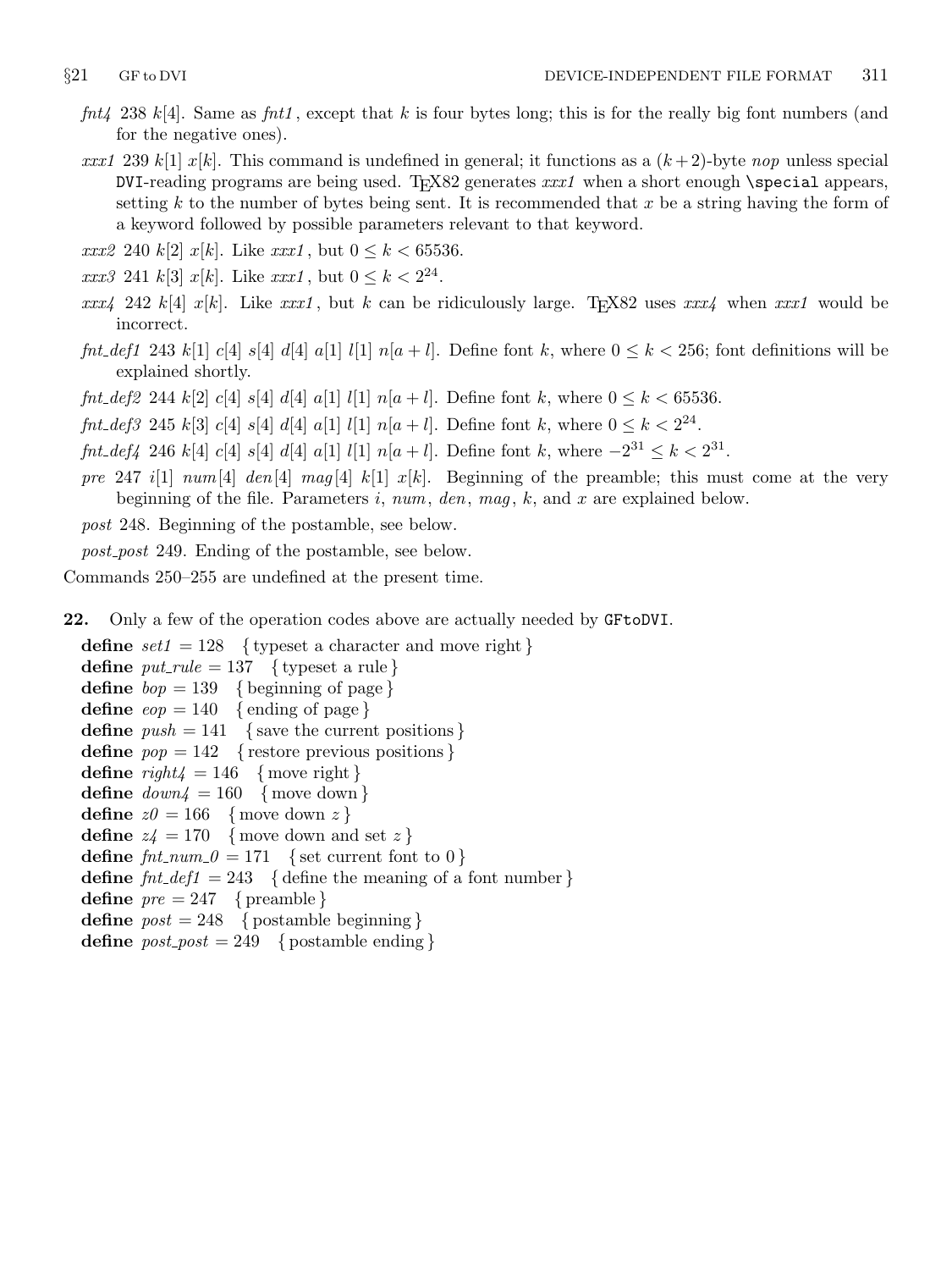23. The preamble contains basic information about the file as a whole. As stated above, there are six parameters:

$$
i[1]
$$
  $num[4]$   $den[4]$   $mag[4]$   $k[1]$   $x[k]$ .

The i byte identifies DVI format; currently this byte is always set to 2. (The value  $i = 3$  is currently used for an extended format that allows a mixture of right-to-left and left-to-right typesetting. Some day we will set  $i = 4$ , when DVI format makes another incompatible change—perhaps in the year 2048.)

The next two parameters,  $num$  and  $den$ , are positive integers that define the units of measurement; they are the numerator and denominator of a fraction by which all dimensions in the DVI file could be multiplied in order to get lengths in units of  $10^{-7}$  meters. (For example, there are exactly 7227 T<sub>E</sub>X points in 254 centimeters, and T<sub>EX82</sub> works with scaled points where there are  $2^{16}$  sp in a point, so T<sub>EX82</sub> sets  $num = 25400000$  and  $den = 7227 \cdot 2^{16} = 473628672$ .

The mag parameter is what  $T_F X82$  calls  $\text{mag}, i.e., 1000$  times the desired magnification. The actual fraction by which dimensions are multiplied is therefore  $mag \cdot num/1000den$ . Note that if a T<sub>E</sub>X source document does not call for any 'true' dimensions, and if you change it only by specifying a different \mag setting, the DVI file that T<sub>E</sub>X creates will be completely unchanged except for the value of mag in the preamble and postamble. (Fancy DVI-reading programs allow users to override the mag setting when a DVI file is being printed.)

Finally,  $k$  and  $x$  allow the DVI writer to include a comment, which is not interpreted further. The length of comment x is k, where  $0 \leq k < 256$ .

define  $dvi_id\_byte = 2$  { identifies the kind of DVI files described here }

## **24.** Font definitions for a given font number  $k$  contain further parameters

$$
c[4] \ s[4] \ d[4] \ a[1] \ l[1] \ n[a+l].
$$

The four-byte value  $c$  is the check sum that TEX (or whatever program generated the DVI file) found in the TFM file for this font; c should match the check sum of the font found by programs that read this DVI file.

Parameter s contains a fixed-point scale factor that is applied to the character widths in font  $k$ ; font dimensions in TFM files and other font files are relative to this quantity, which is always positive and less than  $2^{27}$ . It is given in the same units as the other dimensions of the DVI file. Parameter d is similar to s; it is the "design size," and (like s) it is given in DVI units. Thus, font k is to be used at  $mag \cdot s/1000d$  times its normal size.

The remaining part of a font definition gives the external name of the font, which is an ASCII string of length  $a + l$ . The number a is the length of the "area" or directory, and l is the length of the font name itself; the standard local system font area is supposed to be used when  $a = 0$ . The n field contains the area in its first a bytes.

Font definitions must appear before the first use of a particular font number. Once font  $k$  is defined, it must not be defined again; however, we shall see below that font definitions appear in the postamble as well as in the pages, so in this sense each font number is defined exactly twice, if at all. Like nop commands, font definitions can appear before the first  $\mathit{bop}$ , or between an  $\mathit{eop}$  and a  $\mathit{bop}$ .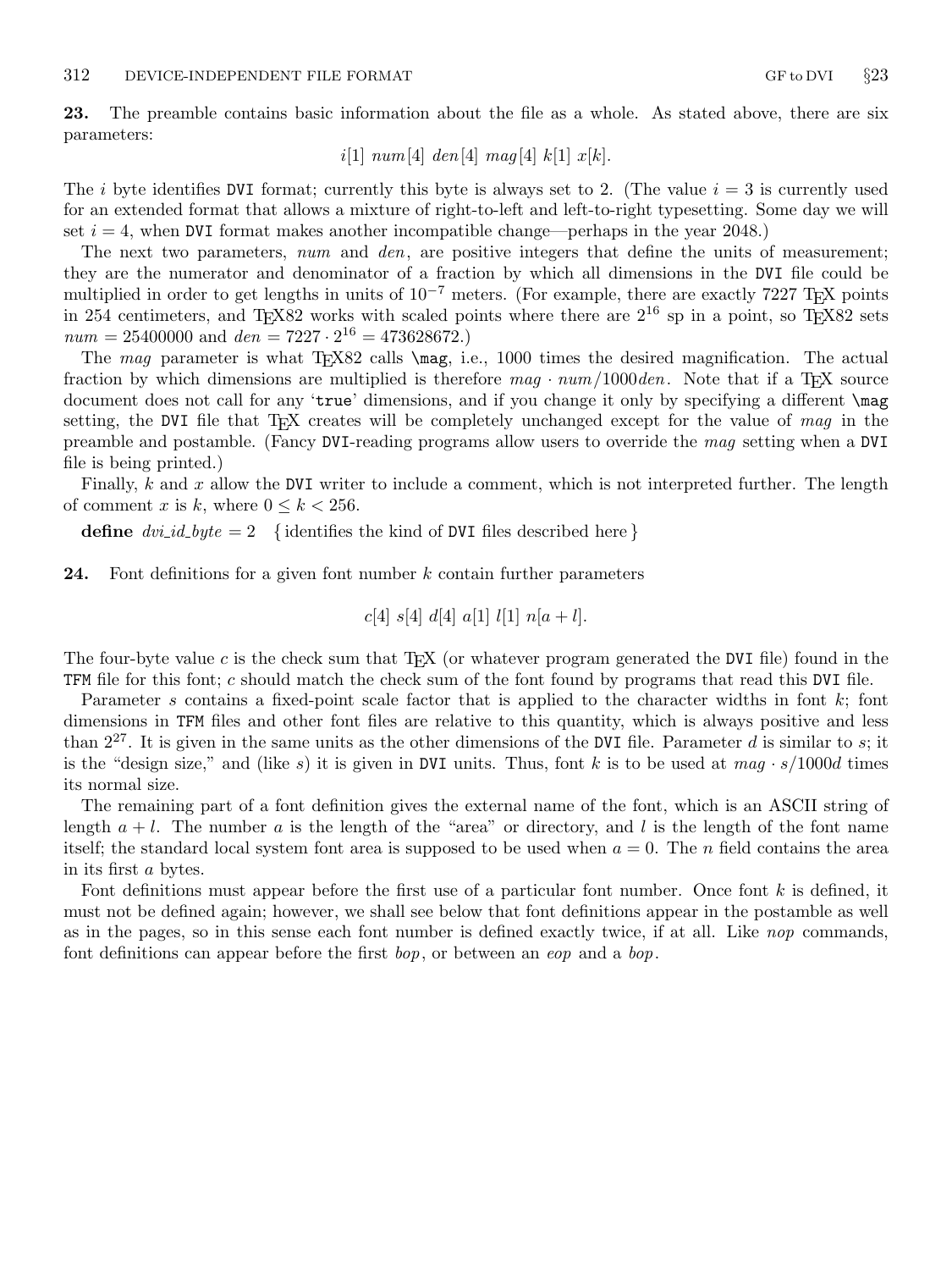25. The last page in a DVI file is followed by '*post*'; this command introduces the postamble, which summarizes important facts that T<sub>EX</sub> has accumulated about the file, making it possible to print subsets of the data with reasonable efficiency. The postamble has the form

> post p[4]  $num[4]$  den[4] mag[4] l[4] u[4] s[2] t[2]  $\langle$  font definitions  $\rangle$ post\_post q[4] i[1]  $223$ 's[ $\geq 4$ ]

Here p is a pointer to the final bop in the file. The next three parameters,  $num$ ,  $den$ , and  $mag$ , are duplicates of the quantities that appeared in the preamble.

Parameters l and u give respectively the height-plus-depth of the tallest page and the width of the widest page, in the same units as other dimensions of the file. These numbers might be used by a DVI-reading program to position individual "pages" on large sheets of film or paper; however, the standard convention for output on normal size paper is to position each page so that the upper left-hand corner is exactly one inch from the left and the top. Experience has shown that it is unwise to design DVI-to-printer software that attempts cleverly to center the output; a fixed position of the upper left corner is easiest for users to understand and to work with. Therefore  $l$  and  $u$  are often ignored.

Parameter s is the maximum stack depth (i.e., the largest excess of *push* commands over *pop* commands) needed to process this file. Then comes  $t$ , the total number of pages (*bop* commands) present.

The postamble continues with font definitions, which are any number of  $\int f \cdot d\theta f$  commands as described above, possibly interspersed with nop commands. Each font number that is used in the DVI file must be defined exactly twice: Once before it is first selected by a  $fnt$  command, and once in the postamble.

26. The last part of the postamble, following the *post\_post* byte that signifies the end of the font definitions, contains q, a pointer to the *post* command that started the postamble. An identification byte, i, comes next; this currently equals 2, as in the preamble.

The *i* byte is followed by four or more bytes that are all equal to the decimal number 223 (i.e., *337* in octal). TEX puts out four to seven of these trailing bytes, until the total length of the file is a multiple of four bytes, since this works out best on machines that pack four bytes per word; but any number of 223's is allowed, as long as there are at least four of them. In effect, 223 is a sort of signature that is added at the very end.

This curious way to finish off a DVI file makes it feasible for DVI-reading programs to find the postamble first, on most computers, even though T<sub>EX</sub> wants to write the postamble last. Most operating systems permit random access to individual words or bytes of a file, so the DVI reader can start at the end and skip backwards over the 223's until finding the identification byte. Then it can back up four bytes, read q, and move to byte q of the file. This byte should, of course, contain the value 248 (*post*); now the postamble can be read, so the DVI reader can discover all the information needed for typesetting the pages. Note that it is also possible to skip through the DVI file at reasonably high speed to locate a particular page, if that proves desirable. This saves a lot of time, since DVI files used in production jobs tend to be large.

Unfortunately, however, standard Pascal does not include the ability to access a random position in a file, or even to determine the length of a file. Almost all systems nowadays provide the necessary capabilities, so DVI format has been designed to work most efficiently with modern operating systems.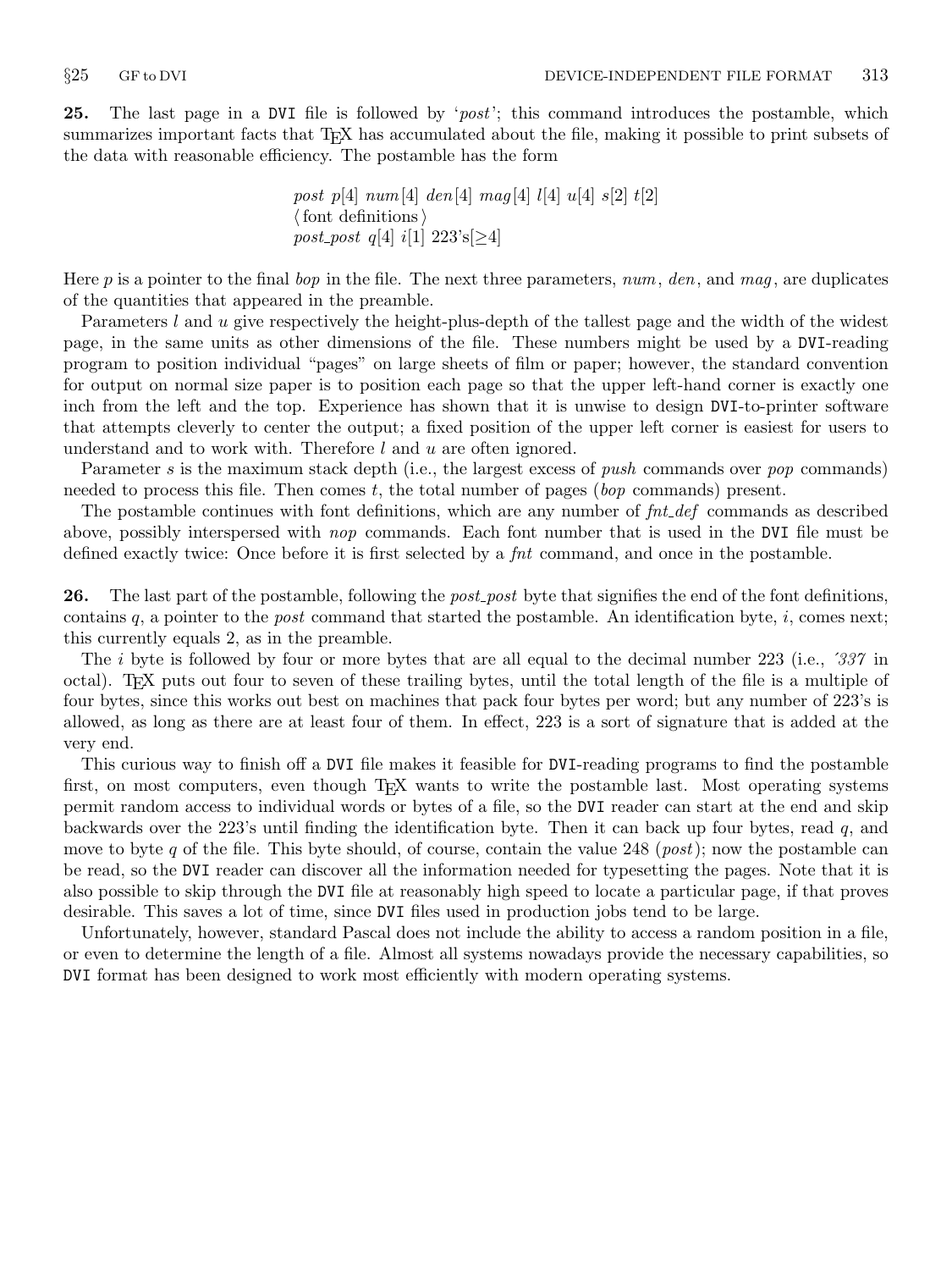<span id="page-13-0"></span>27. Generic font file format. The "generic font" (GF) input files that GFtoDVI must deal with have a structure that was inspired by DVI format, although the operation codes are quite different in most cases. The term generic indicates that this file format doesn't match the conventions of any name-brand manufacturer; but it is easy to convert GF files to the special format required by almost all digital phototypesetting equipment. There's a strong analogy between the DVI files written by T<sub>E</sub>X and the GF files written by METAFONT; and, in fact, the reader will notice that many of the paragraphs below are identical to their counterparts in the description of DVI already given. The following description has been lifted almost verbatim from the program for METAFONT.

A GF file is a stream of 8-bit bytes that may be regarded as a series of commands in a machine-like language. The first byte of each command is the operation code, and this code is followed by zero or more bytes that provide parameters to the command. The parameters themselves may consist of several consecutive bytes; for example, the 'boc' (beginning of character) command has six parameters, each of which is four bytes long. Parameters are usually regarded as nonnegative integers; but four-byte-long parameters can be either positive or negative, hence they range in value from  $-2^{31}$  to  $2^{31} - 1$ . As in DVI files, numbers that occupy more than one byte position appear in BigEndian order, and negative numbers appear in two's complement notation.

A GF file consists of a "preamble," followed by a sequence of one or more "characters," followed by a "postamble." The preamble is simply a *pre* command, with its parameters that introduce the file; this must come first. Each "character" consists of a boc command, followed by any number of other commands that specify "black" pixels, followed by an eoc command. The characters appear in the order that METAFONT generated them. If we ignore no-op commands (which are allowed between any two commands in the file), each eoc command is immediately followed by a boc command, or by a post command; in the latter case, there are no more characters in the file, and the remaining bytes form the postamble. Further details about the postamble will be explained later.

Some parameters in GF commands are "pointers." These are four-byte quantities that give the location number of some other byte in the file; the first file byte is number 0, then comes number 1, and so on.

28. The GF format is intended to be both compact and easily interpreted by a machine. Compactness is achieved by making most of the information relative instead of absolute. When a GF-reading program reads the commands for a character, it keeps track of two quantities: (a) the current column number,  $m$ ; and (b) the current row number, n. These are 32-bit signed integers, although most actual font formats produced from GF files will need to curtail this vast range because of practical limitations. (METAFONT output will never allow  $|m|$  or  $|n|$  to get extremely large, but the GF format tries to be more general.)

How do GF's row and column numbers correspond to the conventions of T<sub>E</sub>X and METAFONT? Well, the "reference point" of a character, in TEX's view, is considered to be at the lower left corner of the pixel in row 0 and column 0. This point is the intersection of the baseline with the left edge of the type; it corresponds to location  $(0, 0)$  in METAFONT programs. Thus the pixel in GF row 0 and column 0 is METAFONT's unit square, comprising the region of the plane whose coordinates both lie between 0 and 1. The pixel in GF row n and column m consists of the points whose METAFONT coordinates  $(x, y)$  satisfy  $m \leq x \leq m + 1$ and  $n \leq y \leq n+1$ . Negative values of m and x correspond to columns of pixels left of the reference point; negative values of  $n$  and  $y$  correspond to rows of pixels below the baseline.

Besides m and n, there's also a third aspect of the current state, namely the *paint\_switch*, which is always either *black* or *white*. Each *paint* command advances  $m$  by a specified amount  $d$ , and blackens the intervening pixels if paint switch = black; then the paint switch changes to the opposite state.  $GF$ 's commands are designed so that  $m$  will never decrease within a row, and  $n$  will never increase within a character; hence there is no way to whiten a pixel that has been blackened.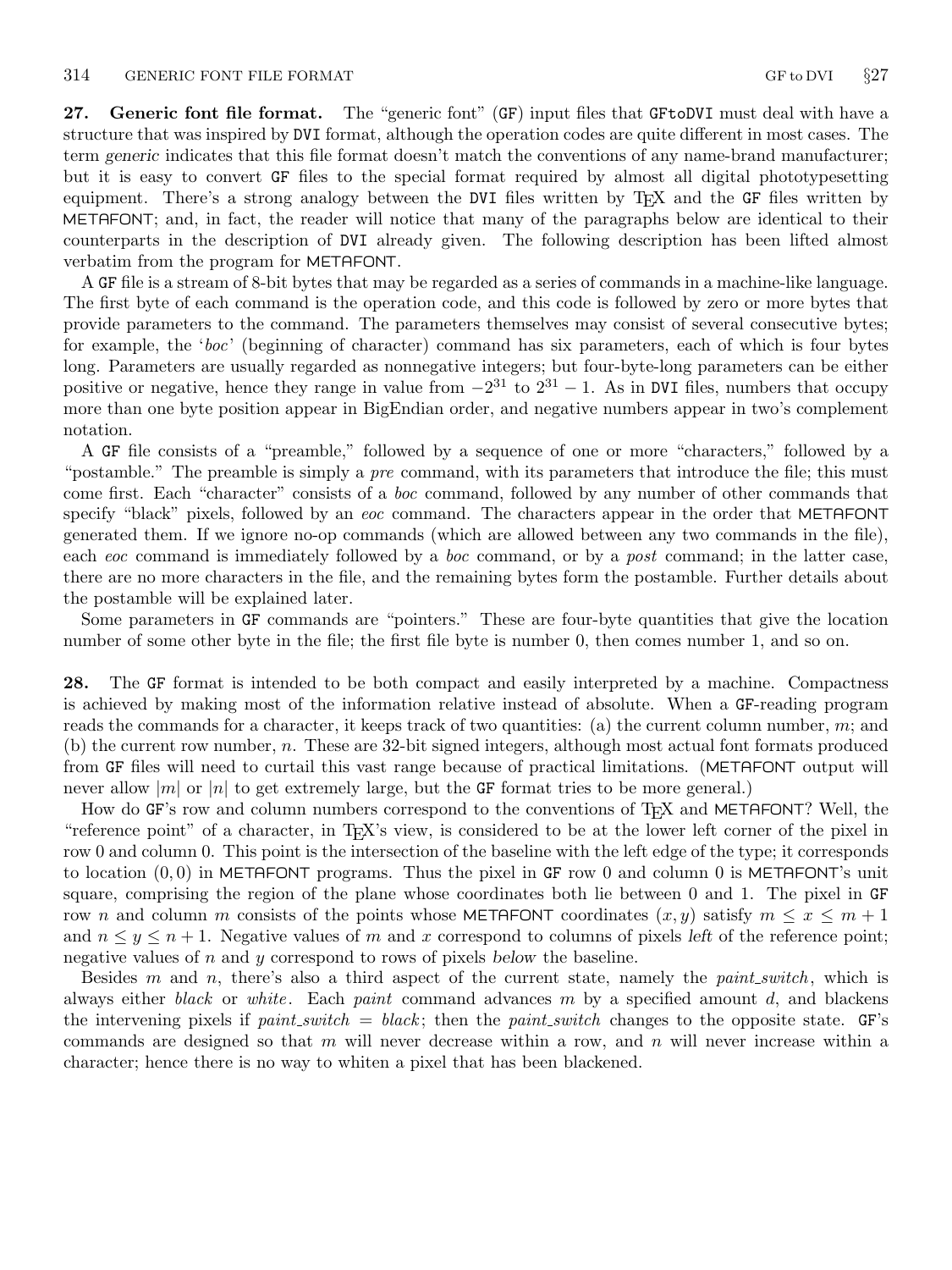29. Here is a list of all the commands that may appear in a GF file. Each command is specified by its symbolic name  $(e.g., boc)$ , its opcode byte  $(e.g., 67)$ , and its parameters (if any). The parameters are followed by a bracketed number telling how many bytes they occupy; for example, ' $d[2]$ ' means that parameter d is two bytes long.

- paint 0 0. This is a paint command with  $d = 0$ ; it does nothing but change the paint switch from black to white or vice versa.
- paint 1 through paint 63 (opcodes 1 to 63). These are paint commands with  $d = 1$  to 63, defined as follows: If paint switch = black, blacken d pixels of the current row n, in columns m through  $m + d - 1$  inclusive. Then, in any case, complement the *paint\_switch* and advance m by d.
- paint1 64 d[1]. This is a paint command with a specified value of d; METAFONT uses it to paint when  $64 \leq d < 256$ .
- paint 2 65 d[2]. Same as paint 1, but d can be as high as 65535.
- paint3 66 d[3]. Same as paint1, but d can be as high as  $2^{24} 1$ . METAFONT never needs this command, and it is hard to imagine anybody making practical use of it; surely a more compact encoding will be desirable when characters can be this large. But the command is there, anyway, just in case.
- boc 67 c[4] p[4]  $min_m[4]$   $max_m[4]$   $min_n[4]$   $max_n[4]$ . Beginning of a character: Here c is the character code, and p points to the previous character beginning (if any) for characters having this code number modulo 256. (The pointer p is  $-1$  if there was no prior character with an equivalent code.) The values of registers m and n defined by the instructions that follow for this character must satisfy  $min_m \le m \le max_m$  and  $min_n \le n \le max_n$ . (The values of  $max_m$  and  $min_n$  need not be the tightest bounds possible.) When a GF-reading program sees a *boc*, it can use  $min_m$ ,  $max_m$ ,  $min_n$ , and  $max_n$  to initialize the bounds of an array. Then it sets  $m \leftarrow min_m$ ,  $n \leftarrow max_n$ , and  $paint\_switch \leftarrow white$ .
- boc1 68 c[1] del\_m[1] max\_m[1] del\_n[1] max\_n[1]. Same as boc, but p is assumed to be −1; also  $del_m = max_m - min_m$  and  $del_n = max_n - min_n$  are given instead of  $min_m$  and  $min_n$ . The one-byte parameters must be between 0 and 255, inclusive. (This abbreviated *boc* saves 19 bytes per character, in common cases.)
- eoc 69. End of character: All pixels blackened so far constitute the pattern for this character. In particular, a completely blank character might have eoc immediately following boc.
- skip0 70. Decrease n by 1 and set  $m \leftarrow min_{m}$ , paint switch  $\leftarrow$  white. (This finishes one row and begins another, ready to whiten the leftmost pixel in the new row.)
- skip1 71 d[1]. Decrease n by  $d+1$ , set  $m \leftarrow min_{m}$ , and set paint switch  $\leftarrow$  white. This is a way to produce d all-white rows.
- skip2 72 d[2]. Same as skip1, but d can be as large as 65535.
- skip3 73 d[3]. Same as skip1, but d can be as large as  $2^{24} 1$ . METAFONT obviously never needs this command.
- new row 0 74. Decrease n by 1 and set  $m \leftarrow min_{m}$ , paint switch  $\leftarrow black$ . (This finishes one row and begins another, ready to blacken the leftmost pixel in the new row.)
- new row 1 through new row 164 (opcodes 75 to 238). Same as new row 0, but with  $m \leftarrow min_{m} + 1$ through  $min_m + 164$ , respectively.
- xxx1 239 k[1] x[k]. This command is undefined in general; it functions as a  $(k + 2)$ -byte no op unless special GF-reading programs are being used. METAFONT generates xxx commands when encountering a special string; this occurs in the GF file only between characters, after the preamble, and before the postamble. However, xxx commands might appear within characters, in GF files generated by other processors. It is recommended that  $x$  be a string having the form of a keyword followed by possible parameters relevant to that keyword.
- *xxx2* 240 k[2] *x*[k]. Like *xxx1*, but  $0 \le k < 65536$ .
- xxx3 241 k[3] x[k]. Like xxx1, but  $0 \leq k < 2^{24}$ . METAFONT uses this when sending a special string whose length exceeds 255.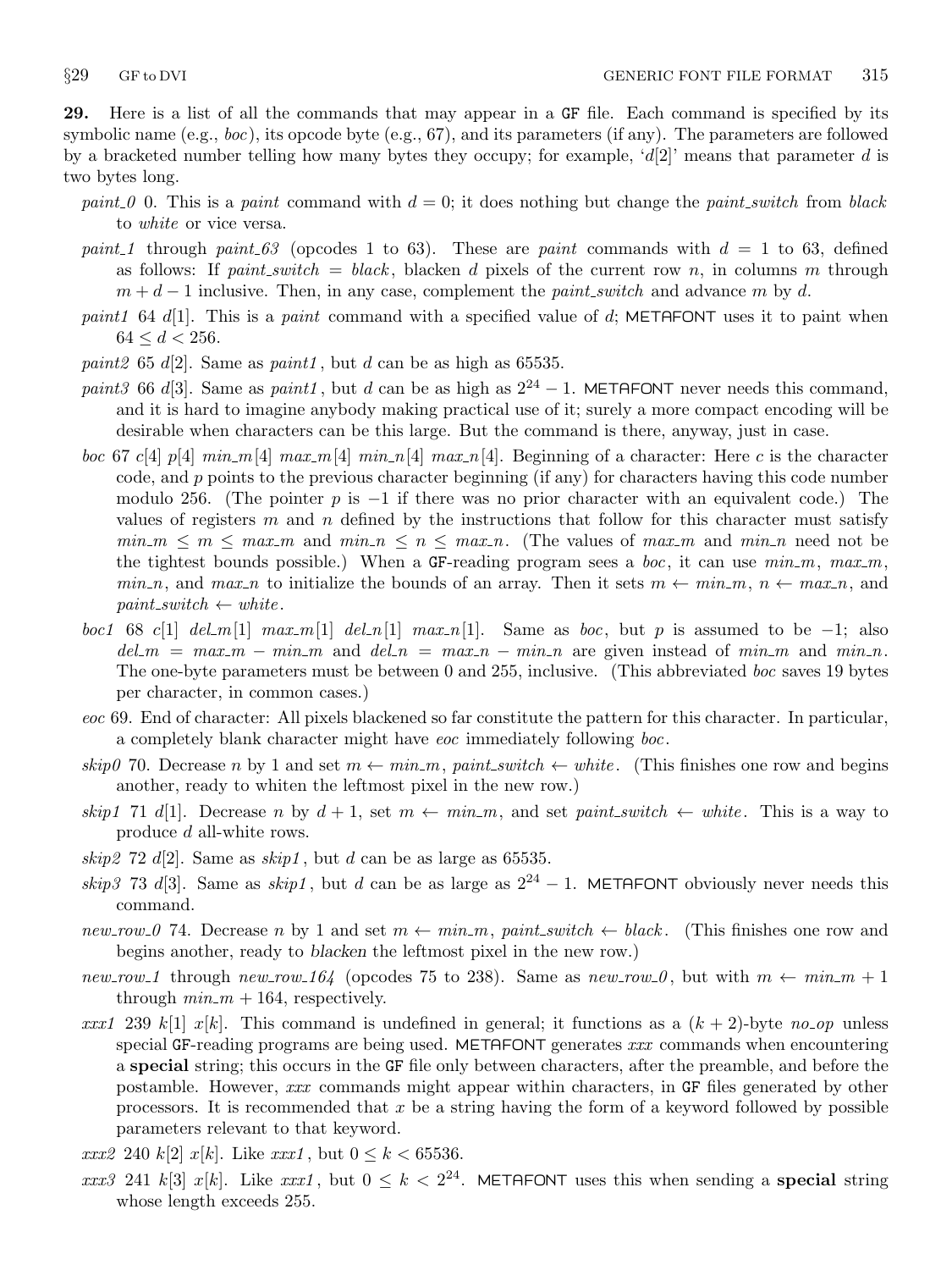$xxx4$  242 k[4] x[k]. Like  $xxx1$ , but k can be ridiculously large; k mustn't be negative.

- yyy 243 y[4]. This command is undefined in general; it functions as a 5-byte no op unless special GF-reading programs are being used. METAFONT puts *scaled* numbers into yyy's, as a result of **numspecial** commands; the intent is to provide numeric parameters to xxx commands that immediately precede.
- no op 244. No operation, do nothing. Any number of no op's may occur between GF commands, but a no op cannot be inserted between a command and its parameters or between two parameters.
- *char loc* 245 c[1]  $dx$  [4]  $dy$  [4]  $w$  [4]  $p$  [4]. This command will appear only in the postamble, which will be explained shortly.
- *char loc0* 246 c[1]  $dm[1]$  w[4] p[4]. Same as *char-loc*, except that dy is assumed to be zero, and the value of dx is taken to be  $65536 * dm$ , where  $0 \leq dm < 256$ .
- pre 247 i[1] k[1]  $x[k]$ . Beginning of the preamble; this must come at the very beginning of the file. Parameter *i* is an identifying number for GF format, currently 131. The other information is merely commentary; it is not given special interpretation like xxx commands are. (Note that xxx commands may immediately follow the preamble, before the first boc.)
- post 248. Beginning of the postamble, see below.

post post 249. Ending of the postamble, see below.

Commands 250–255 are undefined at the present time.

define  $gf_id\_byte = 131$  { identifies the kind of GF files described here }

30. Here are the opcodes that GFtoDVI actually refers to.

define  $paint_0 = 0$  { beginning of the *paint* commands } define  $paint1 = 64$  {move right a given number of columns, then black  $\leftrightarrow$  white } **define**  $paint2 = 65$  { ditto, with potentially larger number of columns } **define**  $paint3 = 66$  { ditto, with potentially excessive number of columns} define  $boc = 67$  { beginning of a character } define  $boc1 = 68$  { abbreviated  $boc$  } define  $\epsilon \circ c = 69$  {end of a character} define  $skip0 = 70$  { skip no blank rows } define  $skip_1 = 71$  { skip over blank rows } define  $skip2 \equiv 72$  { skip over lots of blank rows } define  $skip3 = 73$  { skip over a huge number of blank rows } **define**  $new_{1}ow_{0} = 74$  {move down one row and then right} define  $xxx1 = 239$  { for special strings } define  $xxx^2 = 240$  { for somewhat long special strings } define  $xxx3 = 241$  { for extremely long special strings } define  $xxx_4 = 242$  { for incredibly long special strings } define  $yyy = 243$  { for numspecial numbers } define  $no\_op = 244$  { no operation }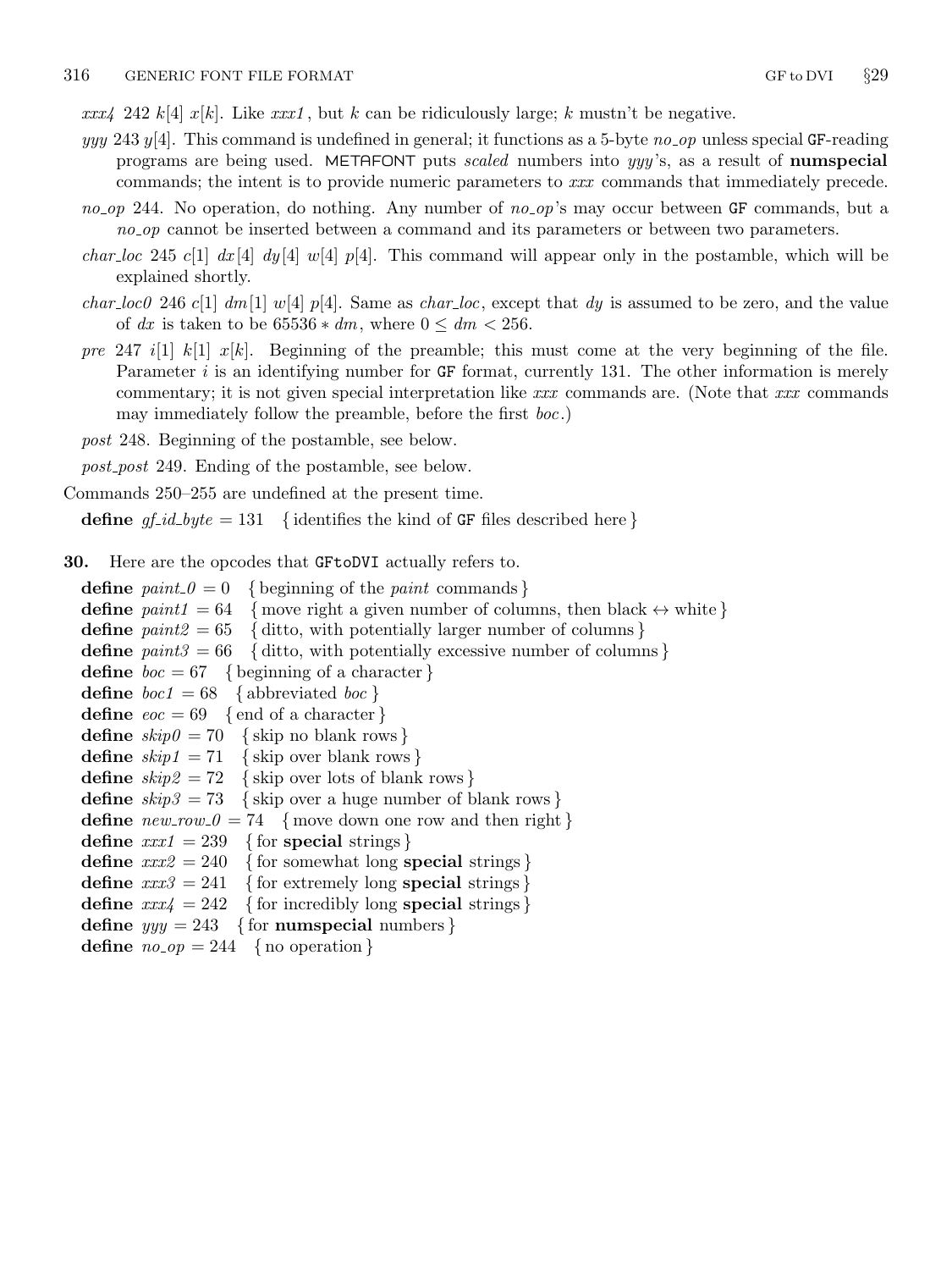**31.** The last character in a GF file is followed by '*post*'; this command introduces the postamble, which summarizes important facts that METAFONT has accumulated. The postamble has the form

> post p[4] ds[4] cs[4] hppp[4] vppp[4] min\_m[4] max\_m[4] min\_n[4] max\_n[4]  $\langle$  character locators $\rangle$ post\_post q[4] i[1]  $223$ 's[ $\geq 4$ ]

Here  $p$  is a pointer to the byte following the final *eoc* in the file (or to the byte following the preamble, if there are no characters); it can be used to locate the beginning of xxx commands that might have preceded the postamble. The ds and cs parameters give the design size and check sum, respectively, of the font (see the description of TFM format below). Parameters hppp and uppp are the ratios of pixels per point, horizontally and vertically, expressed as *scaled* integers (i.e., multiplied by  $2^{16}$ ); they can be used to correlate the font with specific device resolutions, magnifications, and "at sizes." Then come  $min_m$ ,  $max_m$ ,  $min_n$ , and  $max_n$ , which bound the values that registers m and n assume in all characters in this GF file. (These bounds need not be the best possible;  $max_m$  and  $min_n$  may, on the other hand, be tighter than the similar bounds in boc commands. For example, some character may have  $min_n = -100$  in its boc, but it might turn out that n never gets lower than  $-50$  in any character; then  $min_n$  can have any value  $\leq -50$ . If there are no characters in the file, it's possible to have  $min_m > max_m$  and/or  $min_n > max_n$ .

**32.** Character locators are introduced by *char-loc* commands, which specify a character residue c, character escapements  $(dx, dy)$ , a character width w, and a pointer p to the beginning of that character. (If two or more characters have the same code c modulo 256, only the last will be indicated; the others can be located by following backpointers. Characters whose codes differ by a multiple of 256 are assumed to share the same font metric information, hence the TFM file contains only residues of character codes modulo 256. This convention is intended for oriental languages, when there are many character shapes but few distinct widths.)

The character escapements  $(dx, dy)$  are the values of METAFONT's chardx and chardy parameters; they are in units of scaled pixels; i.e., dx is in horizontal pixel units times  $2^{16}$ , and dy is in vertical pixel units times  $2^{16}$ . This is the intended amount of displacement after typesetting the character; for DVI files,  $dy$ should be zero, but other document file formats allow nonzero vertical escapement.

The character width w duplicates the information in the TFM file; it is  $2^{20}$  times the ratio of the true width to the font's design size.

The backpointer p points to the character's boc, or to the first of a sequence of consecutive xxx or yyy or no op commands that immediately precede the boc, if such commands exist; such "special" commands essentially belong to the characters, while the special commands after the final character belong to the postamble (i.e., to the font as a whole). This convention about p applies also to the backpointers in boc commands, even though it wasn't explained in the description of boc.

Pointer p might be  $-1$  if the character exists in the TFM file but not in the GF file. This unusual situation can arise in METAFONT output if the user had *proofing*  $\lt 0$  when the character was being shipped out, but then made *proofing*  $\geq 0$  in order to get a GF file.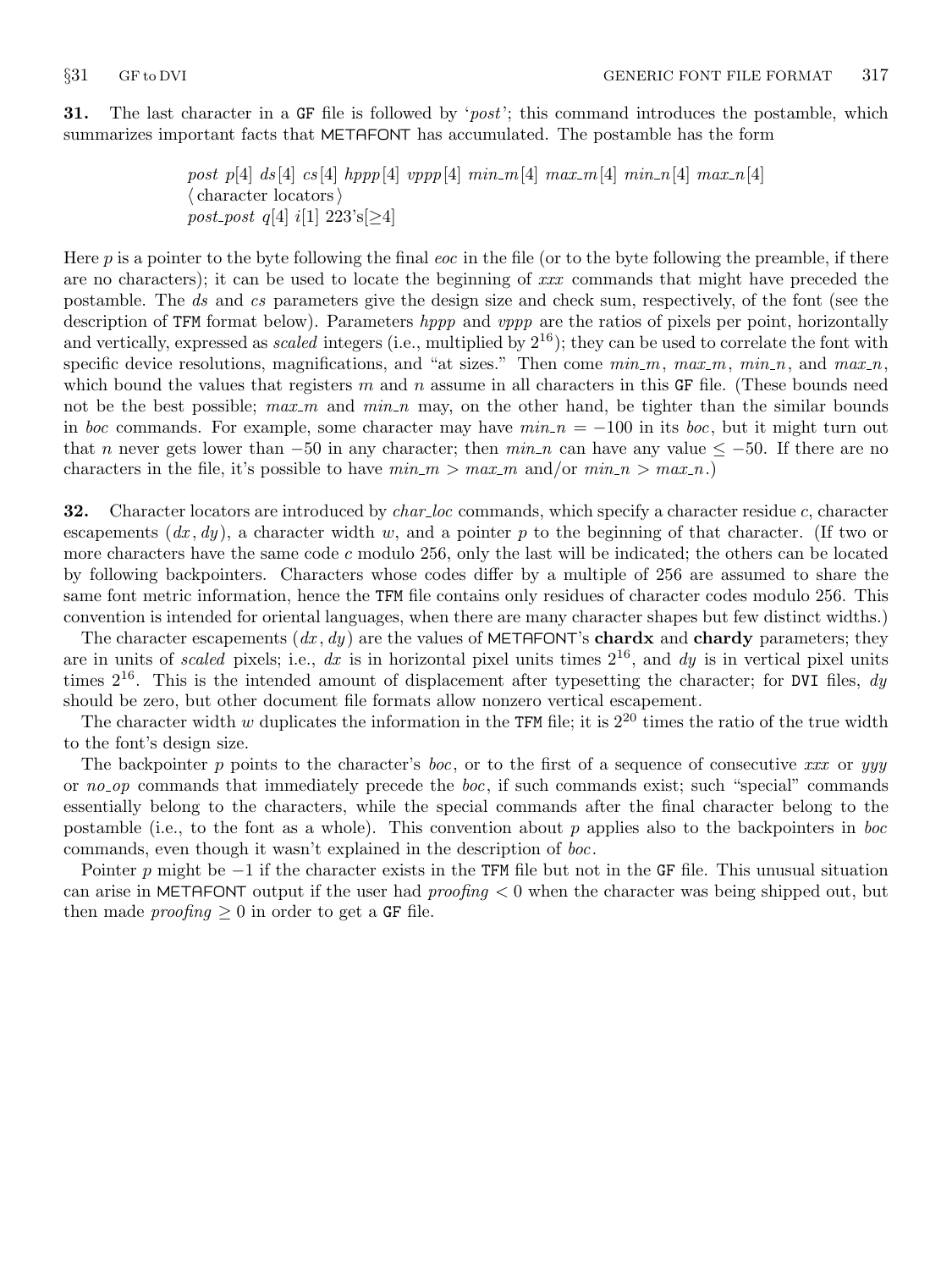33. The last part of the postamble, following the *post-post* byte that signifies the end of the character locators, contains  $q$ , a pointer to the *post* command that started the postamble. An identification byte,  $i$ , comes next; this currently equals 131, as in the preamble.

The *i* byte is followed by four or more bytes that are all equal to the decimal number 223 (i.e., *337* in octal). METAFONT puts out four to seven of these trailing bytes, until the total length of the file is a multiple of four bytes, since this works out best on machines that pack four bytes per word; but any number of 223's is allowed, as long as there are at least four of them. In effect, 223 is a sort of signature that is added at the very end.

This curious way to finish off a GF file makes it feasible for GF-reading programs to find the postamble first, on most computers, even though METAFONT wants to write the postamble last. Most operating systems permit random access to individual words or bytes of a file, so the GF reader can start at the end and skip backwards over the 223's until finding the identification byte. Then it can back up four bytes, read q, and move to byte q of the file. This byte should, of course, contain the value 248 (*post*); now the postamble can be read, so the GF reader can discover all the information needed for individual characters.

Unfortunately, however, standard Pascal does not include the ability to access a random position in a file, or even to determine the length of a file. Almost all systems nowadays provide the necessary capabilities, so GF format has been designed to work most efficiently with modern operating systems. But if GF files have to be processed under the restrictions of standard Pascal, one can simply read them from front to back. This will be adequate for most applications. However, the postamble-first approach would facilitate a program that merges two GF files, replacing data from one that is overridden by corresponding data in the other.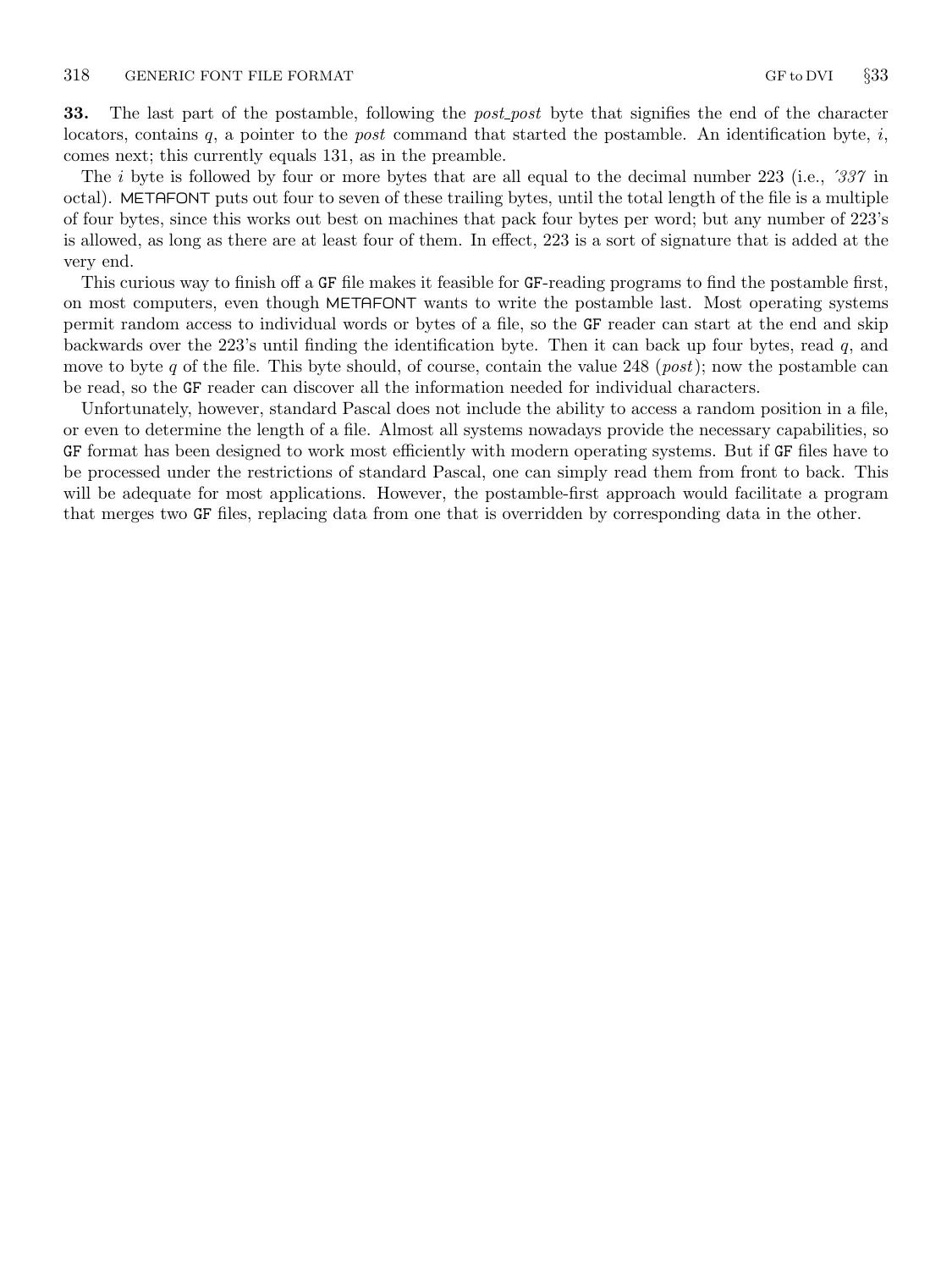<span id="page-18-0"></span>**34.** Extensions to the generic format. The xxx and yyy instructions understood by GFtoDVI will be listed now, so that we have a convenient reference to all of the special assumptions made later.

Each special instruction begins with an xxx command, which consists of either a keyword by itself, or a keyword followed by a space followed by arguments. This  $xxx$  command may then be followed by  $yyy$ commands that are understood to be arguments.

The keywords of special instructions that are intended to be used at many different sites should be published as widely as possible in order to minimize conflicts. The first person to establish a keyword presumably has a right to define it; GFtoDVI, as the first program to use extended GF commands, has the opportunity of choosing any keywords it likes, and the responsibility of choosing reasonable ones. Since labels are expected to account for the bulk of extended commands in typical uses of METAFONT, the "null" keyword has been set aside to denote a labeling command.

- 35. Here then are the special commands of GFtoDVI.
	- $\mu$ n (string) x y. Here n denotes the type of label; the characters 1, 2, 3, 4 respectively denote labels forced to be at the top, left, right, or bottom of their dot, and the characters 5, 6, 7, 8 stand for the same possibilities but with no dot printed. The character 0 instructs GFtoDVI to choose one of the first four possibilities, if there's no overlap with other labels or dots, otherwise an "overflow" entry is placed at the right of the figure. The character  $\ell$  is the same as 0 except that overflow entries are not produced. The label itself is the  $\langle \text{string} \rangle$  that follows. METAFONT coordinates of the point that is to receive this label are given by arguments x and y, in units of scaled pixels. (These arguments appear in yyy commands.) (Precise definitions of the size and positioning of labels, and of the notion of "conflicting" labels, will be given later.)
	- rule  $x_1$   $y_1$   $x_2$   $y_2$ . This command draws a line from  $(x_1, y_1)$  to  $(x_2, y_2)$  in METAFONT coordinates. The present implementation does this only if the line is either horizontal or vertical, or if its slope matches the slope of the slant font.
	- $\text{title}_{\text{u}}(\text{string})$ . This command (which is output by METAFONT when it sees a "title statement") specifies a string that will appear at the top of the next proofsheet to be output by GFtoDVI. If more than one title is given, they will appear in sequence; titles should be short enough to fit on a single line.
	- titlefont  $\mu$  string). This command, and the other font-naming commands below, must precede the first boc in the GF file. It overrides the current font used to typeset the titles at the top of proofsheets. GFtoDVI has default fonts that will be used if none other are specified; the "current" title font is initially the default title font.
	- titlefontarea  $\frac{1}{\sin \theta}$ . This command overrides the current file area (or directory name) from which GFtoDVI will try to find metric information for the title font.
	- titlefontat s. This command overrides the current "at size" that will be used for the title font. (See the discussion of font metric files below, for the meaning of "at size" versus "design size.") The value of s is given in units of scaled points.
	- labelfont  $\mu$  string). This command overrides the current font used to typeset the labels that are superimposed on proof figures. (The label font is fairly arbitrary, but it should be dark enough to stand out when superimposed on gray pixels, and it should contain at least the decimal digits and the characters  $'(\cdot, \cdot)$ ', '=', '+', '-', ',', and '.'.)
	- labelfontarea<sub> $\cup$ </sub> (string ). This command overrides the current file area (or directory name) from which GFtoDVI will try to find metric information for the label font.
	- labelfontat s. This command overrides the current "at size" that will be used for the label font.
	- $gravfont_{\text{H}}$  (string). This command overrides the current font used to typeset the black pixels and the dots for labels. (Gray fonts will be explained in detail later.)
	- $gravfontarea<sub>u</sub>$  (string ). This command overrides the current file area (or directory name) from which GFtoDVI will try to find metric information for the gray font.
	- grayfontat s. This command overrides the current "at size" that will be used for the gray font.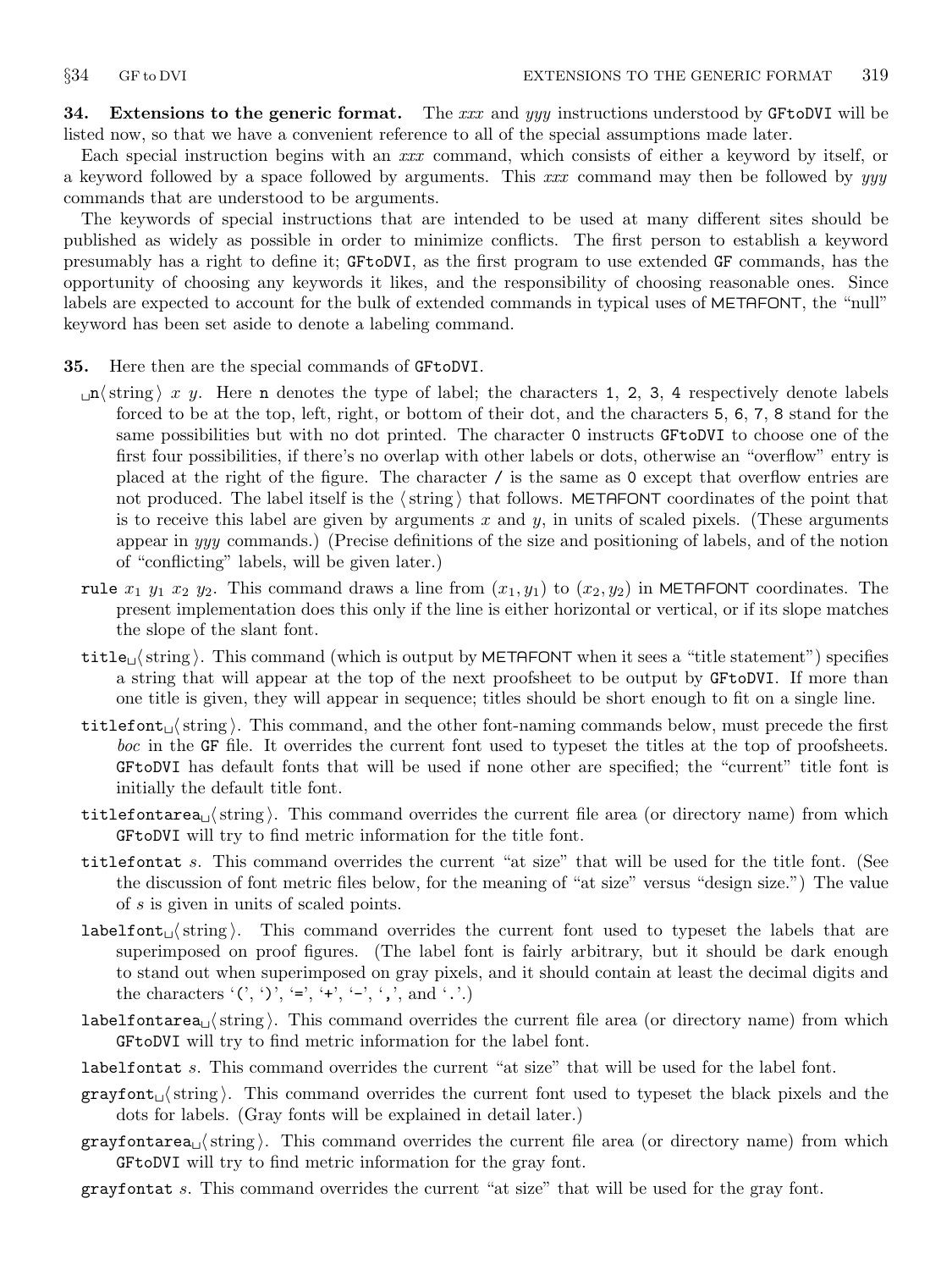- slantfont  $\mu$  string). This command overrides the current font used to typeset rules that are neither horizontal nor vertical. (Slant fonts will be explained in detail later.)
- slantfontarea  $\frac{1}{s}$  is command overrides the current file area (or directory name) from which GFtoDVI will try to find metric information for the slant font.
- slantfontat s. This command overrides the current "at size" that will be used for the slant font.
- rulethickness t. This command overrides the current value used for the thickness of rules. If the current value is negative, no rule will be drawn; if the current value is zero, the rule thickness will be specified by a parameter of the gray font. Each rule command uses the rule thickness that is current at the time the command appears; hence it is possible to get different thicknesses of rules on the same figure. The value of t is given in units of scaled points ( $T_{F}X$ 's 'sp'). At the beginning of each character the current rule thickness is zero.
- offset  $x, y$ . This command overrides the current offset values that are added to all coordinates of a character being output; x and y are given as scaled METAFONT coordinates. This simply has the effect of repositioning the figures on the pages; the title line always appears in the same place, but the figure can be moved up, down, left, or right. At the beginning of each character the current offsets are zero.
- xoffset x. This command is output by METAFONT just before shipping out a character whose x offset is nonzero. GFtoDVI adds the specified amount to the x coordinates of all dots, labels, and rules in the following character.
- yoffset y. This command is output by METAFONT just before shipping out a character whose y offset is nonzero. GFtoDVI adds the specified amount to the y coordinates of all dots, labels, and rules in the following character.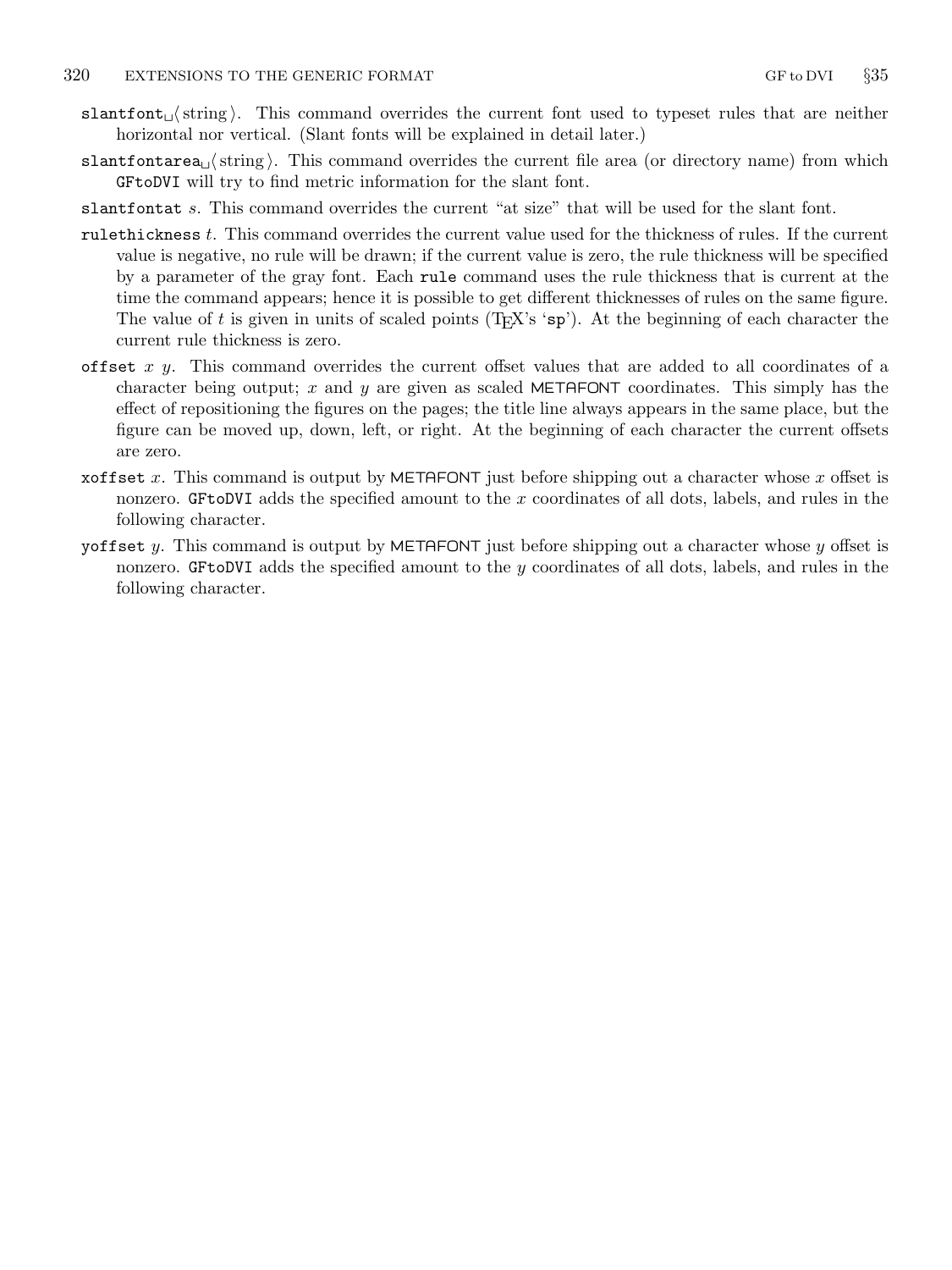<span id="page-20-0"></span>36. Font metric data. Before we can get into the meaty details of GFtoDVI, we need to deal with yet another esoteric binary file format, since GFtoDVI also does elementary typesetting operations. Therefore it has to read important information about the fonts it will be using. The following material (again copied almost verbatim from T<sub>E</sub>X) describes the contents of so-called T<sub>E</sub>X font metric (TFM) files.

The idea behind TFM files is that typesetting routines need a compact way to store the relevant information about fonts, and computer centers need a compact way to store the relevant information about several hundred fonts. TFM files are compact, and most of the information they contain is highly relevant, so they provide a solution to the problem. GFtoDVI uses only four fonts, but interesting changes in its output will occur when those fonts are varied.

The information in a TFM file appears in a sequence of 8-bit bytes. Since the number of bytes is always a multiple of 4, we could also regard the file as a sequence of 32-bit words; but  $T_F X$  uses the byte interpretation, and so does GFtoDVI. The individual bytes are considered to be unsigned numbers.

37. The first 24 bytes (6 words) of a TFM file contain twelve 16-bit integers that give the lengths of the various subsequent portions of the file. These twelve integers are, in order:

> $lf =$  length of the entire file, in words;  $lh = \text{length}$  of the header data, in words;  $bc =$  smallest character code in the font;  $ec =$  largest character code in the font;  $nw =$  number of words in the width table;  $nh =$  number of words in the height table;  $nd =$  number of words in the depth table;  $ni =$  number of words in the italic correction table;  $nl$  = number of words in the lig/kern table;  $nk =$  number of words in the kern table;  $ne =$  number of words in the extensible character table;  $np =$  number of font parameter words.

They are all nonnegative and less than  $2^{15}$ . We must have  $bc - 1 \leq ec \leq 255$ , and

$$
lf = 6 + lh + (ec - bc + 1) + nw + nh + nd + ni + nl + nk + ne + np.
$$

Note that a font may contain as many as 256 characters (if  $bc = 0$  and  $ec = 255$ ), and as few as 0 characters (if  $bc = ec + 1$ ). When two or more 8-bit bytes are combined to form an integer of 16 or more bits, the bytes appear in BigEndian order.

 $\langle$  Globals in the outer block [12](#page-4-0)  $\rangle$  +≡ If,  $\{lh, bc, ec, nw, nh, nd, ni, nl, nk, ne, np: 0$ .  $\forall$ 7777; { subfile sizes }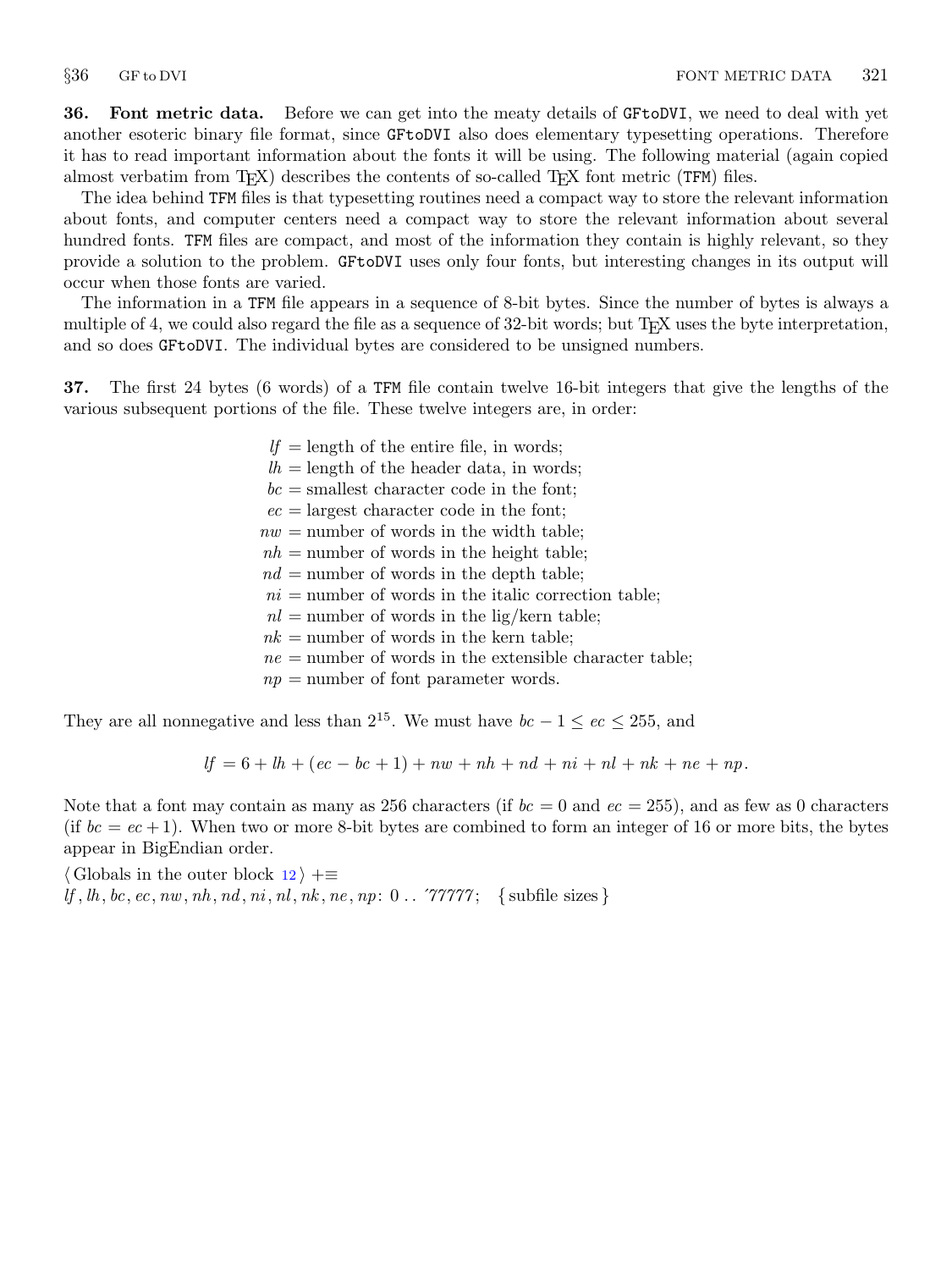38. The rest of the TFM file may be regarded as a sequence of ten data arrays having the informal specification

> header :  $array [0..th-1]$  of  $stuff$  $char_info:$ **array**  $[bc \dots ec]$  of  $char_info\_word$ width :  $array [0..nw-1]$  of  $fix\_word$ height :  $array \; [0.. nh - 1]$  of  $fix\_word$  $depth:$ array  $[0..nd-1]$  of  $fix\_word$ *italic* :  $array [0.. ni - 1]$  of  $fix\_word$ lig\_kern :  $array [0.. nl - 1]$  of lig\_kern\_command  $kern : array [0..nk-1]$  of  $fix\_word$ exten :  $array [0..ne-1]$  of extensible\_recipe param :  $array [1.. np]$  of  $fix\_word$

The most important data type used here is a  $fix\_word$ , which is a 32-bit representation of a binary fraction. A *fix word* is a signed quantity, with the two's complement of the entire word used to represent negation. Of the 32 bits in a fix-word, exactly 12 are to the left of the binary point; thus, the largest fix-word value is  $2048 - 2^{-20}$ , and the smallest is  $-2048$ . We will see below, however, that all but two of the fix-word values must lie between  $-16$  and  $+16$ .

39. The first data array is a block of header information, which contains general facts about the font. The header must contain at least two words, and for TFM files to be used with Xerox printing software it must contain at least 18 words, allocated as described below. When different kinds of devices need to be interfaced, it may be necessary to add further words to the header block.

- header  $[0]$  is a 32-bit check sum that GFtoDVI will copy into the DVI output file whenever it uses the font. Later on when the DVI file is printed, possibly on another computer, the actual font that gets used is supposed to have a check sum that agrees with the one in the TFM file used by GFtoDVI. In this way, users will be warned about potential incompatibilities. (However, if the check sum is zero in either the font file or the TFM file, no check is made.) The actual relation between this check sum and the rest of the TFM file is not important; the check sum is simply an identification number with the property that incompatible fonts almost always have distinct check sums.
- header [1] is a fix-word containing the design size of the font, in units of T<sub>E</sub>X points (7227 T<sub>E</sub>X points = 254 cm). This number must be at least 1.0; it is fairly arbitrary, but usually the design size is 10.0 for a "10 point" font, i.e., a font that was designed to look best at a 10-point size, whatever that really means. When a T<sub>F</sub>X user asks for a font 'at  $\delta$  pt', the effect is to override the design size and replace it by  $\delta$ , and to multiply the x and y coordinates of the points in the font image by a factor of  $\delta$  divided by the design size. Similarly, specific sizes can be substituted for the design size by GFtoDVI commands like 'titlefontat'. All other dimensions in the TFM file are fix word numbers in design-size units. Thus, for example, the value of  $param[6]$ , one em or **\quad**, is often the  $fix\_word$ value  $2^{20} = 1.0$ , since many fonts have a design size equal to one em. The other dimensions must be less than 16 design-size units in absolute value; thus, header [1] and param [1] are the only fix word entries in the whole TFM file whose first byte might be something besides 0 or 255.
- header  $[2 \dots 11]$ , if present, contains 40 bytes that identify the character coding scheme. The first byte, which must be between 0 and 39, is the number of subsequent ASCII bytes actually relevant in this string, which is intended to specify what character-code-to-symbol convention is present in the font. Examples are ASCII for standard ASCII, TeX text for fonts like cmr10 and cmti9, TeX math extension for cmex10, XEROX text for Xerox fonts, GRAPHIC for special-purpose nonalphabetic fonts, GFGRAY for GFtoDVI's gray fonts, GFSLANT for GFtoDVI's slant fonts, UNSPECIFIED for the default case when there is no information. Parentheses should not appear in this name. (Such a string is said to be in BCPL format.)
- header [12... whatever] might also be present.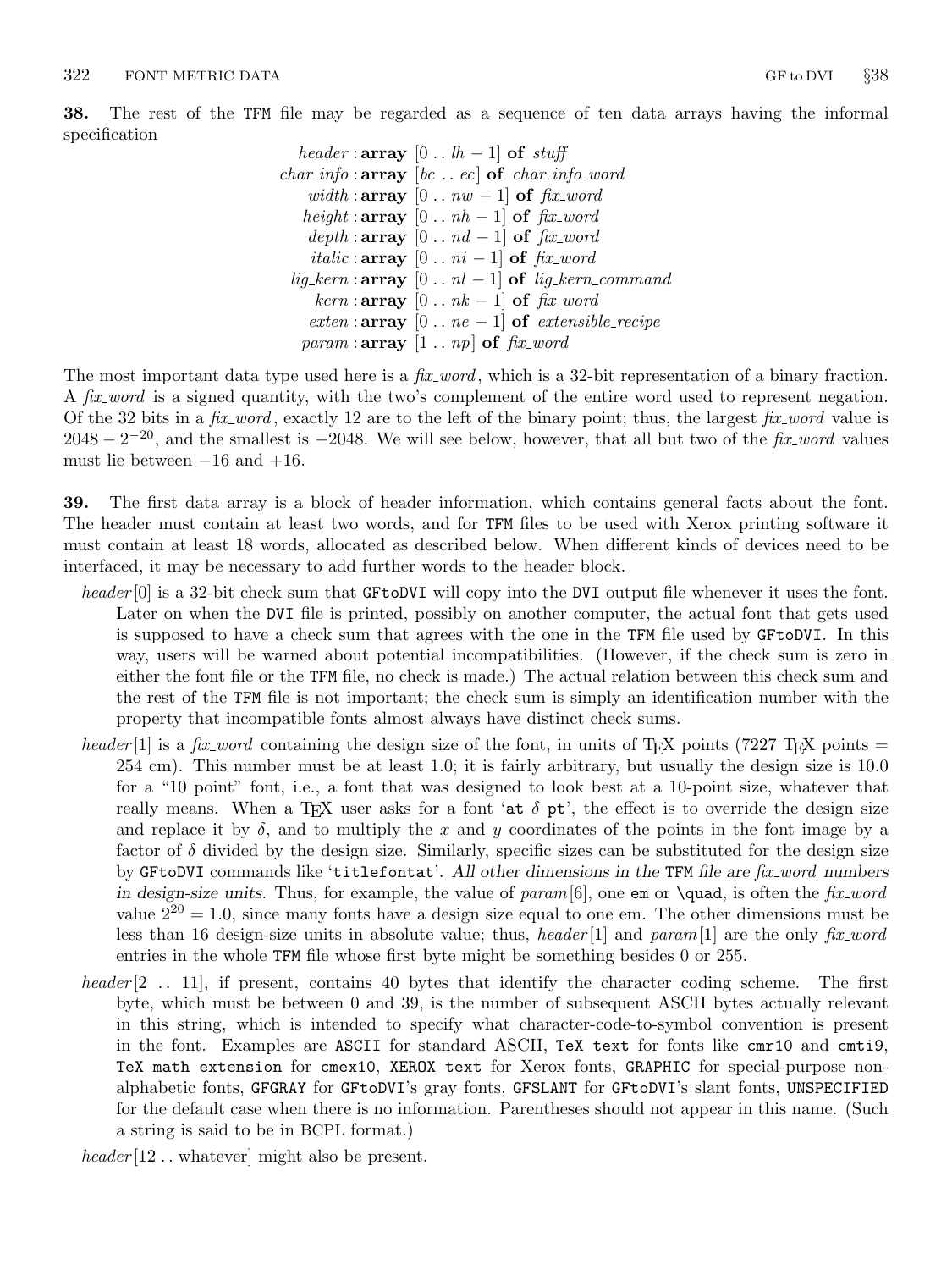**40.** Next comes the *char-info* array, which contains one *char-info-word* per character. Each *char-info-word* contains six fields packed into four bytes as follows.

first byte: *width\_index*  $(8 \text{ bits})$ second byte: *height\_index* (4 bits) times 16, plus *depth\_index* (4 bits) third byte: *italic\_index* (6 bits) times 4, plus tag  $(2 \text{ bits})$ fourth byte: remainder (8 bits)

The actual width of a character is *width*  $[width\_index]$ , in design-size units; this is a device for compressing information, since many characters have the same width. Since it is quite common for many characters to have the same height, depth, or italic correction, the TFM format imposes a limit of 16 different heights, 16 different depths, and 64 different italic corrections.

Incidentally, the relation width  $[0] = height[0] = depth[0] = italic[0] = 0$  should always hold, so that an index of zero implies a value of zero. The *width index* should never be zero unless the character does not exist in the font, since a character is valid if and only if it lies between bc and ec and has a nonzero width-index.

41. The tag field in a *char-info-word* has four values that explain how to interpret the *remainder* field.

 $tag = 0$  (no\_tag) means that remainder is unused.

- $tag = 1$  (lig-tag) means that this character has a ligature/kerning program starting at lig-kern [remainder].
- $tag = 2$  (list\_tag) means that this character is part of a chain of characters of ascending sizes, and not the largest in the chain. The *remainder* field gives the character code of the next larger character.
- $tag = 3$  (ext\_tag) means that this character code represents an extensible character, i.e., a character that is built up of smaller pieces so that it can be made arbitrarily large. The pieces are specified in exten[remainder ].

**define**  $no\_tag = 0$  { vanilla character } define  $lig\_tag = 1$  { character has a ligature/kerning program } define  $list\_tag = 2$  { character has a successor in a charlist } define  $ext\_tag = 3$  { character is extensible }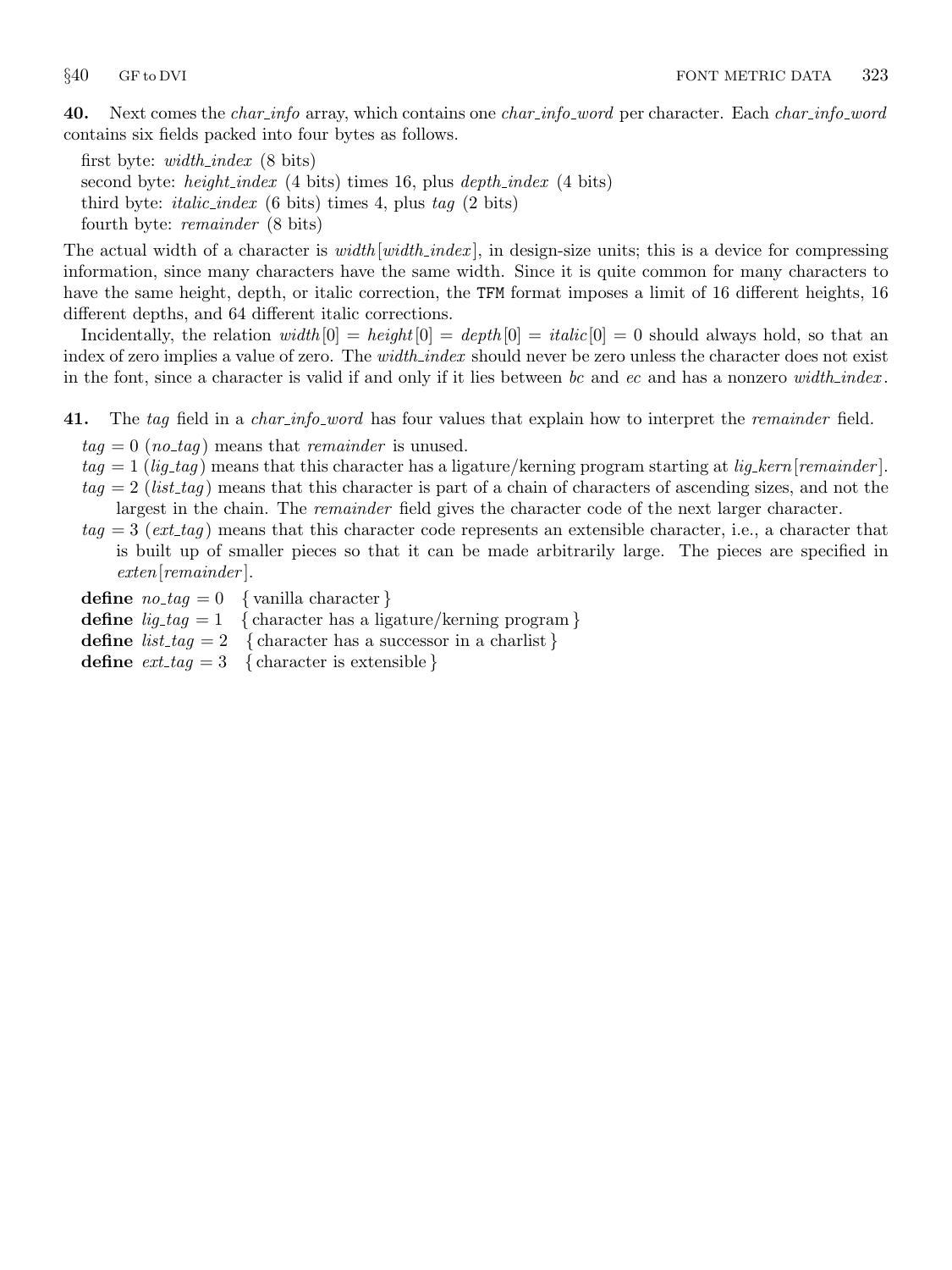42. The *lig<sub>kern</sub>* array contains instructions in a simple programming language that explains what to do for special letter pairs. Each word in this array is a *lig<sub>-kern-command* of four bytes.</sub>

first byte: *skip\_byte*, indicates that this is the final program step if the byte is 128 or more, otherwise the next step is obtained by skipping this number of intervening steps.

second byte: next char, "if next char follows the current character, then perform the operation and stop, otherwise continue."

third byte:  $op_bpt_e$ , indicates a ligature step if less than 128, a kern step otherwise.

fourth byte: *remainder*.

In a kern step, an additional space equal to  $\text{ker} \left[ 256 * (op\_byte - 128) + \text{remainder} \right]$  is inserted between the current character and *next char*. This amount is often negative, so that the characters are brought closer together by kerning; but it might be positive.

There are eight kinds of ligature steps, having  $op_b yte$  codes  $4a+2b+c$  where  $0 \le a \le b+c$  and  $0 \le b, c \le 1$ . The character whose code is *remainder* is inserted between the current character and *next* char; then the current character is deleted if  $b = 0$ , and *next char* is deleted if  $c = 0$ ; then we pass over a characters to reach the next current character (which may have a ligature/kerning program of its own).

If the very first instruction of the *lig<sub>kern</sub>* array has  $skip_b$  byte = 255, the next char byte is the so-called right boundary character of this font; the value of *next char* need not lie between bc and ec. If the very last instruction of the *lig<sub>kern</sub>* array has  $skip_b$  byte = 255, there is a special ligature/kerning program for a left boundary character, beginning at location 256 \* *op\_byte* + remainder. The interpretation is that T<sub>E</sub>X puts implicit boundary characters before and after each consecutive string of characters from the same font. These implicit characters do not appear in the output, but they can affect ligatures and kerning.

If the very first instruction of a character's *lig<sub>h</sub>* kern program has  $skip_b$  byte  $> 128$ , the program actually begins in location  $256 * op_{byte} + remainder$ . This feature allows access to large lig<sub>-kern</sub> arrays, because the first instruction must otherwise appear in a location  $\leq$  255.

Any instruction with  $skip_bye > 128$  in the lig kern array must have  $256 * op_byte + remainder < nl$ . If such an instruction is encountered during normal program execution, it denotes an unconditional halt; no ligature or kerning command is performed.

define  $stop\_flag = 128$  { value indicating 'STOP' in a lig/kern program } define  $\text{kern}\text{-}\text{flag} = 128$  { op code for a kern step }

43. Extensible characters are specified by an *extensible\_recipe*, which consists of four bytes called top,  $mid$ bot, and rep (in this order). These bytes are the character codes of individual pieces used to build up a large symbol. If top, mid, or bot are zero, they are not present in the built-up result. For example, an extensible vertical line is like an extensible bracket, except that the top and bottom pieces are missing.

**44.** The final portion of a TFM file is the *param* array, which is another sequence of  $fix\_word$  values.

- $param[1] = slant$  is the amount of italic slant. For example, slant = .25 means that when you go up one unit, you also go .25 units to the right. The *slant* is a pure number; it's the only  $fix\_word$  other than the design size itself that is not scaled by the design size.
- $param[2] = space$  is the normal spacing between words in text. Note that character " $\Box$ " in the font need not have anything to do with blank spaces.
- $param[3] = space\_stretch$  is the amount of glue stretching between words.
- $param[4] = space\_shrink$  is the amount of glue shrinking between words.
- $param[5] = x \nheight$  is the height of letters for which accents don't have to be raised or lowered.
- $param[6] = quad$  is the size of one em in the font.

param<sup>[7]</sup> = extra space is the amount added to param<sup>[2]</sup> at the ends of sentences.

When the character coding scheme is **GFGRAY** or **GFSLANT**, the font is supposed to contain an additional parameter called *default\_rule\_thickness*. Other special parameters go with other coding schemes.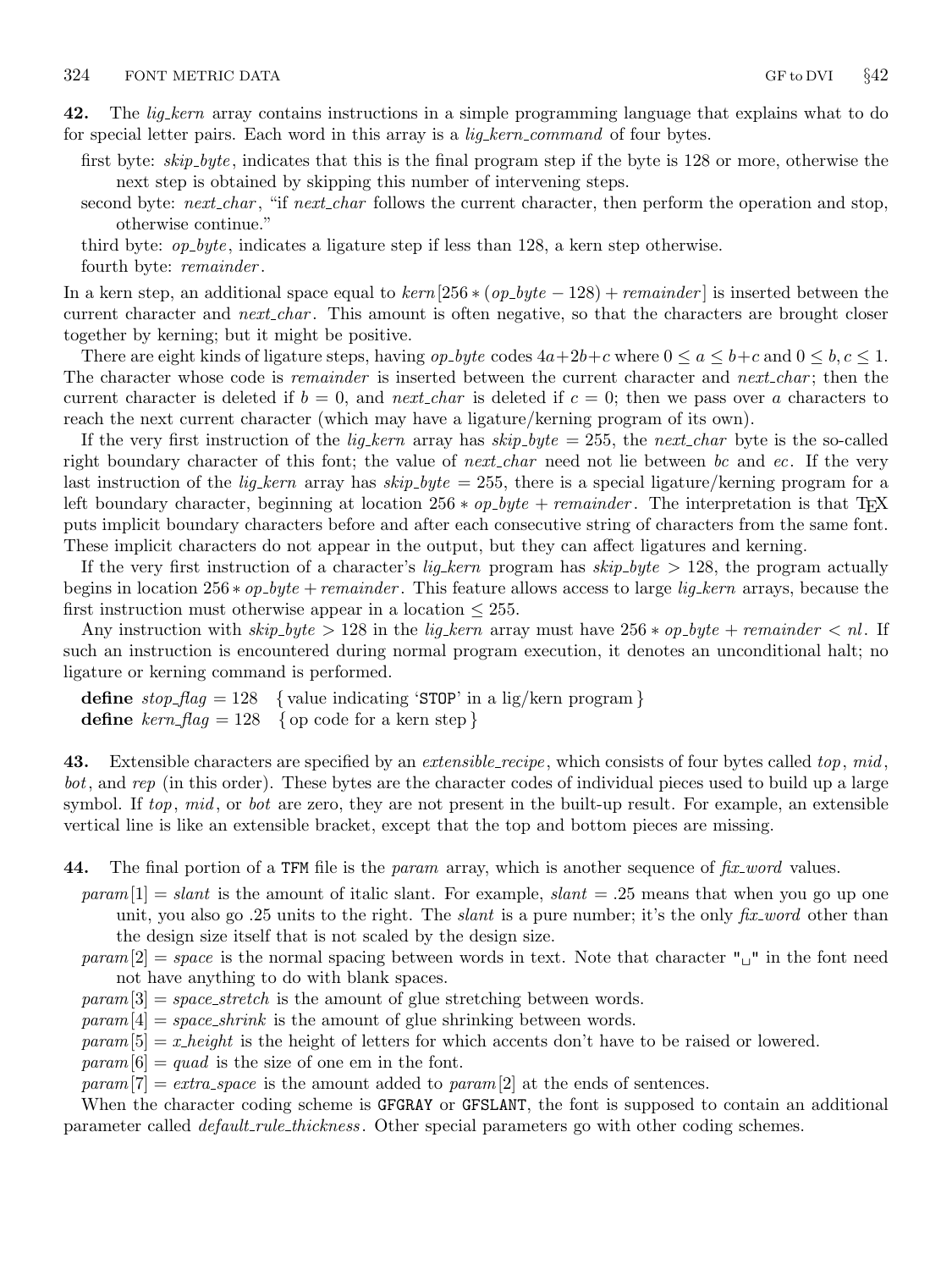<span id="page-24-0"></span>45. Input from binary files. We have seen that GF and DVI and TFM files are sequences of 8-bit bytes. The bytes appear physically in what is called a '**packed file of**  $0 \dots 255$ ' in Pascal lingo.

Packing is system dependent, and many Pascal systems fail to implement such files in a sensible way (at least, from the viewpoint of producing good production software). For example, some systems treat all byte-oriented files as text, looking for end-of-line marks and such things. Therefore some system-dependent code is often needed to deal with binary files, even though most of the program in this section of GFtoDVI is written in standard Pascal.

One common way to solve the problem is to consider files of integer numbers, and to convert an integer in the range  $-2^{31}$  ≤  $x < 2^{31}$  to a sequence of four bytes  $(a, b, c, d)$  using the following code, which avoids the controversial integer division of negative numbers:

> if  $x \geq 0$  then  $a \leftarrow x$  div '100000000 else begin  $x \leftarrow (x + 10000000000) + 10000000000$ ;  $a \leftarrow x$  div  $100000000 + 128$ ; end ;  $x \leftarrow x \mod$  '100000000;  $b \leftarrow x$  div '200000;  $x \leftarrow x \mod '200000$ ;  $c \leftarrow x$  div  $\angle 400$ ;  $d \leftarrow x \mod \angle 400$ ;

The four bytes are then kept in a buffer and output one by one. (On 36-bit computers, an additional division by 16 is necessary at the beginning. Another way to separate an integer into four bytes is to use/abuse Pascal's variant records, storing an integer and retrieving bytes that are packed in the same place; caveat implementor!) It is also desirable in some cases to read a hundred or so integers at a time, maintaining a larger buffer.

We shall stick to simple Pascal in this program, for reasons of clarity, even if such simplicity is sometimes unrealistic.

 $\langle$  Types in the outer block  $9 \rangle + \equiv$  $9 \rangle + \equiv$  $\text{eight\_bits} = 0.255; \{ \text{ unsigned one-byte quantity} \}$ byte file = **packed file of** eight bits; { files that contain binary data }

**46.** The program deals with three binary file variables:  $q_f$  file is the main input file that we are converting into a document; dvi file is the main output file that will specify that document; and  $tfm$ -file is the current font metric file from which character-width information is being read.

 $\langle$  Globals in the outer block [12](#page-4-0)  $\rangle$  +≡ *gf-file: byte-file*; {the character data we are reading}  $dv$ *i*-file: byte-file; {the typesetting instructions we are writing}  $tfm_{\textit{m}}$  file: byte\_file; { a font metric file }

47. To prepare these files for input or output, we reset or rewrite them. An extension of Pascal is needed, since we want to associate it with external files whose names are specified dynamically (i.e., not known at compile time). The following code assumes that 'reset(f, s)' and 'rewrite  $(f, s)$ ' do this, when f is a file variable and s is a string variable that specifies the file name.

**procedure** open gf-file; { prepares to read packed bytes in  $gf$ -file } **begin**  $reset(gf_{\mathcal{I}} file, name_{\mathcal{I}}.file); cur_{\mathcal{I}} loc \leftarrow 0;$ end;

**procedure** open tfm file; { prepares to read packed bytes in  $tfm$  file } **begin**  $reset(tfm_{\textit{file}}, name_{\textit{off}_{\textit{file}}});$ end;

```
procedure open_dvi_file; { prepares to write packed bytes in dvi_file }
  begin \textit{rewrite}(dvi\_file, name\_of\_file);end;
```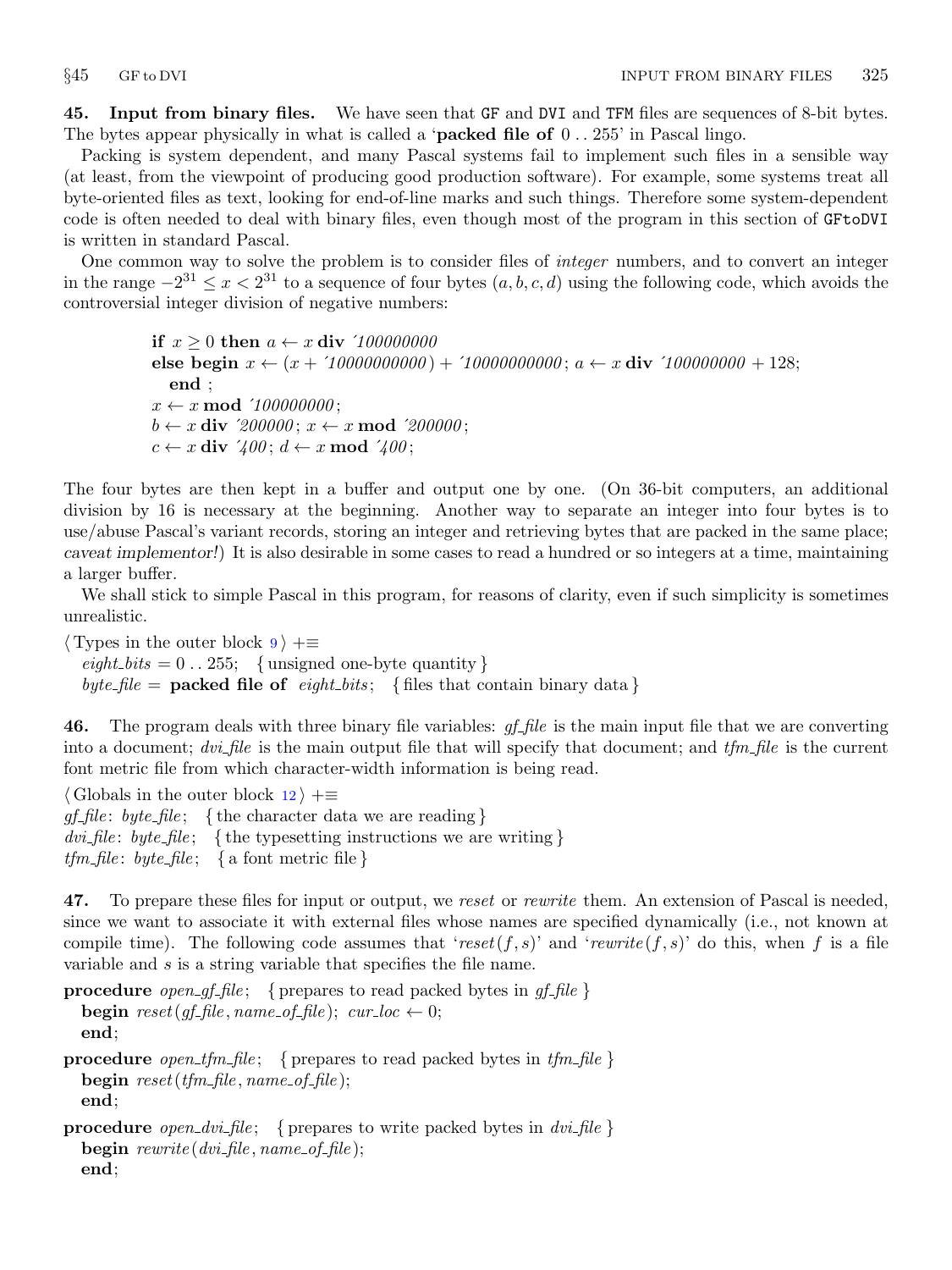<span id="page-25-0"></span>48. If you looked carefully at the preceding code, you probably asked, "What are cur-loc and name-of-file?" Good question. They are global variables: The integer cur loc tells which byte of the input file will be read next, and the string name of file will be set to the current file name before the file-opening procedures are called.

 $\langle$  Globals in the outer block [12](#page-4-0)  $\rangle$  +≡ cur-loc: integer; { current byte number in  $gf$ -file } name\_of\_file: **packed array**  $[1 \tldots \text{file_name_size}]$  of char; { external file name}

49. It turns out to be convenient to read four bytes at a time, when we are inputting from TFM files. The input goes into global variables  $b\theta$ ,  $b\theta$ ,  $b\theta$ , and  $b\theta$ , with  $b\theta$  getting the first byte and  $b\theta$  the fourth.  $\langle$  Globals in the outer block [12](#page-4-0)  $\rangle$  +≡  $b0, b1, b2, b3$ : eight\_bits; { four bytes input at once }

50. The read tfm word procedure sets b0 through b3 to the next four bytes in the current TFM file.

 $procedure \ read\_tfm\_word;$ **begin** read (tfm\_file, b0); read (tfm\_file, b1); read (tfm\_file, b2); read (tfm\_file, b3); end;

**51.** We shall use another set of simple functions to read the next byte or bytes from  $gf$ -file. There are four possibilities, each of which is treated as a separate function in order to minimize the overhead for subroutine calls.

**function**  $get\_byte: integer;$  { returns the next byte, unsigned } var  $b$ :  $\epsilon$ ight\_bits; begin if  $\text{eof}(gf_{\mathcal{A}}\hat{f}_i)\$  then  $\text{get\_byte} \leftarrow 0$ else begin  $read(gf_{\mathcal{I}}f_{\mathcal{I}}f_{\mathcal{I}}g_{\mathcal{I}}),$   $incr(cur_{\mathcal{I}}f_{\mathcal{I}}g_{\mathcal{I}}g_{\mathcal{I}})$ ;  $get_{\mathcal{I}}f_{\mathcal{I}}g_{\mathcal{I}} \leftarrow b;$ end; end; function get\_two\_bytes: integer; { returns the next two bytes, unsigned } var  $a, b$ : eight\_bits; **begin** read (gf file, a); read (gf file, b); cur loc  $\leftarrow$  cur loc + 2; get two bytes  $\leftarrow a * 256 + b$ ; end; **function** get\_three\_bytes: integer; { returns the next three bytes, unsigned } var  $a, b, c$ : eight\_bits; **begin** read  $(gf_{\text{-}}\mathit{file}, a)$ ; read  $(gf_{\text{-}}\mathit{file}, b)$ ; read  $(gf_{\text{-}}\mathit{file}, c)$ ; cur loc  $\leftarrow$  cur loc + 3;  $get\_three\_bytes \leftarrow (a * 256 + b) * 256 + c;$ end; **function** signed quad: integer; { returns the next four bytes, signed } var  $a, b, c, d$ : eight\_bits; **begin** read (gf\_file, a); read (gf\_file, b); read (gf\_file, c); read (gf\_file, d); cur\_loc  $\leftarrow$  cur\_loc + 4;

if  $a < 128$  then signed\_quad ←  $((a * 256 + b) * 256 + c) * 256 + d$ else signed\_quad  $\leftarrow (((a - 256) * 256 + b) * 256 + c) * 256 + d;$ end;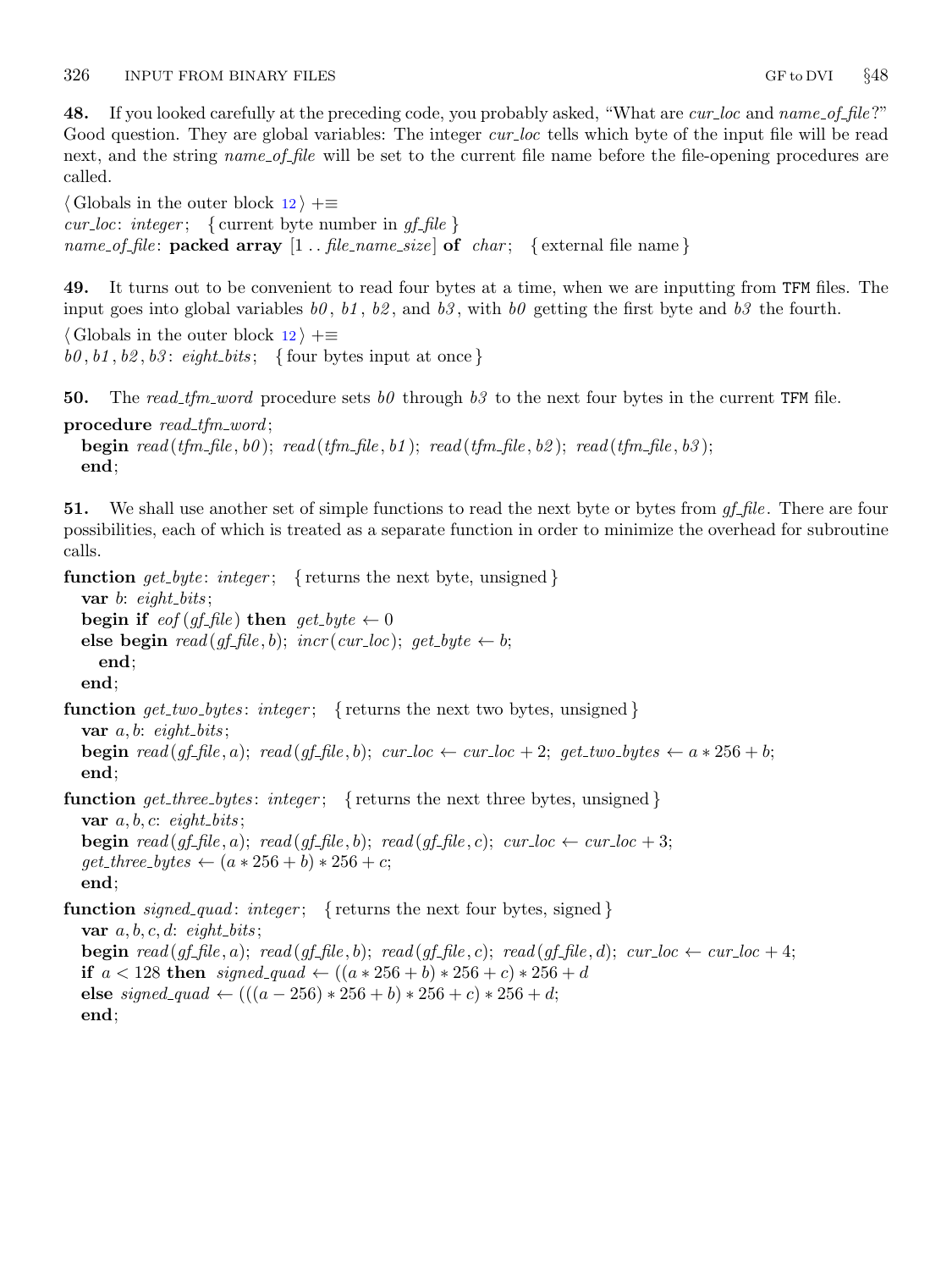<span id="page-26-0"></span>52. Reading the font information. Now let's get down to brass tacks and consider the more substantial routines that actually convert TFM data into a form suitable for computation. The routines in this part of the program have been borrowed from TEX, with slight changes, since GFtoDVI has to do some of the things that T<sub>E</sub>X does.

The TFM data is stored in a large array called *font info.* Each item of *font info* is a *memory word*; the fix word data gets converted into *scaled* entries, while everything else goes into words of type *four quarters*. (These data structures are special cases of the more general memory words of TEX. On some machines it is necessary to define  $min\_quarterword = -128$  and  $max\_quarterword = 127$  in order to pack four quarterwords into a single word.)

```
define min\_quarterword = 0 { change this to allow efficient packing, if necessary }
  define max\_quarterword = 255 { ditto }
  define qi(\textbf{\#}) \equiv \textbf{\#} + min\_quarterword { to put an eight_bits item into a quarterword }
  define q\varphi(\textbf{m}) \equiv \textbf{m} - q\varphi {to take an eight_bits item out of a quarterword {temple}
  define title\_font = 1define label_font = 2define gray\_font = 3define slant\_font = 4define logofont = 5define non_{char} \equiv qi(256)define non\_address \equiv font\_mem\_size\langle Types in the outer block 9 \rangle + \equivfont\_index = 0 \dots font\_mem\_size; quarterword = min_quarterword . . max_quarterword; \{1/4 \text{ of a word }\}four\text{-}quarters = \text{packet} \text{ record } b0: quarterword;
    b1: quarterword;
    b2: quarterword;
    b3: quarterword;
    end;
  memory\_word = recordcase boolean of
    true: (se : scaled);
    false: (qqqq:four-quarters);end;
  internal\_font_number = title\_font \dots logo\_font;
```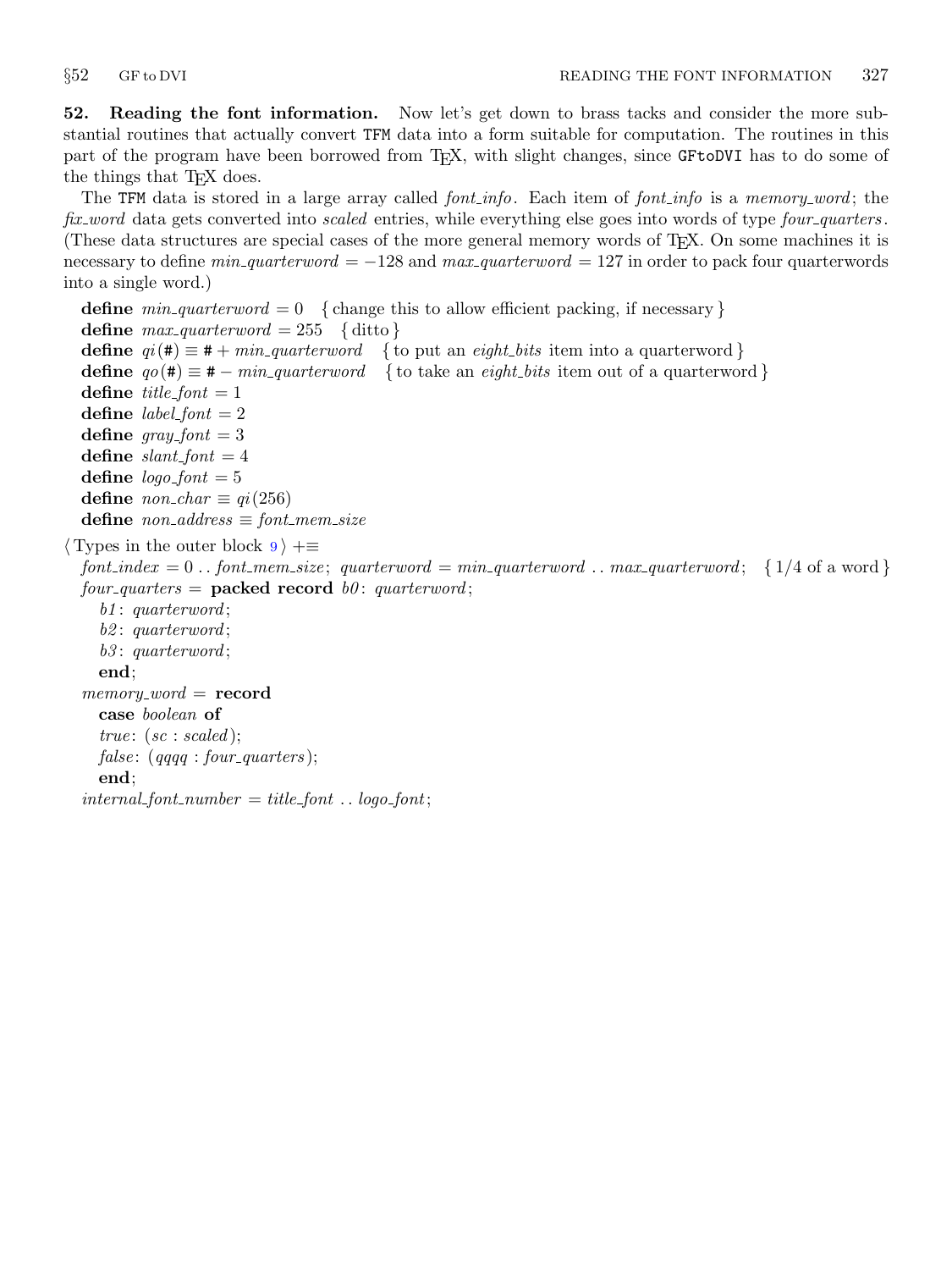<span id="page-27-0"></span>53. Besides *font info*, there are also a number of index arrays that point into it, so that we can locate width and height information, etc. For example, the *char-info* data for character c in font f will be in font info  $(char\text{-}base[f] + c]$ . qqqq; and if w is the width index part of this word (the b0 field), the width of the character is  $font\_info[width\_base[f] + w].sc$ . (These formulas assume that  $min\_quarterword$  has already been added to  $w$ , but not to  $c$ .)

 $\langle$  Globals in the outer block [12](#page-4-0)  $\rangle$  +≡

font info: array [font index] of memory word; {the font metric data}  $fmem\_ptr: font\_index; \{ first unused word of font\_info\}$  $font\_check: array [internal\_font_number]$  of  $four\_quarters$ ; {check sum} font\_size:  $array$  [internal\_font\_number] of scaled; { "at" size } font\_dsize:  $array$  [internal\_font\_number] of scaled; { "design" size } font bc:  $array [internal_{font_number}]$  of eight bits; {beginning (smallest) character code}  $font\_ec$ :  $array$  [internal\_font\_number] of eight\_bits; {ending (largest) character code} *char base:* array [internal font number] of integer; { base addresses for *char info* } width base: array [internal font number] of integer; { base addresses for widths } height base:  $array$  [internal font number] of integer; { base addresses for heights } depth base:  $array$  [internal font number] of integer; { base addresses for depths } *italic base:*  $array [internalfont_number]$  of  $integer;$  {base addresses for italic corrections }  $lig\text{-}kern\text{-}base:$  array  $[internal\text{-}font\text{-}number]$  of  $integer;$  {base addresses for ligature/kerning programs} kern base:  $array$  [internal font number] of integer; { base addresses for kerns }  $ext{en}$ -base: **array** [internal\_font\_number] **of** integer; { base addresses for extensible recipes } param base:  $array$  [internal font number] of integer; { base addresses for font parameters } bchar\_label:  $array$  [internal\_font\_number] of font\_index; {start of *lig\_kern* program for left boundary character, *non\_address* if there is none }

 $font\_behavior: array [internal\_font_number]$  of  $min\_quarterword$ ... non\_char;

{ right boundary character, *non\_char* if there is none }

**54.**  $\langle$  Set initial values  $13 \rangle + \equiv$  $13 \rangle + \equiv$  $fmem\_ptr \leftarrow 0$ ;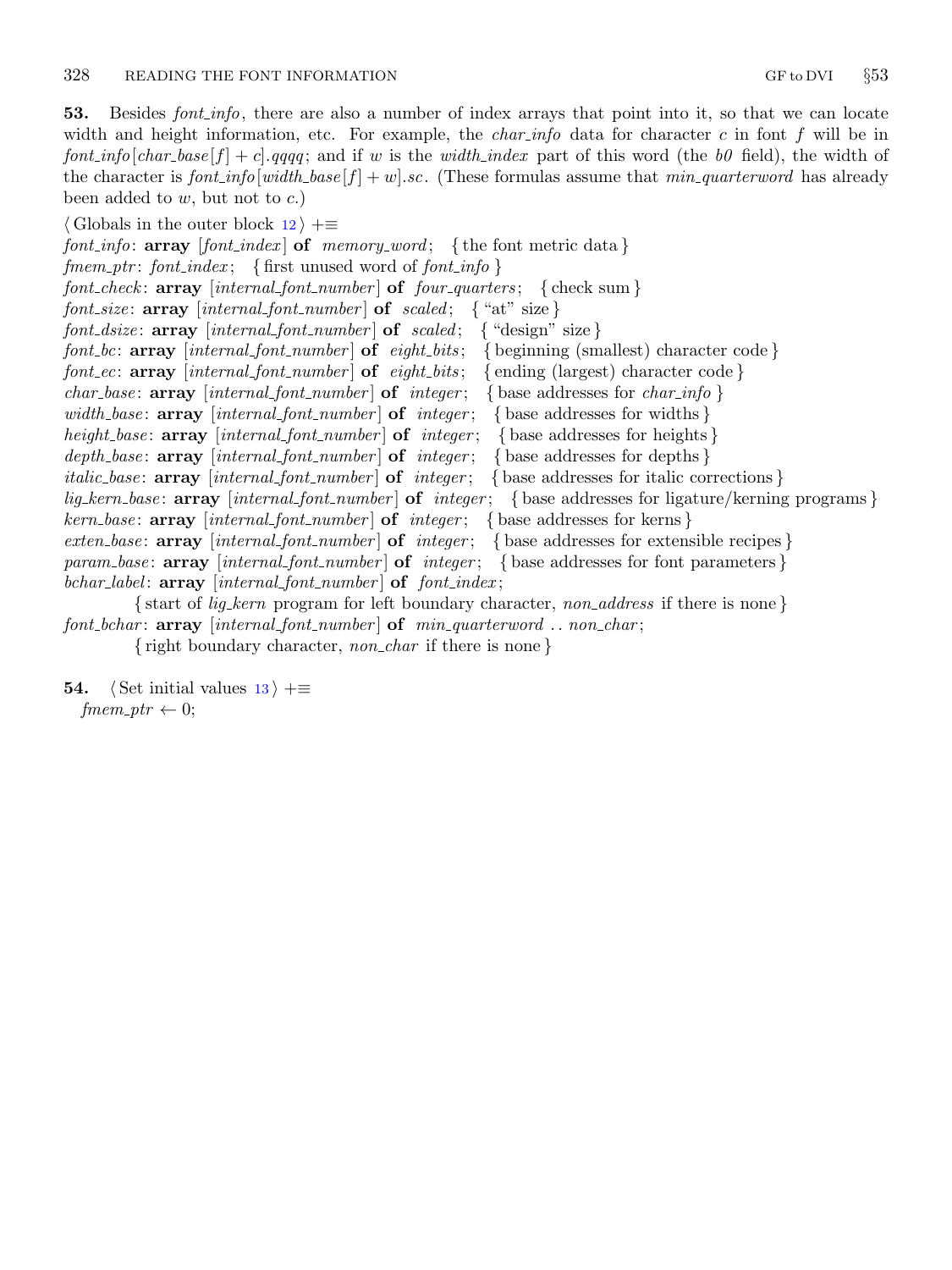55. Of course we want to define macros that suppress the detail of how font information is actually packed, so that we don't have to write things like

 $font\_info[width\_base[f] + font\_info[char\_base[f] + c].qqqq.b0].sc$ 

too often. The WEB definitions here make *char-info(f)(c)* the *four-quarters* word of font information corresponding to character c of font f. If q is such a word, char width  $(f)(q)$  will be the character's width; hence the long formula above is at least abbreviated to

 $char\_width(f)(char\_info(f)(c)).$ 

In practice we will try to fetch  $q$  first and look at several of its fields at the same time.

The italic correction of a character will be denoted by  $char.title(f)(q)$ , so it is analogous to *char-width*. But we will get at the height and depth in a slightly different way, since we usually want to compute both height and depth if we want either one. The value of  $height\_depth(q)$  will be the 8-bit quantity

 $b = height\_index \times 16 + depth\_index$ ,

and if b is such a byte we will write  $char\_height(f)(b)$  and  $char\_depth(f)(b)$  for the height and depth of the character c for which  $q = char_info(f)(c)$ . Got that?

The tag field will be called *char\_tag(q)*; and the remainder byte will be called  $rem\_byte(q)$ .

define  $char\_info\_end$  (#)  $\equiv$  #  $\,$  .qqqq define  $char_info(\#) \equiv font_info [\char; char\text{-}base[\#] + char_info\text{-}end$ define  $char\_width\_end(\#) \equiv #.b0$  .sc **define**  $char\_width(\textbf{#}) \equiv font\_info \mid width\_base[\textbf{#}] + char\_width\_end$ define  $char\_exists(\#) \equiv (\# . b0 > min\_quarterword)$ define  $char\_ italic\_end(\#) \equiv (qo(\#.b2))$  div 4 | .sc define  $char\_ italic$  (#)  $\equiv$  font\_info  $\lceil$  italic\_base  $\lceil$ # $\rceil$  + char\_italic\_end define  $height\_depth$  (#)  $\equiv qo$  (#.b1) define  $char\_height\_end$  (#)  $\equiv$  (#) div 16 ] .sc **define**  $char\_height$  (#)  $\equiv$  font\_info  $\lceil$  height\_base [#] + char\_height\_end define  $char\_depth\_end$  (#)  $\equiv$  # mod 16  $\vert$  .sc **define**  $char\_depth$  (#)  $\equiv$  font\_info  $\lceil$  depth\_base [#] + char\_depth\_end define  $char\_tag$  (#)  $\equiv ((qo$  (#.b2)) mod 4) define  $skip\_byte(\#) \equiv qo(\# .b0)$ define  $next\_char(\#) \equiv #.b1$ define  $op\_byte(\#) \equiv qo(\#.b2)$ define  $rem\_byte$  (#)  $\equiv$  #.b3

**56.** Here are some macros that help process ligatures and kerns. We write  $char\text{-}kern(f)(j)$  to find the amount of kerning specified by kerning command  $j$  in font  $f$ .

define  $lig\_kern\_start$ (#)  $\equiv lig\_kern\_base$ |#| + rem\_byte { beginning of lig/kern program } define  $lig\_kern\_restart\_end(\#) \equiv 256 * (op\_byte(\#)) + rem\_byte(\#)$ define  $lig\_kern\_restart(\#) \equiv lig\_kern\_base[\#] + lig\_kern\_restart\_end$ define  $char_{\text{.}}\text{.}ern_{\text{.}}end(\#) \equiv 256 * (op_{\text{.}}\text{.}byte(\#) - 128) + rem_{\text{.}}\text{.}btte(\#)$ .sc define  $char_kern(\#) \equiv font\_info \restriction kern\_base[\#] + char_kern\_end$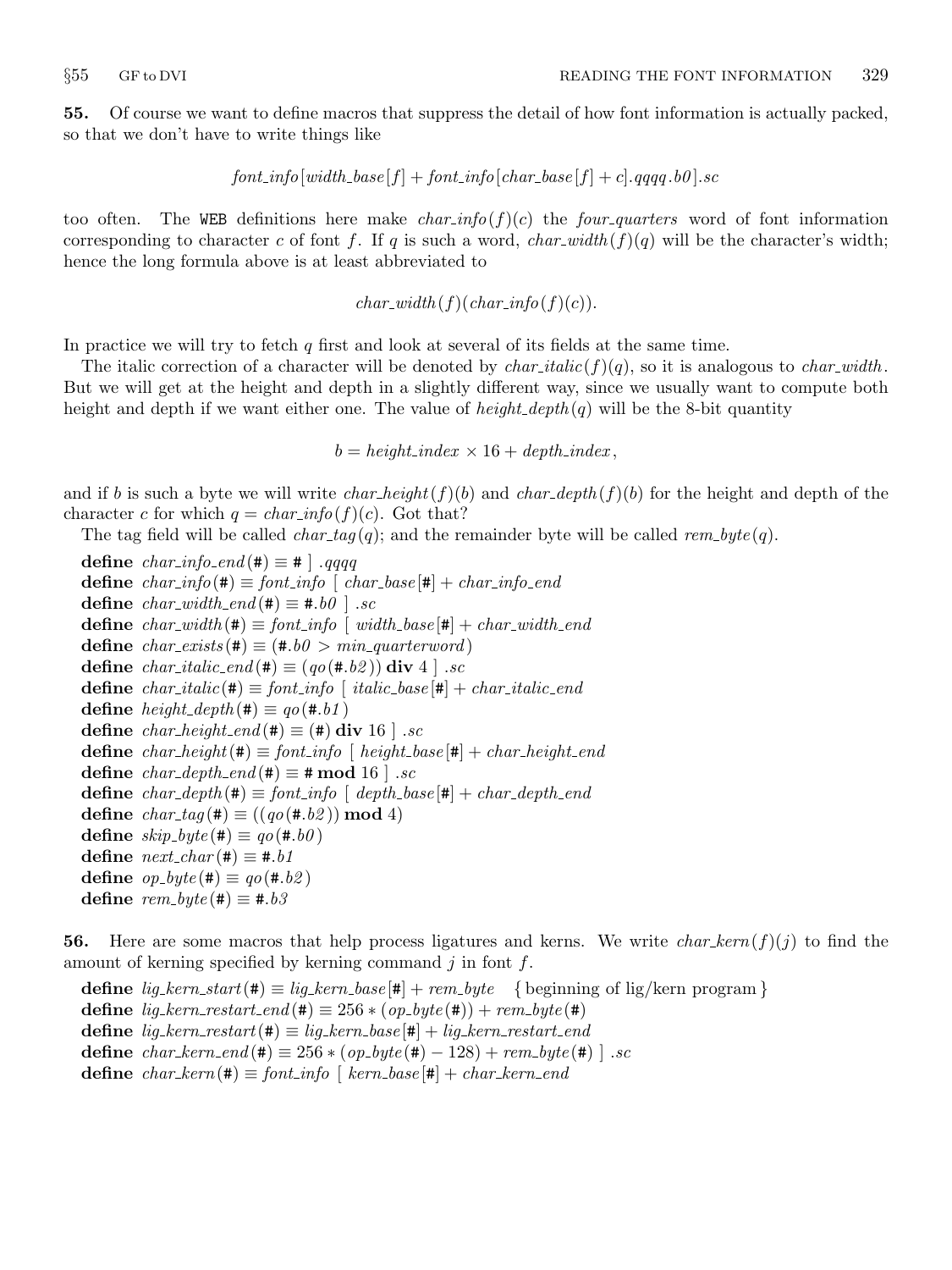<span id="page-29-0"></span>**57.** Font parameters are referred to as  $slant(f)$ ,  $space(f)$ , etc.

define  $param\_end$  (#)  $\equiv param\_base$  [#]  $\cdot sc$ define  $param(\#) \equiv font\_info \{ \# + param\_end$ define  $slant \equiv param(1)$  { slant to the right, per unit distance upward } define  $space \equiv param(2)$  { normal space between words } define  $x \text{.} height \equiv param(5)$  { one ex } define  $default\_rule\_thickness \equiv param(8)$  {thickness of rules}

58. Here is the subroutine that inputs the information on  $tfm_{\perp}file$ , assuming that the file has just been reset. Parameter f tells which metric file is being read (either *title-font* or label-font or gray-font or slant-font or logo font); parameter s is the "at" size, which will be substituted for the design size if it is positive.

This routine does only limited checking of the validity of the file, because another program (TFtoPL) is available to diagnose errors in the rare case that something is amiss.

define  $bad\_tfm = 11$  { label for read\_font\_info } define  $abend \equiv \text{goto } bad\_tfm$  { do this when the TFM data is wrong } **procedure** read\_font\_info(f: integer; s: scaled); {input a TFM file} label  $done, bad\_tfm;$ var k: font\_index; {index into font\_info } If, lh, bc, ec, nw, nh, nd, ni, nl, nk, ne, np:  $0 \ldots 65535$ ; { sizes of subfiles } bch label: integer; { left boundary label for ligatures }

bchar:  $0 \ldots 256$ ; { right boundary character for ligatures }

qw: four-quarters; sw: scaled; { $\{$  accumulators }

z: scaled; {the design size or the "at" size}

alpha: integer; beta: 1... 16; { auxiliary quantities used in fixed-point multiplication }

begin (Read and check the font data; abend if the TFM file is malformed; otherwise goto done 59);  $bad\_tfm\colon\ print\_nl($  ^Bad $_\sqcup$ TFM $_\sqcup$ file $_\sqcup$ for ^);

## case f of

```
title font: abort(´titles!´);
  label\_font: 'about 'labels!');gray_{\text{-}}font: abort('pixels!');slant\_font: abort('slants!');logo_{\text{f}}ont: abort('METAFONT_{\text{u}}logo! );
  end; { there are no other cases }
done: {it might be good to close tfm-file now }
```
end;

59. (Read and check the font data; abend if the TFM file is malformed; otherwise goto done  $59 \ge$  $\langle$  Read the TFM size fields [60](#page-30-0) $\rangle$ ;

(Use size fields to allocate font information  $61$ );

Read the TFM header  $62$ ;

Read character data  $63$ ;

Read box dimensions  $64$ ;

Read ligature/kern program  $66$ ;

Read extensible character recipes  $67$ ;

Read font parameters  $68$ ;

 $\langle$  Make final adjustments and **goto** done [69](#page-33-0) $\rangle$ 

This code is used in section 58.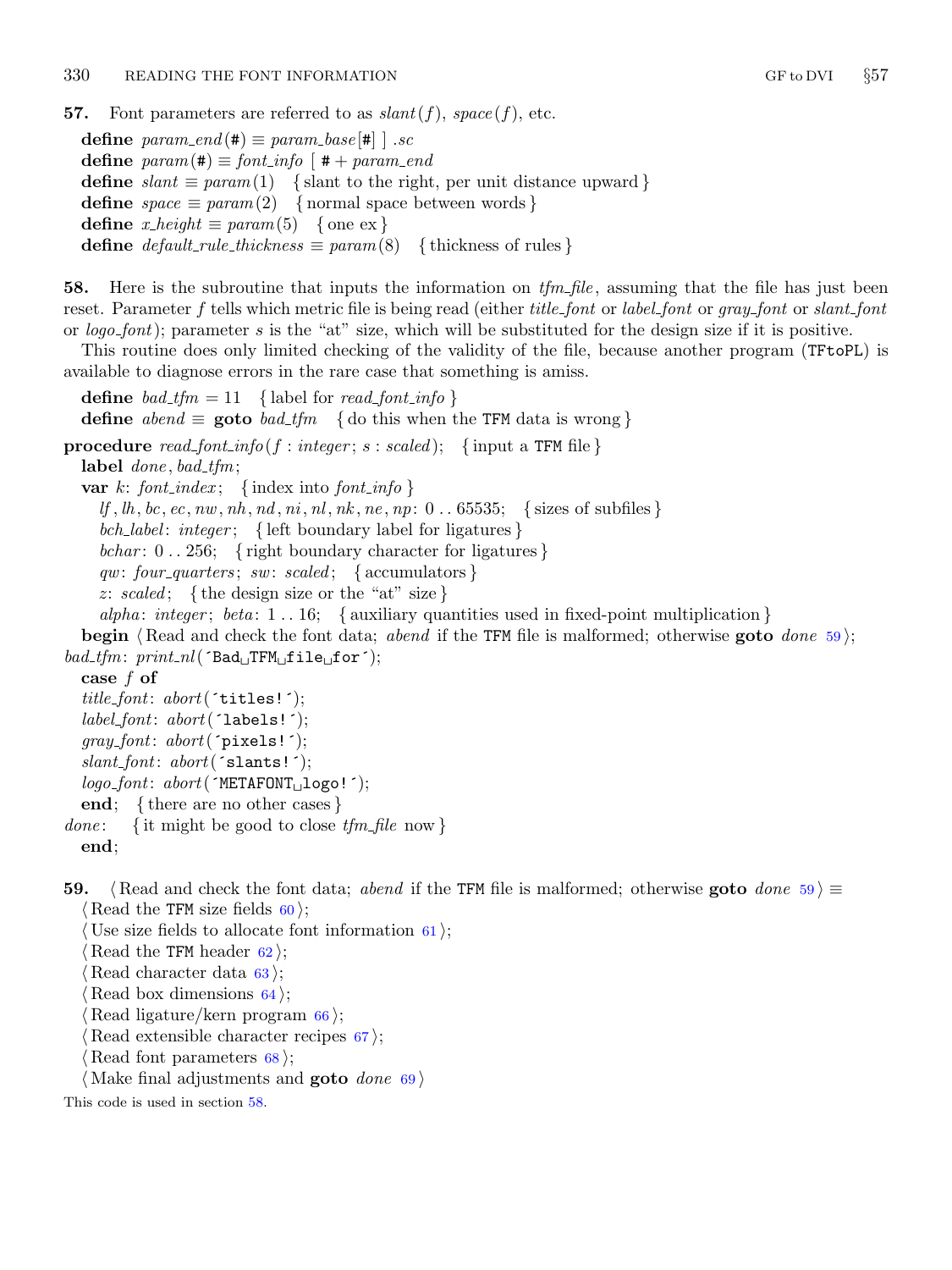<span id="page-30-0"></span>60. define read\_two\_halves\_end(#)  $\equiv$  #  $\leftarrow b2 * 256 + b3$ define read\_two\_halves(#)  $\equiv$  read\_tfm\_word;  $\sharp \leftarrow b0 * 256 + b1$ ; read\_two\_halves\_end

 $\langle$  Read the TFM size fields 60  $\rangle \equiv$ 

**begin** read\_two\_halves(lf)(lh); read\_two\_halves(bc)(ec); if  $(bc > ec + 1) \vee (ec > 255)$  then abend;

if  $bc > 255$  then {  $bc = 256$  and  $ec = 255$ }

begin  $bc \leftarrow 1$ ;  $ec \leftarrow 0$ ;

end;

 $read\_two\_halves(nw)(nh); read\_two\_halves(nd)(ni); read\_two\_halves(nl)(nk); read\_two\_halves(ne)(np);$ if  $lf \neq 6 + lh + (ec - bc + 1) + nw + nh + nd + ni + nl + nk + ne + np$  then abend; end

This code is used in section [59](#page-29-0).

61. The preliminary settings of the index variables *width\_base*, *lig\_kern\_base*, *kern\_base*, and *exten\_base* will be corrected later by subtracting *min<sub>-quarterword* from them; and we will subtract 1 from *param-base*</sub> too. It's best to forget about such anomalies until later.

 $\langle$  Use size fields to allocate font information 61  $\rangle \equiv$ 

*lf* ← *lf* – 6 – *lh*; { *lf* words should be loaded into font\_info } if  $np < 8$  then  $lf \leftarrow lf + 8 - np$ ; { at least eight parameters will appear } if  $fmem\_ptr + lf > font\_mem\_size$  then  $abort('No\_room\_for\_TFM\_file!');$  $char\_base[f] \leftarrow fmem\_ptr - bc; width\_base[f] \leftarrow char\_base[f] + ec + 1;$  $height\_base[f] \leftarrow width\_base[f] + nw; depth\_base[f] \leftarrow height\_base[f] + nh;$  $\text{static\_base}[f] \leftarrow \text{depth\_base}[f] + nd; \text{lig\_kern\_base}[f] \leftarrow \text{italic\_base}[f] + ni;$  $kern\_base[f] \leftarrow lig\_kern\_base[f] + nl; \text{ }exten\_base[f] \leftarrow ker\_base[f] + nk;$  $param\_base[f] \leftarrow exten\_base[f] + ne$ 

This code is used in section [59](#page-29-0).

62. Only the first two words of the header are needed by GFtoDVI.

define store\_four\_quarters (#)  $\equiv$ **begin** read tfm word;  $qw.b0 \leftarrow qi(b0)$ ;  $qw.b1 \leftarrow qi(b1)$ ;  $qw.b2 \leftarrow qi(b2)$ ;  $qw.b3 \leftarrow qi(b3)$ ;  $\# \leftarrow qw;$ end

 $\langle$  Read the TFM header 62  $\rangle \equiv$ begin if  $lh < 2$  then abend;  $store\_four\_quarters (font\_check [f]); read\_tfm\_word;$ if  $b0 > 127$  then abend; { design size must be positive }  $z \leftarrow ((b0 * 256 + b1) * 256 + b2) * 16 + (b3 \text{ div } 16);$ if  $z <$  unity then abend; while  $lh > 2$  do **begin** read tfm word;  $decr(h)$ ; {ignore the rest of the header } end;  $font\_disize[f] \leftarrow z;$ if  $s > 0$  then  $z \leftarrow s$ ;  $font\_size[f] \leftarrow z;$ end

This code is used in section [59](#page-29-0).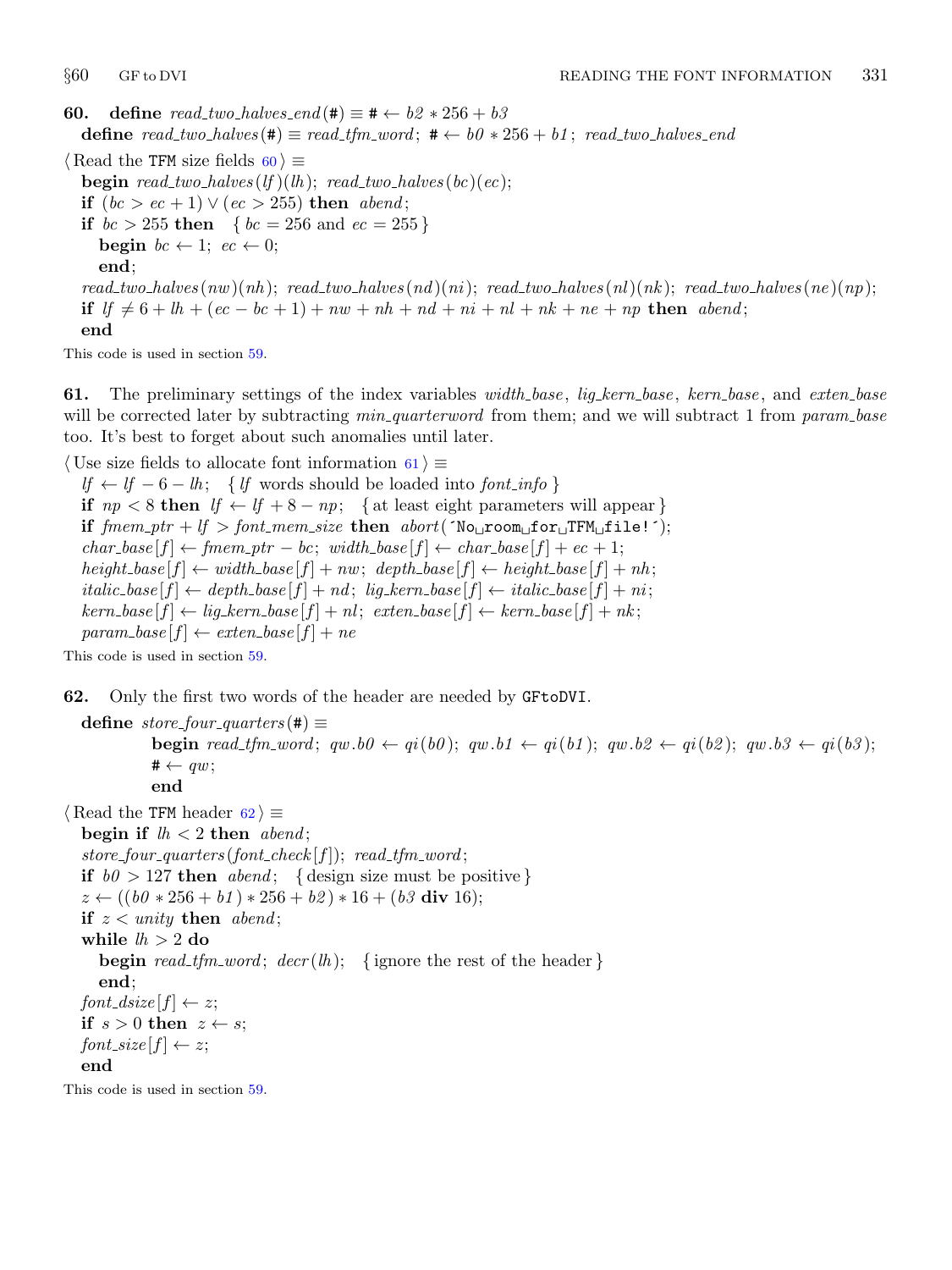<span id="page-31-0"></span>**63.**  $\langle$  Read character data 63  $\rangle \equiv$ for  $k \leftarrow \text{fmem\_ptr}$  to width\_base  $[f] - 1$  do **begin** store\_four\_quarters (font\_info[k].qqqq); if  $(b0 \geq nw) \vee (b1 \text{ div } 20 \geq nh) \vee (b1 \text{ mod } 20 \geq nd) \vee (b2 \text{ div } 4 \geq ni)$  then abend; case b2 mod 4 of lig\_tag: if  $b3 \geq nl$  then abend; ext\_tag: if  $b3 \geq ne$  then abend;  $no\_tag$ , list\_tag: do\_nothing; end; { there are no other cases } end

This code is used in section [59](#page-29-0).

**64.** A fix-word whose four bytes are  $(b0, b1, b2, b3)$  from left to right represents the number

$$
x = \begin{cases} b_1 \cdot 2^{-4} + b_2 \cdot 2^{-12} + b_3 \cdot 2^{-20}, & \text{if } b_0 = 0; \\ -16 + b_1 \cdot 2^{-4} + b_2 \cdot 2^{-12} + b_3 \cdot 2^{-20}, & \text{if } b_0 = 255. \end{cases}
$$

(No other choices of  $b\theta$  are allowed, since the magnitude of a number in design-size units must be less than 16.) We want to multiply this quantity by the integer z, which is known to be less than  $2^{27}$ . Let  $\alpha = 16z$ . If  $z < 2^{23}$ , the individual multiplications  $b \cdot z$ ,  $c \cdot z$ ,  $d \cdot z$  cannot overflow; otherwise we will divide z by 2, 4, 8, or 16, to obtain a multiplier less than  $2^{23}$ , and we can compensate for this later. If z has thereby been replaced by  $z' = z/2^e$ , let  $\beta = 2^{4-e}$ ; we shall compute

$$
\left[ (b_1 + b_2 \cdot 2^{-8} + b_3 \cdot 2^{-16}) z'/\beta \right]
$$

if  $a = 0$ , or the same quantity minus  $\alpha$  if  $a = 255$ .

define store\_scaled (#)  $\equiv$ begin read\_tfm\_word; sw  $\leftarrow ((( (63 * z) \text{ div } 400) + (b2 * z)) \text{ div } 400) + (b1 * z)) \text{ div } beta;$ if  $b0 = 0$  then # ← sw else if  $b0 = 255$  then # ← sw – alpha else abend; end

 $\langle$  Read box dimensions 64 $\rangle \equiv$ **begin**  $\langle$  Replace z by z' and compute  $\alpha$ ,  $\beta$  65); for  $k \leftarrow width\_base[f]$  to  $lig\_kern\_base[f] - 1$  do store\_scaled (font\_info[k].sc); if font info[width\_base[f]].sc  $\neq 0$  then abend; { width [0] must be zero } if font info [height base [f]].sc  $\neq 0$  then abend; { height [0] must be zero } if  $font\_info[depth\_base[f]].sc \neq 0$  then abend;  ${ \; \text{depth}[0] \; \text{must be zero} } }$ if font info [italic\_base [f]].sc  $\neq 0$  then abend; { italic [0] must be zero } end

This code is used in section [59](#page-29-0).

**65.**  $\langle \text{Replace } z \text{ by } z' \text{ and compute } \alpha, \beta \text{ 65} \rangle \equiv$ begin  $alpha \leftarrow 16 * z$ ; beta  $\leftarrow 16$ ; while  $z \ge 2/40000000$  do begin  $z \leftarrow z$  div 2; beta  $\leftarrow$  beta div 2; end; end

This code is used in section 64.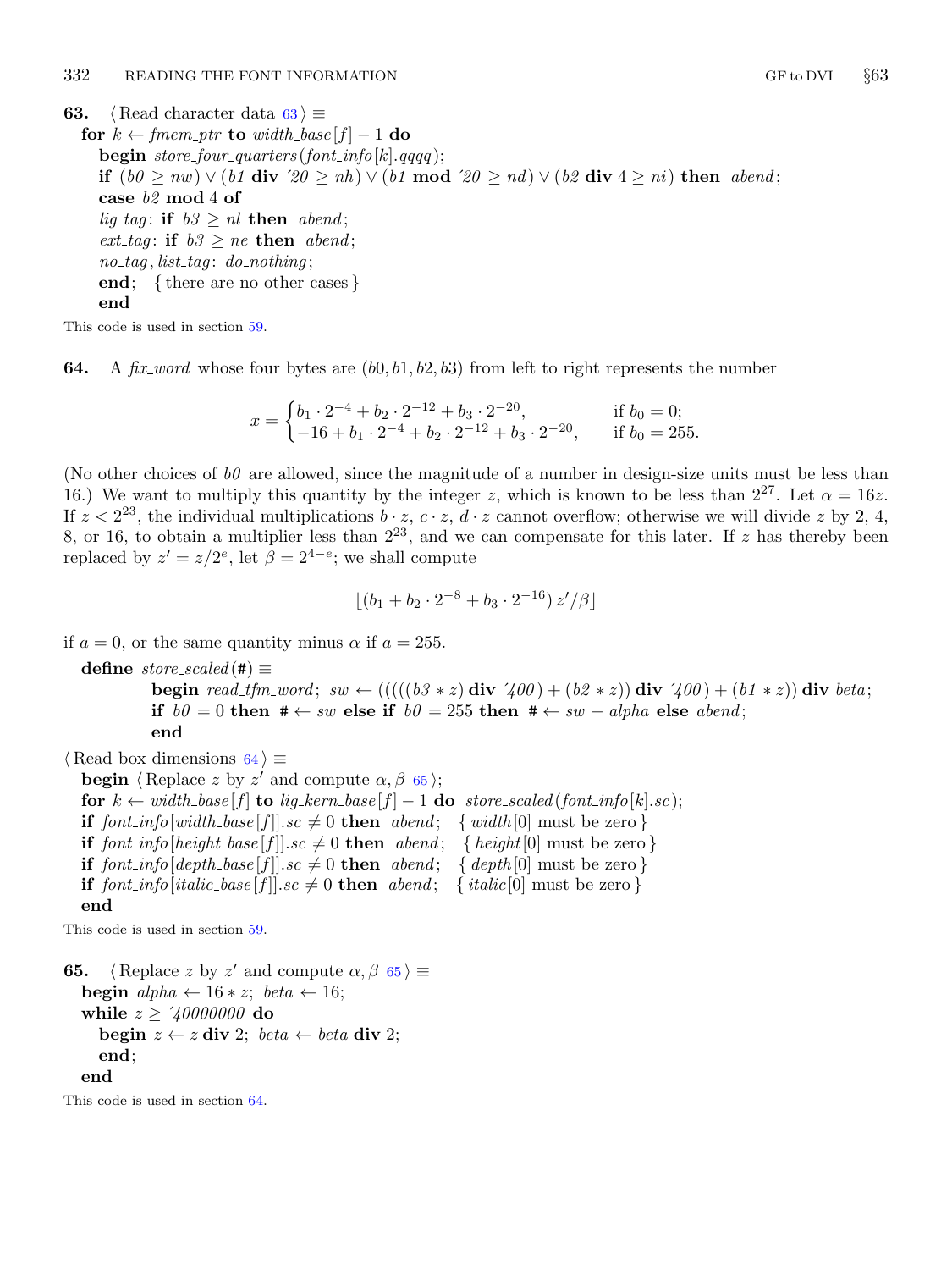```
66. define check_byte_range(#) \equivbegin if (\# < bc) \vee (\# > ec) then abend
           end
```

```
\langle Read ligature/kern program 66\rangle \equivbegin bch_label \leftarrow '77777; bchar \leftarrow 256;
  if nl > 0 then
     begin for k \leftarrow lig_kern_base[f] to kern_base[f] – 1 do
        begin store_four_quarters (font_info[k].qqqq);
       if b0 > stop\ flag then
          begin if 256 * b2 + b3 \geq nl then abend;
          if b0 = 255 then
             if k = lig_{\text{term} \text{-}base}[f] then \text{!} bchar \leftarrow b1;end
        else begin if b1 \neq \text{bchar} then check byte range (b1);
          if b2 < kern-flag then check-byte-range (b3)
          else if 256 * (b2 - 128) + b3 \geq nk then abend;
          end;
        end;
     if b0 = 255 then bch\_label \leftarrow 256 * b2 + b3;
     end;
  for k \leftarrow \text{kern\_base}[f] to \text{exten\_base}[f] - 1 do \text{store\_scaled}(\text{font\_info}[k].sc);end
```
This code is used in section [59](#page-29-0).

```
67. \langle Read extensible character recipes 67\rangle \equivfor k \leftarrow \text{exten}-base [f] to param base [f] – 1 do
     begin store_four_quarters (font_info[k].qqqq);
     if b\theta \neq 0 then check byte range (b0);
     if b1 \neq 0 then check_byte_range(b1);
     if b2 \neq 0 then check_byte_range(b2);
     check\_byte\_range(b3);end
```
This code is used in section [59](#page-29-0).

```
68. \langle Read font parameters 68 \rangle \equivbegin for k \leftarrow 1 to np do
     if k = 1 then { the slant parameter is a pure number}
        begin read\_tfm\_word;if b\theta > 127 then sw \leftarrow b\theta - 256 else sw \leftarrow b\theta;
        sw \leftarrow sw * 400 + b1; sw \leftarrow sw * 400 + b2; font_info[param_base[f]].sc \leftarrow (sw * 20) + (b3 \text{ div } 20);
        end
     else store\_scaled (font\_info[param\_base [f] + k - 1].sc);for k \leftarrow np + 1 to 8 do font info [param_base [f] + k - 1].sc \leftarrow 0;
  end
```
This code is used in section [59](#page-29-0).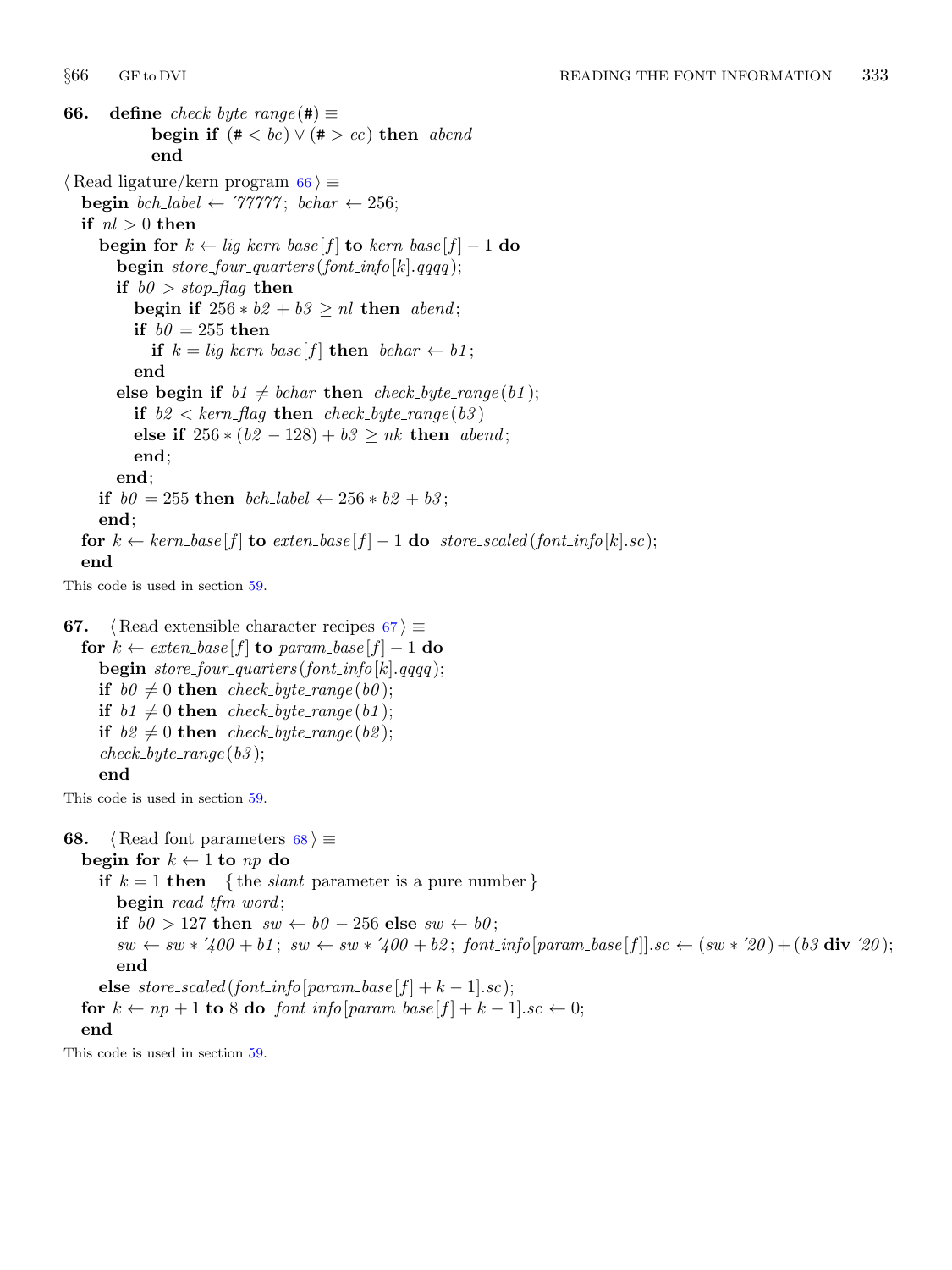<span id="page-33-0"></span>69. Now to wrap it up, we have checked all the necessary things about the TFM file, and all we need to do is put the finishing touches on the data for the new font.

define  $adjust(\textbf{#}) \equiv \textbf{#}[f] \leftarrow qo(\textbf{#}[f])$  {correct for the excess min<sub>-quarterword</sub> that was added }

 $\langle$  Make final adjustments and **goto** done 69 $\rangle \equiv$ 

 $font\_bc[f] \leftarrow bc; font\_ec[f] \leftarrow ec;$ 

if bch label  $\langle n \rangle$  then bchar label  $|f| \leftarrow$  bch label  $+$  lig kern base  $|f|$ 

else bchar\_label  $[f] \leftarrow non\_address;$ 

 $font\_bchar[f] \leftarrow qi(bchar); adjust(width\_base); adjust(lig\_kern\_base); adjust(kern\_base);$  $adjust(exten\_base); decr(param\_base[f]); from from  $ptr \leftarrow fmem\_ptr + lf$ ; **goto** done$ 

This code is used in section [59](#page-29-0).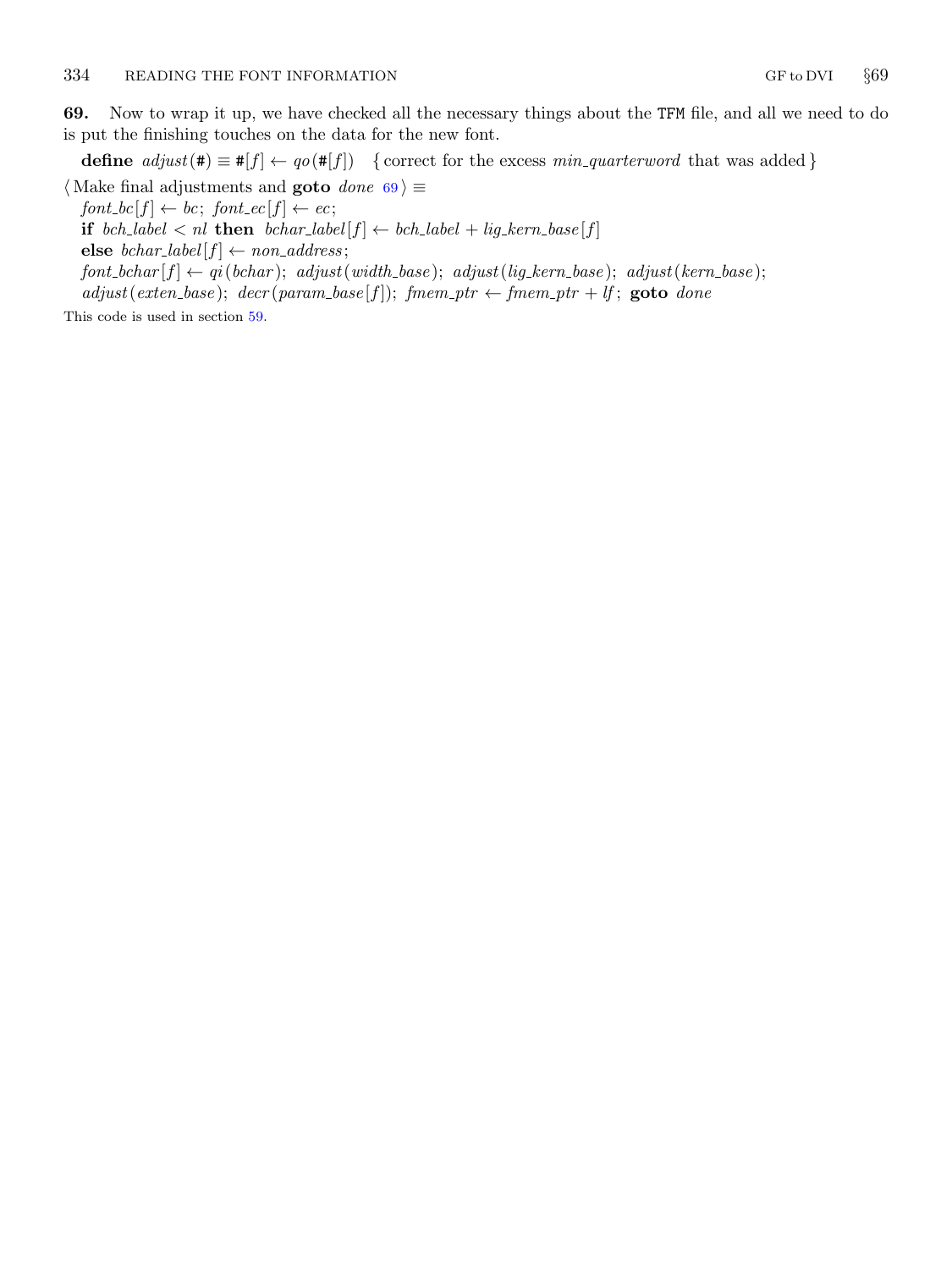<span id="page-34-0"></span>70. The string pool. GFtoDVI remembers strings by putting them into an array called *str\_pool*. The str\_start array tells where each string starts in the pool.

 $\langle$  Types in the outer block [9](#page-3-0)  $\rangle$  +≡ pool pointer  $= 0$ ... pool size; { for variables that point into str pool }  $str_number = 0$ ..  $max\_strings$ ; { for variables that point into  $str.start$ }

71. As new strings enter, we keep track of the storage currently used, by means of two global variables called *pool\_ptr* and  $str\_ptr$ . These are periodically reset to their initial values when we move from one character to another, because most strings are of only temporary interest.

 $\langle$  Globals in the outer block [12](#page-4-0)  $\rangle$  +≡ str pool: packed array  $[pool\text{-}pointer]$  of  $ASCII\text{-}code$ ; {the characters} str\_start:  $array [str_number]$  of pool\_pointer; {the starting pointers} pool ptr: pool pointer; { first unused position in  $str_{p}$  pool }  $str\_ptr: str\_number$ ; { start of the current string being created }  $init\_str\_ptr: str\_number; \{ str\_ptr \text{ setting when a new character starts }\}$ 

72. Several of the elementary string operations are performed using WEB macros instead of using Pascal procedures, because many of the operations are done quite frequently and we want to avoid the overhead of procedure calls. For example, here is a simple macro that computes the length of a string.

define  $length(\#) \equiv (str.start[\# + 1] - str.start[\#])$  {the number of characters in string number #}

73. Strings are created by appending character codes to *str-pool*. The macro called *append\_char*, defined here, does not check to see if the value of *pool ptr* has gotten too high; that test is supposed to be made before *append\_char* is used.

To test if there is room to append l more characters to  $str\_pool$ , we shall write  $str\_room(l)$ , which aborts GFtoDVI and gives an apologetic error message if there isn't enough room.

define append\_char(#)  $\equiv \{ \text{put } ASCII\_code \neq \text{at the end of } str\_pool \}$ begin  $str\_pool[pool\_ptr] \leftarrow #; incr(pool\_ptr);$ end **define**  $str\_room(\#) \equiv \{ \text{make sure that the pool hasn't overflowed} \}$ begin if pool ptr + # > pool size then abort(´Too many strings!´); end

74. Once a sequence of characters has been appended to *str\_pool*, it officially becomes a string when the function *make\_string* is called. This function returns the identification number of the new string as its value.

function make\_string:  $str_number$ ; { current string enters the pool } begin if  $str\_ptr = max\_strings$  then  $abort('Too \text{limany} \text{labels} !');$  $incr(str\_ptr);$  str\_start $[str\_ptr] \leftarrow pool\_ptr;$  make\_string  $\leftarrow str\_ptr-1;$ end;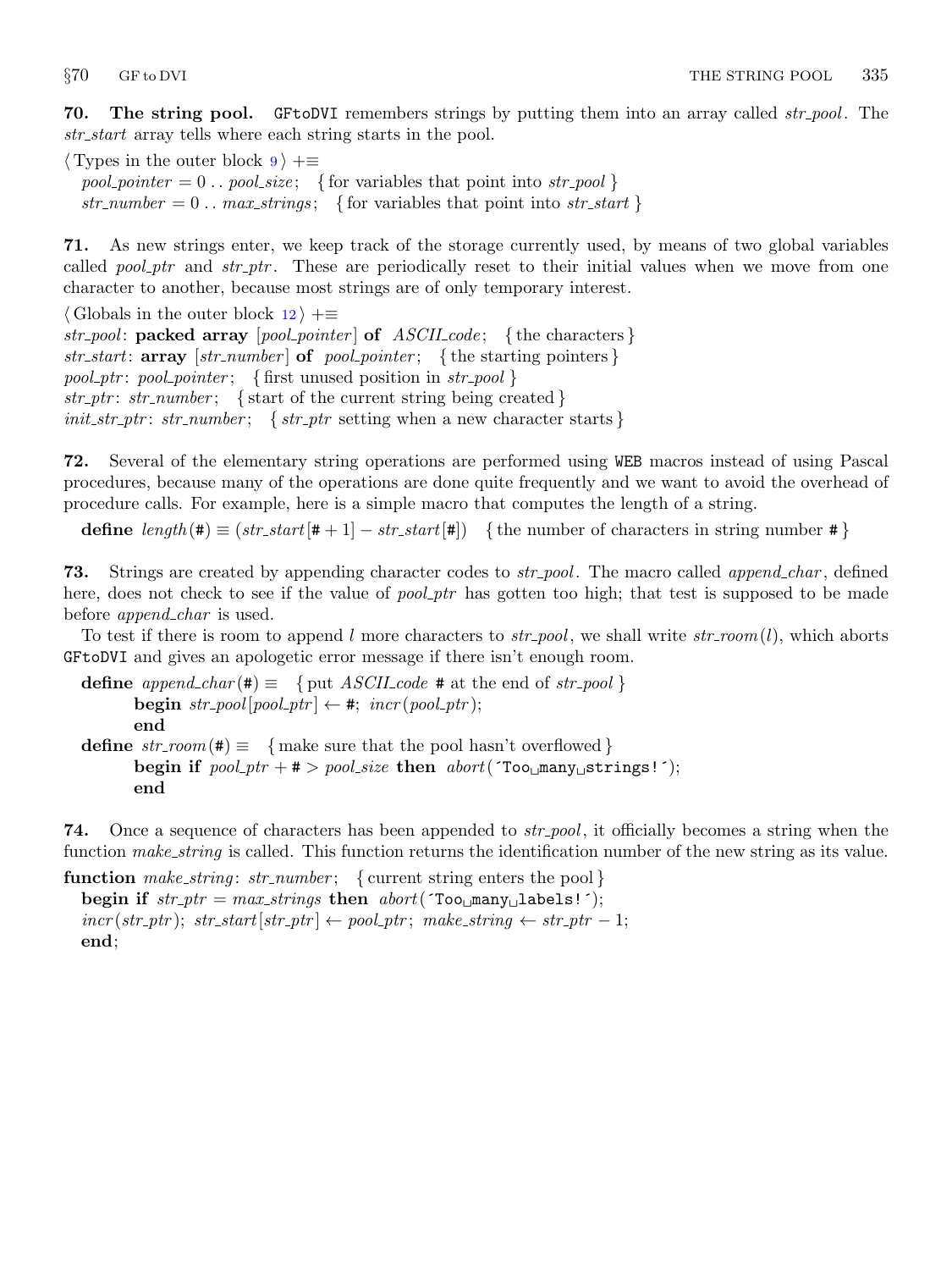<span id="page-35-0"></span>75. The first strings in the string pool are the keywords that GFtoDVI recognizes in the xxx commands of a GF file. They are entered into *str\_pool* by means of a tedious bunch of assignment statements, together with calls on the *first\_string* subroutine.

```
define init\_str0 (\#) \equiv first\_string (\#)define init\_str1 (\#) \equiv buffer[1] \leftarrow \#; init\_str0define init\_str2 (\#) \equiv buffer[2] \leftarrow \#; init\_str1define init\_str3(\texttt{#}) \equiv buffer[3] \leftarrow \texttt{#}; init\_str2define init\_str4 (#) \equiv buffer[4] \leftarrow #; init\_str3define init\_str5(\texttt{#}) \equiv buffer[5] \leftarrow \texttt{#}; init\_str4define init\_str6(\texttt{#}) \equiv buffer[6] \leftarrow \texttt{#}; init\_str5define init\_str7(\textbf{#}) \equiv buffer[7] \leftarrow \textbf{#}; init\_str6define init\_str8(\texttt{#}) \equiv buffer[8] \leftarrow \texttt{#}; init\_str7define init\_str9(\texttt{#}) \equiv buffer[9] \leftarrow \texttt{#}; init\_str8define init\_str10 (\#) \equiv buffer[10] \leftarrow \#; init\_str9define init\_str11 (\#) \equiv buffer[11] \leftarrow \#; init\_str10define init\_str12(\texttt{\#}) \equiv buffer[12] \leftarrow \texttt{\#}; init\_str11define init\_str13(\texttt{#}) \equiv buffer[13] \leftarrow \texttt{#}; init\_str12define longest\_keyword = 13procedure first\_string(c:integer);begin if str\_ptr \neq c then abort(\hat{ }?); { internal consistency check }
  while l > 0 do
      begin append_char(buffer[l]); decr(l);
      end;
   incr(str\_ptr); str\_start[str\_ptr] \leftarrow pool\_ptr;
  end;
```
76.  $\langle$  Globals in the outer block [12](#page-4-0)  $\rangle$  +≡ l: integer; { length of string being made by first\_string }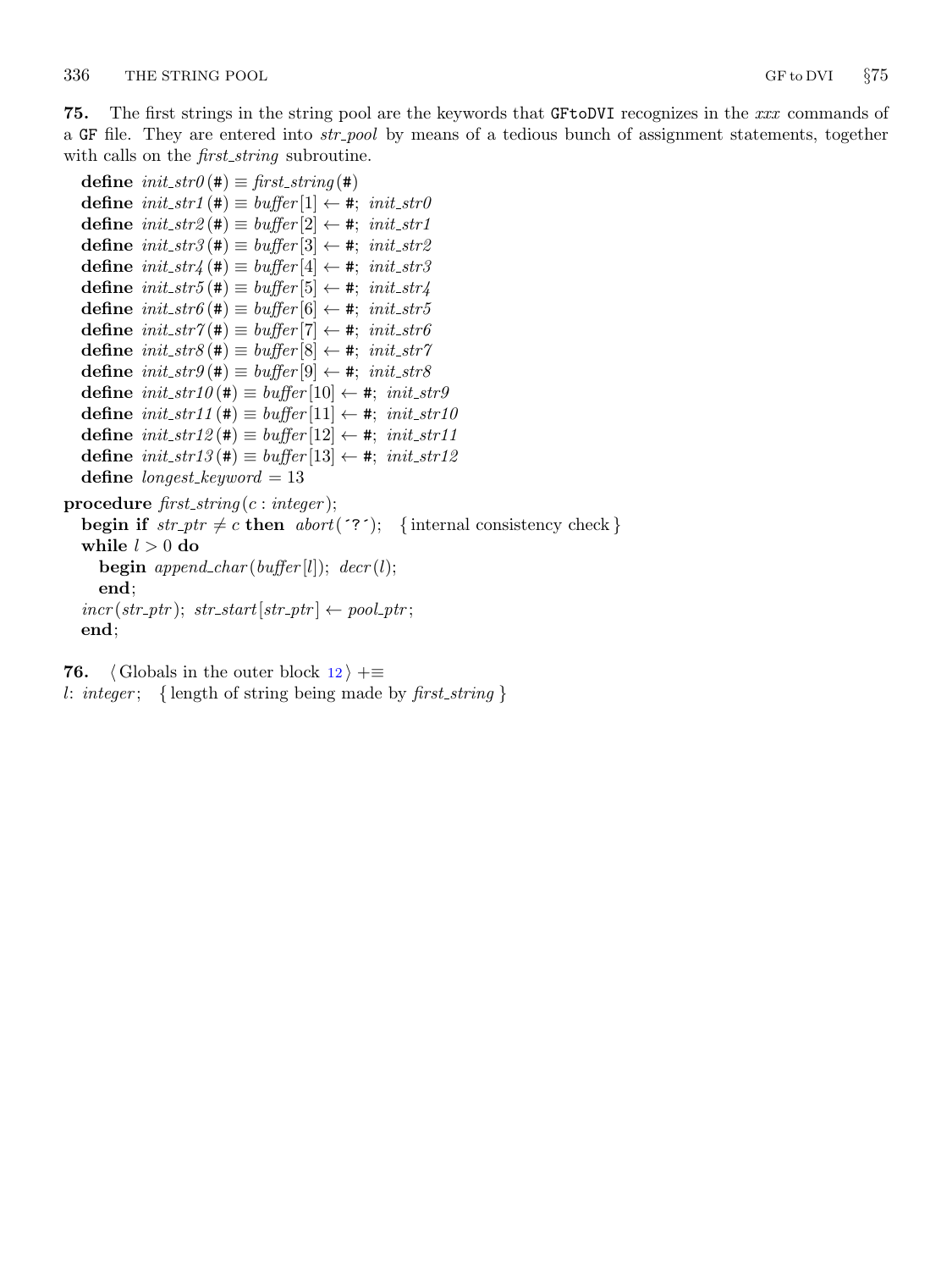```
77. Here are the tedious assignments just promised. String number 0 is the empty string.
```
define  $null\_string = 0$  {the empty keyword } define  $area\_code = 4$  { add to font code for the 'area' keywords } define  $at\_code = 8$  { add to font code for the 'at' keywords } define  $rule\_code = 13$  {code for the keyword 'rule' } define  $title\_code = 14$  {code for the keyword 'title'} define  $rule\_thickness\_code = 15$  {code for the keyword 'rulethickness'} define *offset\_code* = 16 { code for the keyword 'offset' } define  $x\_offset\_code = 17$  { code for the keyword 'xoffset' } define  $y\text{-}offset\text{-}code = 18$  {code for the keyword 'yoffset' } define  $max\_keyword = 18$  { largest keyword code number }  $\langle$  Initialize the strings 77  $\rangle \equiv$  $str\_ptr \leftarrow 0; \; pool\_ptr \leftarrow 0; \; str\_start[0] \leftarrow 0;$  $l \leftarrow 0$ ; init\_str0 (null\_string);  $l \leftarrow 9$ ;  $init\_str9("t")("i")("t")("l")("e")("f")("o")("n")("t")(*title\_font*)$ ;  $l \leftarrow 9$ ;  $init\_str9("1")("a")("b")("e")("1")("f")("o")("n")("t")(*label\_font*)$ ;  $l \leftarrow 8; \; init\_str8("g")("r")("a")("y")("f")("o")("n")("t")(*gray\_font*);$  $l \leftarrow 9$ ;  $init\_str9("s")("l")("a")("n")("t")("t")("o")("n")("t")(*slant\_font*)$ ;  $l \leftarrow 13$ :  $init\_str13("t")("i")("t")("l")("e")("e")("f")("o")("n")("t")("a")("r")("e")("a") (title\_font + area\_code);$  $l \leftarrow 13$ ;  $init\_str13("1")("a")("a")("e")("1")("f")("o")("n")("t")("a")("a")("e")("a")("a")([label\_font + area-code);$  $l \leftarrow 12$ :  $init\_str12("g")("r")("a")("g")("f")("f")("o")("n")("t")("a")("a")("e")("a")(*gray\_font + area\_code*);$  $l \leftarrow 13$ ;  $init\_str13("s")("l")("a")("n")("t")("t")("o")("n")("t")("t")("a")("r")("e")("a")("a") (slant\_font + area\_code);$  $l \leftarrow 11; \; init\_str11("t")("i")("t")("t")("e")("f")("o")("n")("t")("a")("t")(*title\_font + at\_code*$ <sub>)</sub>;  $l \leftarrow 11; \; init\_str11("1")("a")("b")("b")("e")("1")("f")("b")("b")("b")("a")("b"")("b"")$  $l \leftarrow 10; \; init\_str10("g")("r")("a")("g")("f")("o")("n")("t")("a")("t")("g"')("t"')("t"')("t"']$  $l \leftarrow 11; \; init\_str11("s")("1")("a")("n")("t")("f")("o")("n")("a")("t")("a")("t")(*slant\_font + at\_code*);$  $l \leftarrow 4$ ;  $init\_str\mathcal{L}$  ("r")("u")("1")("e")( $rule\_code$ );  $l \leftarrow 5; \; init\_str5("t")("i")("t")("l")("e")(title\_code);$  $l \leftarrow 13$ :  $init\_str13("r")("u")("u")("e")("e")("t")("h")("c")("k")("n")("e")("s")("s")(*rule\_thickness\_code*);$  $l \leftarrow 6$ ;  $init\_str6("o")("f")("f")("s")("e")("t")(*offset\_code*);$  $l \leftarrow 7; \; init\_str7("x")("o")("f")("f")("s")("e")("t")("x_offset_code);$  $l \leftarrow 7; init\_str7("y")("o")("f")("f")("g")("e")("e")("t")(*y\_offset\_code*);$ See also sections [78](#page-37-0) and [88.](#page-41-0)

This code is used in section [219.](#page-79-0)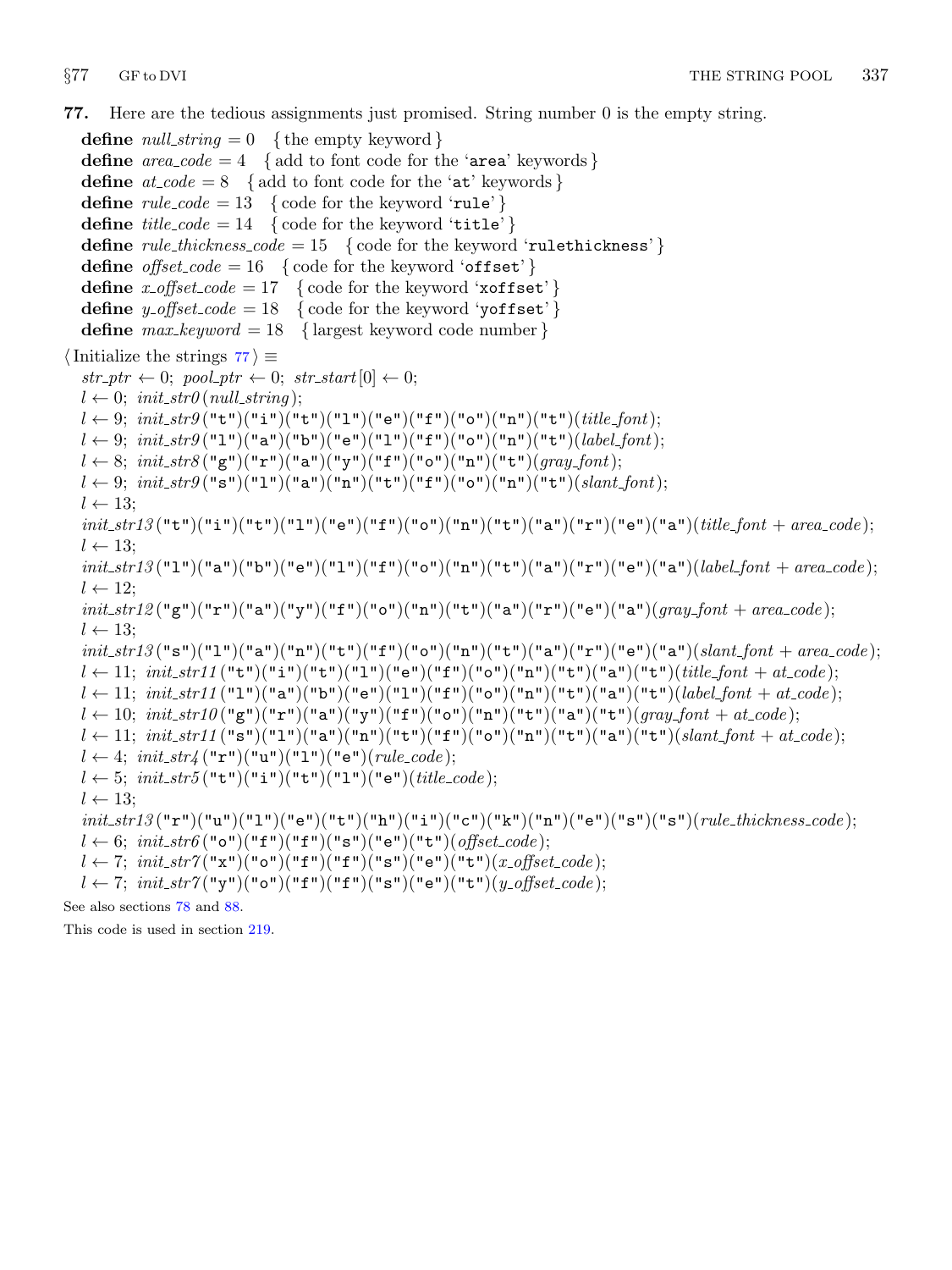<span id="page-37-0"></span>78. We will also find it useful to have the following strings. (The names of default fonts will presumably be different at different sites.)

```
define gf\_ext = max\_keyword + 1 {string number for '.gf'}
  define \text{div}\_\text{ext} = \text{max}\_\text{keyword} + 2 {string number for '.dvi'}
  define tfm\_ext = max\_keyword + 3 {string number for '.tfm'}
  define page_header = max_keyword + 4 { string number for \cup_{\sqcup}Page<sub>\sqcup</sub>' }
  define char_header = max\_keyword + 5 {string number for '<sub>\sqcup \sqcup</sub>Character<sub>\sqcup</sub>'}
  define ext_{\text{header}} = max_{\text{keyword}} + 6 {string number for '<sub>\cup \exists</sub> Ext<sub>\cup</sub>'}
  define left-quotes = max keyword + 7 { string number for \cup \cup ''}
  define right-quotes = max\_keyword + 8 {string number for '''}
  define equals_sign = max_keyword + 9 { string number for ' = ' }
  define plus\_sign = max\_keyword + 10 \{ \text{string number for } ' + (') \}define default\_title\_font = max\_keyword + 11 {string number for the default title_font }
  define default_label_font = max\_keyword + 12 { string number for the default label_font }
  define default_gray_font = max\_keyword + 13 {string number for the default gray_font }
  define logofont_name = max-keyword + 14 { string number for the font with METAFONT logo}
  define small_logo = max\_keyword + 15 { string number for 'METAFONT' }
  define home font area = max keyword + 16 { string number for system-dependent font area }
\langle77 \rangle +≡
  l \leftarrow 3; \; init\_str3(" \cdot")("g")("f")(gf\_ext);l \leftarrow 4; \; init\_str4 (".")("d")("v")("i")(div\_ext);
  l \leftarrow 4; init\_str4 (".")("t")("f")("m")(tfm\_ext);
  l \leftarrow 7; \; init\_str7("□")("□")("P")("a")("g")("e")("□")(<i>page\_header</i>);l \leftarrow 12; \; init\_str12(" \text{m}")(" \text{m}")("C")("h")("a")("r")("a")("c")("c")("e")("r")("c"") (char\_header);l \leftarrow 6; \; init\_str6("□")("□")("E")("x")("t")("□") (ext\_header);l \leftarrow 4; \; init\_str4 \, ("\_") ("\_")("``")("''") (left\_quotes);l \leftarrow 2; \; init\_str2("T")("T")(right\_quotes);l \leftarrow 3; \; init\_str3("□")("=")("□") (equals\_sign);l \leftarrow 4; init_str4 ("<sub>\m</sub>")("+")("\metally")("(")(plus_sign);
  l \leftarrow 4; init\_str4 ("c")("m")("r")("8")(default_title_font);
  l \leftarrow 6; init\_str6 ("c")("m")("t")("t")("1")("0")(default\_label\_font);
  l \leftarrow 4; init\_str/("g")("r")("a")("y")(<i>default_gray\_font</i>);
  l \leftarrow 5; init\_str5("1")("o")("g")("o")("8")(<i>loop\_font_name</i>);
  l \leftarrow 8; \; init\_str8("M")("E")("T")("A")("F")("O")("N")("T")(<math>small\_logo</math>);
```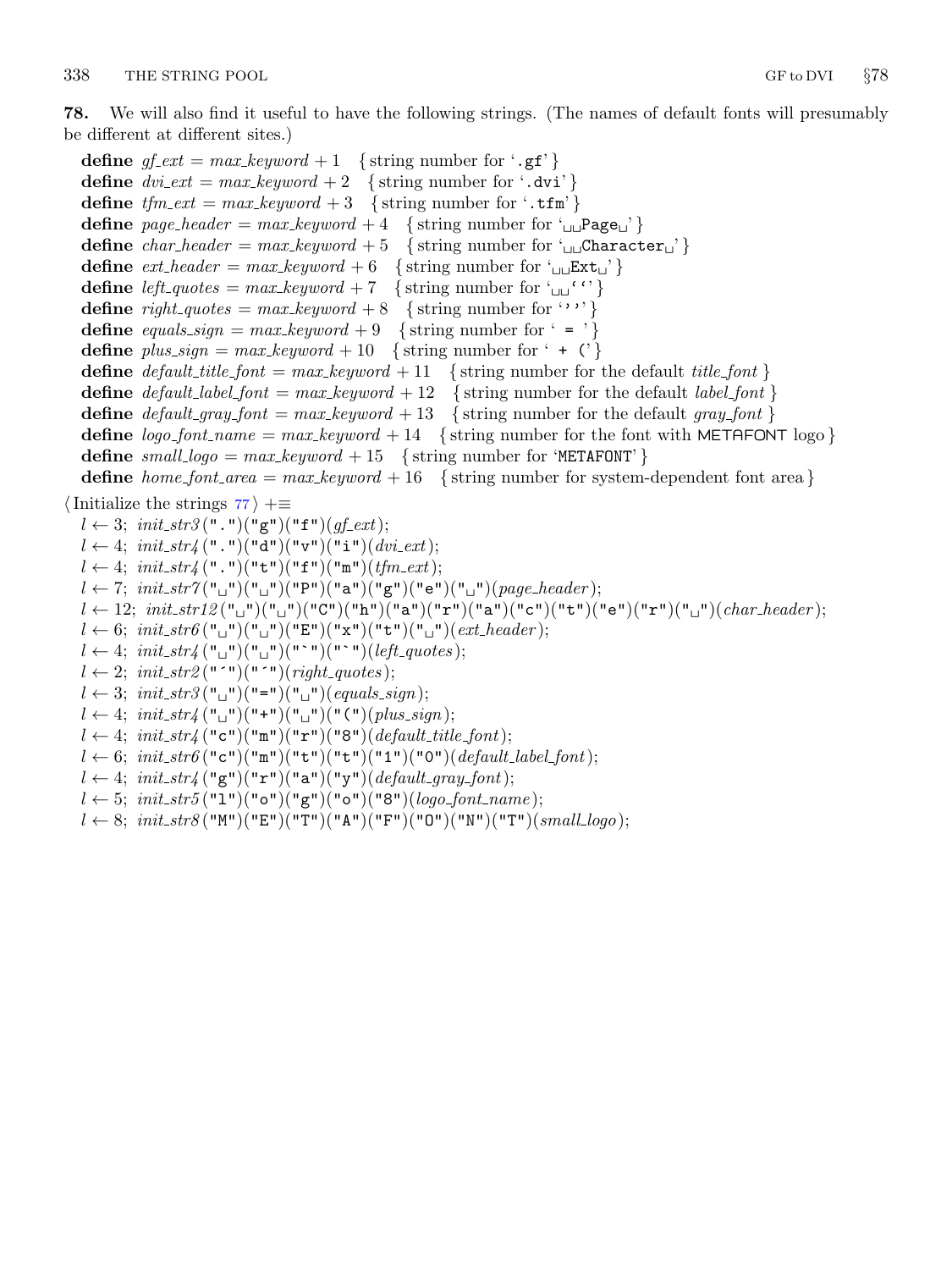<span id="page-38-0"></span>79. If an xxx command has just been encountered in the GF file, the following procedure interprets its keyword. More precisely, we assume that  $cur\_gf$  contains an op-code byte just read from the GF file, where  $xxx1 \leq cur_g f \leq no_o \rho$ . The interpret  $xxx$  procedure will read the rest of the command, in the following way:

- 1) If cur gf is no op or yyy, or if it's an xxx command with an unknown keyword, the bytes are simply read and ignored, and the value *no operation* is returned.
- 2) If cur gf is an xxx command (either xxx1 or  $\cdots$  or xxx4), and if the associated string matches a keyword exactly, the string number of that keyword is returned (e.g., *rule\_thickness\_code*).
- 3) If cur gf is an xxx command whose string begins with keyword and space, the string number of that keyword is returned, and the remainder of the string is put into the string pool (where it will be string number cur string. Exception: If the keyword is null string, the character immediately following the blank space is put into the global variable *label\_type*, and the remaining characters go into the string pool.

In all cases, cur gf will then be reset to the op-code byte that immediately follows the original command.

define *no\_operation* =  $max\_keyword + 1$ 

 $\langle$  Types in the outer block [9](#page-3-0)  $\rangle$  +≡  $keyword\_code = null\_string \dots no\_operation;$ 

80.  $\langle$  Globals in the outer block [12](#page-4-0)  $\rangle$  +≡

cur gf: eight bits; { the byte most recently read from gf-file }  $cur\_string: str_number; \{ the string following a keyword and space \}$ label\_type: eight\_bits; { the character following a null keyword and space }

81. We will be using this procedure when reading the GF file just after the preamble and just after *eoc* commands.

function  $\text{interpret\_xxx}: \text{ keyword\_code};$ label done, done1, not\_found; var k: integer; { number of bytes in an xxx command} j: integer; { number of bytes read so far } l: 0... longest\_keyword; { length of keyword to check } m: keyword\_code; { runs through the list of known keywords }  $n1: 0...$  longest\_keyword; { buffered character being checked }  $n2$ : pool pointer; { pool character being checked } c:  $keyword\_code; \{ the result to return \}$ **begin**  $c \leftarrow no\_operation$ ; cur\_string  $\leftarrow null\_string$ ; case  $cur\_gf$  of  $no\_op$ : goto done; yyy: begin  $k \leftarrow signed\text{-}quad$ ; goto done; end;  $xxx1: k \leftarrow get\_byte;$  $xxx2: k \leftarrow get\_two\_bytes;$  $xxx3: k \leftarrow get\_three\_bytes;$  $xxx4: k \leftarrow signed\_quad;$ end; { there are no other cases } (Read the next k characters of the GF file; change c and **goto** done if a keyword is recognized [82](#page-39-0)); done:  $cur\_gf \leftarrow get\_byte$ ; interpret\_xxx  $\leftarrow c$ ;

end;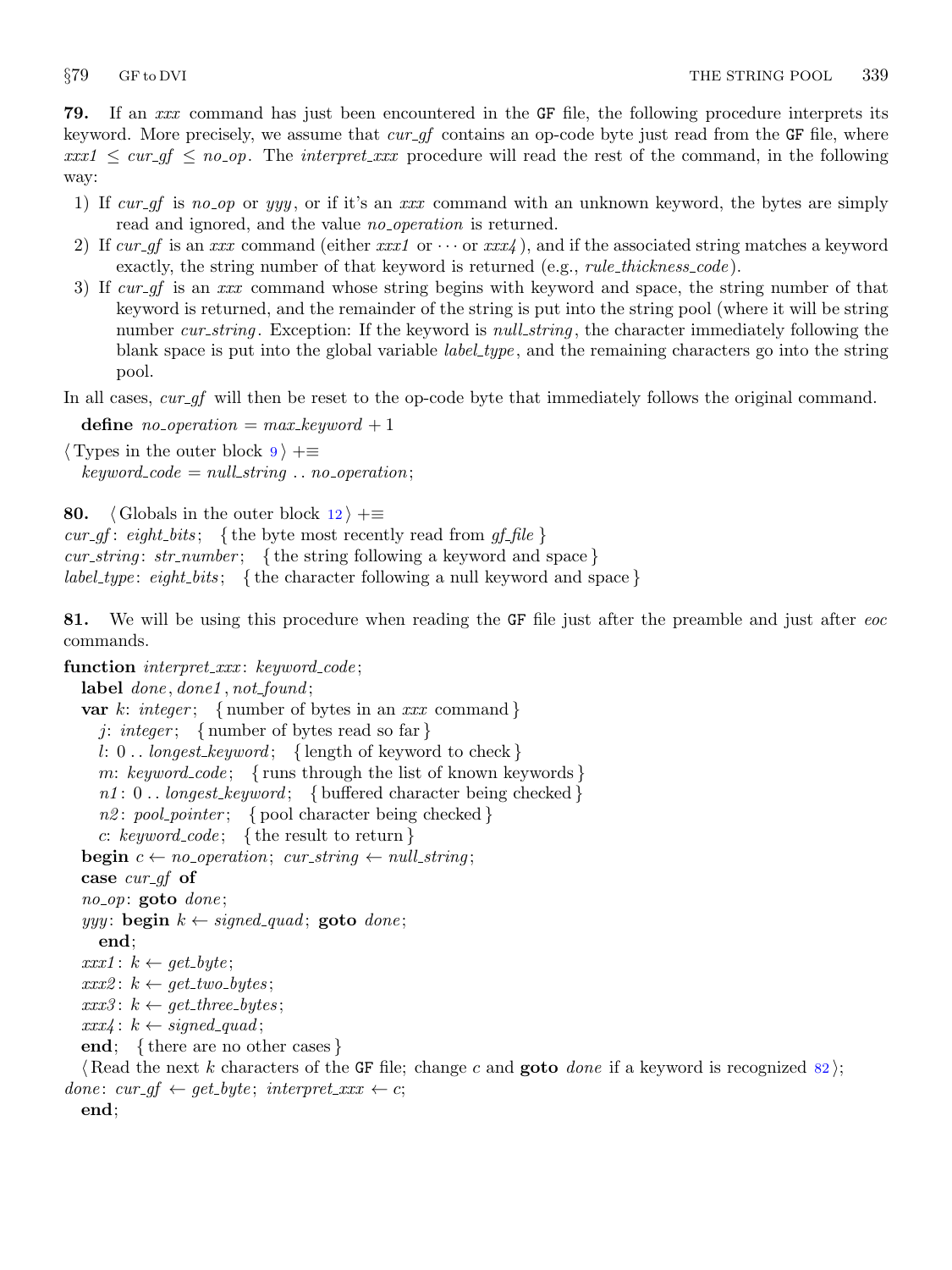<span id="page-39-0"></span>82. (Read the next k characters of the GF file; change c and goto done if a keyword is recognized 82)  $\equiv$  $j \leftarrow 0$ ; if  $k < 2$  then goto not found;

loop begin  $l \leftarrow j$ ; if  $j = k$  then goto *done1*; if  $j = longest\_keyword$  then goto not found;  $incr(j);$  buffer  $[j] \leftarrow get\_byte;$ if  $buffer[j] = "$ " then goto  $done1$ ; end; done1: (If the keyword in buffer  $[1 \dots l]$  is known, change c and **goto** done 83); not\_found: while  $j < k$  do begin  $\text{incr}(j)$ ;  $\text{cur\_gf} \leftarrow \text{get\_byte}$ ; end

This code is used in section [81](#page-38-0).

```
83. (If the keyword in buffer [1 . . l] is known, change c and goto done \langle 83 \rangle \equivfor m \leftarrow null\_string to max keyword do
     if length(m) = l then
       begin n1 \leftarrow 0; n2 \leftarrow str\_start[m];
       while (n1 < l) \wedge (buffer[n1 + 1] = str\_pool[n2]) do
          begin \text{incr}(n1); \text{incr}(n2);
          end;
       if n_l = l then
          begin c \leftarrow m;
          if m = null\_string then
            begin incr(j); label_type \leftarrow get\_byte;
             end;
          str\_room(k-j);while j < k do
            begin incr(j); append_char(get_byte);
            end;
          cur\_string \leftarrow make\_string; goto done;
          end;
       end
```
This code is used in section 82.

84. When an xxx command takes a numeric argument, get-yyy reads that argument and puts the following byte into  $cur\_gf$ .

```
function get\_yyy: scaled;
  var v: scaled; { value just read }
  begin if cur\_gf \neq yyy then get\_yyy \leftarrow 0else begin v \leftarrow signed\text{-}quad; cur_gf \leftarrow get\_byte; get_yyy \leftarrow v;
     end;
  end;
```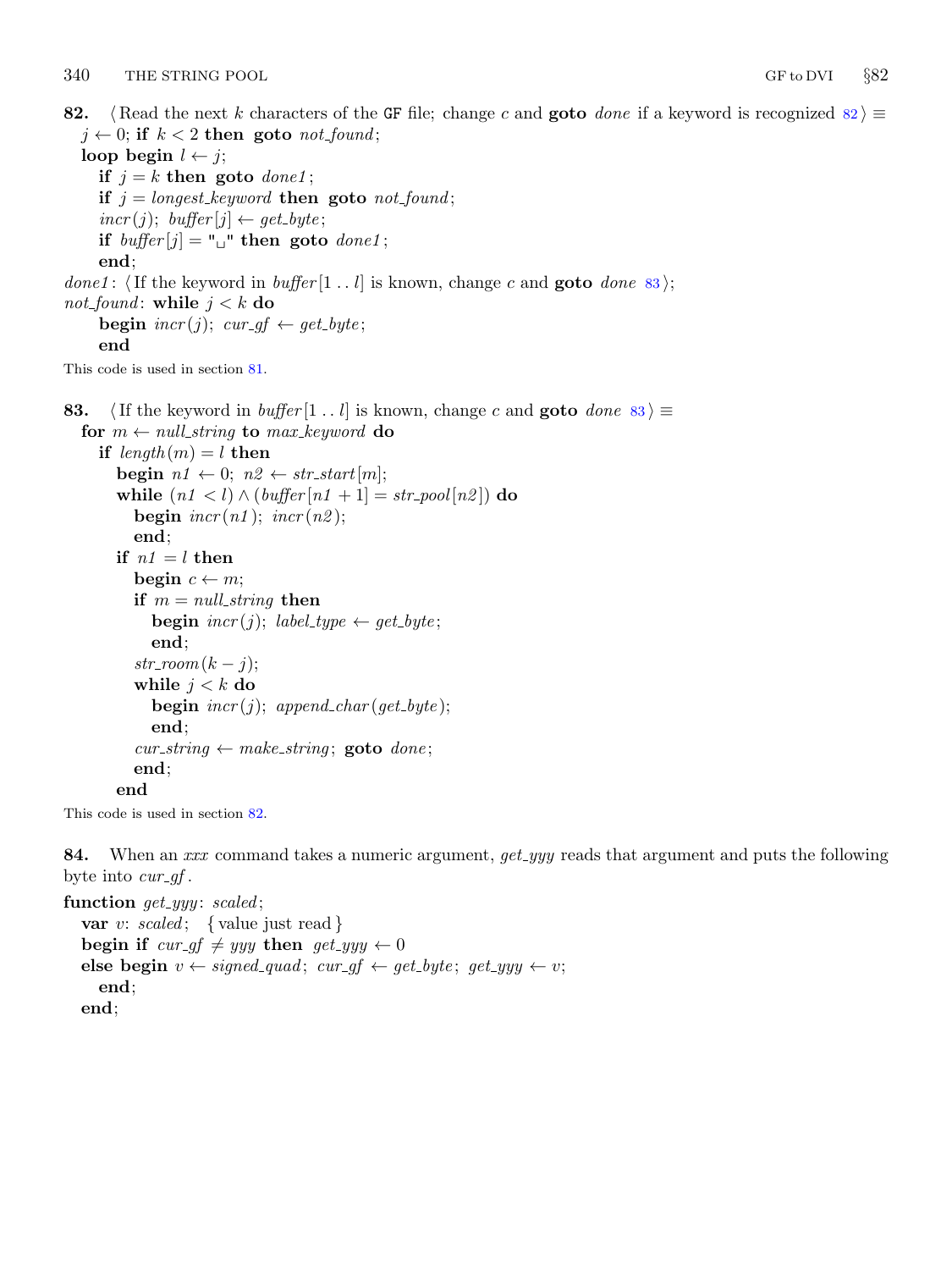85. A simpler method is used for special commands between boc and eoc, since GFtoDVI doesn't even look at them.

```
procedure skip\_nop;
```

```
label done;
  var k: integer; { number of bytes in an xxx command }
    j: integer; { number of bytes read so far }
  begin case cur\_gf of
  no_op: goto done;
  yyy: begin k \leftarrow signed\_quad; goto done;
    end;
  xxx1: k \leftarrow get\_byte;xxx2: k \leftarrow get\_two\_bytes;xxx3: k \leftarrow get\_three\_bytes;xxx4: k \leftarrow signed\_{quad};end; { there are no other cases }
  for j \leftarrow 1 to k do cur_gf \leftarrow get_byte;
done: cur\_gf \leftarrow get\_byte;end;
```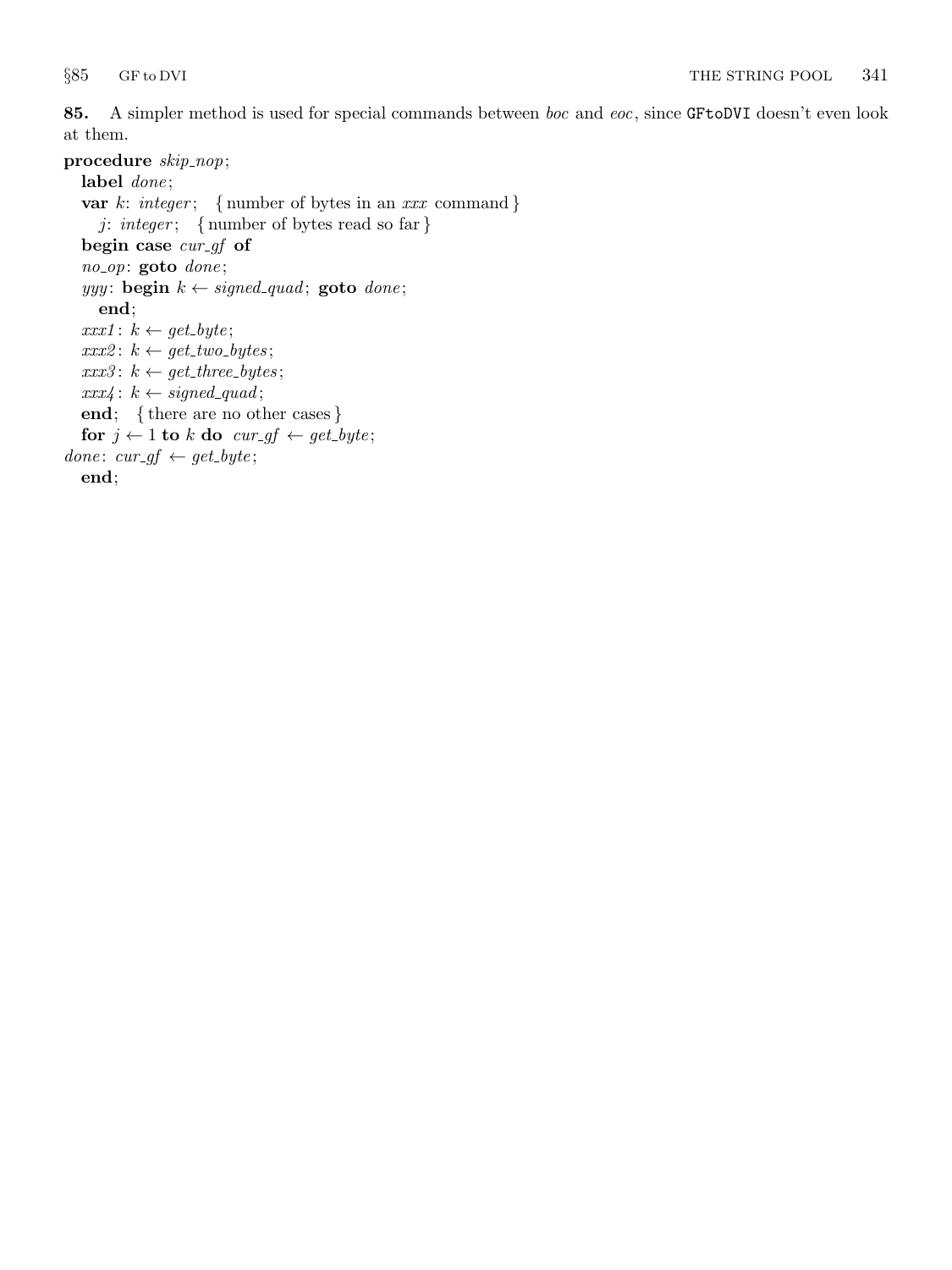<span id="page-41-0"></span>86. File names. It's time now to fret about file names. GFtoDVI uses the conventions of T<sub>F</sub>X and META-FONT to convert file names into strings that can be used to open files. Three routines called begin name, more name, and end name are involved, so that the system-dependent parts of file naming conventions are isolated from the system-independent ways in which file names are used. (See the T<sub>E</sub>X or METAFONT program listing for further explanation.)

 $\langle$  Globals in the outer block  $12$   $\rangle$  +=  $cur_name: str_number; \{ name of file just scanned \}$  $cur_area: str_number; \{ file area just scanned, or null-string \}$  $cur\_ext: str\_number; \{ file extension just scanned, or null\_string \}$ 

87. The file names we shall deal with for illustrative purposes have the following structure: If the name contains ' $>$ ' or ':', the file area consists of all characters up to and including the final such character; otherwise the file area is null. If the remaining file name contains '.', the file extension consists of all such characters from the first remaining '.' to the end, otherwise the file extension is null.

We can scan such file names easily by using two global variables that keep track of the occurrences of area and extension delimiters:

 $\langle$  Globals in the outer block [12](#page-4-0)  $\rangle$  +≡ area delimiter: pool pointer; { the most recent  $\mathcal{P}$  or  $\mathcal{P}'$ ; if any } ext\_delimiter: pool\_pointer; { the relevant '.', if any }

88. Font metric files whose areas are not given explicitly are assumed to appear in a standard system area called *home\_font\_area*. This system area name will, of course, vary from place to place. The program here sets it to 'TeXfonts:'.

 $\langle$  Initialize the strings [77](#page-36-0)  $\rangle$  +≡  $l \leftarrow 9; \; init\_str9("T")("e")("X")("f")("o")("n")("t")("s")("s")("l'...")(home\_font\_area);$ 

89. Here now is the first of the system-dependent routines for file name scanning.

```
procedure begin_name;
  begin area_delimiter \leftarrow 0; ext_delimiter \leftarrow 0;
  end;
```
90. And here's the second.

```
function more_name(c: ASCII_code): boolean;begin if c = "\sqcup" then more name \leftarrow false
  else begin if (c = "\) \vee (c = "\) then
       begin area_delimiter \leftarrow pool\_ptr; ext_delimiter \leftarrow 0;
       end
     else if (c = " " ) \wedge (ext\_delimeter = 0) then ext\_delimeter \leftarrow pool\_ptr;str\_room(1); append_char(c); { contribute c to the current string }
     more_name \leftarrow true;end;
  end;
```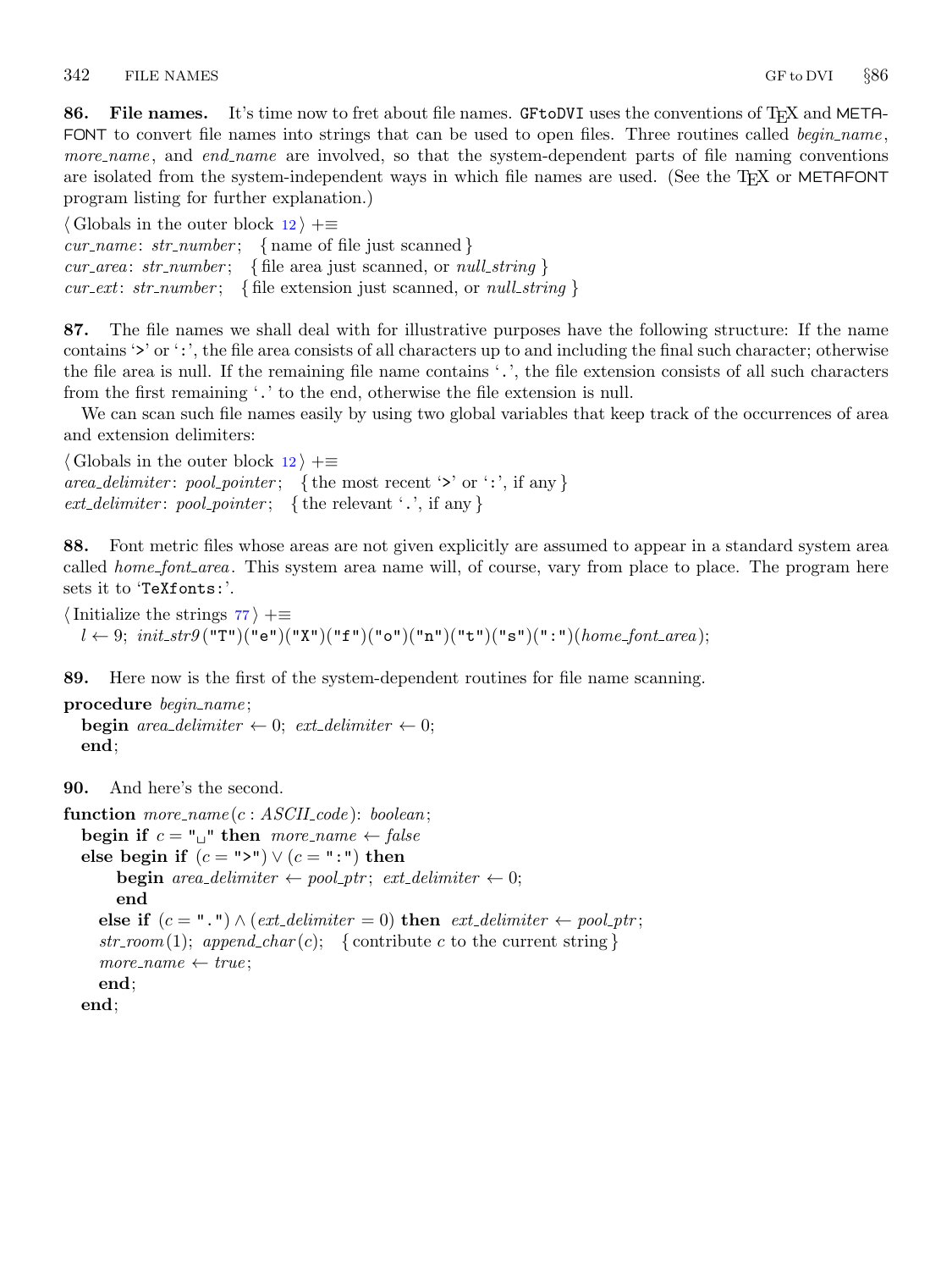## 91. The third.

```
procedure end_name;
  begin if str\_ptr + 3 > max\_strings then abort('Too \text{max\_strings!'});if area_delimiter = 0 then cur_area \leftarrow null_string
  else begin cur_area \leftarrow str_ptr; incr(str_ptr); str_start[str_ptr] \leftarrow area\_{elimiter + 1;}end;
  if ext\_delimiter = 0 then
     begin cur\_ext \leftarrow null\_string; cur\_name \leftarrow make\_string;
     end
  else begin cur_name \leftarrow str\_ptr; incr(str_ptr); str_start[str_ptr] \leftarrow ext\_delimiter;
     cur\_ext \leftarrow make\_string;end;
  end;
```
**92.** Another system-dependent routine is needed to convert three strings into the  $name_of_file$  value that is used to open files. The present code allows both lowercase and uppercase letters in the file name.

```
define append\_to\_name(\#) \equivbegin c \leftarrow \#; \; \mathit{incr}(k);if k \leq file_name_size then name_of_file [k] \leftarrow xchr[c];
            end
```

```
procedure pack-file-name(n, a, e: str_number);
```

```
var k: integer; { number of positions filled in name_of_file}
  c: \text{ASCII\_code}; { character being packed }
  j: integer; { index into str_pool }
  name_length: 0 \dots file_name_size; { number of characters packed }
begin k \leftarrow 0;
for j \leftarrow str\_start[a] to str\_start[a+1] - 1 do append to name (str pool [j]);
for j \leftarrow str\_start[n] to str\_start[n+1] - 1 do append_to_name(str_pool[j]);
for j \leftarrow str\_start[e] to str\_start[e + 1] - 1 do append_to_name(str_pool[j]);
if k \leq file_name_size then name_length \leftarrow k else name_length \leftarrow file_name_size;
for k \leftarrow name_length + 1 to file_name_size do name_of_file [k] \leftarrow \sim;
end;
```
93. Now let's consider the routines by which GFtoDVI deals with file names in a system-independent manner. The global variable *job\_name* contains the GF file name that is being input. This name is extended by 'dvi' in order to make the name of the output file.

 $\langle$  Globals in the outer block [12](#page-4-0)  $\rangle$  +≡ job\_name:  $str_number$ ; { principal file name }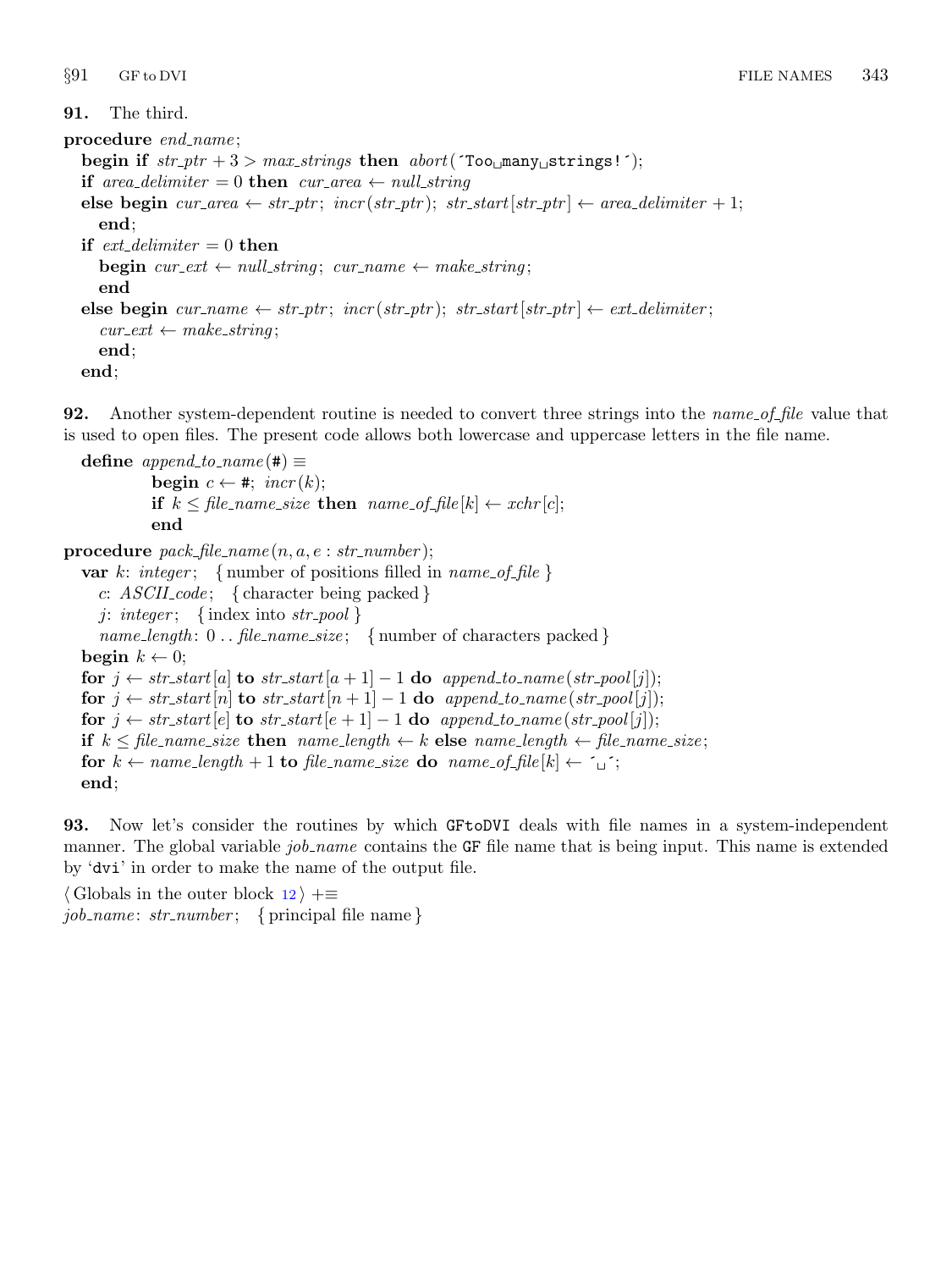**94.** The start gf procedure prompts the user for the name of the generic font file to be input. It opens the file, making sure that some input is present; then it opens the output file.

Although this routine is system-independent, it should probably be modified to take the file name from the command line (without an initial prompt), on systems that permit such things.

## procedure  $start_qf$ ;

label found, done; begin loop begin  $print\_nl$  ( $\text{GF}_{\sqcup}$ file  $\sqcup$ name:  $\sqcup$ );  $input\_ln$ ;  $buf\_ptr \leftarrow 0$ ;  $buffer|line\_length$   $\leftarrow$  "?"; while  $buffer[buf_prr] = "$ <sup>"</sup> do  $incr(buf_prr)$ ; if  $buf\_ptr$  ine\_length then **begin**  $\langle$  Scan the file name in the buffer  $95$ ; if cur\_ext = null\_string then cur\_ext  $\leftarrow$  gf\_ext;  $pack_{\text{file_name}}(cur_{name}, cur_{area}, cur_{ext});$  open  $qf_{\text{file}}$ ; if  $\neg\text{eof}(gf_{\neg}file)$  then goto found;  $print\_nl($   $\text{Gops...}$   $\text{L}_\sqcup$  can $\text{L}_\sqcup$  find  $\text{L}_\sqcup$  file  $\text{L}_\sqcup$   $\text{C}_\sqcup$   $\text{C}_\sqcup$   $\text{C}_\sqcup$  find  $\text{C}_\sqcup$   $\text{C}_\sqcup$   $\text{C}_\sqcup$   $\text{C}_\sqcup$ end; end;

 $found: job_name \leftarrow cur_name; pack_file_name(job_name, null-string, dvi\_ext); open\_div_file;$ end;

95. (Scan the file name in the buffer  $95 \ge$ if  $buffer[line_length -1] = "/* then$ **begin** interaction  $\leftarrow true$ ; decr(line\_length); end;  $begin = new$ ; loop begin if  $buf_ptr = line_length$  then goto  $done$ ; if  $\neg more_name(buffer[buf_prr])$  then goto done;  $incr (buf\_ptr);$ 

```
end;
```
 $done: end_name$ 

This code is used in section 94.

96. Special instructions found near the beginning of the GF file might change the names, areas, and "at" sizes of the fonts that GFtoDVI will be using. But when we reach the first *boc* instruction, we input all of the TFM files. The global variable *interaction* is set true if a "/" was removed at the end of the file name; this means that the user will have a chance to issue special instructions online just before the fonts are loaded.

define check fonts  $\equiv$  if fonts not loaded then load fonts

 $\langle$  Globals in the outer block [12](#page-4-0)  $\rangle$  +≡ interaction: boolean; { is the user allowed to type specials online? }  $fonts\_not\_loaded: boolean; \{ have the TFM files still not been input? \}$ font\_name:  $array$  [internal\_font\_number] of str\_number; { current font names} font area:  $array$  [internal font number] of str\_number; { current font areas }  $font\_at: array [internal\_font_number]$  of scaled; { current font "at" sizes }

**97.**  $\langle$  Set initial values [13](#page-5-0)  $\rangle$  +≡

 $interaction \leftarrow false; fonts\_not\_loaded \leftarrow true; font\_name|title\_font] \leftarrow default\_title\_font;$  $font_name | label\_font| \leftarrow default\_label\_font; font; \; font\_name | gray\_font| \leftarrow default\_gray\_font;$  $font_name|slant\_font| \leftarrow null\_string; \; font_name|logo\_font| \leftarrow logo\_font_name;$ for  $k \leftarrow title{\text{-}}font \text{ to } logo{\text{-}}font \text{ do}$ **begin** font\_area  $[k] \leftarrow null\_string$ ; font\_at  $[k] \leftarrow 0$ ; end;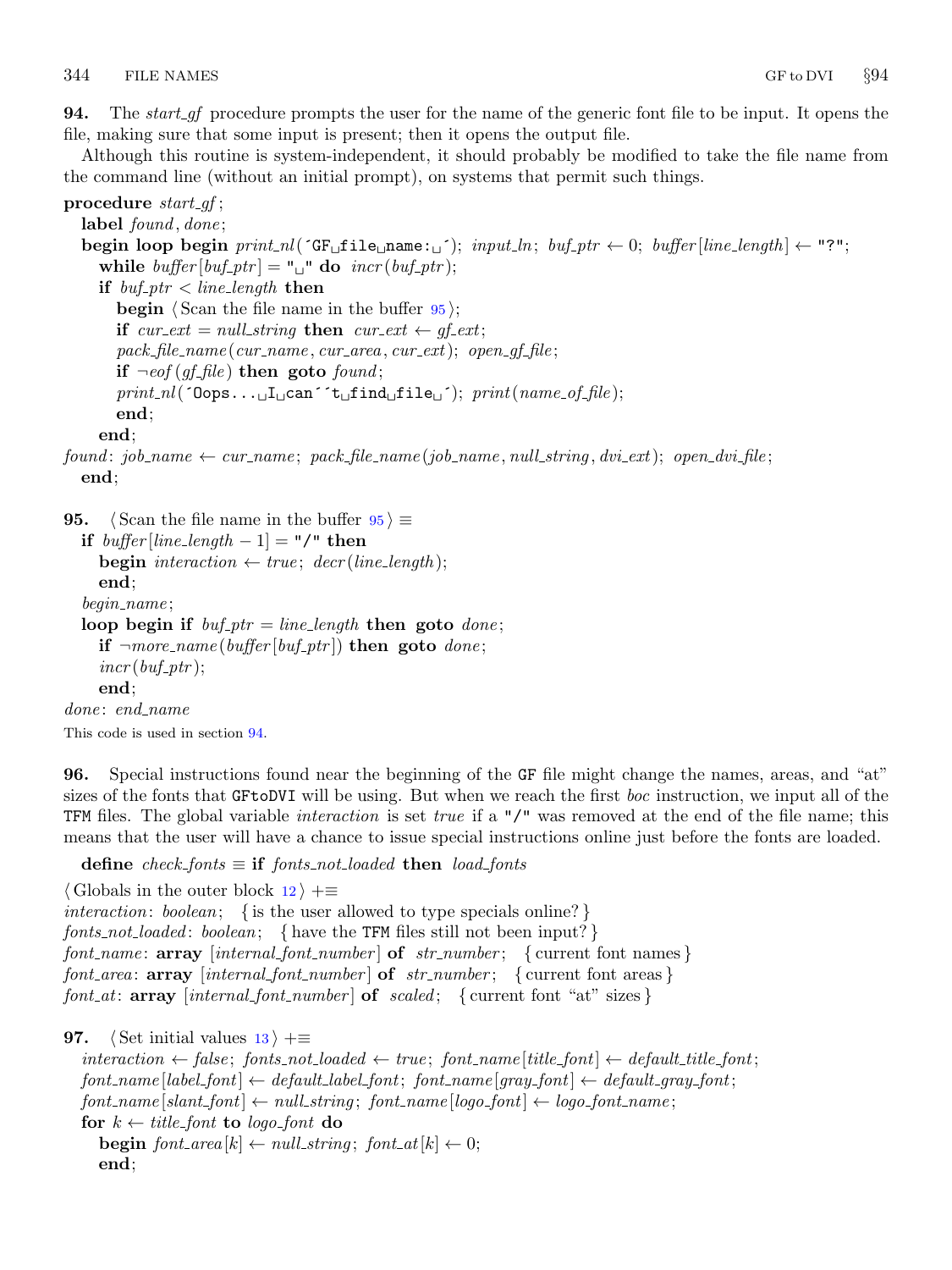<span id="page-44-0"></span>98. After the following procedure has been performed, there will be no turning back; the fonts will have been firmly established in GFtoDVI's memory.

```
\langle Declare the procedure called load_fonts 98 \rangle \equivprocedure load_fonts;
  label done, continue, found, not_found;
  var f: internal font number; i: four quarters; { font information word }
     j, k, v: integer; { registers for initializing font tables }
     m: title_font . . slant_font + area_code; { keyword found }
     n1: 0... longest_keyword; { buffered character being checked }
     n2: pool\_pointer; \{ pool character being checked\}begin if interaction then \langle Get online special input 99\rangle;
  fonts_not\_loaded \leftarrow false;for f \leftarrow title{\text -}font \text{ to } loop{\text -}font \text{ do}if (f \neq slant\_font) \vee (length (font\_name [f]) > 0) then
       begin if length (font_area [f]) = 0 then font_area [f] \leftarrow home_font_area;
       pack\_file_name(font_name[f], font\_area[f], tfm\_ext); open\_tfm\_file; read\_font\_info(f, font\_at[f]);if font\_\nref{int\_area}[f] = home\_\nfont\_\nget{form} then font\_\nget{form}[\n    f] \leftarrow null\_\n    string;dv_i font def (f); { put the font name in the DVI file }
       end;
  (Initialize global variables that depend on the font data 137);
  end;
This code is used in section 111.
99. \langle Get online special input 99 \rangle \equivloop begin not\_found: print\_nl('Special\_font\_substitution:_j');continue: input\_ln;if line_length = 0 then goto done;
     \langle Search buffer for valid keyword; if successful, goto found 100\rangle;
     print('Please\_\s\nus y, \_\succeq.g.,\_\succeq"grayfont\_\rhooksim" column" standard to a "starfont\_\succeq" column"; go to not found;found: (Update the font name or area 101);
     print('OK; \text{gato}^{\prime}); goto continue;end;
done:
This code is used in section 98.
100. \langle Search buffer for valid keyword; if successful, goto found 100 \rangle \equivbuf\_ptr \leftarrow 0; \text{ buffer}[line\_length] \leftarrow "\sqcup"while buffer[buf_prr] \neq " " do incr(buf_prr);
  for m \leftarrow title_{font} to slant_font + area_code do
     if length(m) = buffer then
       begin n1 \leftarrow 0; n2 \leftarrow str\_start[m];
       while (n1 < but\_ptr) \wedge (buffer[n1] = str\_pool[n2]) do
          begin \text{incr}(n1); \text{incr}(n2);
          end;
       if n_1 = \text{buf}\_ptr then goto found;
       end
This code is used in section 99.
```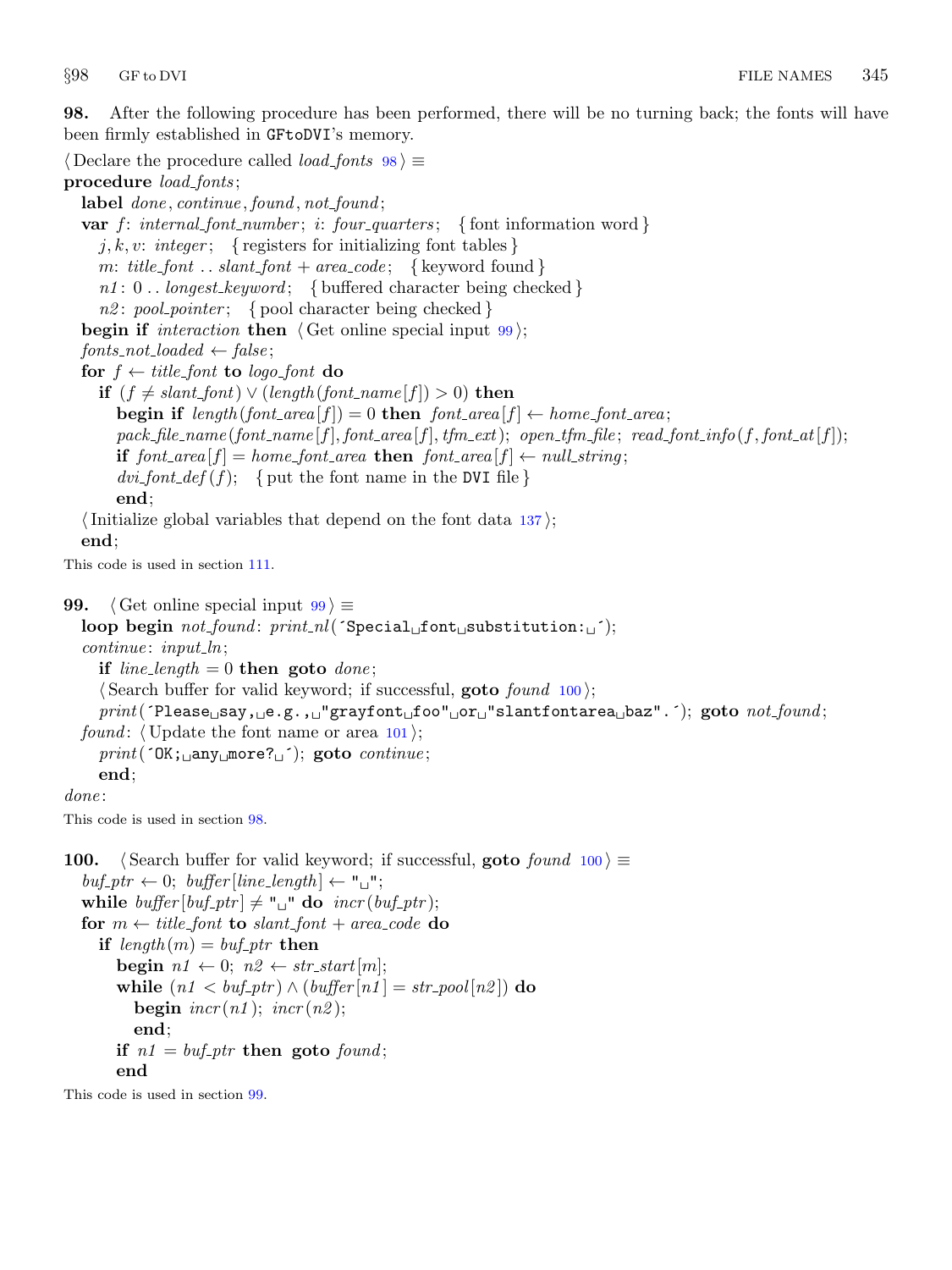<span id="page-45-0"></span>101.  $\langle$  Update the font name or area 101 $\rangle \equiv$  $incr(buf\_ptr); str\_room(line\_length - buffer);$ while  $buf\_ptr$   $\langle$  line\_length do begin  $append\_char(buffer[buf\_ptr])$ ;  $incr(buf\_ptr)$ ; end; if  $m > area\_code$  then  $font\_area[m - area\_code] \leftarrow make\_string$ else begin  $font_name[m] \leftarrow make\_string; font\_area[m] \leftarrow null\_string; font\_at[m] \leftarrow 0;$ end;  $init\_str\_ptr \leftarrow str\_ptr$ This code is used in section [99](#page-44-0).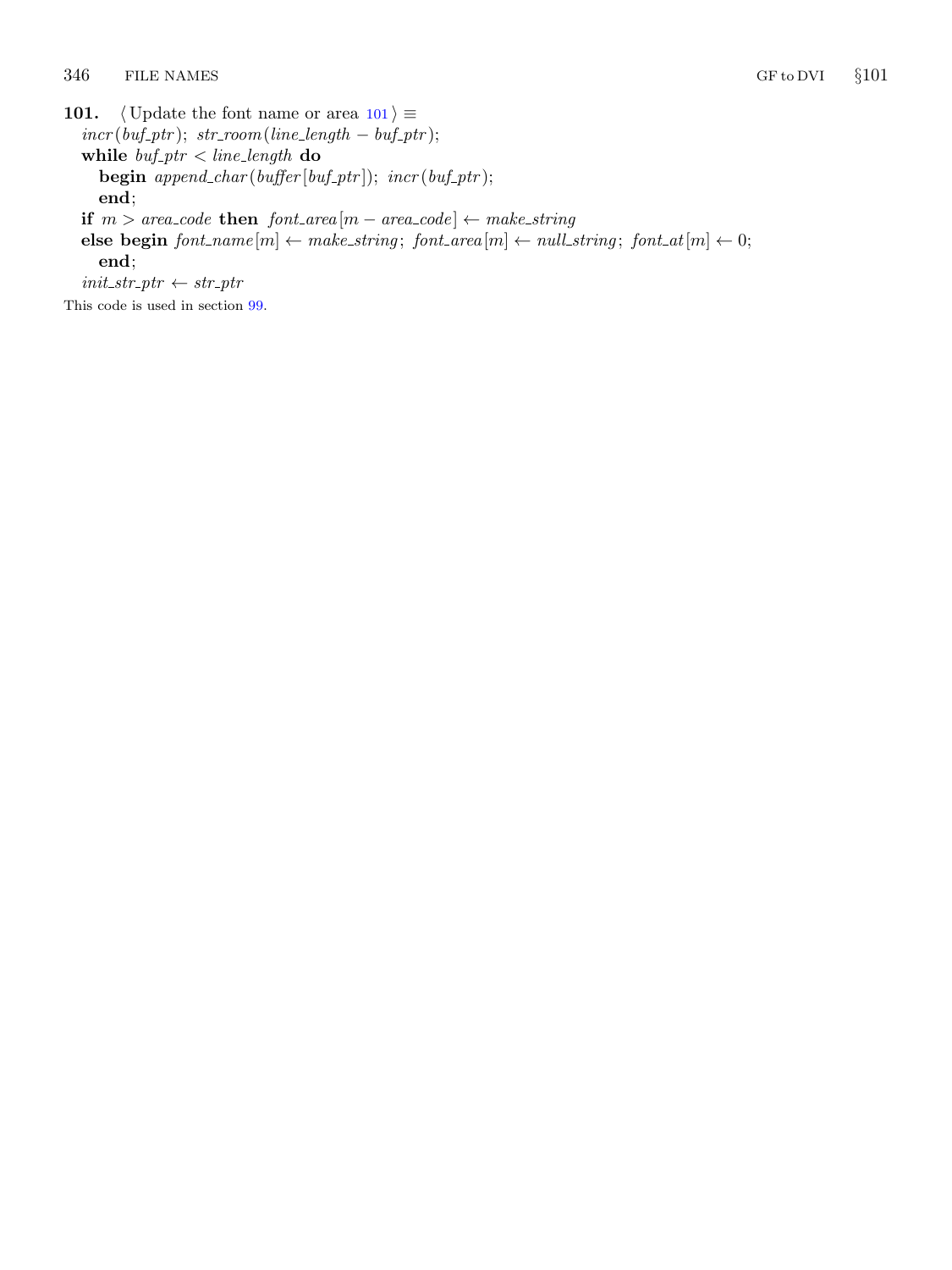102. Shipping pages out. The following routines are used to write the DVI file. They have been copied from T<sub>E</sub>X, but simplified; we don't have to handle nearly as much generality as T<sub>E</sub>X does.

Statistics about the entire set of pages that will be shipped out must be reported in the DVI postamble. The global variables total pages,  $max_v$ ,  $max_h$ , and last bop are used to record this information.

 $\langle$  Globals in the outer block [12](#page-4-0)  $\rangle$  +≡

total pages: integer; { the number of pages that have been shipped out }  $max_v : scaled; \{ maximum height-plus-depth of pages shipped so far\}$  $max_h$ : scaled; { maximum width of pages shipped so far } *last\_bop: integer*; { location of previous *bop* in the DVI output }

103. (Set initial values  $13$ ) +≡  $total\_{pages} \leftarrow 0; max\_{v} \leftarrow 0; max\_{h} \leftarrow 0; last\_{top} \leftarrow -1;$ 

104. The DVI bytes are output to a buffer instead of being written directly to the output file. This makes it possible to reduce the overhead of subroutine calls.

The output buffer is divided into two parts of equal size; the bytes found in  $\frac{div \cdot buf}{0}$ .  $\frac{hd \cdot buf}{-1}$ constitute the first half, and those in  $dvi_buf[half_buf]$ .  $dvi_buf_size-1]$  constitute the second. The global variable  $div\_ptr$  points to the position that will receive the next output byte. When  $div\_ptr$  reaches  $div\_limit$ , which is always equal to one of the two values half buf or dvi buf size, the half buffer that is about to be invaded next is sent to the output and *dvi-limit* is changed to its other value. Thus, there is always at least a half buffer's worth of information present, except at the very beginning of the job.

Bytes of the DVI file are numbered sequentially starting with 0; the next byte to be generated will be number  $dv$ *i*-offset +  $dv$ *i*-ptr.

 $\langle$  Types in the outer block [9](#page-3-0)  $\rangle$  +≡  $dvi\_index = 0$ ..  $dvi\_buf\_size$ ; { an index into the output buffer }

105. Some systems may find it more efficient to make *dvi* buf a **packed** array, since output of four bytes at once may be facilitated.

 $\langle$  Globals in the outer block  $12$   $\rangle$  + $\equiv$  $dvi_b$  =  $dr$  is array  $\left[dv\right]$  index  $\left[$  of eight bits;  $\left\{$  buffer for DVI output  $\right\}$ half\_buf:  $dvi\_index$ ; { half of  $dvi\_buf\_size$  }  $dvi\_limit: dvi\_index; \{ end of the current half buffer \}$  $div\_ptr: dv\_index; \{ the next available buffer address \}$  $div_{\text{in}} f$  integer;  $\{ \text{div}_{\text{in}} f \text{ is the number of times the output buffer has been fully emptied} \}$ 

106. Initially the buffer is all in one piece; we will output half of it only after it first fills up.

 $\langle$  Set initial values [13](#page-5-0)  $\rangle$  +≡ half-buf  $\leftarrow$  dvi-buf-size div 2; dvi-limit  $\leftarrow$  dvi-buf-size; dvi-ptr  $\leftarrow$  0; dvi-offset  $\leftarrow$  0;

**107.** The actual output of  $dvi_buf|a$ . b) to  $dvi_file$  is performed by calling write  $dvi(a, b)$ . It is safe to assume that a and  $b+1$  will both be multiples of 4 when write  $div(a, b)$  is called; therefore it is possible on many machines to use efficient methods to pack four bytes per word and to output an array of words with one system call.

```
procedure write\_dvi(a, b: dvi\_index);var k: dvi_index;
  begin for k \leftarrow a to b do write (dvi-file, dvi-buf [k]);
  end;
```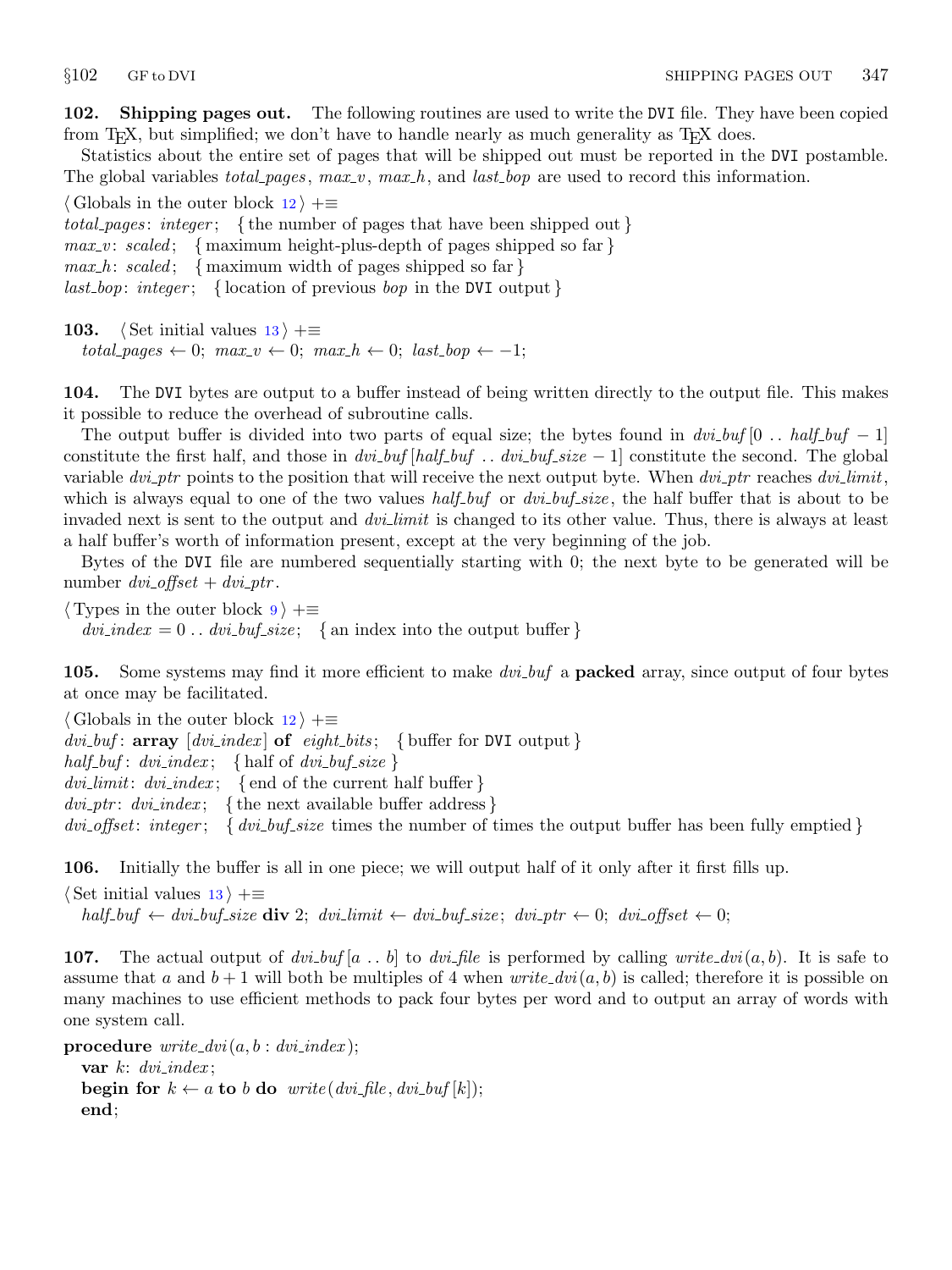<span id="page-47-0"></span>108. To put a byte in the buffer without paying the cost of invoking a procedure each time, we use the macro dvi\_out.

define  $dvi_$ ut(#)  $\equiv$  begin  $dvi_$ -buf  $\left[dv_i$ -ptr $\right] \leftarrow$  #;  $incr(dvi_$ -ptr $);$ if  $dvi_ptr = dvi_lint$  then  $dvi_swap$ ; end **procedure**  $div \, swap$ ; { outputs half of the buffer } begin if  $dv_i$  limit =  $dv_i$  buf size then **begin** write\_dvi(0, half\_buf - 1); dvi\_limit  $\leftarrow$  half\_buf; dvi\_offset  $\leftarrow$  dvi\_offset + dvi\_buf\_size;  $div_{\mathcal{I}}$   $\rightarrow$  0; end else begin write\_dvi(half\_buf, dvi\_buf\_size - 1); dvi\_limit  $\leftarrow$  dvi\_buf\_size; end; end;

109. Here is how we clean out the buffer when T<sub>E</sub>X is all through;  $div\_ptr$  will be a multiple of 4.

 $\langle$  Empty the last bytes out of *dvi\_buf* 109  $\rangle$  ≡ if  $dvi_l = half_buf$  then write\_dvi(half\_buf, dvi\_buf\_size - 1); if  $dvi_ptr > 0$  then write\_ $dvi(0, dvi_ptr - 1)$ 

This code is used in section [115.](#page-48-0)

110. The *dvi-four* procedure outputs four bytes in two's complement notation, without risking arithmetic overflow.

procedure  $\text{div}_\text{-} \text{four}(x: \text{integer});$ begin if  $x \geq 0$  then  $\text{div}\text{-} \text{out}(x \text{ div } \text{'} 100000000)$ else begin  $x \leftarrow x + '10000000000$ ;  $x \leftarrow x + '10000000000$ ; dvi.out((x div '100000000) + 128); end;  $x \leftarrow x \mod '100000000$ ; dvi\_out(x div '200000);  $x \leftarrow x \mod '200000$ ; dvi\_out(x div '400);  $dvi_{\text{out}}(x \mod 400);$ end;

111. Here's a procedure that outputs a font definition.

define  $select\_font(\#) \equiv div\_out(int\_num_0 + \#)$  {set current font to #}

procedure  $\text{div}_\text{-} \text{font}_\text{-} \text{def}(f : \text{internal}\text{-} \text{font}_\text{-} \text{number});$ var k: integer; {index into  $str\_pool$ } **begin**  $dvi$ -out(fnt-def1);  $dvi$ -out(f);  $div_{.}out(qo(font_{.}check[f].b0)); \,div_{.}out(qo(font_{.}check[f].b1)); \,div_{.}out(qo(font_{.}check[f].b2));$  $div_{\text{1}}\text{out}(q\text{o}(\text{font\_check}[f].b3));$  $dvi\_four(font\_size[f]); dvi\_four(font\_disize[f]);$  $dvi\_out(length(font_area[f]))$ ;  $dvi\_out(length(font_name[f]))$ ;  $\langle$  Output the font name whose internal number is f 112 $\rangle$ ; end;

 $\langle$  Declare the procedure called *load\_fonts*  $98$ 

112.  $\langle$  Output the font name whose internal number is  $f \cdot 112 \rangle \equiv$ for  $k \leftarrow str\_start[font\_area[f]]$  to  $str\_start[font\_area[f] + 1] - 1$  do  $div\_out(str\_pool[k])$ ; for  $k \leftarrow str\_start[font\_name[f]]$  to  $str\_start[font\_name[f] + 1] - 1$  do  $div\_out(str\_pool[k])$ This code is used in section 111.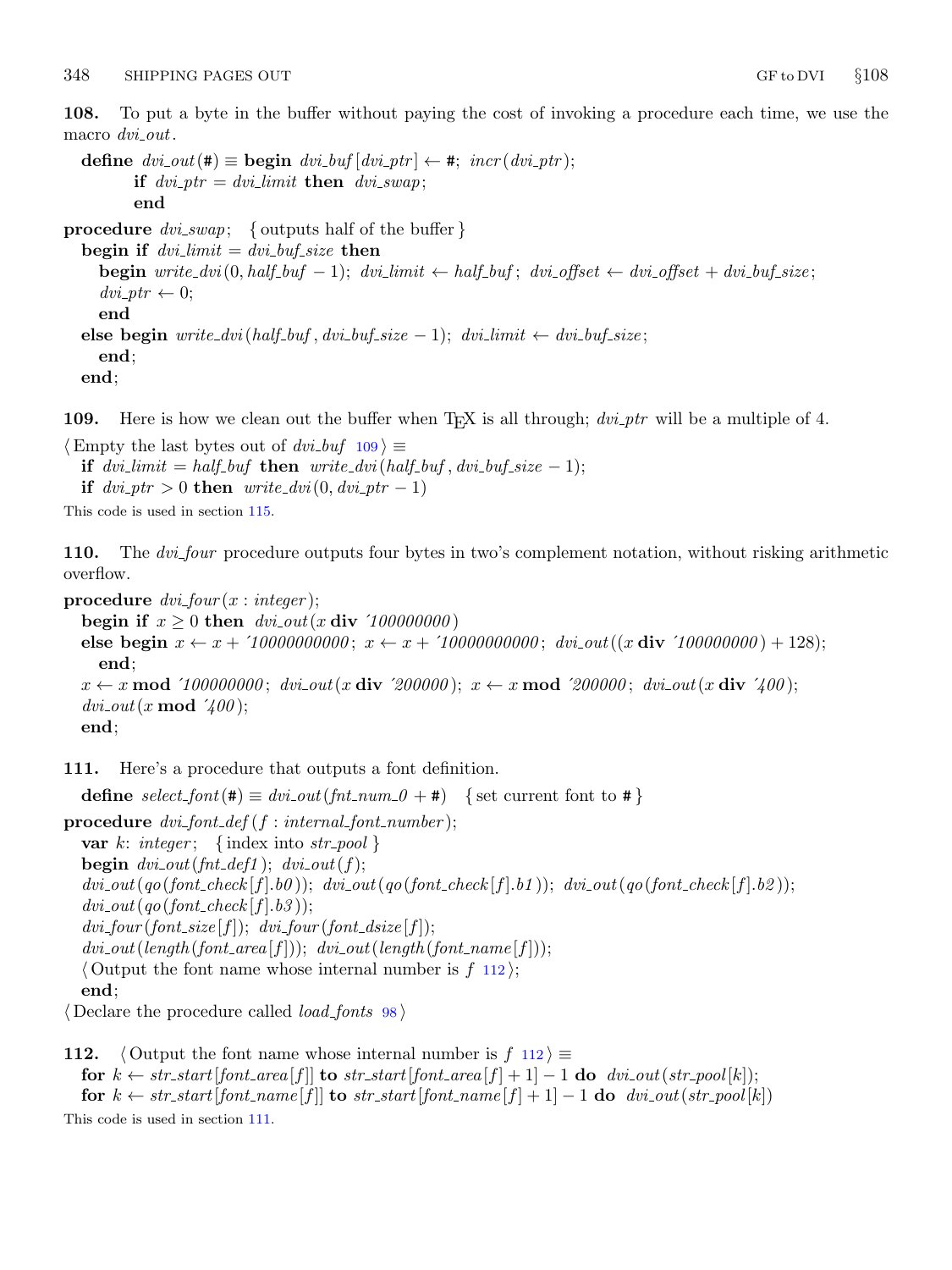<span id="page-48-0"></span>113. The *typeset* subroutine typesets any eight-bit character.

```
procedure typeset(c: eight\_bits);begin if c \ge 128 then dvi\_out(set1);
  div\_out(c);end;
```
**114.** The *dvi\_scaled* subroutine takes a *real* value x and outputs a decimal approximation to  $x/unity$ , correct to one decimal place.

```
procedure dvi\_scaled(x:real);var n: integer; { an integer approximation to 10 * x/unity }
      m: integer; {the integer part of the answer}
      k: integer; {the number of digits in m}
   begin n \leftarrow round(x/6553.6);if n < 0 then
      begin dvi_-out("−"); n \leftarrow -n;
      end;
   m \leftarrow n div 10; k \leftarrow 0;
   repeat \text{incr}(k); \text{buffer}[k] \leftarrow (m \mod 10) + \text{"O"}; m \leftarrow m \text{div } 10;
   until m = 0;
   repeat \text{div}\text{-}\text{out}(\text{buffer}[k]); \text{dec}(k);
   until k = 0;
   if n mod 10 \neq 0 then
      begin \text{div}\_{\text{out}}(\mathbf{u}.\mathbf{v}); \text{div}\_{\text{out}}((n \mod 10) + \mathbf{v}\mathbf{0}.\mathbf{v});end;
   end;
```
115. At the end of the program, we must finish things off by writing the postamble. An integer variable  $k$ will be declared for use by this routine.

```
\langle Finish the DVI file and goto final end 115 \rangle ≡
  begin div\_out(post); { beginning of the postamble }
  dvi_four (last_bop); last_bop \leftarrow dvi_offset + dvi_ptr - 5; { post location }
  dvi_{\text{r}}(25400000); dvi_{\text{r}}(473628672); {conversion ratio for sp}
  dvi_{\text{r}}(1000); { magnification factor }
  dvi_four(max_v); dvi_four(max_h);div_{\text{out}}(0); \text{ } \text{div}_{\text{out}}(3); \text{ } \{ \text{'} \text{max}_{\text{}} \text{push'} \text{ is said to be 3} \}dvi-out(total-pages div 256); dvi-out(total-pages mod 256);
  if \negfonts_not_loaded then
     for k \leftarrow title{\text{-}}font \text{ to } logo{\text{-}}font \text{ do}if length(font_name[k]) > 0 then dvifont-def(k);div\_out(post\_post); dvizfour(last\_bop); dvizout(dvi\_id\_byte);k \leftarrow 4 + ((div\_buf\_size - div\_ptr) \textbf{mod } 4); {the number of 223's}
  while k > 0 do
     begin dvi-out(223); decr(k);
     end;
  \langle Empty the last bytes out of dvi109\rangle;
  goto final.
  end
This code is used in section 219.
```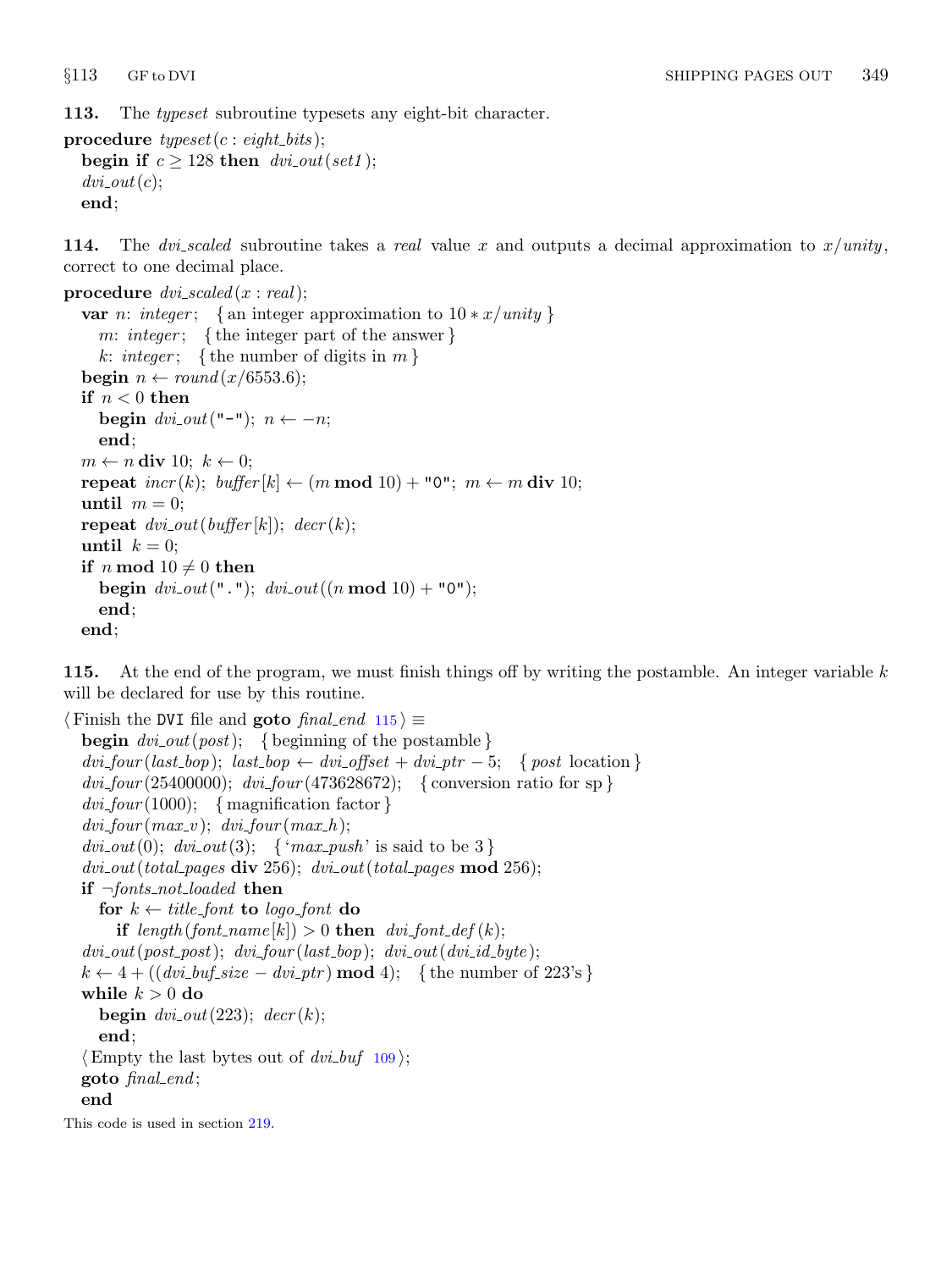<span id="page-49-0"></span>116. Rudimentary typesetting. One of GFtoDVI's little duties is to be a mini-T<sub>F</sub>X: It must be able to typeset the equivalent of '\hbox{ $\scriptstyle\langle\{\text{string}\rangle\}$ ' for a given string of ASCII characters, using either the title font or the label font.

The hbox procedure does this. The width, height, and depth of the box defined by string s in font f are computed in global variables  $box\_width$ ,  $box\_height$ , and  $box\_depth$ .

The task would be trivial if it weren't for ligatures and kerns, which are implemented here in full generality. (Infinite looping is possible if the TFM file is malformed; TFtoPL will diagnose such problems.)

We assume that " $\mu$ " is a space character; character code '40 will not be typeset unless it is accessed via a ligature.

If parameter  $send\_it$  is  $false$ , we merely want to know the box dimensions. Otherwise typesetting commands are also sent to the DVI file; we assume in this case that font  $f$  has already been selected in the DVI file as the current font.

```
define set\_cur_r \equivif k < end_k then cur_r \leftarrow qi(str\_pool[k])else cur_r \leftarrow \text{bchar}procedure hbox(s: str_number; f: internalfont_number; send-it: boolean);label continue, done;
  var k, end k, max k: pool pointer; {indices into str pool}
    i, j: four_quarters; { font information words }
    cur l: 0... 256; { character to the left of the "cursor" }
    cur r: min quarterword ... non char; { character to the right of the "cursor" }
    bchar: min\_quarterword... non\_char; { right boundary character }
    stack\_ptr: 0...lig\_look ahead; \{ number of entries on lig\_stack\}l: font_index; { pointer to lig/kern instruction }
    \textit{kern\_amount}: \textit{scaled}; \ \{ \text{extra space to be typeset} \}hd: eight_bits; { height and depth indices for a character }
    x: scaled; { temporary register }
     save_c: ASCII\_code; \{ character temporarily blanket out\}begin box-width \leftarrow 0; box-height \leftarrow 0; box-depth \leftarrow 0;
  k \leftarrow str\_start[s]; max_k \leftarrow str\_start[s + 1]; save_c \leftarrow str\_pool[max_k]; str\_pool[max_k] \leftarrow "_1";
  while k < max_k do
    begin if str_{\perp} pot[k] = "_{\perp}" then \langle119\rangleelse begin end_k \leftarrow k;
       repeat \textit{incr}(\textit{end\_k});
       until str\_pool[end_k] = "\cdot";
       kern\_amount \leftarrow 0; cur_l \leftarrow 256; stack\_ptr \leftarrow 0; bchar \leftarrow font\_bchar[f]; set\_cur_r;
       suppress\_lig \leftarrow false;
     continue: \langle If there's a ligature or kern at the cursor position, update the cursor data structures,
            possibly advancing k; continue until the cursor wants to move right 120;
       (Typeset character cur l, if it exists in the font; also append an optional kern 121);
       (Move the cursor to the right and goto continue123);
       end; { now k = end_k }
    end;
  str\_pool [max_k] \leftarrow save_c;
  end;
```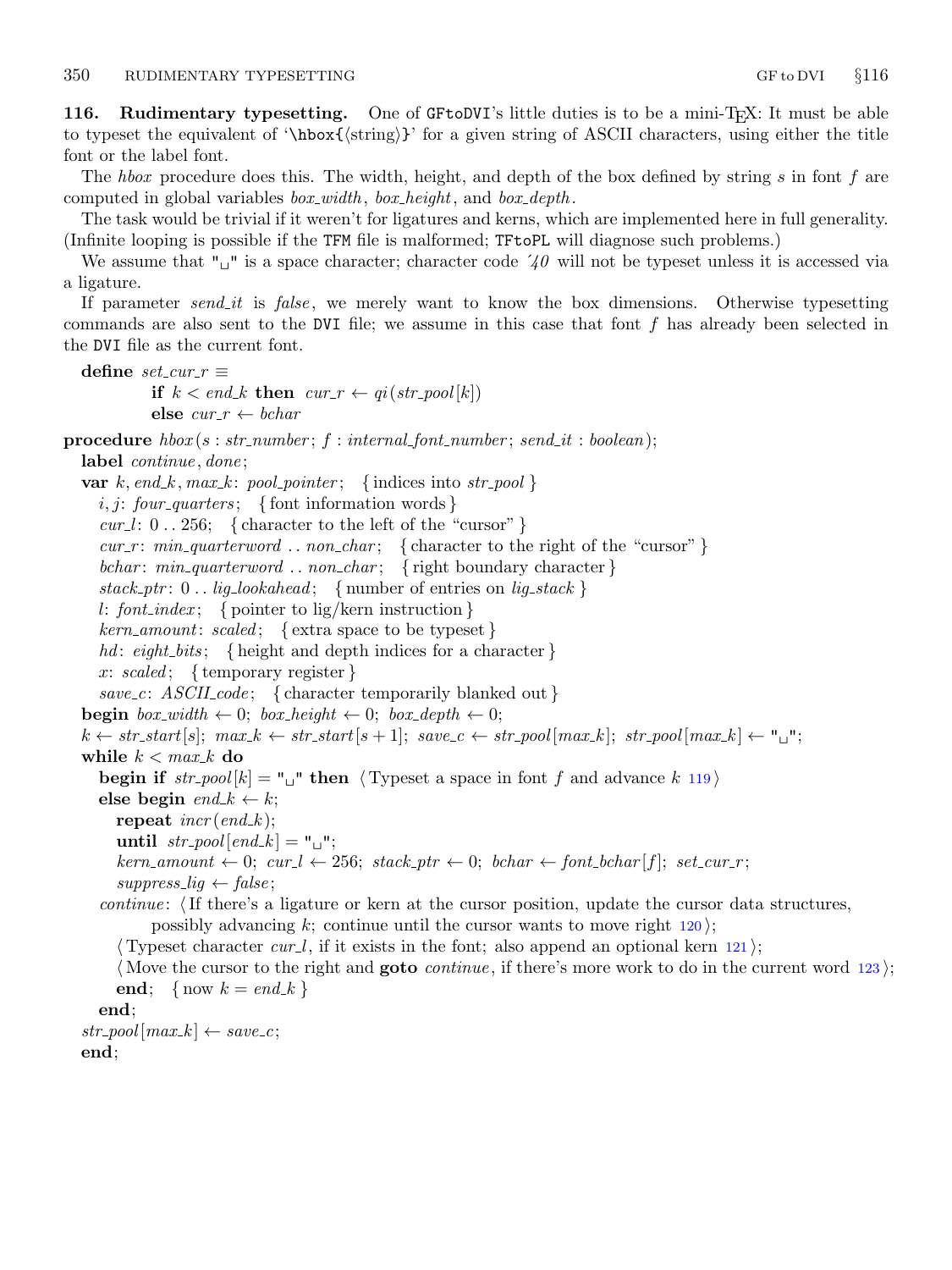<span id="page-50-0"></span>117.  $\langle$  Globals in the outer block [12](#page-4-0)  $\rangle$  +≡  $box\_width: scaled;$  {width of box constructed by  $hbox{}$ }  $box\_height: scaled; \{ height of box constructed by *hbox* \}$  $box\_depth: scaled; \{ depth of box constructed by *hbox* \}$ lig\_stack:  $array [1..~lig\_look ahead]$  of quarterword; {inserted ligature chars}  $dummy_info: four-quarters; \{ fake char_info for nonexistent character\}$ suppress\_lig: boolean; { should we bypass checking for ligatures next time? }

118. (Set initial values  $13$ ) +≡  $dummy\_info.b0 \leftarrow qi(0); \; dummy\_info.b1 \leftarrow qi(0); \; dummy\_info.b2 \leftarrow qi(0); \; dummy\_info.b3 \leftarrow qi(0);$ 

```
119. (Typeset a space in font f and advance k 119) \equivbegin box_width \leftarrow box_width + space(f);
  if send it then
    begin div\_out(right4); dvi\_four(space(f));end;
  incr(k);end
```
This code is used in section [116.](#page-49-0)

120. If there's a ligature or kern at the cursor position, update the cursor data structures, possibly advancing k; continue until the cursor wants to move right  $120$   $\equiv$ 

```
if (cur_l < font\_bc[f]) \vee (cur_l > font\_ec[f]) then
  begin i \leftarrow dummy_info;if cur_l = 256 then l \leftarrow bchar label [f] else l \leftarrow non address;
  end
else begin i \leftarrow char_info(f)(cur_l);if char\_tag(i) \neq lig\_tag then l \leftarrow non\_addresselse begin l \leftarrow lig_kern_start(f)(i); j \leftarrow font\_info[l].qqqq;if skip\_byte(j) > stop\_flag then l \leftarrow lig\_kern\_restart(f)(j);end;
  end;
if suppress_lig then suppress_lig \leftarrow false
else while l < qi(kern\_base[f]) do
     begin j \leftarrow font\_info[l].qqqq;if next\_char(j) = cur_r then
       if skip\_byte(j) \leq stop\_flag then
          if op\_byte(j) \geq kern\_flag then
             begin kern_amount \leftarrow char\_kern(f)(j); goto done;
             end
          else \langle Carry out a ligature operation, updating the cursor structure and possibly advancing k;
                  goto continue if the cursor doesn't advance, otherwise goto done 122;
     if skip\_byte(j) \geq stop\_flag then goto done;
     l \leftarrow l + skip\_byte(j) + 1;end;
```
done:

This code is used in section [116.](#page-49-0)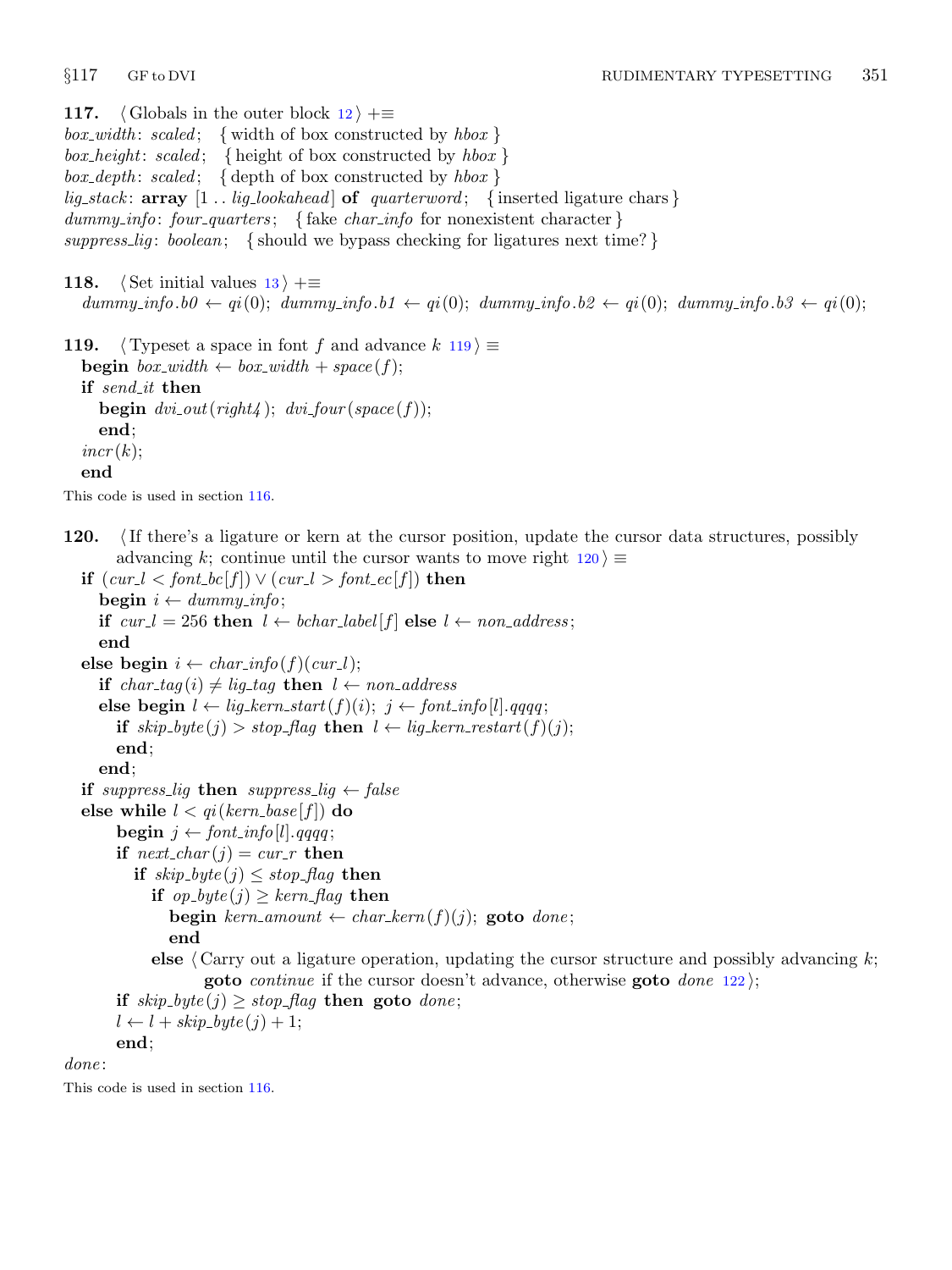<span id="page-51-0"></span>121. At this point i contains *char-info* for  $\text{curl}$ .

 $\langle$  Typeset character *cur l*, if it exists in the font; also append an optional kern 121 $\rangle \equiv$ 

```
if char\_exists(i) then
  begin box-width \leftarrow box-width + char-width (f)(i) + kern-amount;
  hd \leftarrow height\_depth(i); x \leftarrow char\_height(f)(hd);if x > box \text{.} height then box \text{.} height \leftarrow x;
  x \leftarrow char\_depth(f)(hd);if x > box\_\_\theta then box\_\phi\_\theta \leftarrow x;if send_it then
     begin typeset(cur_l);if kern_amount \neq 0 then
        begin div\_out(right4); div\_four(kern\_amount);
        end;
     end;
  kern\_amount \leftarrow 0;end
```
This code is used in section [116.](#page-49-0)

122. define  $pop\_stack \equiv$ 

begin  $decr (stack\_ptr);$ if  $stack\_ptr > 0$  then  $cur_r \leftarrow lig\_stack[stack\_ptr]$ else  $set\_curr_r$ ; end

 $\Gamma$  Carry out a ligature operation, updating the cursor structure and possibly advancing k; goto *continue* if the cursor doesn't advance, otherwise **goto** done  $122$  i

```
begin case op\_byte(j) of
  1,5: cur_l \leftarrow qo (rem_b yte (j));2,6: begin cur_r \leftarrow rem_byte(j);if stack\_ptr = 0 then
       begin stack\_ptr \leftarrow 1;if k < end_k then incr(k) { a non-space character is consumed }
       else \text{bchar} \leftarrow \text{non}\text{-}\text{char}; {the right boundary character is consumed}
       end;
     lig\_stack[stack\_ptr] \leftarrow cur_r;end;
  3, 7, 11: begin cur_r \leftarrow rem\_byte(j); incr(stack_ptr); lig_stack [stack_ptr] \leftarrow cur_r;if op\_byte(j) = 11 then suppress_lig \leftarrow true;end;
  othercases begin cur_l \leftarrow qo(rem_b yte(j));if stack\_ptr > 0 then pop_stack
     else if k = end_k then goto done
       else begin \text{incr}(k); set_cur_r;
          end;
     end
  endcases;
  if op\_byte(j) > 3 then goto done;
  goto continue ;
  end
This code is used in section 120.
```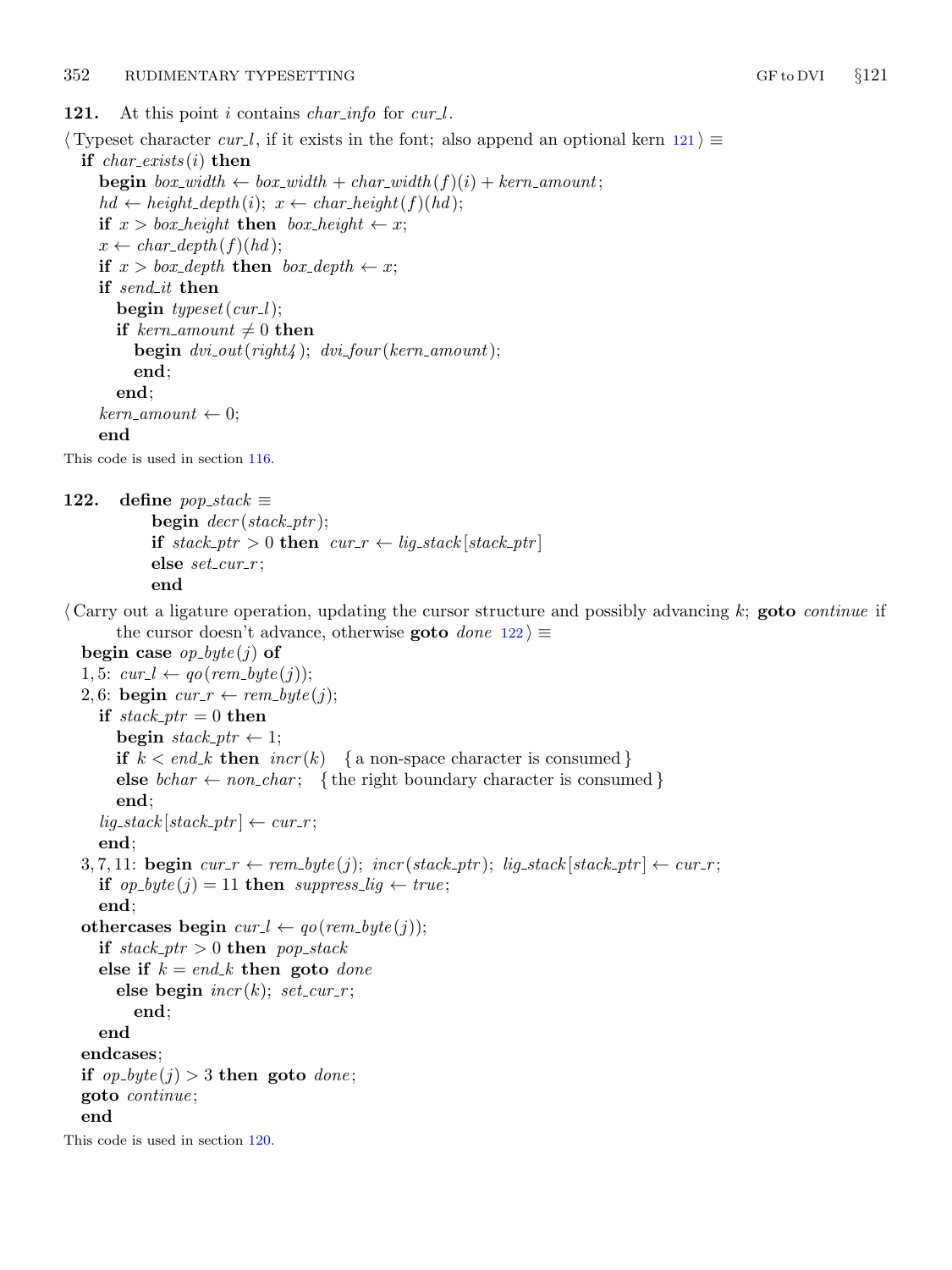<span id="page-52-0"></span>123. (Move the cursor to the right and goto *continue*, if there's more work to do in the current word  $123$   $\equiv$ 

 $cur_l \leftarrow qo(cur_r);$ if  $stack\_ptr > 0$  then begin pop\_stack; goto continue; end; if  $k < end_k$  then

begin  $\text{incr}(k)$ ; set\_cur\_r; goto continue; end

This code is used in section [116.](#page-49-0)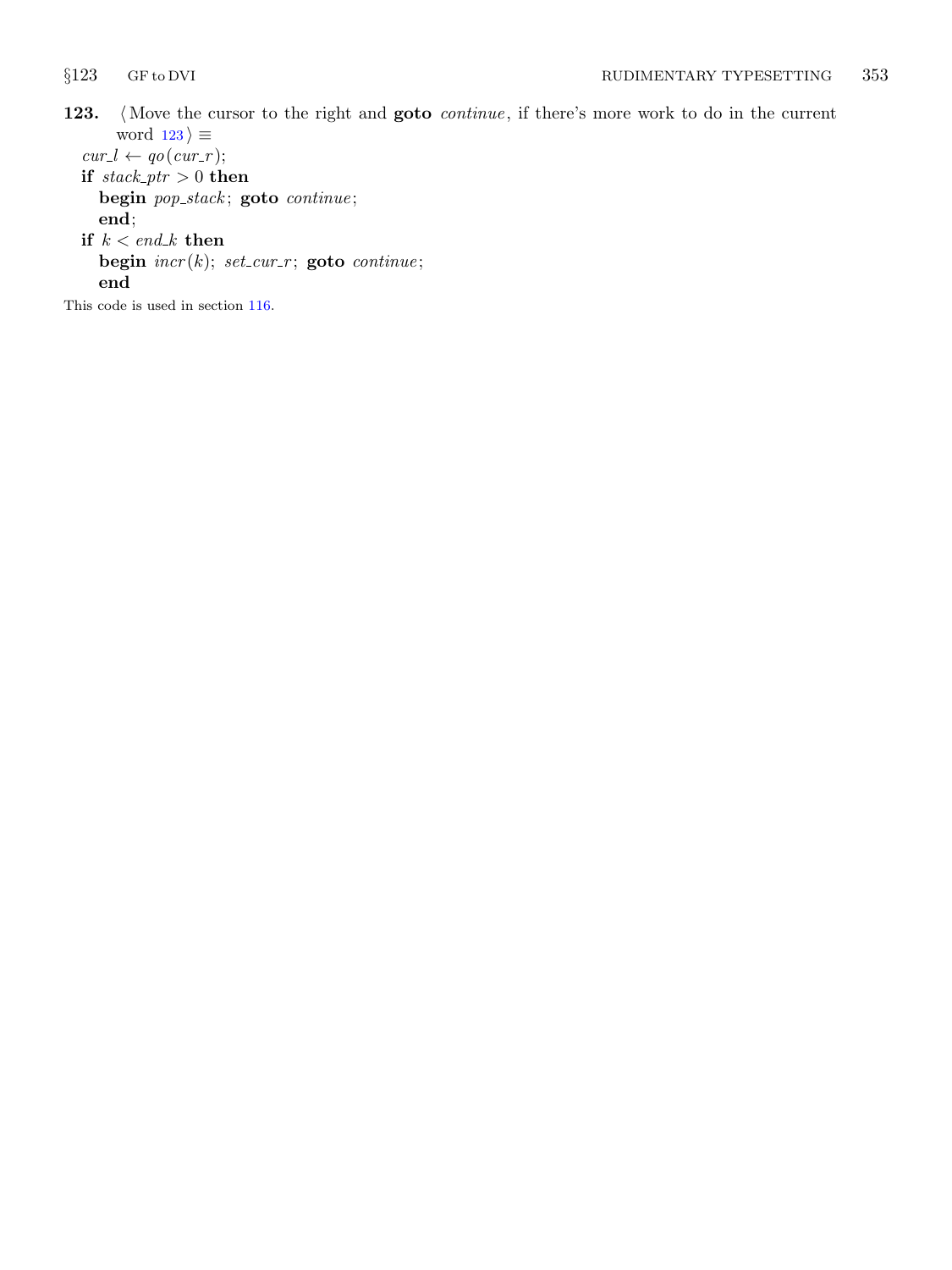124. Gray fonts. A proof diagram constructed by GFtoDVI can be regarded as an array of rectangles, where each rectangle is either blank or filled with a special symbol that we shall call  $x$ . A blank rectangle represents a white pixel, while x represents a black pixel. Additional labels and reference lines are often superimposed on this array of rectangles; hence it is usually best to choose a symbol  $x$  that has a somewhat gray appearance, although any symbol can actually be used.

In order to construct such proofs, GFtoDVI needs to work with a special type of font known as a "gray font"; it's possible to obtain a wide variety of different sorts of proofs by using different sorts of gray fonts. The next few paragraphs explain exactly what gray fonts are supposed to contain, in case you want to design your own.

125. The simplest gray font contains only two characters, namely  $x$  and another symbol that is used for dots that identify key points. If proofs with relatively large pixels are desired, a two-character gray font is all that's needed. However, if the pixel size is to be relatively small, practical considerations make a twocharacter font too inefficient, since it requires the typesetting of tens of thousands of tiny little characters; printing device drivers rarely work very well when they are presented with data that is so different from ordinary text. Therefore a gray font with small pixels usually has a number of characters that replicate  $x$  in such a way that comparatively few characters actually need to be typeset.

Since many printing devices are not able to cope with arbitrarily large or complex characters, it is not possible for a single gray font to work well on all machines. In fact,  $x$  must have a width that is an integer multiple of the printing device's unit of horizontal position, since rounding the positions of grey characters would otherwise produce unsightly streaks on proof output. Thus, there is no way to make the gray font as device-independent as the rest of the system, in the sense that we would expect approximately identical output on machines with different resolution. Fortunately, proof sheets are rarely considered to be final documents; hence GFtoDVI is set up to provide results that adapt suitably to local conditions.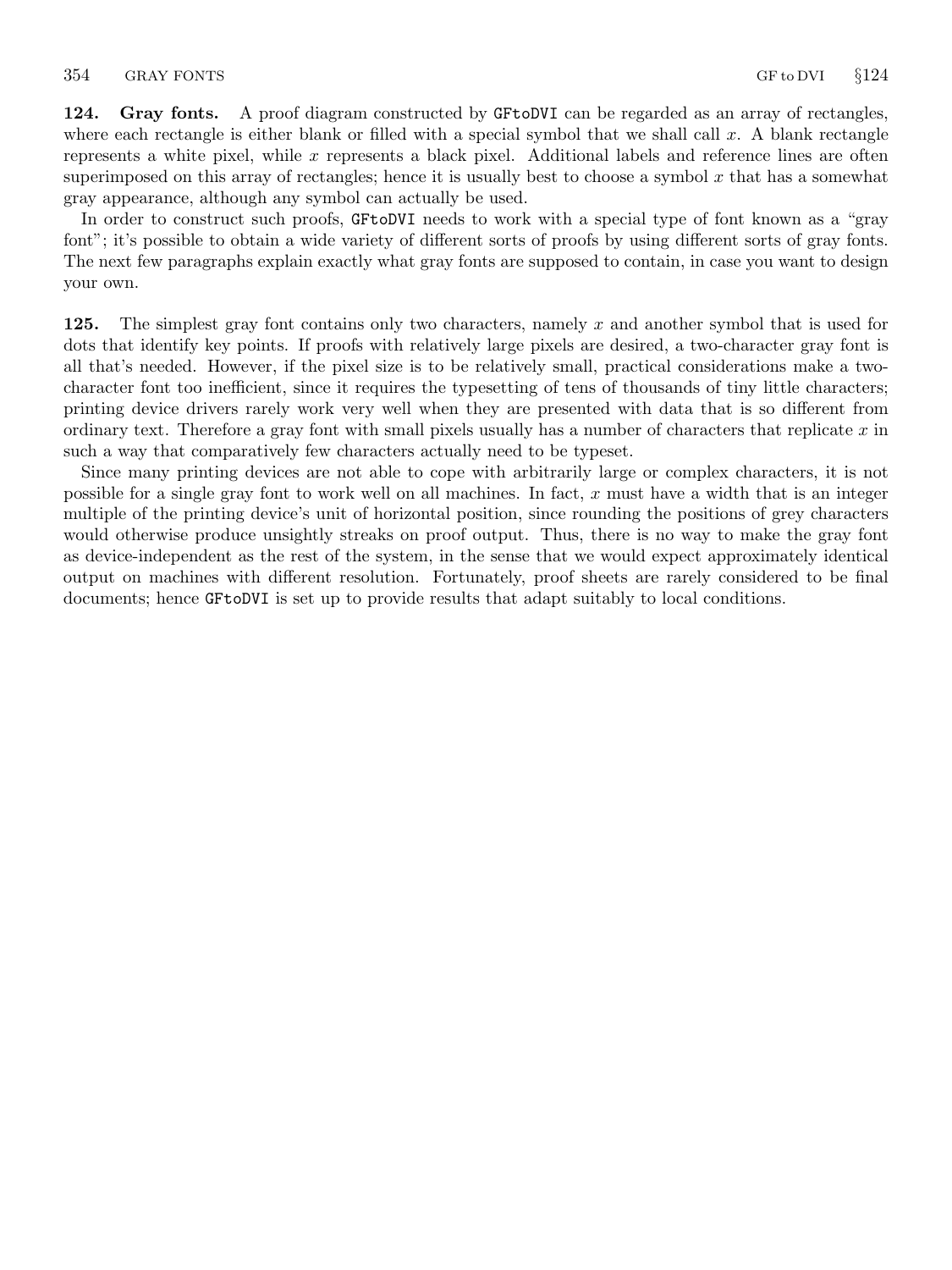<span id="page-54-0"></span>126. With such constraints understood, we can now take a look at what GFtoDVI expects to see in a gray font. The character x always appears in position 1. It must have positive height h and positive width w; its depth and italic correction are ignored.

Positions 2–120 of a gray font are reserved for special combinations of x's and blanks, stacked on top of each other. None of these character codes need be present in the font; but if they are, the slots should be occupied by characters of width w that have certain configurations of x's and blanks, prescribed for each character position. For example, position 3 of the font should either contain no character at all, or it should contain a character consisting of two  $x$ 's, one above the other; one of these  $x$ 's should appear immediately above the baseline, and the other should appear immediately below.

It will be convenient to use a horizontal notation like 'XOXXO' to stand for a vertical stack of x's and blanks. The convention will be that the stack is built from bottom to top, and the topmost rectangle should sit on the baseline. Thus, ' $XOXXO'$ ' stands actually for a character of depth 4h that looks like this:



(We use a horizontal notation instead of a vertical one in this explanation, because column vectors take too much space, and because the horizontal notation corresponds to binary numbers in a convenient way.)

Positions 1–63 of a gray font are reserved for the patterns X, XO, XX, XOO, XOX, . . . , XXXXXX, just as in the normal binary notation of the numbers 1–63. Positions 64–70 are reserved for the special patterns X000000, XXOOOOO, . . . , XXXXXXO, XXXXXXX of length seven; positions 71–78 are, similarly, reserved for the length-eight patterns XOOOOOOO through XXXXXXXX. The length-nine patterns XOOOOOOOO through XXXXXXXXX are assigned to positions 79–87, the length-ten patterns to positions 88–97, the length-eleven patterns to positions 98–108, and the length-twelve patterns to positions 109–120.

The following program sets a global array  $c[1 \tcdot 120]$  to the bit patterns just described. Another array  $d[1 \tcdot 120]$  is set to contain only the next higher bit; this determines the depth of the corresponding character.  $\langle$  Set initial values [13](#page-5-0)  $\rangle$  +≡

 $c[1] \leftarrow 1; d[1] \leftarrow 2; two\_to\_the[0] \leftarrow 1; m \leftarrow 1;$ for  $k \leftarrow 1$  to 13 do two-to-the  $[k] \leftarrow 2 * two\_to\_the[k-1]$ ; for  $k \leftarrow 2$  to 6 do  $\langle$  Add a full set of k-bit characters 128 $\rangle$ ; for  $k \leftarrow 7$  to 12 do  $\langle$  Add special k-bit characters of the form X..XO..O [129](#page-55-0) $\rangle$ ;

[12](#page-4-0)7. (Globals in the outer block  $12$ ) +≡ c:  $\arctan x$   $[1 \dots 120]$  of  $1 \dots 4095$ ; { bit patterns for a gray font } d:  $\arctan x$  [1...120] of 2...4096; {the superleading bits} two\_to\_the:  $array [0.. 13]$  of  $1.. 8192;$  {powers of  $2$ }

```
128. \langle Add a full set of k-bit characters 128 \rangle \equivbegin n \leftarrow two\_to\_the[k-1];for j \leftarrow 0 to n - 1 do
      begin \textit{incr}(m); c[m] \leftarrow m; d[m] \leftarrow n + n;end;
```
end

This code is used in section 126.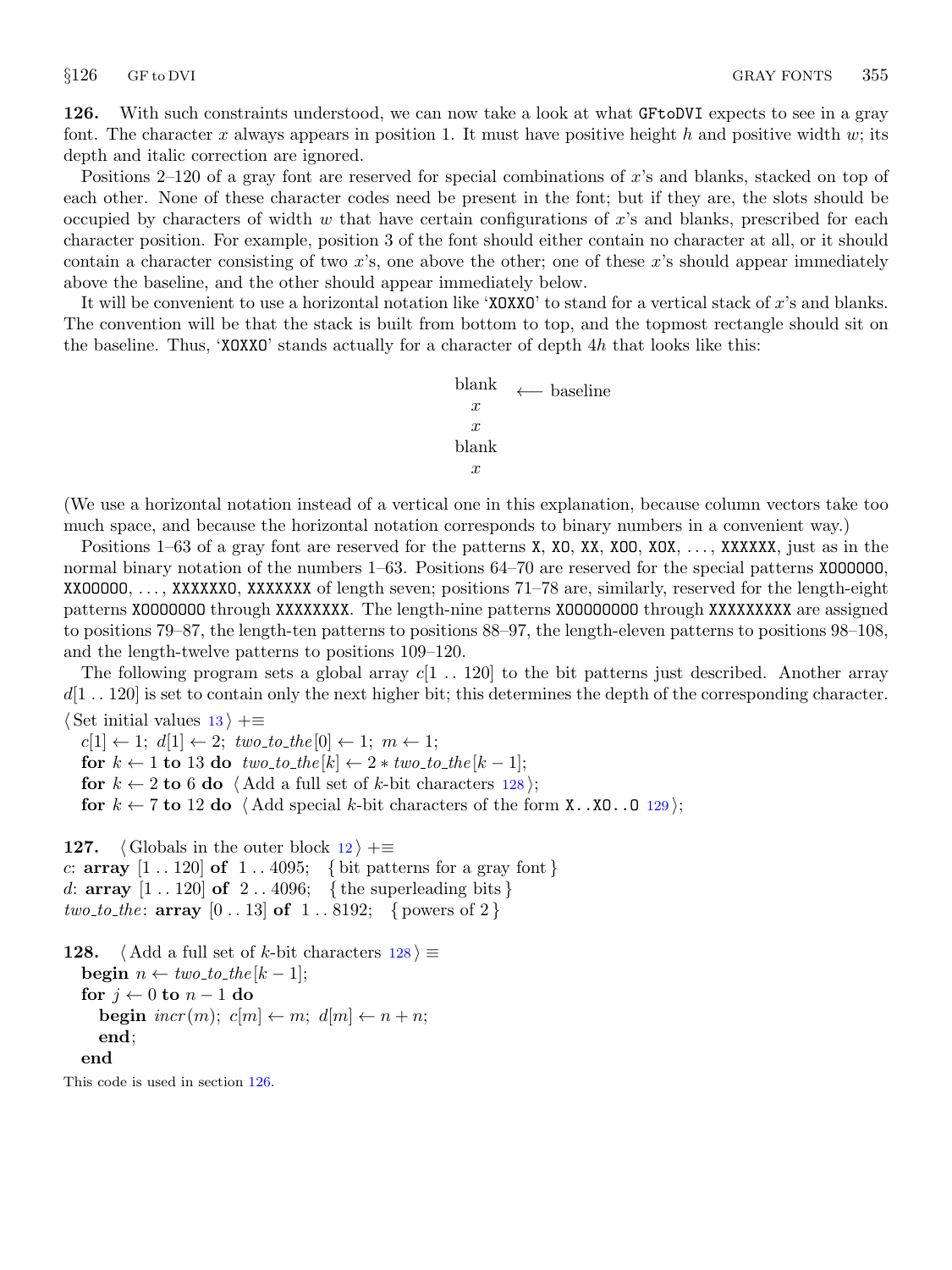<span id="page-55-0"></span>**129.**  $\langle$  Add special k-bit characters of the form X..XO..O 129  $\rangle \equiv$ begin  $n \leftarrow two\_to\_the[k-1];$ for  $j \leftarrow k$  downto 1 do begin  $\text{incr}(m)$ ;  $d[m] \leftarrow n + n$ ; if  $j = k$  then  $c[m] \leftarrow n$ else  $c[m] \leftarrow c[m-1] + two\_to\_the[j-1];$ end; end

This code is used in section [126.](#page-54-0)

130. Position 0 of a gray font is reserved for the "dot" character, which should have positive height  $h'$ and positive width  $w'$ . When GFtoDVI wants to put a dot at some place  $(x, y)$  on the figure, it positions the dot character so that its reference point is at  $(x, y)$ . The dot will be considered to occupy a rectangle  $(x + \delta, y + \epsilon)$  for  $-w' \leq \delta \leq w'$  and  $-h' \leq \epsilon \leq h'$ ; the rectangular box for a label will butt up against the rectangle enclosing the dot.

131. All other character positions of a gray font (namely, positions 121–255) are unreserved, in the sense that they have no predefined meaning. But GFtoDVI may access them via the "character list" feature of TFM files, starting with any of the characters in positions 1–120. In such a case each succeeding character in a list should be equivalent to two of its predecessors, horizontally adjacent to each other. For example, in a character list like

## 53, 121, 122, 123

character 121 will stand for two 53's, character 122 for two 121's (i.e., four 53's), and character 123 for two 122's (i.e., eight 53's). Since position 53 contains the pattern XXOXOX, character 123 in this example would have height h, depth 5h, and width  $8w$ , and it would stand for the pattern

> $xxxxxxx$  $xxxxxxx$  $xxxxxxx$  $xxxxxxx$

Such a pattern is, of course, rather unlikely to occur in a GF file, but GFtoDVI would be able to use if it were present. Designers of gray fonts should provide characters only for patterns that they think will occur often enough to make the doubling worthwhile. For example, the character in position 120 (XXXXXXXXXXXX), or whatever is the tallest stack of x's present in the font, is a natural candidate for repeated doubling.

Here's how GFtoDVI decides what characters of the gray font will be used, given a configuration of black and white pixels: If there are no black pixels, stop. Otherwise look at the top row that contains at least one black pixel, and the eleven rows that follow. For each such column, find the largest k such that  $1 \leq k \leq 120$ and the gray font contains character k and the pattern assigned to position k appears in the given column. Typeset character k (unless no such character exists) and erase the corresponding black pixels; use doubled characters, if they are present in the gray font, if two or more consecutive equal characters need to be typeset. Repeat the same process on the remaining configuration, until all the black pixels have been erased.

If all characters in positions 1–120 are present, this process is guaranteed to take care of at least six rows each time; and it usually takes care of twelve, since all patterns that contain at most one "run" of  $x$ 's are present.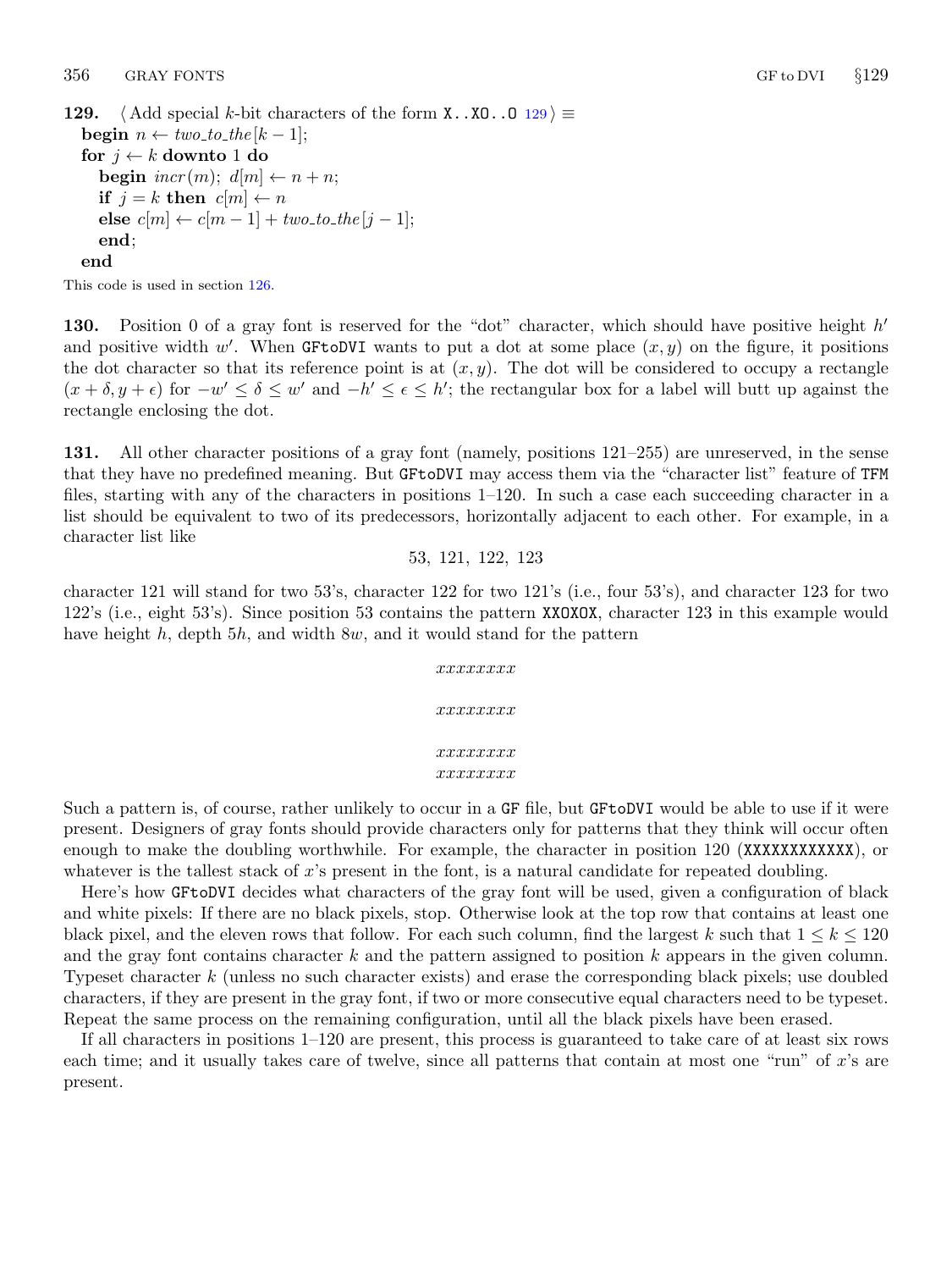132. Fonts have optional parameters, as described in Appendix F of The T<sub>E</sub>Xbook, and some of these are important in gray fonts. The slant parameter s, if nonzero, will cause GFtoDVI to skew its output; in this case the character x will presumably be a parallelogram with a corresponding slant, rather than the usual rectangle. METAFONT's coordinate  $(x, y)$  will appear in physical position  $(xw + yhs, yh)$  on the proofsheets.

Parameter number 8 of a gray font specifies the thickness of rules that go on the proofs. If this parameter is zero,  $T_F X$ 's default rule thickness  $(0.4 \text{ pt})$  will be used.

The other parameters of a gray font are ignored by GFtoDVI, but it is conventional to set the font space parameter to w and the xheight parameter to h.

133. For best results the designer of a gray font should choose h and w so that the user's DVI-to-hardcopy software will not make any rounding errors. Furthermore, the dot should be an even number  $2m$  of pixels in diameter, and the rule thickness should work out to an even number  $2n$  of pixels; then the dots and rules will be centered on the correct positions, in case of integer coordinates. Gray fonts are almost always intended for particular output devices, even though 'DVI' stands for 'device independent'; we use DVI files for METAFONT proofs chiefly because software to print DVI files is already in place.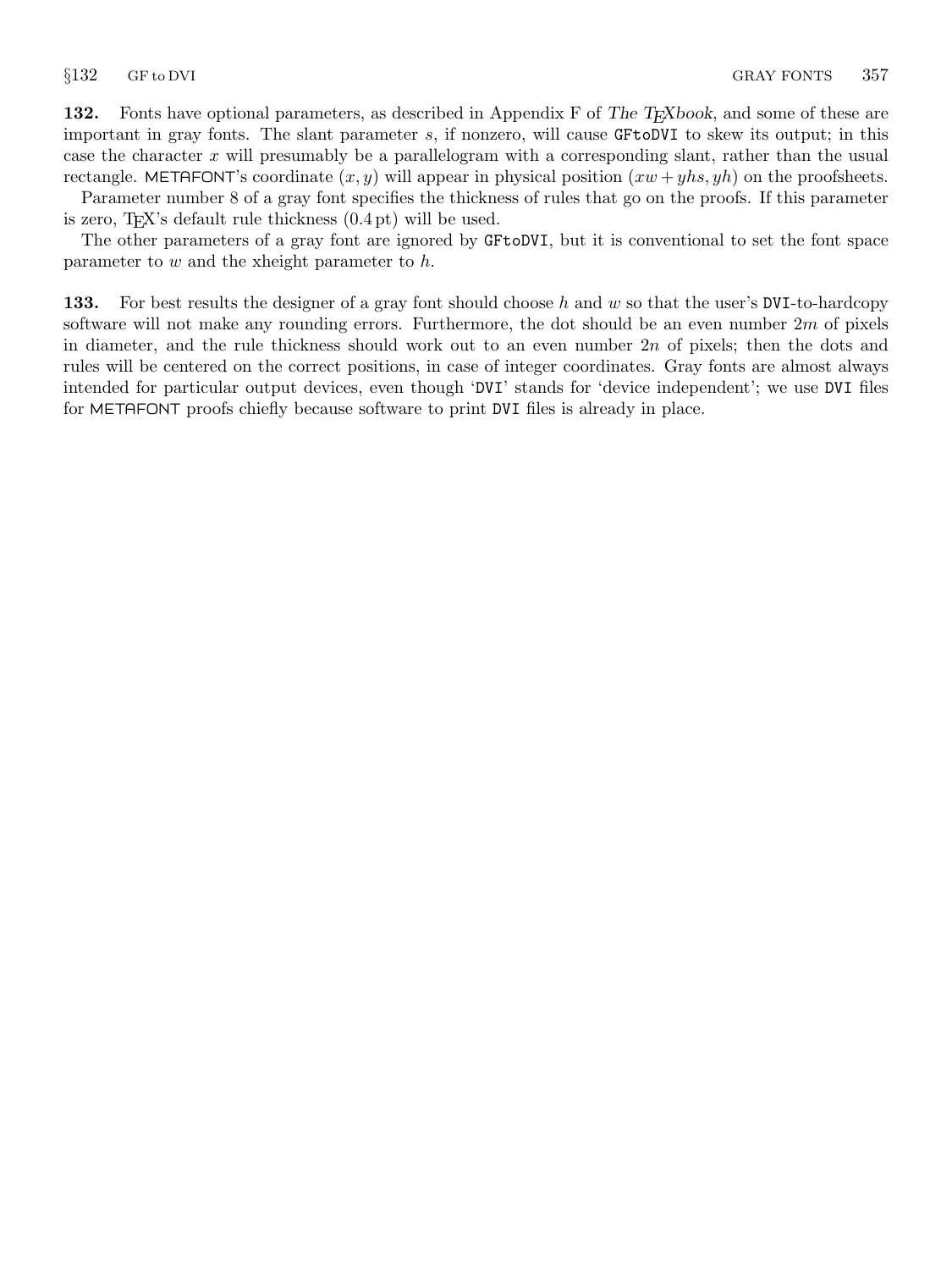<span id="page-57-0"></span>134. Slant fonts. GFtoDVI also makes use of another special type of font, if it is necessary to typeset slanted rules. The format of such so-called "slant fonts" is quite a bit simpler than the format of gray fonts. A slant font should contain exactly n characters, in positions 1 to n, where the character in position  $k$ 

represents a slanted line k units tall, starting at the baseline. These lines all have a fixed slant ratio s. The following simple algorithm is used to typeset a rule that is m units high: Compute  $q = \lfloor m/n \rfloor$ ; then typeset q characters of approximately equal size, namely  $(m \mod q)$  copies of character number  $\lceil m/q \rceil$  and  $q - (m \mod q)$  copies of character number  $\lfloor m/q \rfloor$ . For example, if  $n = 15$  and  $m = 100$ , we have  $q = 7$ ; a 100-unit-high rule will be composed of 7 pieces, using characters 14, 14, 14, 14, 14, 15, 15.

 $\langle$  Globals in the outer block [12](#page-4-0)  $\rangle$  +≡

rule slant: real; {the slant ratio s in the slant font, or zero if there is no slant font }

slant n: integer; { the number of characters in the slant font }

 $slant\_unit:$  real; {the number of scaled points in the slant font unit}

 $slant\_reported: real; \{ invalid slant ratio reported to the user\}$ 

135. GFtoDVI looks only at the height of character  $n$ , so the TFM file need not be accurate about the heights of the other characters. (This is fortunate, since TFM format allows at most 16 different heights per font.)

The width of character k should be  $k/n$  times s times the height of character n.

The slant parameter of a slant file should be s. It is customary to set the *default rule thickness* parameter (number 8) to the thickness of the slanted rules, but GFtoDVI doesn't look at it.

136. For best results on a particular output device, it is usually wise to choose the 'unit' in the above discussion to be an integer number of pixels, and to make it no larger than the default rule thickness in the gray font being used.

**137.**  $\langle$  Initialize global variables that depend on the font data 137 i ≡

if length (font\_name [slant\_font]) = 0 then rule\_slant  $\leftarrow 0.0$ 

else begin  $rule\_slant \leftarrow slant(slant\_font)/unity; slant.n \leftarrow font\_ec|slant\_font|;$  $i \leftarrow char.info(slant font)(slant.n); slant-unit \leftarrow char height(slant font)(height_dept(i))/slant.n;$ end;  $slant$ -reported  $\leftarrow$  0.0; See also sections [169](#page-65-0), [175](#page-67-0), [184](#page-69-0), [205,](#page-75-0) and [206](#page-75-0).

This code is used in section [98](#page-44-0).

138. The following error message is given when an absent slant has been requested.

```
procedure slant\_complaint(r:real);begin if abs(r - slant\_reported) > 0.001 then
     begin print_n l('Sorry, \text{L}_l can 't_make \text{diagonal}_rules \text{of}_slant \text{of}_r; r : 10 : 5, 'l');slant\_reported \leftarrow r;end;
  end;
```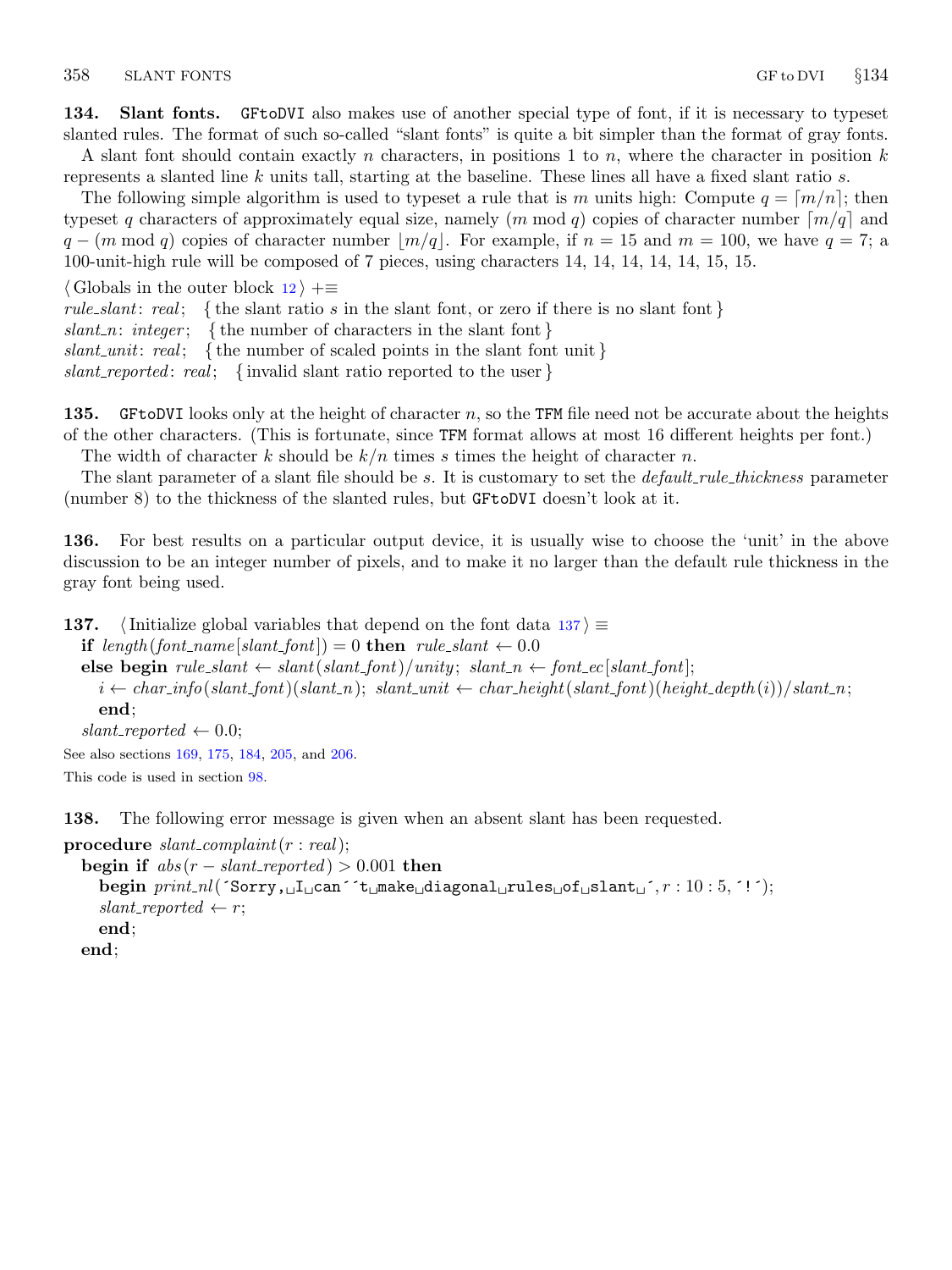139. Representation of rectangles. OK—the preliminary spadework has now been done. We're ready at last to concentrate on GFtoDVI's raison d'être.

One of the most interesting tasks remaining is to make a "map" of the labels that have been allocated. There usually aren't a great many labels, so we don't need fancy data structures; but we do make use of linked nodes containing nine fields. The nodes generally represent rectangular boxes according to the following conventions:

- $x, x, y$ , and  $y$  are the left, right, top, and bottom locations of a rectangle, expressed in DVI coordinates. (This program uses scaled points as DVI coordinates. Since DVI coordinates increase as one moves down the page,  $yb$  will be greater than  $yt$ .)
- xx and yy are the coordinates of the reference point of a box to be typeset from this node, again in DVI coordinates.
- prev and next point to the predecessor and successor of this node. Sometimes the nodes are singly linked and only next is relevant; otherwise the nodes are doubly linked in order of their yy coordinates, so that we can move down by going to *next*, or up by going to *prev*.

info is the number of a string associated with this node.

The nine fields of a node appear in nine global arrays. Null pointers are denoted by *null*, which happens to be zero.

define  $null = 0$ 

 $\langle$  Types in the outer block [9](#page-3-0)  $\rangle$  +≡  $node\_pointer = null \dots max_labels;$ 

140. (Globals in the outer block  $12$ ) +≡  $x, x, y, y$ : array  $[1 \tcdot \tmax_labels]$  of scaled; {boundary coordinates} xx, yy: array  $[0 \t{.} \t{max\_labels} ]$  of scaled; {reference coordinates} prev, next:  $array \t[0.. max_labels]$  of node-pointer; {links} info:  $array [1.. max_labels]$  of  $str_number$ ; {associated strings}  $max-node: node\_pointer; \{ the largest node in use \}$  $max\_height: scaled;$  { greatest difference between yy and yt }  $max\_{depth: scaled;$  {greatest difference between yb and yy}

141. It's easy to allocate a new node (unless no more room is left):

```
function get_avail: node_pointer;
  begin \text{incr}(\text{max}\text{-}\text{node});if max-node = max_labels then abort('Too_{\text{max}}labels_{\text{and}}/or_{\text{u}}rules!');get\_avail \leftarrow max-node;end;
```
142. The doubly linked nodes are sorted by yy coordinates so that we don't have to work too hard to find nearest neighbors or to determine if rectangles overlap. The first node in the doubly linked rectangle list is always in location 0, and the last node is always in location max labels; the yy coordinates of these nodes are very small and very large, respectively.

define end\_of\_list  $\equiv$  max\_labels

 $\langle$  Set initial values [13](#page-5-0)  $\rangle$  +≡  $yy[0] \leftarrow -10000000000; yy[end_of_list] \leftarrow 10000000000;$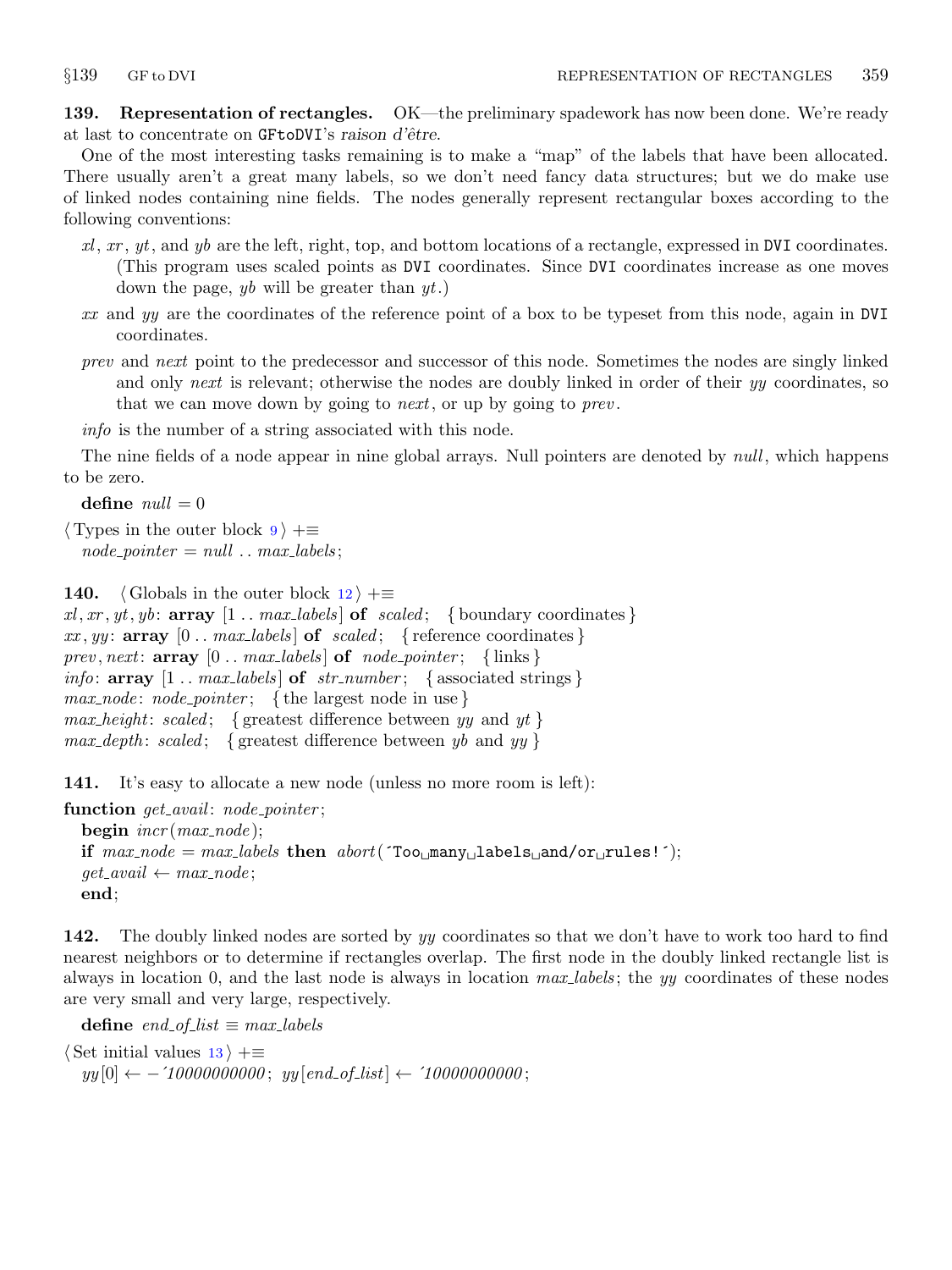<span id="page-59-0"></span>143. The node inserts a new rectangle, represented by node p, into the doubly linked list. There's a second parameter, q; node q should already be in the doubly linked list, preferably with  $yy[q]$  near  $yy[p].$ 

procedure  $node-ins(p, q: node\_pointer);$ var  $r: node\_pointer; \{ for tree traversal \}$ begin if  $yy[p] \geq yy[q]$  then begin repeat  $r \leftarrow q$ ;  $q \leftarrow next[q]$ ; until  $yy[p] \leq yy[q]$ ;  $next[r] \leftarrow p; \ prev[p] \leftarrow r; \ next[p] \leftarrow q; \ prev[q] \leftarrow p;$ end else begin repeat  $r \leftarrow q$ ;  $q \leftarrow prev[q]$ ; until  $yy[p] \geq yy[q]$ ;  $prev[r] \leftarrow p; next[p] \leftarrow r; prev[p] \leftarrow q; next[q] \leftarrow p;$ end; if  $yy[p] - yt[p] > max \text{.} height$  then  $max \text{.} height \leftarrow yy[p] - yt[p]$ ; if  $yb[p] - yy[p] > max-depth$  then  $max-depth \leftarrow yb[p] - yy[p]$ ; end;

144. The data structures need to be initialized for each character in the GF file.

 $\langle$  Initialize variables for the next character 144 $\rangle \equiv$ 

 $max-node \leftarrow 0; next[0] \leftarrow end_of_list; prev[end_of_list] \leftarrow 0; max.length \leftarrow 0; max.depth \leftarrow 0;$ See also sections [156](#page-62-0) and [161](#page-63-0).

This code is used in section [219.](#page-79-0)

145. The *overlap* subroutine determines whether or not the rectangle specified in node p has a nonempty intersection with some rectangle in the doubly linked list. Again q is a parameter that gives us a starting point in the list. We assume that  $q \neq end\_of\_list$ , so that  $next[q]$  is meaningful.

```
function overlap(p, q : node\_pointer): boolean;
  label exit;
  var y_thresh: scaled; { cutoff value to speed the search }
     x_{\textit{left}, x_{\textit{right}, y_{\textit{top}, y_{\textit{bot}}}} scaled; { boundaries to test for overlap }
     r: node_pointer; { runs through the neighbors of q}
  begin x-left \leftarrow x[p]; x-right \leftarrow xr[p]; y-top \leftarrow yt[p]; y-bot \leftarrow yb[p];
  \langle Look for overlaps in the successors of node q 146\rangle;
  \langle147\rangle;
  overlap \leftarrow false;exit: end;
```

```
146. \langle Look for overlaps in the successors of node q \, 146 \rangle \equivy_{\text{-}}thresh \leftarrow y_{\text{-}}bot + max_{\text{-}}height; r \leftarrow next[q];while yy[r] < y_{\text{thresh}} do
     begin if y\_bot > yt[r] then
        if x-left \langle xr[r] then
           if x-right > x[r] then
              if y\_{top} < yb[r] then
                  begin overlap \leftarrow true; return;
                  end;
     r \leftarrow next[r];end
```
This code is used in section 145.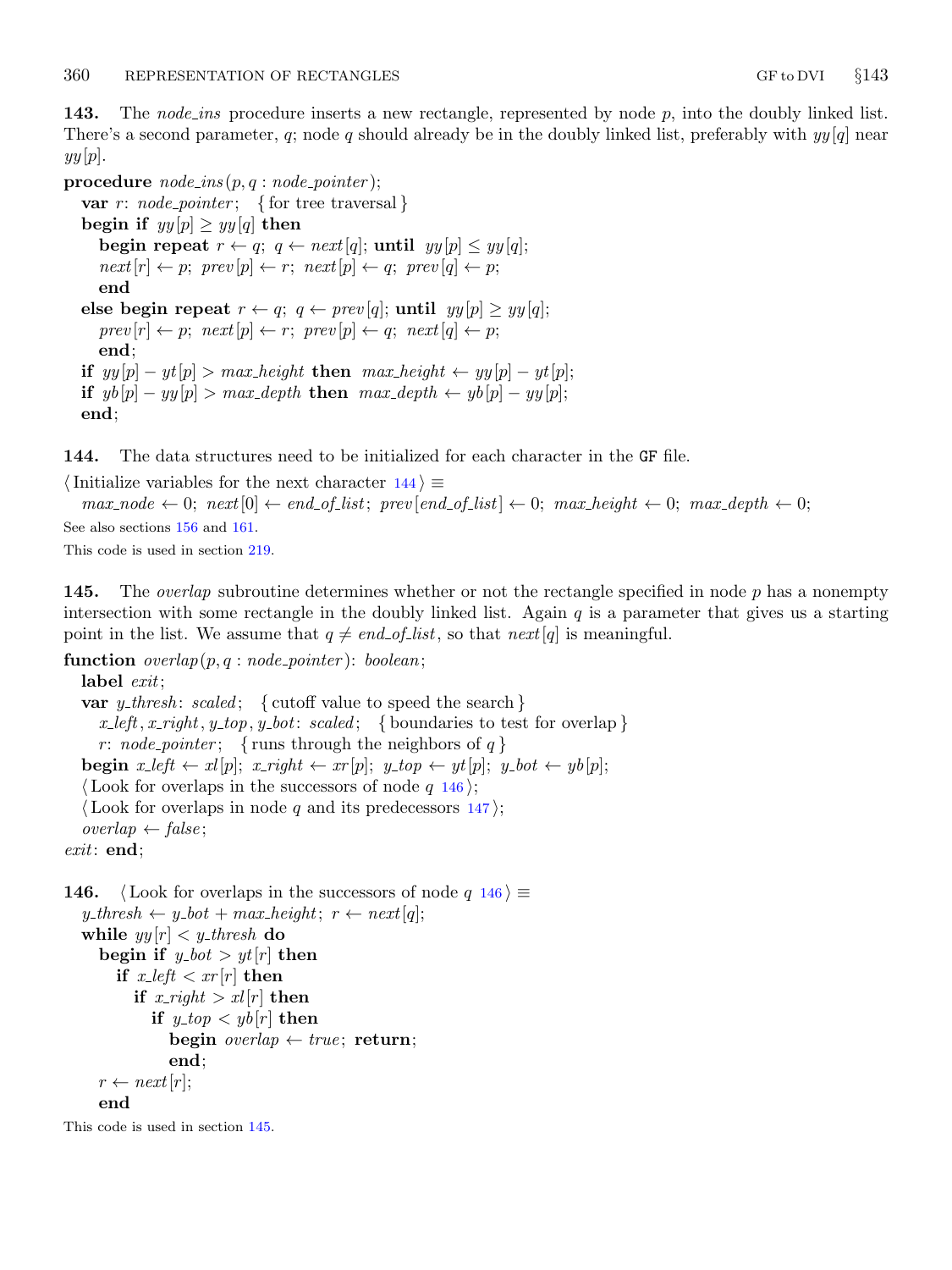<span id="page-60-0"></span>**147.**  $\langle$  Look for overlaps in node q and its predecessors 147 $\rangle \equiv$  $y_{\text{-}}$ thresh  $\leftarrow$  y\_top – max\_depth;  $r \leftarrow q$ ; while  $yy[r] > y_{\text{thresh}}$  do begin if  $y_{-}bot > yt[r]$  then if  $x$ -left  $\langle xr[r]$  then if  $x$ -right  $>$   $xl[r]$  then if  $y\_{top} < yb|r|$  then begin overlap  $\leftarrow true$ ; return; end;  $r \leftarrow prev[r];$ end

This code is used in section [145.](#page-59-0)

148. Nodes that represent dots instead of labels satisfy the following constraints:

| info[p] < 0;                                                | $p \geq first\_dot;$      |
|-------------------------------------------------------------|---------------------------|
| $xl[p] = xx[p] - dot_width,$                                | $xr p =xx p +dot\_width;$ |
| $yt[p] = yy[p] - dot\_height, yb[p] = yy[p] + dot\_height.$ |                           |

The nearest dot subroutine finds a node whose reference point is as close as possible to a given position, ignoring nodes that are too close. More precisely, the "nearest" node minimizes

$$
d(q, p) = \max(|xx[q] - xx[p]|, |yy[q] - yy[p]|)
$$

over all nodes q with  $d(q, p) \geq d\theta$ . We call the subroutine *nearest dot* because it is used only when the doubly linked list contains nothing but dots.

The routine also sets the global variable twin to true, if there is a node  $q \neq p$  with  $d(q, p) < d0$ .

149. (Globals in the outer block  $12$ ) +≡ first\_dot: node\_pointer; { the node address where dots begin} twin: boolean; { is there a nearer dot than the "nearest" dot? }

150. If there is no nearest dot, the value *null* is returned; otherwise a pointer to the nearest dot is returned.

**function** nearest\_dot(p: node\_pointer;  $d0$ : scaled): node\_pointer;

var best\_q: node\_pointer; { value to return }  $d_{\text{min}}$ ,  $d: scaled; \{ distances\}$ 

**begin** twin  $\leftarrow$  false; best\_q  $\leftarrow$  0; d\_min  $\leftarrow$  '2000000000;

 $\langle$  Search for the nearest dot in nodes following p [151](#page-61-0) $\rangle$ ;

 $\langle$  Search for the nearest dot in nodes preceding p [152](#page-61-0) $\rangle$ ;

 $nearest\_dot \leftarrow best_q;$ end;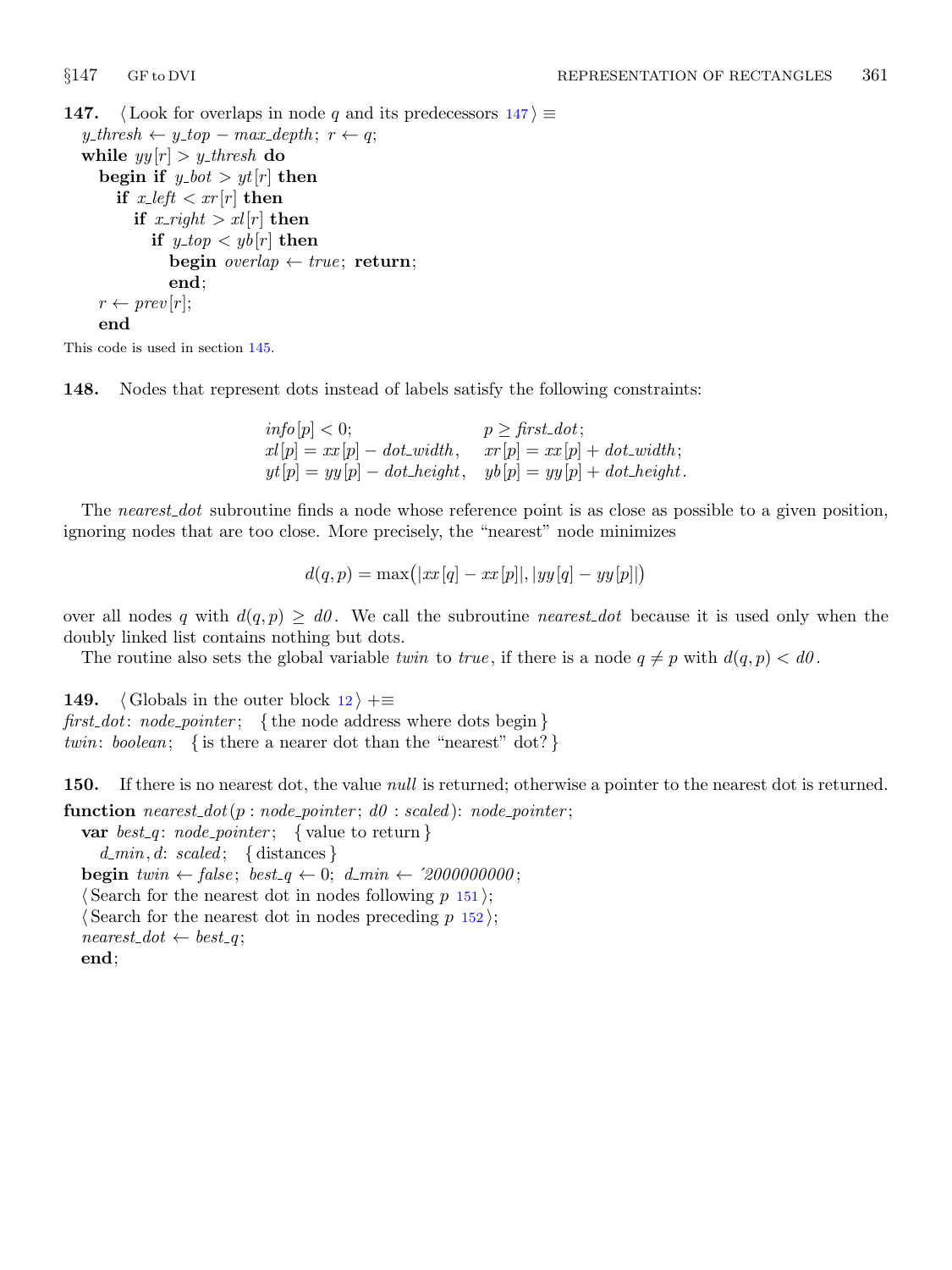<span id="page-61-0"></span>151. Search for the nearest dot in nodes following  $p \neq 151$  i ≡  $q \leftarrow next[p];$ while  $yy[q] < yy[p] + d$ -min do **begin**  $d \leftarrow abs(xx[q] - xx[p])$ ; if  $d < yy[q] - yy[p]$  then  $d \leftarrow yy[q] - yy[p]$ ; if  $d < d0$  then  $twin \leftarrow true$ else if  $d < d$ -min then begin  $d_{\text{min}} \leftarrow d$ ; best<sub>-q</sub>  $\leftarrow q$ ; end;  $q \leftarrow next[q];$ end

This code is used in section [150.](#page-60-0)

152. Search for the nearest dot in nodes preceding  $p \neq 152$  i  $q \leftarrow prev[p];$ while  $yy[q] > yy[p] - d$ <sub>-min</sub> do begin  $d \leftarrow abs(xx[q] - xx[p])$ ; if  $d < yy[p] - yy[q]$  then  $d \leftarrow yy[p] - yy[q]$ ; if  $d < d\theta$  then  $twin \leftarrow true$ else if  $d < d$ -min then begin  $d_{\text{min}} \leftarrow d$ ; best\_q  $\leftarrow q$ ; end;  $q \leftarrow prev[q];$ end

This code is used in section [150.](#page-60-0)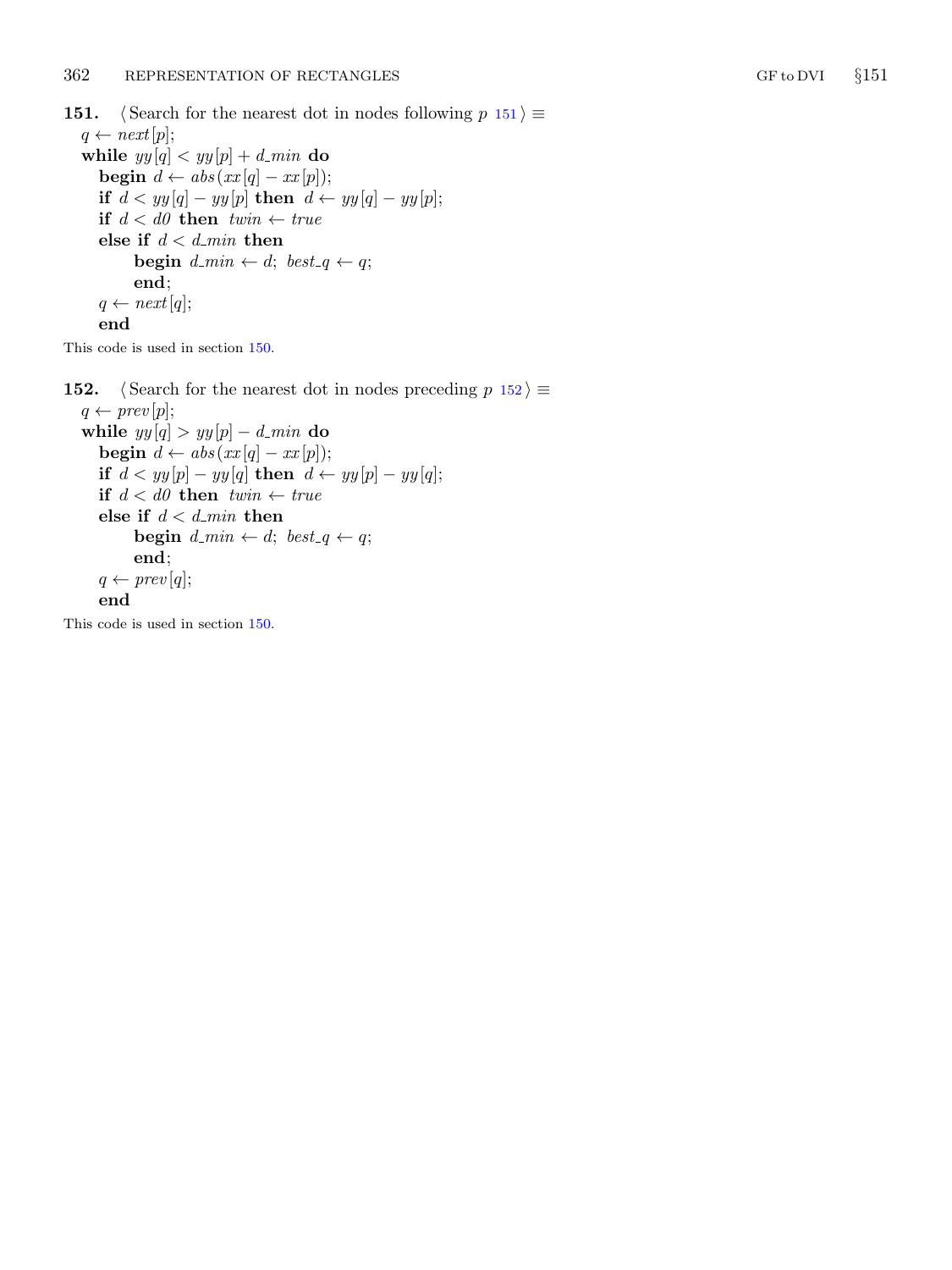<span id="page-62-0"></span>153. Doing the labels. Each "character" in the GF file is preceded by a number of special commands that define labels, titles, rules, etc. We store these away, to be considered later when the boc command appears. The boc command establishes the size information by which labels and rules can be positioned, so we spew out the label information as soon as we see the *boc*. The gray pixels will be typeset after all the labels for a particular character have been finished.

**154.** Here is the part of GFtoDVI that stores information preceding a boc. It comes into play when cur gf is between  $xxx1$  and  $no\_op$ , inclusive.

```
define font\_change (\#) \equivif fonts not loaded then
                 begin #;
                 end
              else print_n l' (Tardy<sub>u</sub>font change will be ignored (byte _i, cur loc : 1, ´)!) ^)
\langle Process a no-op command 154\rangle \equivbegin k \leftarrow interpret\_xxx;case k of
  no\_operation: do\_nothing;title font, label font, gray font, slant font: font change (font name [k] \leftarrow cur\_string;font\_\nleftarrow [k] \leftarrow null\_\nleftarrow; font\_\nleftarrow [k] \leftarrow 0; init\_\nleftarrow, str\_ptr);title\_font + area\_code, label\_font + area\_code, gray\_font + area\_code, slant\_font + area\_code:
           font\_change (font\_area [k - area\_code] \leftarrow cur\_string; \, init\_str\_ptr \leftarrow str\_ptr);title_font + at_code, label_font + at_code, gray_font + at_code, slant_font + at_code:
           font\_change (font\_at|k - at\_code] \leftarrow get\_yyy; \; init\_str\_ptr \leftarrow str\_ptr);rule\_thickness\_code: rule\_thickness \leftarrow get\_yyy;rule_code: \langle159\rangle;
  offset_code: \langle Override the offsets 157\rangle;
  x \text{-} \text{offset}\text{-} \text{code}: x \text{-} \text{offset} \leftarrow \text{get}\text{-} \text{yyy};y\text{-}offset\text{-}code: y\text{-}offset \leftarrow get\text{-}yyy;title_code: \langle162\rangle;
  null_string: \langle163\rangle;
  end; { there are no other cases }
  end
```
This code is used in section [219.](#page-79-0)

155. The following quantities are cleared just before reading the GF commands pertaining to a character.

 $\langle$  Globals in the outer block [12](#page-4-0)  $\rangle$  +≡ rule thickness: scaled; {the current rule thickness (zero means use the default) }  $offset_x, offset_y: scaled; \{ the current offsets for images \}$  $x \text{-} \text{offset}, y \text{-} \text{offset}: \text{scaled};$  {the current offsets for labels}  $pre\_min_x$ ,  $pre\_max_x$ ,  $pre\_min_y$ ,  $pre\_max_y$ : scaled; { extreme values of coordinates preceding a character, in METAFONT pixels }

156. (Initialize variables for the next character  $144$ ) +≡  $rule\_thickness \leftarrow 0; offset\_x \leftarrow 0; offset\_y \leftarrow 0; x\_offset \leftarrow 0; y\_offset \leftarrow 0; pre\_min\_x \leftarrow '2000000000;$  $pre\_max_x \leftarrow -2000000000$ ;  $pre\_min_y \leftarrow 2000000000$ ;  $pre\_max_y \leftarrow -20000000000$ ;

157. (Override the offsets  $157 \geq$ **begin** offset  $x \leftarrow get\_yyy$ ; offset  $y \leftarrow get\_yyy$ ; end

This code is used in section 154.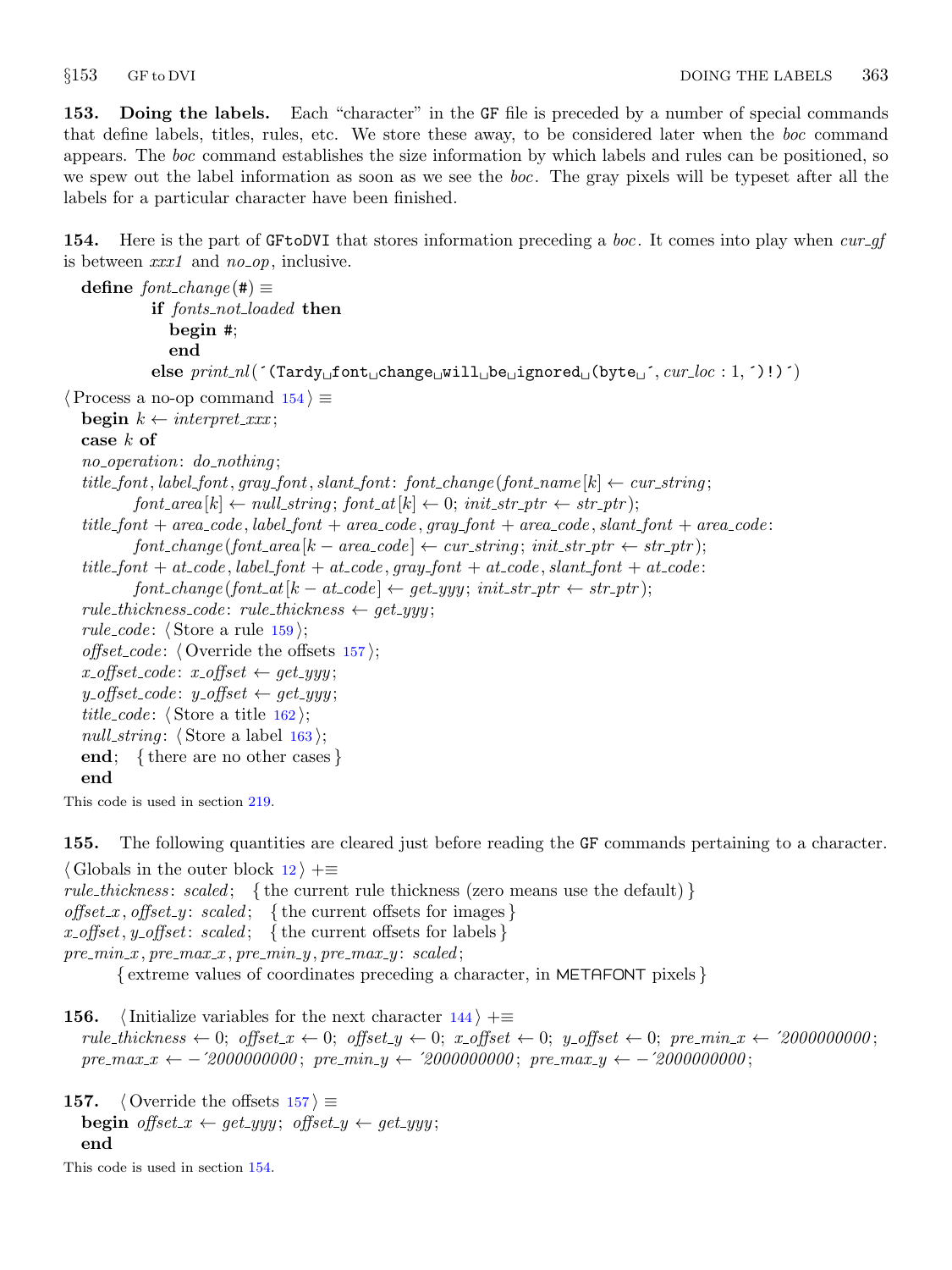<span id="page-63-0"></span>158. Rules that will need to be drawn are kept in a linked list accessible via rule ptr, in last-in-first-out order. The nodes of this list will never get into the doubly linked list, and indeed these nodes use different field conventions entirely (because rules may be slanted).

define  $x0 \equiv x l$  { starting x coordinate of a stored rule } define  $y0 \equiv yt$  { starting y coordinate (in scaled METAFONT pixels) } define  $x1 \equiv xr$  { ending x coordinate of a stored rule } **define**  $y1 \equiv yb$  {ending y coordinate of a stored rule} define  $rule\_size \equiv xx$  { thickness of a stored rule, in scaled points }

 $\langle$  Globals in the outer block  $12$   $\rangle$  +=

rule\_ptr: node\_pointer; { top of the stack of remembered rules }

## 159. (Store a rule  $159$ )  $\equiv$

**begin**  $p \leftarrow get\_avail; next[p] \leftarrow rule\_ptr; rule\_ptr \leftarrow p;$  $x0[p] \leftarrow get\_yyy; y0[p] \leftarrow get\_yyy; x1[p] \leftarrow get\_yyy; y1[p] \leftarrow get\_yyy;$ if  $x0[p] < pre\_min_x$  then  $pre\_min_x \leftarrow x0[p]$ ; if  $x0[p] > pre\_max_x$  then  $pre\_max_x \leftarrow x0[p]$ ; if  $y0[p] < pre\_min_y$  then  $pre\_min_y \leftarrow y0[p];$ if  $y0[p] > pre\_max_y$  then  $pre\_max_y \leftarrow y0[p];$ if  $x1[p] < pre\_min_x$  then  $pre\_min_x \leftarrow x1[p]$ ; if  $x1[p] > pre\_max_x$  then  $pre\_max_x \leftarrow x1[p]$ ; if  $y1[p] < pre\_min_y$  then  $pre\_min_y \leftarrow y1[p]$ ; if  $y1[p] > pre_max_y$  then  $pre_max_y \leftarrow y1[p]$ ;  $rule\_size[p] \leftarrow rule\_thickness;$ end

This code is used in section [154.](#page-62-0)

160. Titles and labels are, likewise, stored temporarily in singly linked lists. In this case the lists are first-in-first-out. Variables *title\_tail* and *label\_tail* point to the most recently inserted title or label; variables title head and label head point to the beginning of the list. (A standard coding trick is used for label head, which is kept in next [end\_of\_list]; we have label\_tail = end\_of\_list when the list is empty.)

The prev field in nodes of the temporary label list specifies the type of label, so we call it  $lab\_typ$ .

define  $lab\_typ \equiv prev \{$  the type of a stored label  $("/ " ... "8")\}$ define label\_head  $\equiv next[end_of_list]$ 

 $\langle$  Globals in the outer block  $12$   $\rangle$  +=

label tail: node pointer; { tail of the queue of remembered labels } title\_head, title\_tail: node\_pointer; { head and tail of the queue for titles }

161. We must start the lists out empty.

 $\langle$  Initialize variables for the next character [144](#page-59-0) $\rangle$  +≡  $rule\_ptr \leftarrow null; title\_head \leftarrow null; title\_tail \leftarrow null; label\_head \leftarrow null; label\_tail \leftarrow end\_of\_list;$  $first\_dot \leftarrow max\_labels;$ 

```
162. (Store a title 162) \equivbegin p \leftarrow get\_avail; info[p] \leftarrow cur\_string;
  if title_head = null then title_head \leftarrow pelse next[title\_tail] \leftarrow p;title_tail \leftarrow p;
  end
```
This code is used in section [154.](#page-62-0)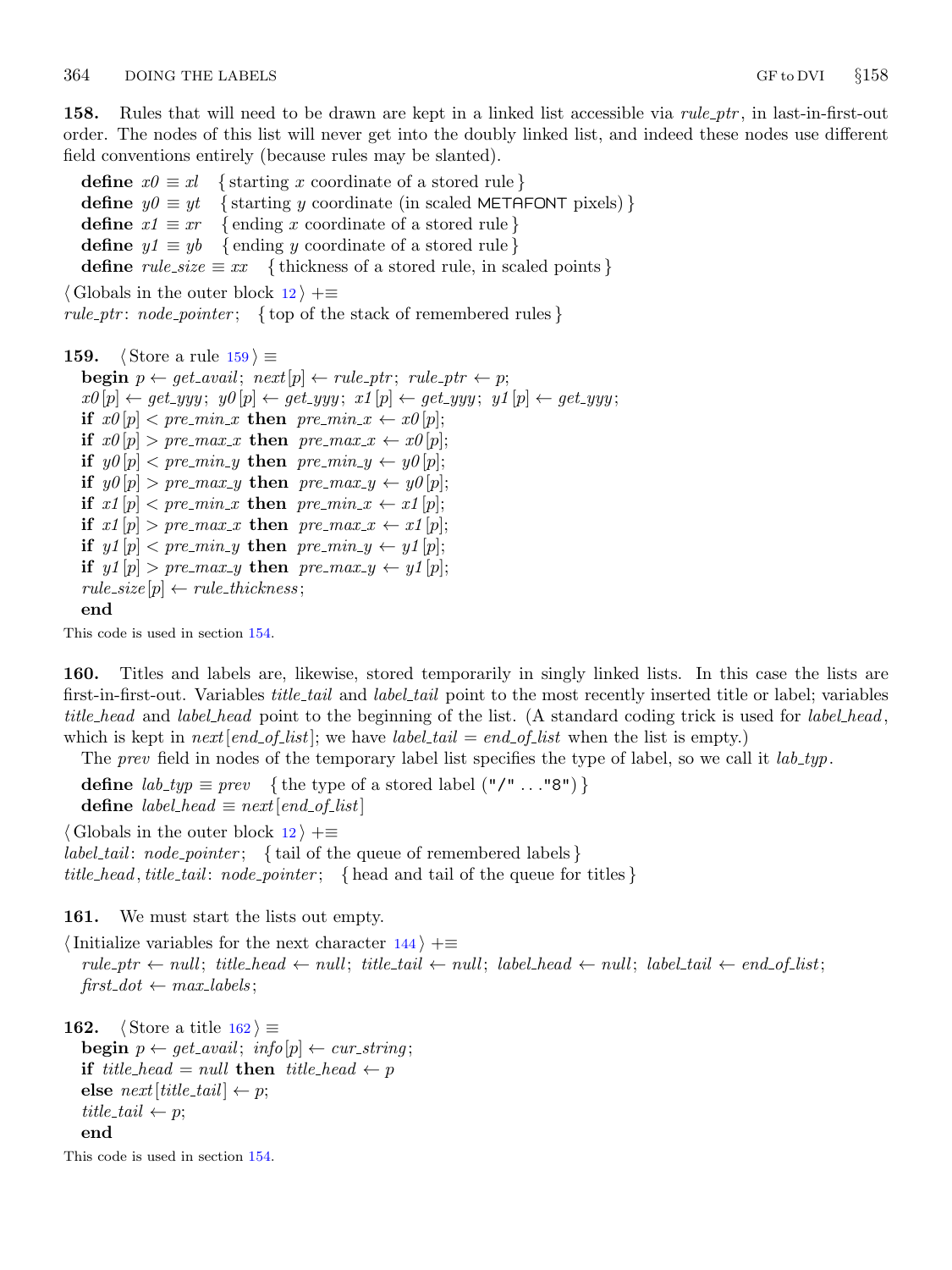<span id="page-64-0"></span>163. We store the coordinates of each label in units of METAFONT pixels; they will be converted to DVI coordinates later.

```
\langle Store a label 163 \rangle \equivif (label_type < "\prime") \vee (label_type > "\prime") then
     print\_nl (Bad\Boxabel\Boxtype\Boxprecedes\Boxbyte\Box; cur\_loc : 1, '!\')
  else begin p \leftarrow get\_avail; next[label\_tail] \leftarrow p; label\_tail \leftarrow p;lab\_typ[p] \leftarrow label\_type; info[p] \leftarrow cur\_string;xx[p] \leftarrow get\_yyy; yy[p] \leftarrow get\_yyy;if xx[p] < pre\_min\_x then pre\_min\_x \leftarrow xx[p];
     if xx[p] > pre\_max_x then pre\_max_x \leftarrow xx[p];
     if yy[p] < pre\_min_y then pre\_min_y \leftarrow yy[p];
     if yy[p] > pre.max_y then pre_max_y \leftarrow yy[p];
     end
```
This code is used in section [154.](#page-62-0)

164. The process of ferreting everything away comes to an abrupt halt when a boc command is sensed. The following steps are performed at such times:

 $\langle$  Process a character 164 $\rangle \equiv$ **begin** check fonts; (Finish reading the parameters of the boc 165);  $\langle$  Get ready to convert METAFONT coordinates to DVI coordinates [170](#page-65-0) $\rangle$ ;  $\langle$  Output the *bop* and the title line [172](#page-66-0) $\rangle$ ;  $print('[]', total\_pages : 1); update\_terminal; \{ print a progress report\}$  $\langle$  Output all rules for the current character [173](#page-67-0) $\rangle$ ;  $\langle$  Output all labels for the current character [181](#page-68-0) $\rangle$ ;  $do\_pixels$ ;  $dvi\_out(eop)$ ; {finish the page}  $\langle$  Adjust the maximum page width  $203$ ;  $print(']'); update-terminal;$ end

This code is used in section [219.](#page-79-0)

165. (Finish reading the parameters of the boc  $165$ )  $\equiv$ 

if  $cur\_qf = boc$  then **begin**  $ext \leftarrow signed\_quad; \{ read the character code \}$  $char\_code \leftarrow ext \mod 256;$ if char\_code  $\lt 0$  then char\_code  $\leftarrow$  char\_code + 256;  $ext \leftarrow (ext - char\_code)$  div 256;  $k \leftarrow signed\_quad$ ; {read and ignore the prev pointer}  $min_x \leftarrow signed\_quad;$  {read the minimum x coordinate }  $max_x \leftarrow signed\_quad;$  {read the maximum x coordinate}  $min_y \leftarrow signed\_quad;$  { read the minimum y coordinate }  $max_y \leftarrow signed\_quad;$  {read the maximum y coordinate} end else begin  $ext \leftarrow 0$ ; char\_code  $\leftarrow get\_byte$ ; { cur\_qf = boc1 }  $min_x \leftarrow get\_byte; max_x \leftarrow get\_byte; min_x \leftarrow max_x - min_x;$  $min_y \leftarrow get\_byte; max_y \leftarrow get\_byte; min_y \leftarrow max_y - min_y;$ end;

if  $max_x - min_x > wdest-row$  then  $abort('Character_1 too_1wide')$ This code is used in section 164.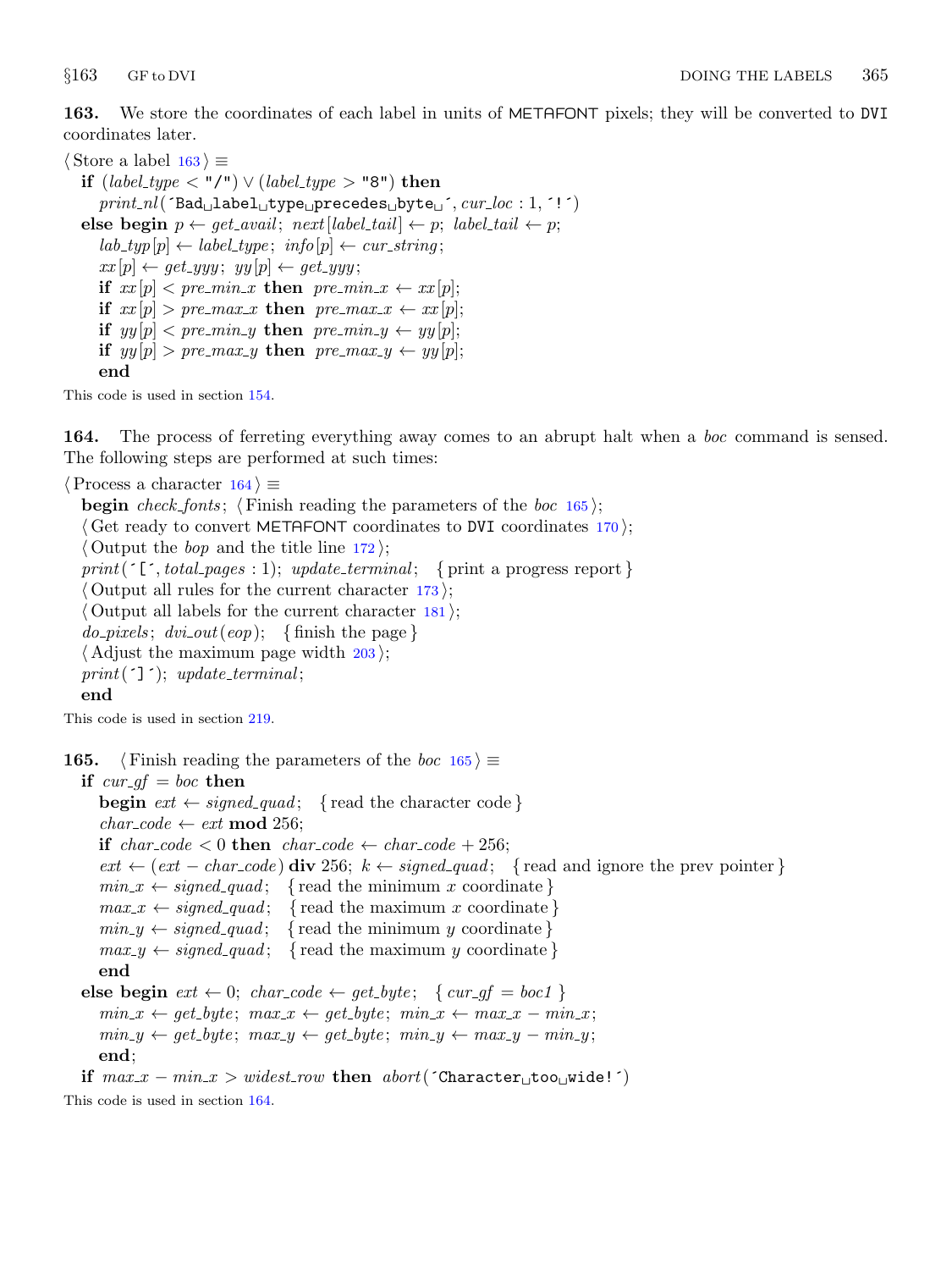<span id="page-65-0"></span>166.  $\langle$  Globals in the outer block [12](#page-4-0)  $\rangle$  +≡  $char\_code, ext: integer; \{ the current character code and extension \}$  $min_x, max_x, min_y, max_y$ : integer; { character boundaries, in pixels } x, y: integer; { current painting position, in pixels } z: integer; {initial painting position in row, relative to  $min_x$ }

167. METAFONT coordinates  $(x, y)$  are converted to DVI coordinates by the following routine. Real values x-ratio, y-ratio, and slant-ratio will have been calculated based on the gray font; scaled values delta  $x$  and  $delta_y$  will have been computed so that, in the absence of slanting and offsets, the METAFONT coordinates  $(min_x, max_y + 1)$  will correspond to the DVI coordinates  $(0, 50 \text{ pt})$ .

```
procedure convert(x, y : scaled);
  begin x \leftarrow x + x \text{-offset}; y \leftarrow y + y \text{-offset}; div \text{-} y \leftarrow -round(y \text{-} ratio * y) + delta \text{-} y;dvix \leftarrow round(x\_ratio * x + slant\_ratio * y) + delta\_x;end;
```

```
168. \langle12 \rangle +≡
x_ratio, y_ratio, slant_ratio: real; { conversion factors }
unsc_x_ratio, unsc_y_ratio, unsc_slant_ratio: real; { ditto, times unity }
fudge\_factor: real; \{unconversion factor\}delta.x, delta.y: scaled; \{magic constants used by convert\}dv_i x, dv_i y: scaled; { outputs of convert, in scaled points }
over-col: scaled; { overflow labels start here }
page_height, page_width: scaled; { size of the current page }
```

```
169. \langle137 \rangle +=
  i \leftarrow char\_info(gray\_font)(1);if \neg char\_exists(i) then abort('Missing_\text{up}ized_\text{u}char!');unsc_x-ratio \leftarrow char\_width(gray\_font)(i); x-ratio \leftarrow unsc_x-ratio/unity;
  unsc_y\_ratio \leftarrow char\_height(gray\_font)(height\_depth(i)); y\_ratio \leftarrow unsc_y\_ratio/unity;unsc\_slant\_ratio \leftarrow slant(gray\_font) * y\_ratio; slant\_ratio \leftarrow unsc\_slant\_ratio/unity;if x-ratio * y-ratio = 0 then abort('Vanishing pixel size!');
  fudge\_factor \leftarrow (slant\_ratio/x\_ratio)/y\_ratio;
```
170.  $\langle$  Get ready to convert METAFONT coordinates to DVI coordinates 170  $\rangle \equiv$ if  $pre\_min_x < min_x * unity$  then  $offset_x \leftarrow offset_x + min_x * unity - pre\_min_x;$ if pre\_max\_y > max\_y ∗ unity then offset\_y  $\leftarrow$  offset\_y + max\_y ∗ unity – pre\_max\_y; if pre\_max\_x > max\_x \* unity then pre\_max\_x  $\leftrightarrow$  pre\_max\_x div unity else  $pre\_max_x \leftarrow max_x;$ if  $pre\_min_y < min_y * unity$  then  $pre\_min_y \leftarrow pre\_min_y$  div unity else  $pre\_min_y \leftarrow min_y$ ;  $delta_y \leftarrow round(unsc_y\_ratio * (max_y + 1) - y\_ratio * offset\_y) + 3276800;$  $delta x \leftarrow round(x\_ratio * offset\_x - unsc\_x\_ratio * min\_x);$ if slant\_ratio  $\geq 0$  then over\_col  $\leftarrow$  round (unsc\_x\_ratio \* pre\_max\_x + unsc\_slant\_ratio \* max\_y) else over\_col ← round (unsc\_x\_ratio \* pre\_max\_x + unsc\_slant\_ratio \* min\_y);  $over_col \leftarrow over_col + delta_c x + 10000000;$  $page\_height \leftarrow round({unsc.y\_ratio * (max_y + 1 - pre\_min_y)}) + 3276800 - offset.y;$ if page\_height > max\_v then max\_v  $\leftarrow$  page\_height;  $page\_width \leftarrow over\_col - 10000000$ This code is used in section [164.](#page-64-0)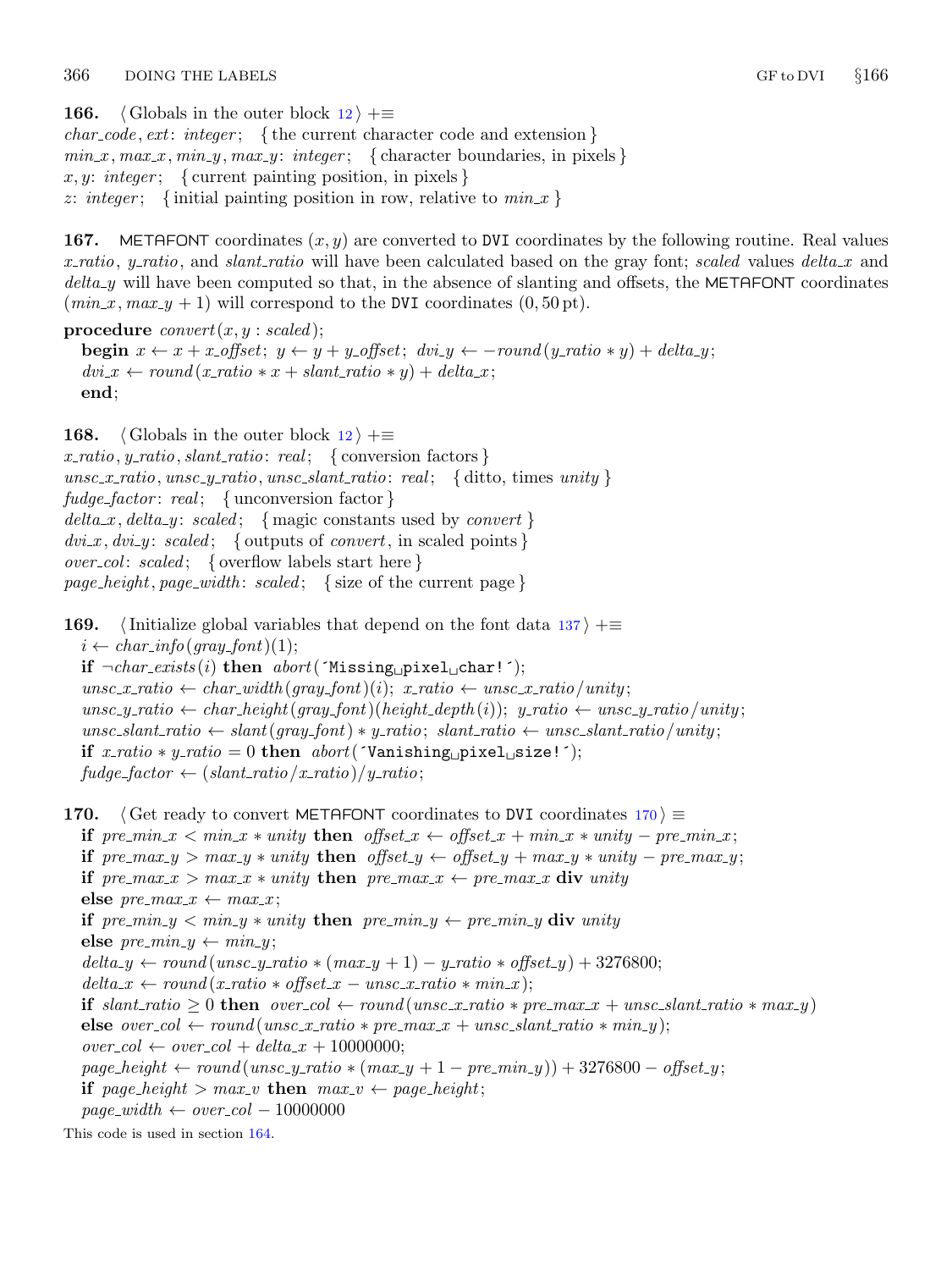<span id="page-66-0"></span>171. The dvi goto subroutine outputs bytes to the DVI file that will initiate typesetting at given DVI coordinates, assuming that the current position of the DVI reader is  $(0, 0)$ . This subroutine begins by outputting a push command; therefore, a pop command should be given later. That pop will restore the DVI position to  $(0, 0)$ .

```
procedure dv i_q o to (x, y : scaled);begin dvi-out(push);
  if x \neq 0 then
     begin dvi-out(right4); dvi-four(x);
     end;
  if y \neq 0 then
     begin dvi_ut(down4); dvi_four(y);
     end;
  end;
172. \langle Output the bop and the title line 172\rangle \equivdiv_{.}out(bop); incr (total_pages); div_{.}four (total_pages); div_{.}four (char_{.}code); div_{.}four (ext);for k \leftarrow 3 to 9 do dvi_four(0);
  dvi_four(last_bop); last_bop \leftarrow dvi_offset + dvi_ptr - 45;dv i_g o to (0, 655360); {the top baseline is 10 pt down }
  if use logo then
     begin select_font(logo_font); hbox(small_logo, logo_font, true);
     end;
  select\_font (title\_font); \;hbox (time\_stamp, title\_font, true);hbox(page\_header, title\_font, true); \ div1. scaled (total_pages * 65536.0);if (char\_code \neq 0) \vee (ext \neq 0) then
     begin hbox (char_header, title_font, true); dvi_scaled (char_code * 65536.0);
     if ext \neq 0 then
       begin hbox(xt}.header, title\_font, true); \n<i>div</i>.scaled (ext * 65536.0);end;
     end;
  if title_head \neq null then
     begin next[title\_tail] \leftarrow null;repeat hbox(left_quotes, titlefont, true); hbox(info[title-head], titlefont, true);hbox(right\_ quotes, title\_font, true); \ title\_head \leftarrow next[title\_head];until title_head = null;
     end;
  div\_out(pop)This code is used in section 164.
```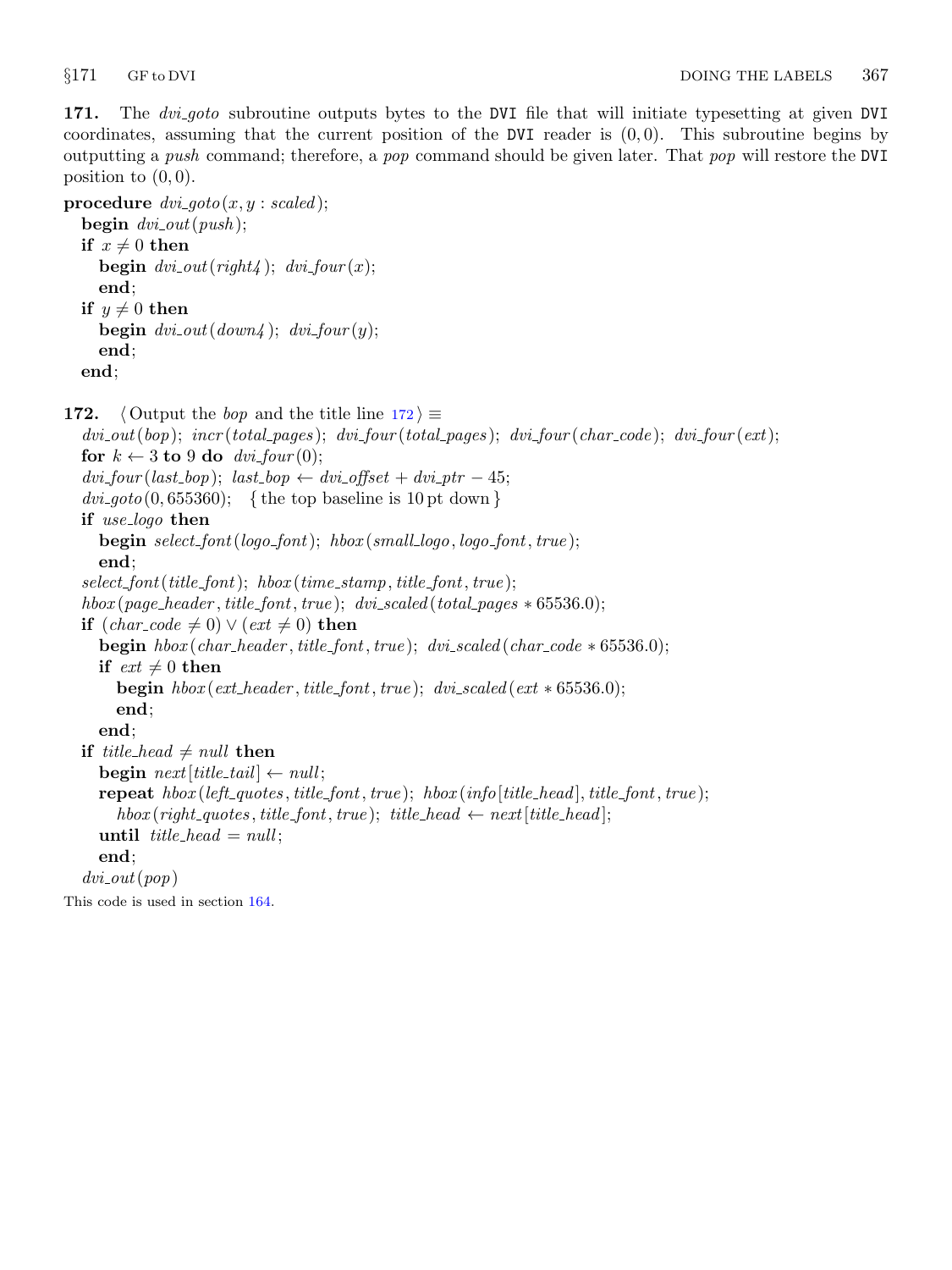<span id="page-67-0"></span>173. define  $tol \equiv 6554$  {one tenth of a point, in DVI coordinates }

 $\langle$  Output all rules for the current character  $173$   $\equiv$ if rule\_slant  $\neq 0$  then select\_font(slant\_font); while  $rule\_ptr \neq null$  do **begin**  $p \leftarrow rule\_ptr$ ; rule\_ptr  $\leftarrow next[p]$ ; if  $rule\_size[p] = 0$  then  $rule\_size[p] \leftarrow gray\_rule\_thickness;$ if  $rule\_size[p] > 0$  then **begin** convert(x0 [p], y0 [p]); temp  $x \leftarrow div \cdot x$ ; temp  $y \leftarrow div \cdot y$ ; convert(x1 [p], y1 [p]); if  $abs(temp_x - div_x) < tol$  then  $\langle$  Output a vertical rule 176 $\rangle$ else if  $abs(temp_y - div_y) < tol$  then  $\langle$  Output a horizontal rule 177 $\rangle$ else  $\langle$  Try to output a diagonal rule [178](#page-68-0) $\rangle$ ; end; end

This code is used in section [164.](#page-64-0)

174.  $\langle$  Globals in the outer block [12](#page-4-0)  $\rangle$  +≡  $gray\_rule\_thickness: scaled; \{ thickness of rules, according to the gray font \}$  $temp_x, temp_y: scaled;$  { temporary registers for intermediate calculations }

175. (Initialize global variables that depend on the font data  $137$ ) +≡  $gray\_rule\_thickness \leftarrow default\_rule\_thickness (gray\_font);$ if gray\_rule\_thickness = 0 then gray\_rule\_thickness  $\leftarrow$  26214; { 0.4 pt }

```
176. \langle Output a vertical rule 176 \rangle \equivbegin if temp_y > \frac{dv_i}{y} then
      begin k \leftarrow temp_y; temp_y \leftarrow div_y; div_y \leftarrow k;
      end;
   dvi\_goto(dvi_x - (rule\_size[p] \, \text{div 2}), dvi_y); \, dvi\_out(put\_rule); \, dvi\_four(dvi_y - temp_y);div_{\mathcal{I}} four (rule_size [p]); dv_{\mathcal{I}} out (pop);end
```
This code is used in section 173.

```
177. (Output a horizontal rule 177) \equivbegin if temp_x < div_x then
     begin k \leftarrow temp_x; temp_x \leftarrow div_x; div_x \leftarrow k;
     end;
  dvi\_goto(dvi.x, dviy + (rule_size[p] div 2)); dvi\_out(put-rule); dvizfour (rule_size[p]);dvi_{\text{r}}(temp_{\text{r}} - dv_{\text{r}}); dvi_{\text{r}}(pop);end
```
This code is used in section 173.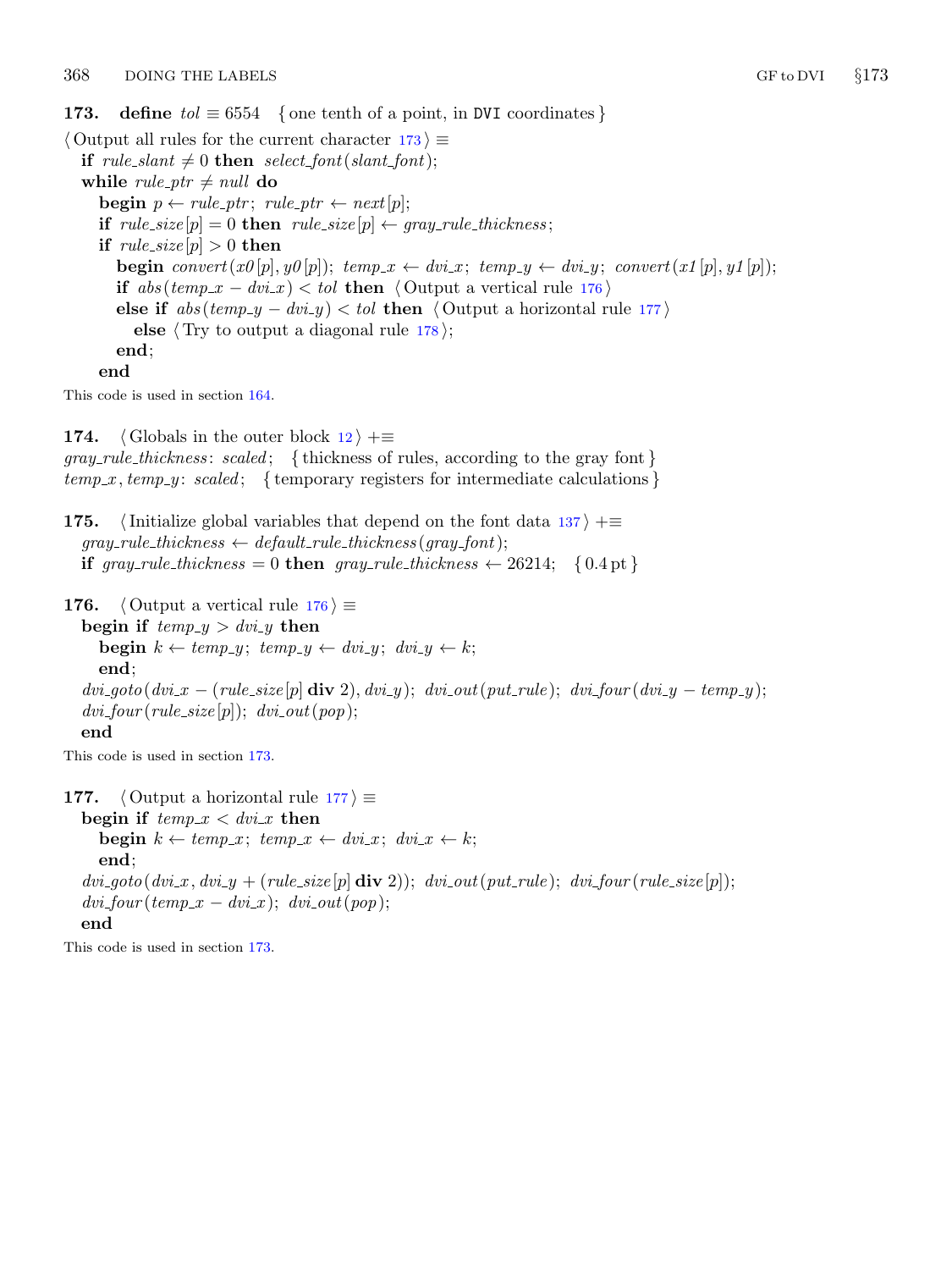<span id="page-68-0"></span>178.  $\langle$  Try to output a diagonal rule 178 $\rangle \equiv$ if  $(\text{rule\_slant} = 0) \vee (\text{abs}(\text{temp\_}x + \text{rule\_slant} * (\text{temp\_}y - \text{div\_}y) - \text{div\_}x) > \text{rule\_size}[p])$  then  $s$ lant\_complaint $((dv_x - temp_x)/(temp_y - dv_y))$ else begin if  $temp_{y} > dv_{y}$  then **begin**  $k \leftarrow temp_y$ ;  $temp_y \leftarrow div_y$ ;  $div_y \leftarrow k$ ;  $k \leftarrow temp_x$ ;  $temp_x \leftarrow div_x$ ;  $dv_i x \leftarrow k$ ; end;  $m \leftarrow round((div<sub>1</sub> y - temp<sub>-</sub> y)/slant\_unit);$ if  $m > 0$  then begin  $\text{div}_q \text{ot}(\text{div}_x, \text{div}_y); q \leftarrow ((m-1) \text{div } \text{slant}_x) + 1; k \leftarrow m \text{div } q; p \leftarrow m \text{ mod } q;$  $q \leftarrow q - p$ ; (Vertically typeset q copies of character k 179);  $\langle$  Vertically typeset p copies of character  $k + 1$  180 $\rangle$ ;  $div\_out(pop);$ end; end This code is used in section [173.](#page-67-0)

179. (Vertically typeset q copies of character k  $179$ )  $\equiv$  $typeset(k); dy \leftarrow round(k * slant\_unit); dvi\_out(z4); dvi\_four(-dy);$ while  $q > 1$  do **begin** typeset(k);  $dvi_$ ut(z0);  $decr(q)$ ; end

This code is used in section 178.

```
180. (Vertically typeset p copies of character k + 1 180) \equivif p > 0 then
     begin \text{incr}(k); \text{typeset}(k); \text{dy} \leftarrow \text{round}(k * \text{slant\_unit}); \text{dvi\_out}(z4); \text{dvi\_four}(-\text{dy});
     while p > 1 do
        begin typeset(k); dvi_ut(z0); decr(p);
        end;
     end
```
This code is used in section 178.

181. Now we come to a more interesting part of the computation, where we go through the stored labels and try to fit them in the illustration for the current character, together with their associated dots.

It would simplify font-switching slightly if we were to typeset the labels first, but we find it desirable to typeset the dots first and then turn to the labels. This procedure makes it possible for us to allow the dots to overlap each other without allowing the labels to overlap. After the dots are in place, we typeset all prescribed labels, that is, labels with a *lab-typ* of "1".. "8"; these, too, are allowed to overlap the dots and each other.

```
\langle Output all labels for the current character 181 \rangle \equivoverflow\_line \leftarrow 1;if label-head \neq null then
    begin next[label\_tail] \leftarrow null; select_font(gray_font); \langle187\rangle;
    \langle191\rangle;
    select_font(label_font); \langle189\rangle;
    \langle193\rangle;
    \langle Output all overflow labels 200;
    end
This code is used in section 164.
```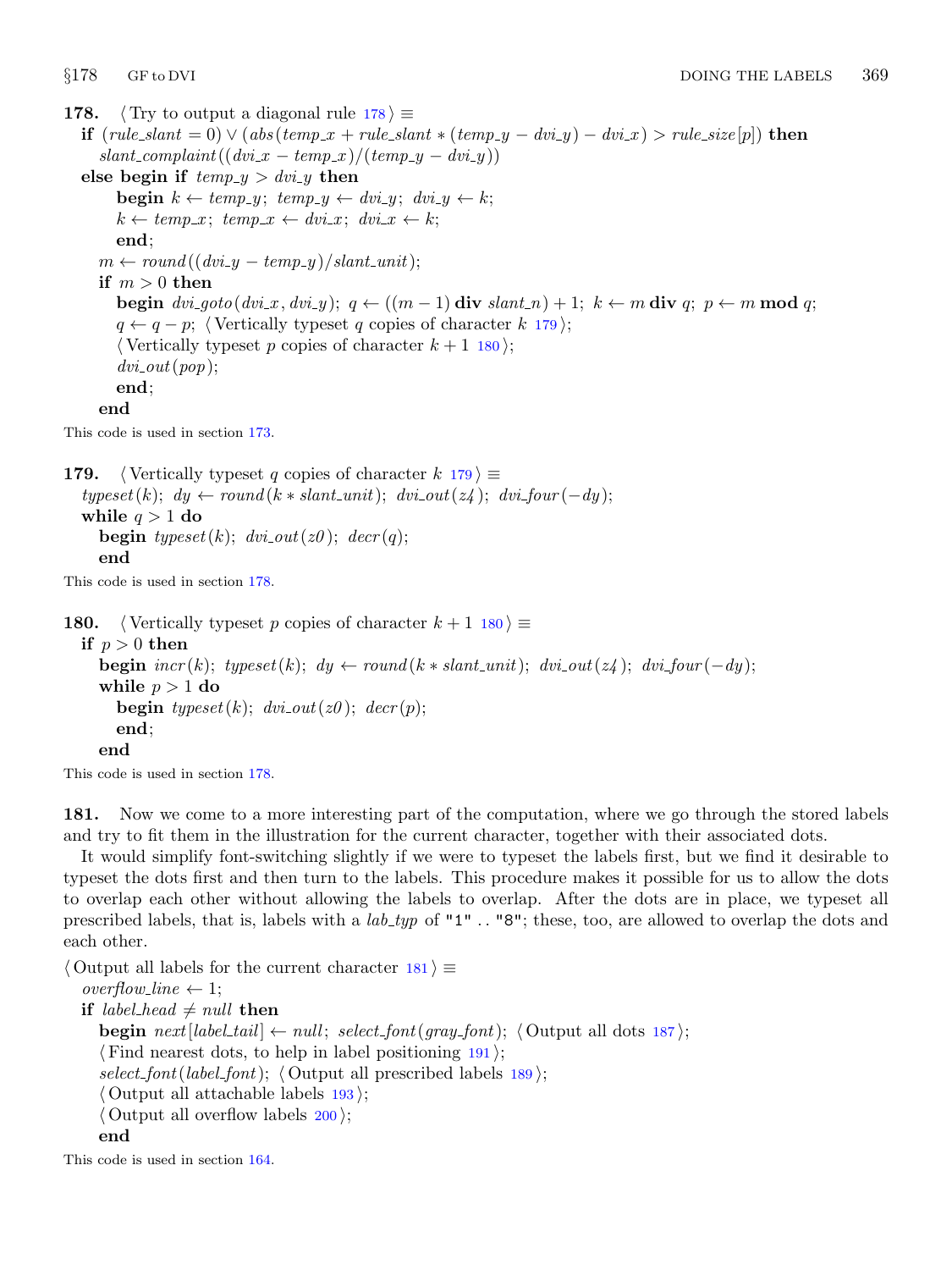<span id="page-69-0"></span>182.  $\langle$  Globals in the outer block [12](#page-4-0)  $\rangle$  +≡

overflow line: integer; {the number of labels that didn't fit, plus 1}

**183.** A label that appears above its dot is considered to occupy a rectangle of height  $h + \Delta$ , depth d, and width  $w + 2\Delta$ , where  $(h, w, d)$  are the height, width, and depth of the label computed by hbox, and  $\Delta$  is an additional amount of blank space that keeps labels from coming too close to each other. (GFtoDVI arbitrarily defines ∆ to be one half the width of a space in the label font.) This label is centered over its dot, with its baseline  $d + h'$  above the center of the dot; here  $h' = dot\_height$  is the height of character 0 in the gray font.

Similarly, a label that appears below its dot is considered to occupy a rectangle of height h, depth  $d + \Delta$ , and width  $w + 2\Delta$ ; the baseline is  $h + h'$  below the center of the dot.

A label at the right of its dot is considered to occupy a rectangle of height  $h + \Delta$ , depth  $d + \Delta$ , and width  $w + \Delta$ . Its reference point can be found by starting at the center of the dot and moving right  $w' = dot\_width$  (i.e., the width of character 0 in the gray font), then moving down by half the x-height of the label font. A label at the left of its dot is similar.

A dot is considered to occupy a rectangle of height  $2h'$  and width  $2w'$ , centered on the dot.

When the label type is "1" or more, the labels are put into the doubly linked list unconditionally. Otherwise they are put into the list only if we can find a way to fit them in without overlapping any previously inserted rectangles.

 $\langle$  Globals in the outer block  $12$   $\rangle$  +=

delta: scaled; { extra padding to keep labels from being too close} half  $x$  height: scaled; { amount to drop baseline of label below the dot center } *thrice\_x\_height: scaled*; { baseline separation for overflow labels }  $dot \text{.}~order$ ,  $dot \text{.}~scaled$ ;  $\{w' \text{ and } h' \text{ in the discussion above}\}$ 

**184.**  $\langle$  Initialize global variables that depend on the font data [137](#page-57-0)  $\rangle$  +=

 $i \leftarrow char\_info(qray\_font)(0);$ 

if  $\neg char\_exists(i)$  then abort( $\text{Missing}_\text{u}$ dot $\text{char}!$ ;  $dot_w/dth \leftarrow char_width(qray\_font)(i); \, dot\_height \leftarrow char\_height(qray\_font)(height\_depth(i));$  $delta \leftarrow space (label_{font})$  div 2; thrice x height  $\leftarrow 3 * x \text{ - height}$  (label font);  $half\_x\_height \leftarrow thrice\_x\_height$  div 6;

**185.** Here is a subroutine that computes the rectangle boundaries  $x[l]p, xr[p], yt[p], yb[p],$  and the reference point coordinates  $xx[p]$ ,  $yy[p]$ , for a label that is to be placed above a dot. The coordinates of the dot's center are assumed given in  $dv_i$  and  $dv_i$ ; the hbox subroutine is assumed to have already computed the height, width, and depth of the label box.

procedure  $top\_{coords}(p : node\_pointer);$ 

**begin**  $xx[p] \leftarrow div \cdot x - (box-width \, \text{div } 2); \, xl[p] \leftarrow xx[p] - delta; \, xr[p] \leftarrow xx[p] + box-width + delta;$  $y b[p] \leftarrow \text{div}_y - \text{dot}_y$   $y[p] \leftarrow y b[p] - \text{box}_y + \text{c}y[p] \leftarrow y y[p] - \text{box}_y + \text{c}y[p]$ end;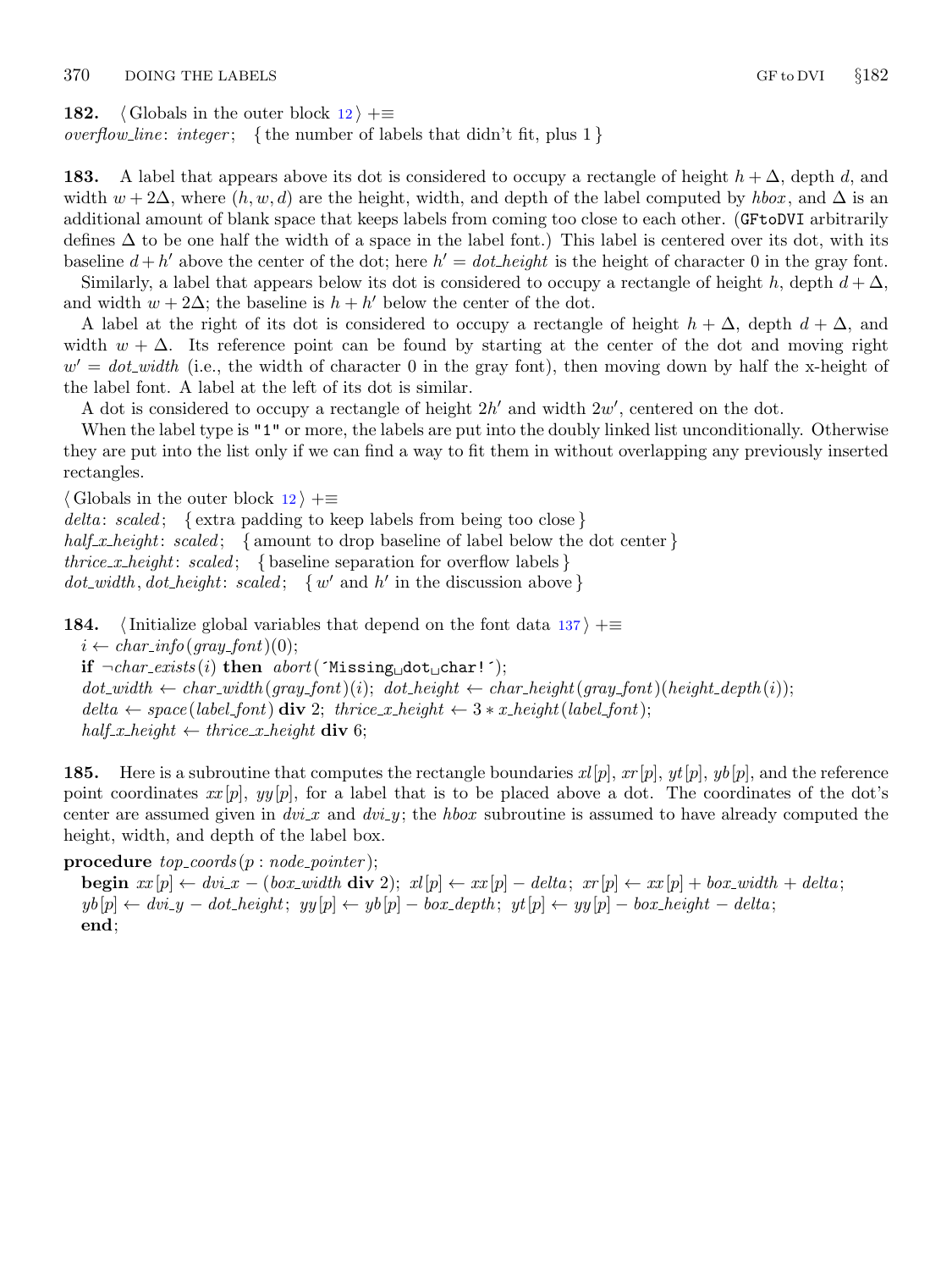<span id="page-70-0"></span>186. The other three label positions are handled by similar routines.

procedure  $bot\_coordinates(p:node\_pointer);$ **begin**  $xx[p] \leftarrow div \cdot x - (box-width \div 2); \quad x[p] \leftarrow xx[p] - delta; \quad xr[p] \leftarrow xx[p] + box-width + delta;$  $y[t[p] \leftarrow div_i y + dot\_height; yy[p] \leftarrow yt[p] + box\_height; yb[p] \leftarrow yy[p] + box\_depth + delta;$ end; procedure  $right\_coordinates(p:node\_pointer);$ **begin**  $x[p] \leftarrow dv \cdot x + dot \cdot width; \ xx[p] \leftarrow x[p]; \ xr[p] \leftarrow xx[p] + box \cdot width + delta;$  $yy[p] \leftarrow \text{div}.y + \text{half\_x} \cdot \text{height}; \ y\text{[y]} \leftarrow \text{yy}[p] + \text{box\_depth} + \text{delta}; \ y\text{[y]} \leftarrow \text{yy}[p] - \text{box\_height} - \text{delta};$ end; procedure  $left\_coordinates(p:node\_pointer);$ begin  $xr[p] \leftarrow div \cdot x - dot \cdot width; \; xx[p] \leftarrow xr[p] - box \cdot width; \; xl[p] \leftarrow xx[p] - delta;$ 

 $yy[p] \leftarrow \text{div}.y + \text{half\_x} \cdot \text{height}; \; yb[p] \leftarrow \text{yy}[p] + \text{box\_depth} + \text{delta}; \; yt[p] \leftarrow \text{yy}[p] - \text{box\_height} - \text{delta};$ end;

```
187. \langle Output all dots 187\rangle \equivp \leftarrow label\_head; first_dot \leftarrow max\_node + 1;while p \neq null do
     begin convert(xx[p], yy[p]); xx[p] \leftarrow dvix; yy[p] \leftarrow dviy;
     if lab\_typ[p] < "5" then \langle Enter a dot for label p in the rectangle list, and typeset the dot 188\rangle;
     p \leftarrow next[p];end
```
This code is used in section [181.](#page-68-0)

188. We plant links between dots and their labels by using (or abusing) the xl and info fields, which aren't needed for their normal purposes.

define  $dot_{\text{for}\_\text{label}} \equiv xl$ define label\_for\_dot  $\equiv$  info  $\langle$  Enter a dot for label p in the rectangle list, and typeset the dot 188 $\rangle ≡$ **begin**  $q \leftarrow get\_avail$ ;  $dot\_for\_label[p] \leftarrow q$ ;  $label\_for\_dot[q] \leftarrow p$ ;  $xx[q] \leftarrow dvix; \; x[q] \leftarrow dvix - dot\_width; \; xr[q] \leftarrow dvix + dot\_width;$  $yy[q] \leftarrow dvi_y; yt[q] \leftarrow dvi_y - dot\_height; yb[q] \leftarrow dvi_y + dot\_height;$  $node_{\text{in}}(q,0);$  $dvi\_goto(xx[q], yy[q]); dvi\_out(0); dvi\_out(pop);$ end

This code is used in section 187.

189. Prescribed labels are now taken out of the singly linked list and inserted into the doubly linked list.

 $\langle$  Output all prescribed labels  $189$   $\equiv$  $q \leftarrow end\_of\_list; \{ label\_head = next[q] \}$ while  $next[q] \neq null$  do begin  $p \leftarrow next[q]$ ; if  $lab\_typ[p] > "0"$  then **begin**  $next[q] \leftarrow next[p];$ (Enter a prescribed label for node p into the rectangle list, and typeset it [190](#page-71-0)); end else  $q \leftarrow next[q]$ ; end

This code is used in section [181.](#page-68-0)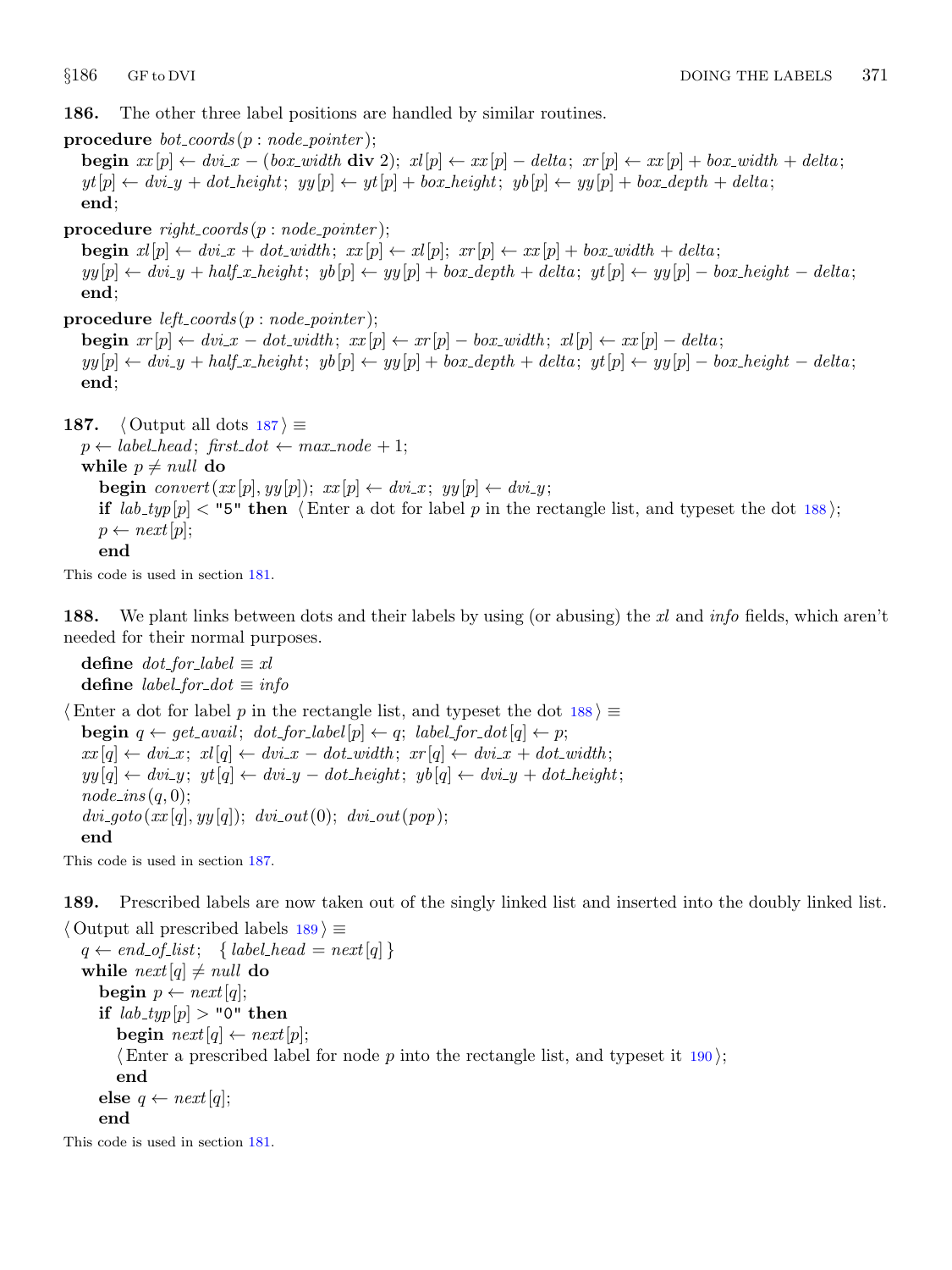<span id="page-71-0"></span>190.  $\langle$  Enter a prescribed label for node p into the rectangle list, and typeset it 190 $\rangle \equiv$ **begin**  $hbox(info[p], labelfont, false);$  { Compute the size of this label }  $dvi_x \leftarrow xx[p]; dv_i_y \leftarrow yy[p];$ if  $lab\_typ[p] < "5"$  then  $r \leftarrow dot\_for\_label[p]$  else  $r \leftarrow 0;$ case  $lab\_typ[p]$  of "1", "5":  $top\_{coords}(p)$ ; "2", "6":  $left\_coordinates(p);$ "3", "7":  $right\_coordinates(p);$ "4", "8":  $bot\_coordinates(p);$ end; { no other cases are possible }  $node_{\text{in}}(p,r);$  $dvi\_goto(xx[p], yy[p]); \;hbox(info[p], label\_font, true); \;dvi\_out(pop);$ 

$$
\hspace{15pt}\textbf{end}
$$

This code is used in section [189.](#page-70-0)

191. GFtoDVI's algorithm for positioning the "floating" labels was devised by Arthur L. Samuel. It tries to place labels in a priority order, based on the position of the nearest dot to a given dot. If that dot, for example, lies in the first octant (i.e., east to northeast of the given dot), the given label will be put into the west slot unless that slot is already blocked; then the south slot will be tried, etc.

First we need to compute the octants. We also note if two or more dots are nearly coincident, since Samuel's algorithm modifies the priority order on that case. The information is temporarily recorded in the xr array.

define  $octant \equiv xr$  { octant code for nearest dot, plus 8 for coincident dots }

 $\langle$  Find nearest dots, to help in label positioning 191 $\rangle \equiv$  $p \leftarrow label\_head$ ; while  $p \neq null$  do begin if  $lab\_typ[p] \leq "0"$  then  $\langle$  Compute the octant code for floating label p [192](#page-72-0) $\rangle$ ;  $p \leftarrow next[p];$ end;

This code is used in section [181.](#page-68-0)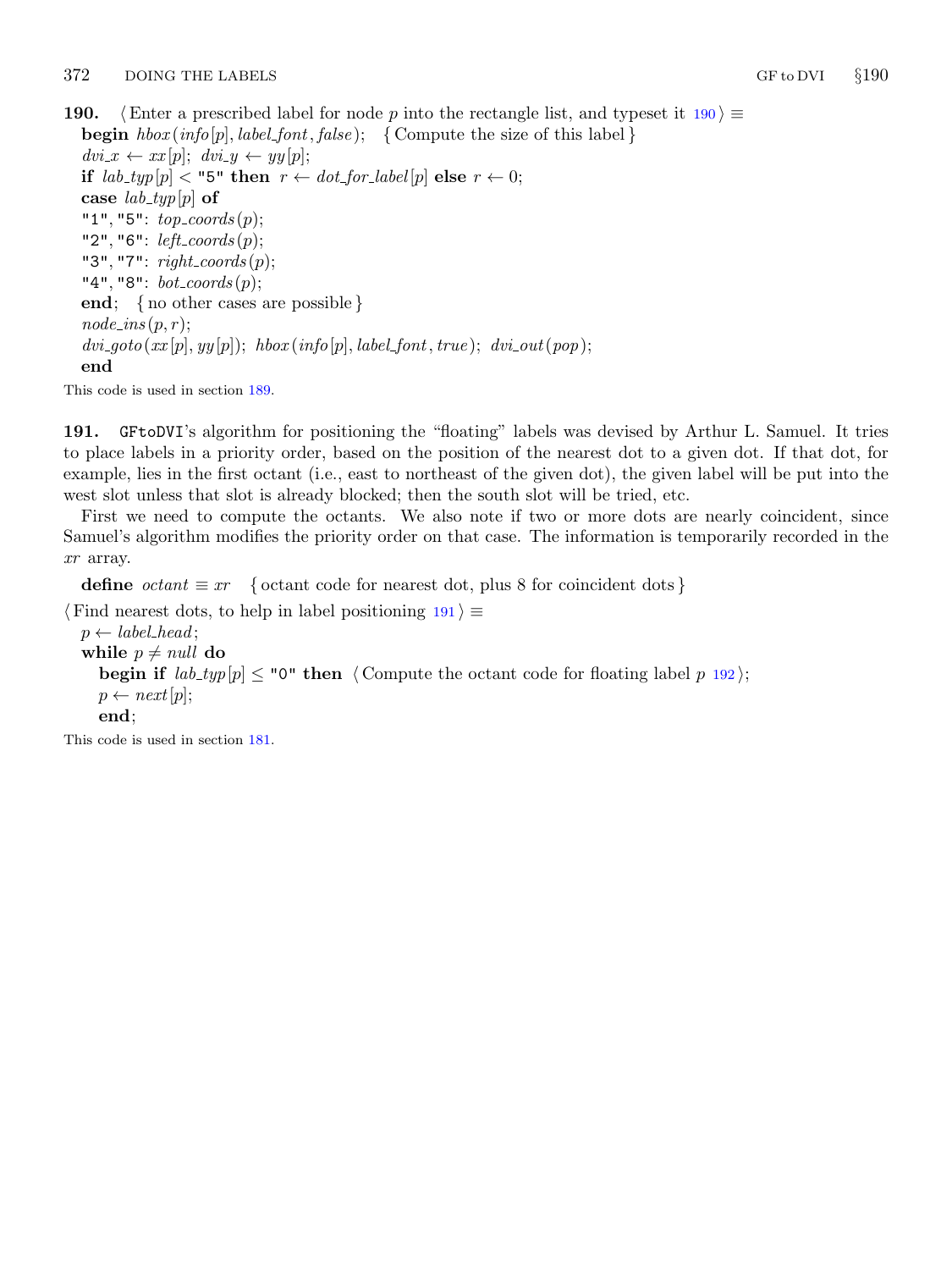<span id="page-72-0"></span>192. There's a sneaky way to identify octant numbers, represented by the code shown here. (Remember that y coordinates increase downward in the DVI convention.)

define  $first\_octant = 0$ define  $second\_octant = 1$ define third octant  $= 2$ define  $fourth\_octant = 3$ define  $fifth\_octant = 7$ define  $sirth\_octant = 6$ define seventh octant  $= 5$ define  $\text{eighth}\_\text{octant} = 4$  $\langle$  Compute the octant code for floating label p 192 $\rangle \equiv$ **begin**  $r \leftarrow dot\_for\_label[p]$ ;  $q \leftarrow nearest\_dot(r, 10)$ ; if twin then  $octant[p] \leftarrow 8$  else  $octant[p] \leftarrow 0$ ; if  $q \neq null$  then begin  $dx \leftarrow xx[q] - xx[r]; dy \leftarrow yy[q] - yy[r];$ if  $dy > 0$  then  $octant[p] \leftarrow octant[p] + 4;$ if  $dx < 0$  then  $\text{incr}(octant[p])$ ; if  $dy > dx$  then  $\text{incr}(\text{octant}[p])$ ;  $if -dy > dx$  then  $incr(octant[p]);$ end;

## end

This code is used in section [191.](#page-71-0)

193. A procedure called *place\_label* will try to place the remaining labels in turn. If it fails, we "disconnect" the dot from this label so that an unlabeled dot will not appear as a reference in the overflow column.

```
\langle Output all attachable labels 193\rangle \equivq \leftarrow end\_of\_list; \{ \text{now } next[q] = label\_head \}while next[q] \neq null do
     begin p \leftarrow next[q]; r \leftarrow next[p]; s \leftarrow dot\_for\_label[p];if place_label(p) then next[q] \leftarrow relse begin label-for-dot[s] \leftarrow null; \{ disconnect the dot\}if lab\_typ[p] = "\prime" then next[q] \leftarrow r {remove label from list}
        else q \leftarrow p; { retain label in list for the overflow column }
        end;
     end
```
This code is used in section [181.](#page-68-0)

194. Here is the *place-label* routine, which uses the previously computed *octant* information as a heuristic. If the label can be placed, it is inserted into the rectangle list and typeset.

function  $place\_label(p : node\_pointer)$ : boolean; label  $exit, found;$ var  $oct: 0...15; \{ octant code \}$ *dfl: node\_pointer*; { saved value of  $dot\_for\_label[p]$ } **begin**  $hbox(info[p], labelfont, false);$  { Compute the size of this label }  $dvi.x \leftarrow xx[p]; dvi.y \leftarrow yy[p];$  (Find non-overlapping coordinates, if possible, and **goto** found; otherwise set place\_label  $\leftarrow$  false and return [195](#page-73-0) $\rangle$ ;  $found: node-ins(p, dft);$  $divigoto(xx[p], yy[p]);$  hbox  $info[p], labelfont, true);$   $div.out(pop);$   $place\_label \leftarrow true;$ 

```
exit: end;
```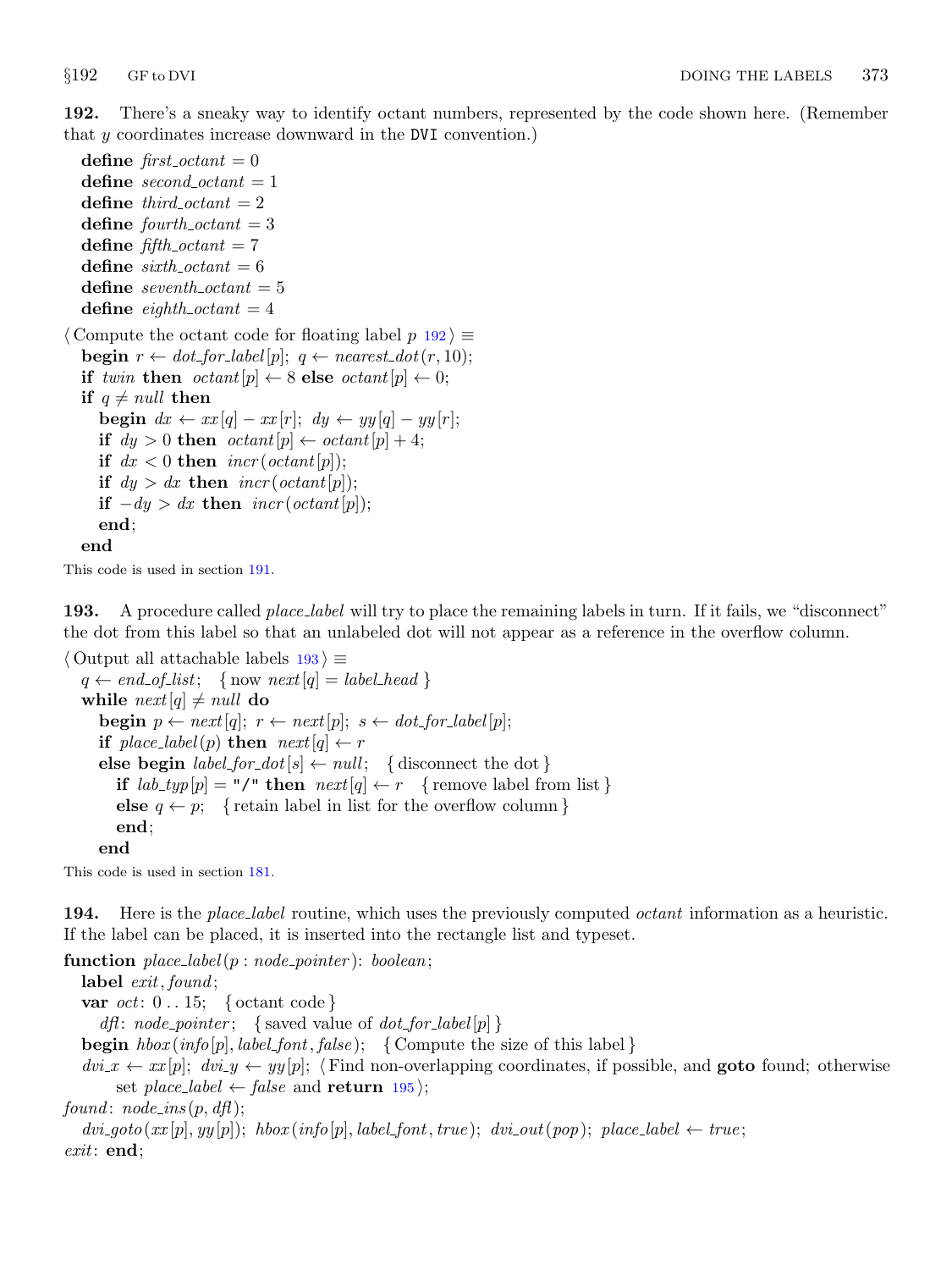<span id="page-73-0"></span>195. (Find non-overlapping coordinates, if possible, and goto found; otherwise set place label  $\leftarrow$  false and return  $195 \geq$ 

 $df \leftarrow dot\_for\_label[p];$  oct  $\leftarrow octant[p];$  (Try the first choice for label direction 196);

 $\langle$  Try the second choice for label direction 197 $\rangle$ ;

 $\langle$  Try the third choice for label direction 198 $\rangle$ ;

 $\langle$  Try the fourth choice for label direction 199 $\rangle$ ;

 $xx[p] \leftarrow \text{div}_x; \; yy[p] \leftarrow \text{div}_y; \; \text{dot\_for\_label}[p] \leftarrow df; \; \{ \text{no luck; restore the coordinates} \}$  $place\_label \leftarrow false; return$ 

This code is used in section [194.](#page-72-0)

196.  $\langle$  Try the first choice for label direction 196 $\rangle \equiv$ 

## case oct of

 $first\_octant$ ,  $eight\_octant$ ,  $second\_octant + 8$ ,  $seventh\_octant + 8$ :  $left\_coordinates(p)$ ;  $second\_octant, third\_octant, first\_octant + 8, fourth\_octant + 8: \,bot\_coordinates(p);$ fourth\_octant, fifth\_octant, third\_octant + 8, sixth\_octant + 8: right\_coords(p);  $sixth\_octant$ , seventh\_octant, fifth\_octant + 8, eighth\_octant + 8: top\_coords(p); end;

if  $\neg overlap(p, df)$  then goto found

This code is used in section 195.

197.  $\langle$  Try the second choice for label direction 197 $\rangle \equiv$ 

case oct of

first\_octant, fourth\_octant, fifth\_octant + 8, eighth\_octant + 8: bot\_coords  $(p)$ ;  $second\_octant$ , seventh octant, third octant + 8, sixth octant + 8: left coords  $(p)$ ; third octant, sixth octant, second octant  $+ 8$ , seventh octant  $+ 8$ : right coords  $(p)$ ; fifth octant, eighth octant, first octant + 8, fourth octant + 8: top coords (p); end;

if  $\neg overlap(p, df)$  then goto found

This code is used in section 195.

198.  $\langle$  Try the third choice for label direction 198 $\rangle \equiv$ 

## case oct of

first\_octant, fourth\_octant, sixth\_octant + 8, seventh\_octant + 8: top\_coords  $(p)$ ;  $second\_octant$ , seventh octant, fourth octant  $+ 8$ , fifth octant  $+ 8$ : right coords (p); third\_octant, sixth\_octant, first\_octant + 8, eighth\_octant + 8: left\_coords(p); fifth octant, eighth octant, second octant  $+ 8$ , third octant  $+ 8$ : bot coords (p); end;

if  $\neg overlap(p, df)$  then goto found

This code is used in section 195.

199.  $\langle$  Try the fourth choice for label direction 199 $\rangle \equiv$ 

## case oct of

first\_octant, eighth\_octant, first\_octant + 8, eighth\_octant + 8: right\_coords(p);  $second\_octant, third\_octant, second\_octant + 8, third\_octant + 8: top\_coordinates(p);$  $fourth\_octant$ , fifth\_octant, fourth\_octant + 8, fifth\_octant + 8: left\_coords(p);  $sixth\_octant$ , seventh  $octant$ ,  $sixth\_octant + 8$ , seventh  $octant + 8$ : bot  $\mathcal{L}oords(p)$ ; end;

if  $\neg overlap(p, df)$  then goto found

This code is used in section 195.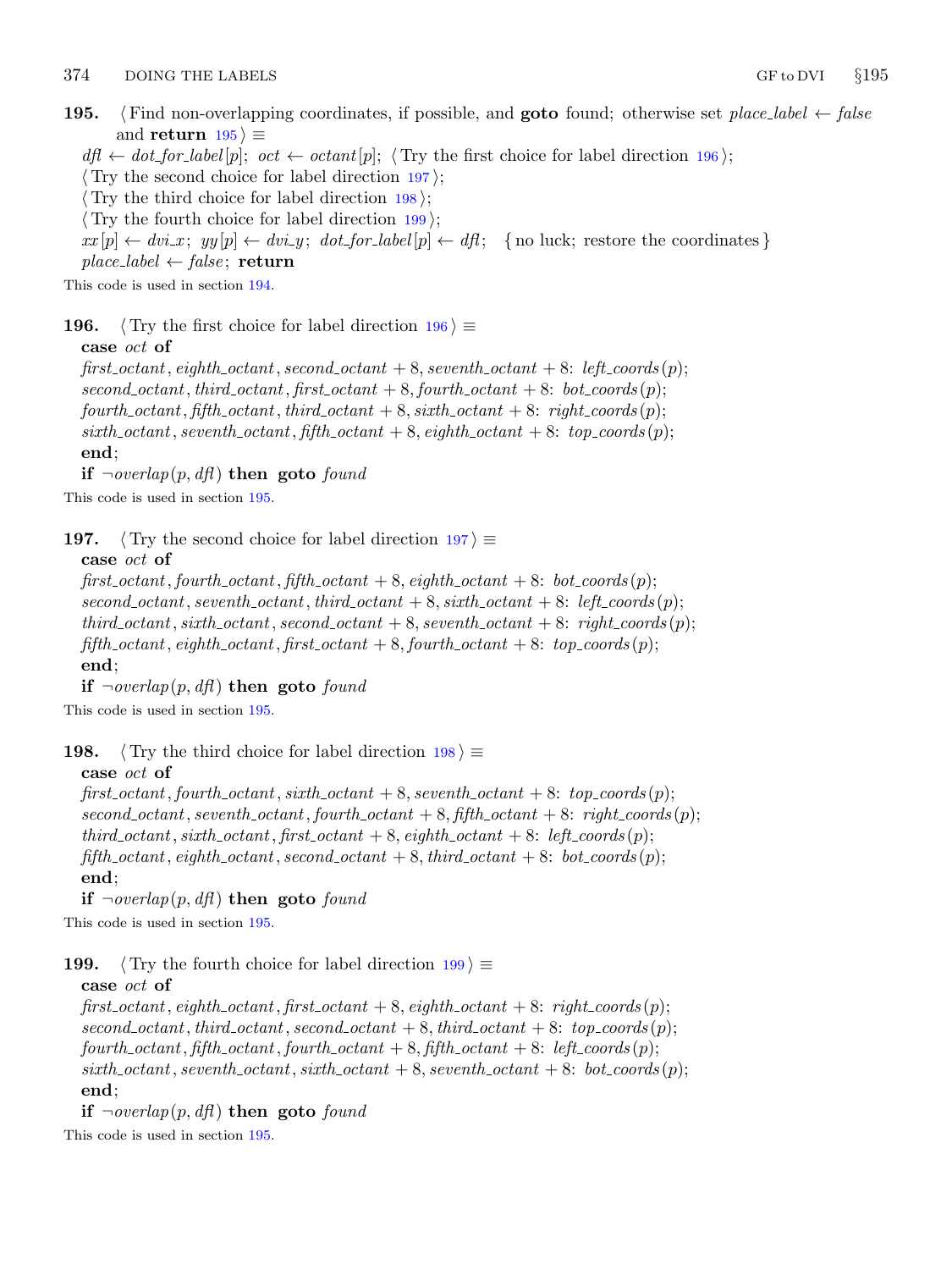```
200. \langle Output all overflow labels 200 \rangle \equiv\langle Remove all rectangles from list, except for dots that have labels 201\rangle;
  p \leftarrow label\_head;
  while p \neq null do
      begin \langle Typeset an overflow label for p 202\rangle;
      p \leftarrow next[p];end
```
This code is used in section [181.](#page-68-0)

201. When we remove a dot that couldn't be labeled, we set its next field to the preceding node that survives, so that we can use the *nearest\_dot* routine later. (This is a bit of a kludge.)

 $\langle$  Remove all rectangles from list, except for dots that have labels 201 $\rangle \equiv$  $p \leftarrow next[0];$ while  $p \neq end\_of\_list$  do begin  $q \leftarrow next[p]$ ; if  $(p < \text{first\_dot}) \vee (\text{label\_for\_dot}[p] = \text{null})$  then **begin**  $r \leftarrow prev[p]$ ;  $next[r] \leftarrow q$ ;  $prev[q] \leftarrow r$ ;  $next[p] \leftarrow r$ ; end;  $p \leftarrow q$ ; end

This code is used in section 200.

**202.** Now we have to insert p into the list temporarily, because of the way nearest dot works.

 $\langle$  Typeset an overflow label for  $p \, 202 \rangle \equiv$ **begin**  $r \leftarrow next[dot[of]$ ;  $s \leftarrow next[r]$ ;  $t \leftarrow next[p]$ ;  $next[p] \leftarrow s$ ;  $prev[s] \leftarrow p$ ;  $next[r] \leftarrow p$ ;  $prev[p] \leftarrow r$ ;  $q \leftarrow nearest\_dot(p, 0);$  $next[r] \leftarrow s; \ prev[s] \leftarrow r; \ next[p] \leftarrow t; \ \{$  remove p again }  $inc(overflow_{\text{}})$ ; dvi\_goto(over\_col, overflow\_line \* thrice\_x\_height + 655360);  $hbox(info[p], label\_font, true);$ if  $q \neq null$  then **begin** hbox (equals sign, label font, true); hbox (info [label for dot [q]], label font, true); hbox (plus\_sign, label\_font, true); dvi\_scaled  $((xx[p] - xx[q])/x$ -ratio +  $(yy[p] - yy[q]) * fudge_factor)$ ;  $div\_out(", "); \, div\_scaled((yy[q] - yy[p])/y\_ratio); \, div\_out(")");$ end;  $div\_out(pop);$ end

This code is used in section 200.

203. (Adjust the maximum page width  $203$ )  $\equiv$ 

if overflow\_line > 1 then page\_width  $\leftarrow$  over\_col + 10000000;

{ overflow labels are estimated to occupy  $10^7$  sp }

if page\_width > max\_h then max\_h  $\leftarrow$  page\_width

This code is used in section [164.](#page-64-0)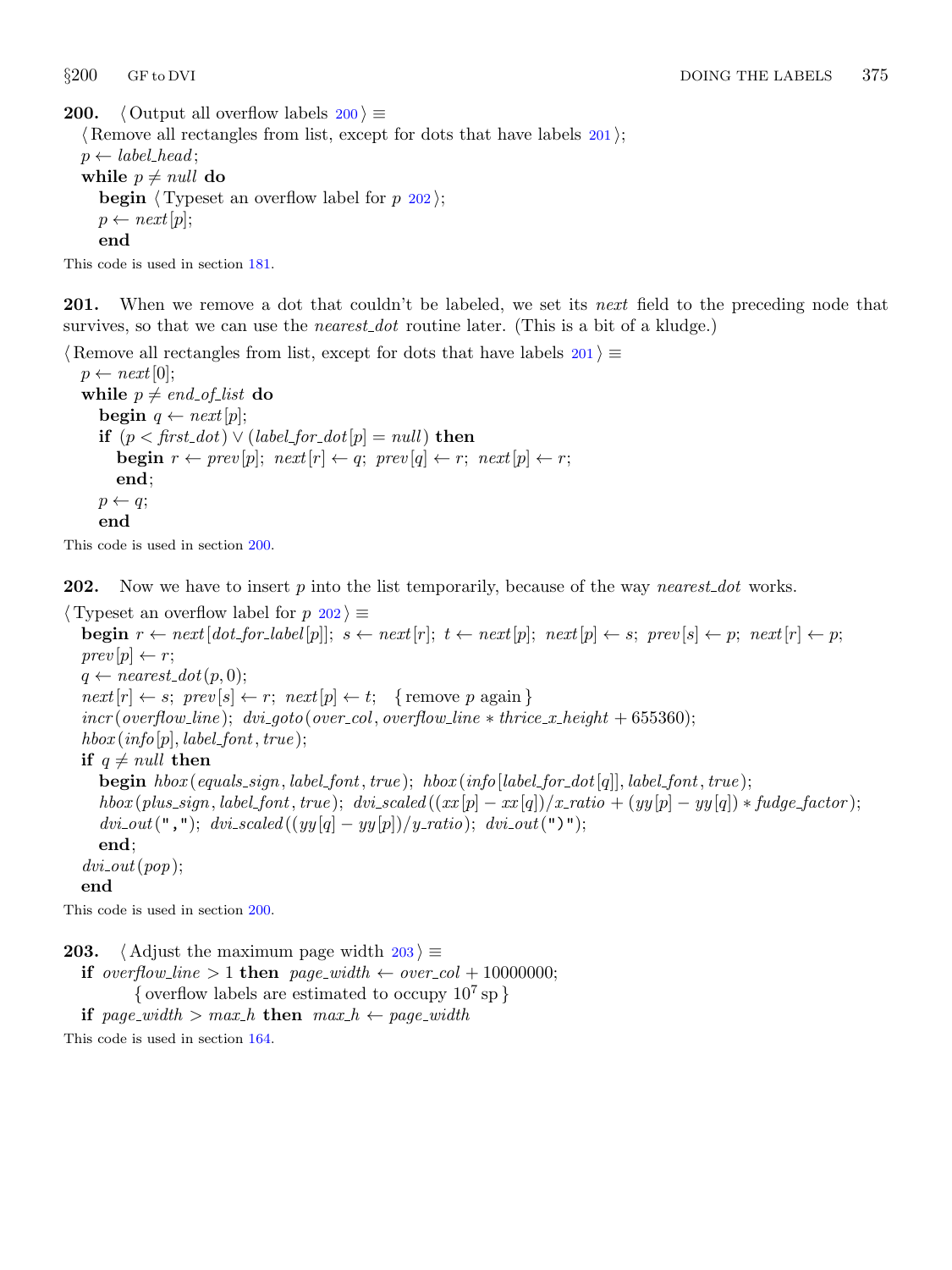<span id="page-75-0"></span>204. Doing the pixels. The most interesting part of GFtoDVI is the way it makes use of a gray font to typeset the pixels of a character. In fact, the author must admit having great fun devising the algorithms below. Perhaps the reader will also enjoy reading them.

The basic idea will be to use an array of 12-bit integers to represent the next twelve rows that need to be typeset. The binary expansions of these integers, reading from least significant bit to most significant bit, will represent pixels from top to bottom.

**205.** We have already used such a binary representation in the tables  $c[1 \tcdot 120]$  and  $d[1 \tcdot 120]$  of bit patterns and lengths that are potentially present in a gray font; we shall now use those tables to compute an auxiliary array  $b[0 \tcdot 0.4095]$ . Given a 12-bit number v, the gray-font character appropriate to v's binary pattern will be  $b[v]$ . If no character should be typeset for this pattern in the current row,  $b[v]$  will be 0.

The array b can have many different configurations, depending on how many characters are actually present in the gray font. But it's not difficult to compute  $b$  by going through the existing characters in increasing order and marking all patterns  $x$  to which they apply.

 $\langle$  Initialize global variables that depend on the font data  $137$   $\rangle$  +=

```
for k \leftarrow 0 to 4095 do b[k] \leftarrow 0;
for k \leftarrow font bc [gray_font] to font ec[gray_font] do
  if k > 1 then
     if k < 120 then
        if char\_exists(char\_info(gray\_font)(k)) then
           begin v \leftarrow c[k];
           repeat b[v] \leftarrow k; v \leftarrow v + d[k];
           until v > 4095;
           end;
```
**206.** We also compute an auxiliary array rho[0...4095] such that rho[v] =  $2^{j}$  when v is an odd multiple of  $2^j$ ; we also set  $rho[0] = 2^{12}$ .

(Initialize global variables that depend on the font data  $137$ ) +≡

for  $i \leftarrow 0$  to 11 do begin  $k \leftarrow two\_to\_the[i]; v \leftarrow k;$ repeat  $rho[v] \leftarrow k$ ;  $v \leftarrow v + k + k$ ; until  $v > 4095$ ; end;  $rho[0] \leftarrow 4096;$ 

207. (Globals in the outer block  $12$ ) +≡ b: array  $[0 \, . \, 4095]$  of  $[0 \, . \, 120; \, 120]$  array [altern ] *rho*: **array**  $[0..4095]$  of  $1..4096$ ; {the "ruler function" }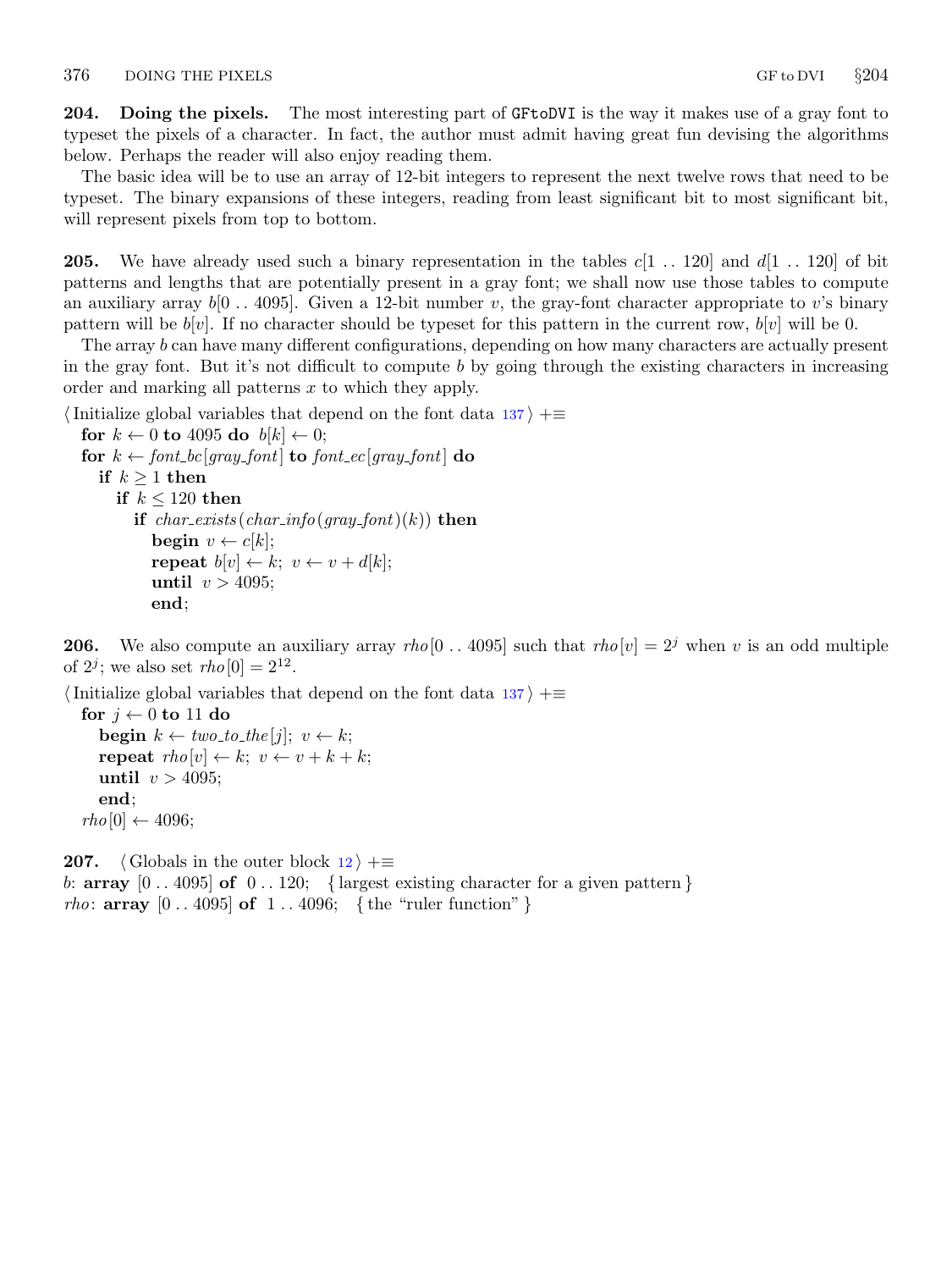<span id="page-76-0"></span>208. But how will we use these tables? Let's imagine that the DVI file already contains instructions that have selected the gray font and moved to the proper horizontal coordinate for the row that we wish to process next. Let's suppose that 12-bit patterns have been set up in array a, and that the global variables starting col and finishing col are known such that  $a[j]$  is zero unless starting col  $\leq j \leq$  finishing col. Here's what we can do, assuming that appropriate local variables and labels have been declared:

```
\langle Typeset the pixels of the current row 208\rangle \equiv
```

```
j \leftarrow starting\_col;loop begin while (j \leq \text{finishing}\text{ }col) \wedge (b[a[j]] = 0) do \text{ }incr(j);if j > finishing col then goto done;
  div\_out(push); (Move to column j in the DVI output 209);
  repeat v \leftarrow b[a[j]]; a[j] \leftarrow a[j] - c[v]; k \leftarrow j; incr(j);while b[a[j]] = v do
        begin a[j] \leftarrow a[j] - c[v]; incr(i);
        end;
     k \leftarrow j - k; \langle Output the equivalent of k copies of character v 210\rangle;
  until b[a[j]] = 0;div\_out(pop);end;
```

```
done:
```

```
This code is used in section 218.
```

```
209. \langle Move to column j in the DVI output 209 \rangle \equivdiv\_out(right4); div\_four(round(unsc.x.ratio * j + unsc\_slant.ratio * y) + delta.x)This code is used in section 208.
```
210. The doubling-up property of gray font character lists is utilized here.

```
\langle Output the equivalent of k copies of character v 210 \rangle \equivreswitch: if k = 1 then typeset (v)
  else begin i \leftarrow char\_info(qray\_font)(v);
     if char\_tag(i) = list\_tag then { v has a successor}
       begin if odd(k) then typeset(v);
       k \leftarrow k div 2; v \leftarrow qo (rem_byte(i)); goto reswitch;
       end
     else repeat typeset(v); decr(k);until k = 0;
     end
```
This code is used in section 208.

211.  $\langle$  Globals in the outer block [12](#page-4-0)  $\rangle$  +≡ a:  $\arctan 0$ ... widest\_row of  $0$ ... 4095; { bit patterns for twelve rows }

212. In order to use the approach above, we need to be able to initialize array a, and we need to be able to keep it up to date as new rows scroll by. A moment's thought about the problem reveals that we will either have to read an entire character from the GF file into memory, or we'll need to adopt a coroutine-like approach: A single *skip* command in the GF file might need to be processed in pieces, since it might generate more rows of zeroes than we are ready to absorb all at once into a.

The coroutine method actually turns out to be quite simple, so we shall introduce a global variable blank rows, which tells how many rows of blanks should be generated before we read the GF instructions for another row.

 $\langle$  Globals in the outer block  $12$   $\rangle$  += blank rows: integer; {rows of blanks carried over from a previous  $GF$  command}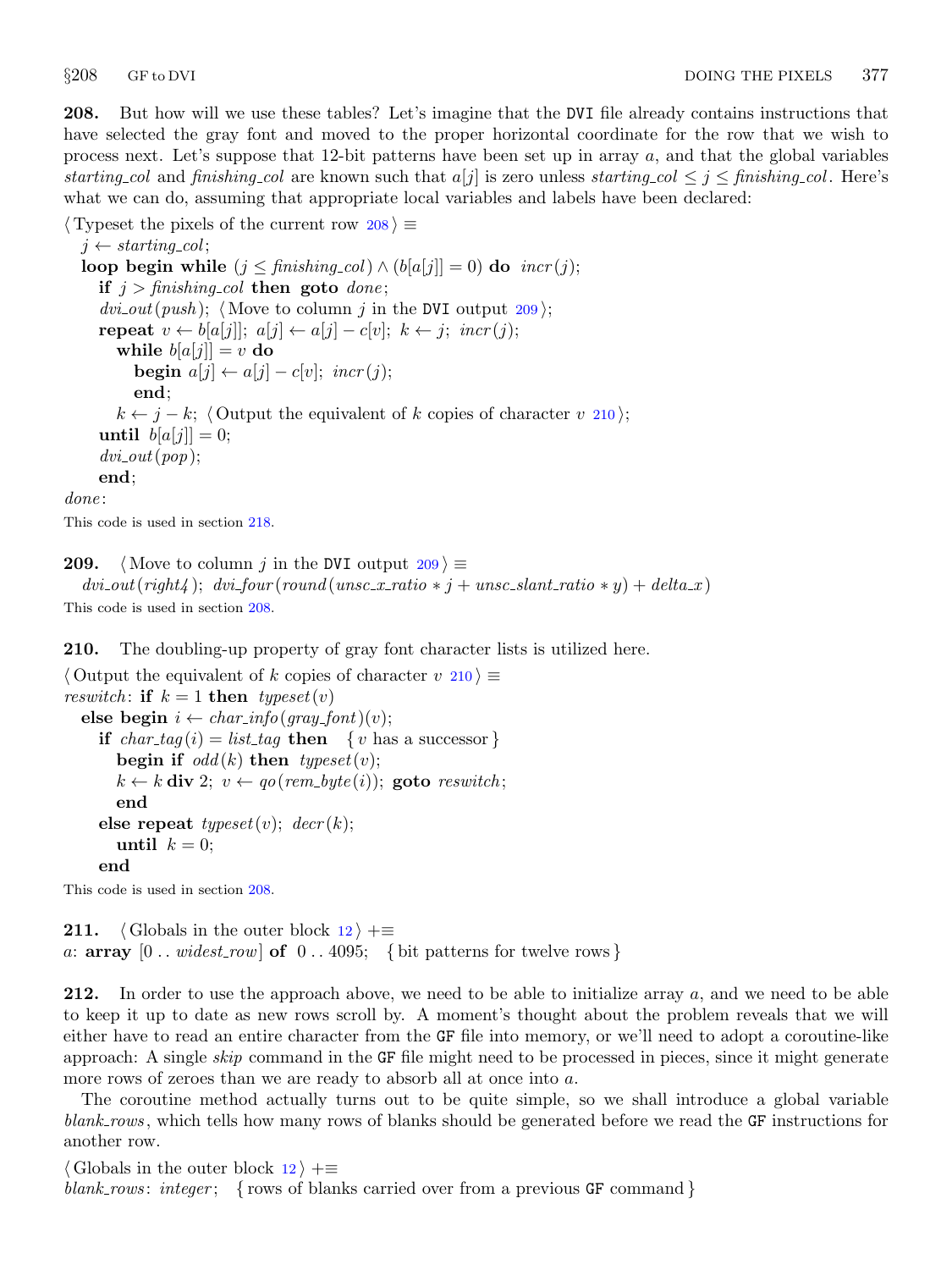<span id="page-77-0"></span>213. Initialization and updating of a can now be handled as follows, if we introduce another variable l that is set initially to 1:

 $\langle$  Add more rows to a, until 12-bit entries are obtained 213  $\rangle \equiv$ repeat  $\langle$  Put the bits for the next row, times l, into a 214 $\rangle$ ;  $l \leftarrow l + l$ ; decr(y); until  $l = 4096$ ; This code is used in section [218.](#page-78-0)

214. As before, cur gf will contain the first GF command that has not yet been interpreted.

 $\langle$  Put the bits for the next row, times l, into a 214 $\rangle \equiv$ if blank\_rows  $> 0$  then decr(blank\_rows) else if  $cur\_gf \neq eoc$  then begin  $x \leftarrow z$ ; if starting  $col > x$  then starting  $col \leftarrow x$ ; (Read and process GF commands until coming to the end of this row  $215$ ); end; This code is used in section 213. **215.** define  $do\_skip \equiv z \leftarrow 0;$  paint\_black  $\leftarrow false$ define  $end\_with$  (#)  $\equiv$ begin #;  $cur\_gf \leftarrow get\_byte$ ; goto  $done1$ ; end define  $five\_cases (\#) \equiv \#, \# + 1, \# + 2, \# + 3, \# + 4$ define  $\text{eight}\text{--}\text{case}\text{s}(\#) \equiv \#$ ,  $\# + 1$ ,  $\# + 2$ ,  $\# + 3$ ,  $\# + 4$ ,  $\# + 5$ ,  $\# + 6$ ,  $\# + 7$ define thirty\_two\_cases(#)  $\equiv$  eight\_cases(#), eight\_cases(#+8), eight\_cases(#+16), eight\_cases(#+24) define  $sixty_four\_cases (\#) \equiv thirty_t two\_cases (\#)$ ,  $thirty_two_cases (\# + 32)$  $\langle$  Read and process GF commands until coming to the end of this row 215  $\rangle \equiv$ loop begin *continue*: case  $cur_qf$  of  $sixty_four\_cases(0): k \leftarrow cur_gf;$  $paint1: k \leftarrow get\_byte;$  $paint2: k \leftarrow get\_two\_bytes;$  $paint3: k \leftarrow get\_three\_bytes;$ eoc: goto done1;  $skip0:$  end\_with (blank\_rows  $\leftarrow 0$ ; do\_skip);  $skip1:$  end\_with (blank\_rows  $\leftarrow get\_byte; do\_skip$ ); skip2: end\_with (blank\_rows  $\leftarrow$  get\_two\_bytes; do\_skip); skip3: end\_with(blank\_rows  $\leftarrow$  get\_three\_bytes; do\_skip);  $sixty\_four\_cases(new\_row_0), sixty\_four\_cases(new\_row_0 + 64), thirty\_two\_cases(new\_row_0 + 128),$  $five\_cases$  (new\_row\_0 + 160): end\_with (z  $\leftarrow cur_gf - new\_row_0$ ; paint\_black  $\leftarrow true$ );  $xxx1,xxx2,xxx3,xxx4,yyy, no-op: **begin** is given by the following equations: The equation is:\n $\begin{bmatrix}\n x & 0 \\
 y & 1\n \end{bmatrix}$ \nwhere  $\begin{bmatrix}\n y & 0 \\
 z & 1\n \end{bmatrix}$  is the following equation.$ end; othercases  $bad_qf('Improper<sub>u</sub>opcode')$ endcases;  $\langle$  Paint k bits and read another command [216](#page-78-0) $\rangle$ ; end; done1: This code is used in section 214.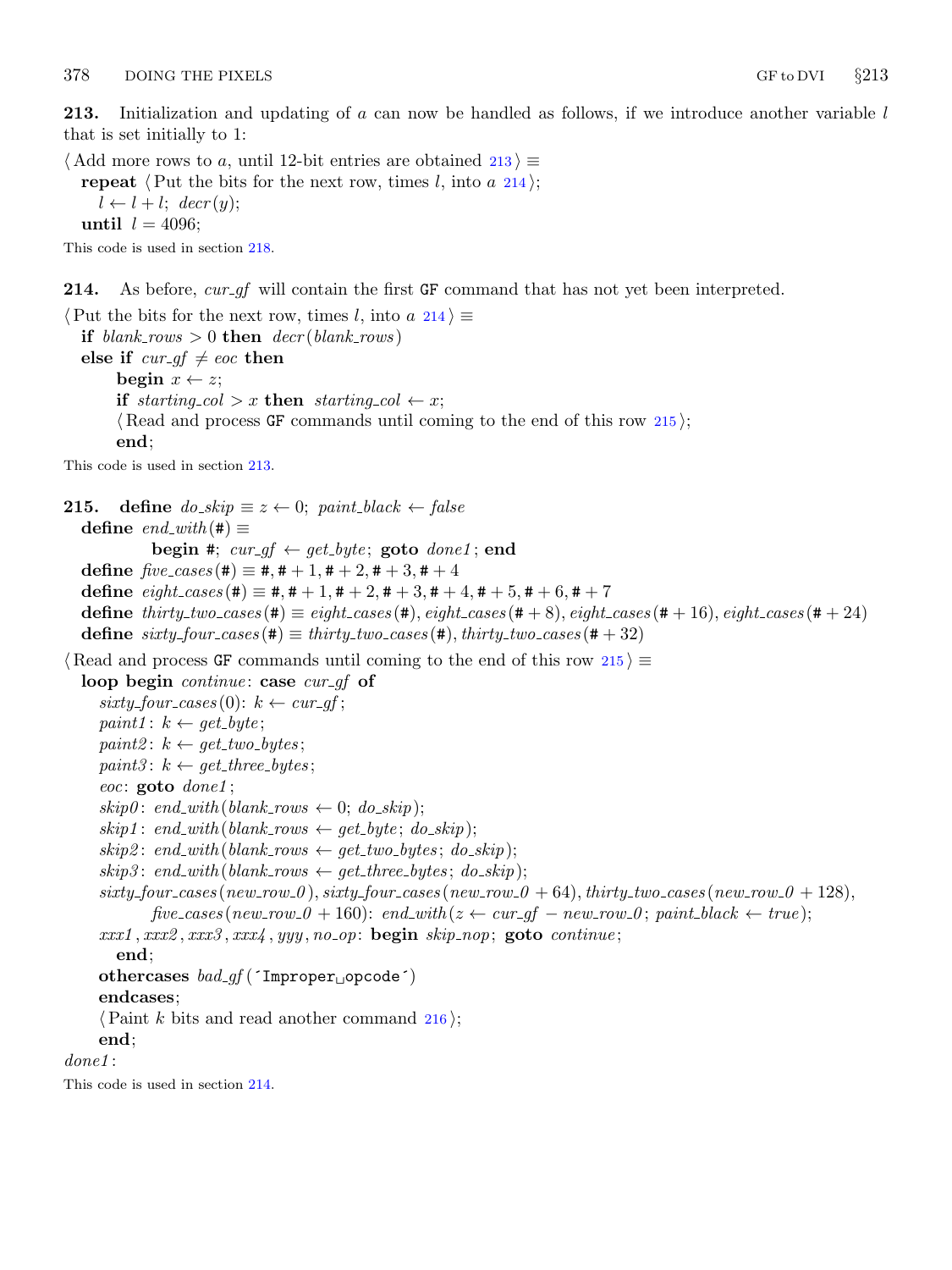<span id="page-78-0"></span>216.  $\langle$  Paint k bits and read another command 216  $\rangle \equiv$ if  $x + k >$  finishing col then finishing col  $\leftarrow x + k$ ; if paint black then for  $j \leftarrow x$  to  $x + k - 1$  do  $a[j] \leftarrow a[j] + l$ ; paint black  $\leftarrow \neg paint\_black$ ;  $x \leftarrow x + k$ ; cur gf  $\leftarrow get\_byte$ This code is used in section [215.](#page-77-0)

217. When the current row has been typeset, all entries of a will be even; we want to divide them by 2 and incorporate a new row with  $l = 2^{11}$ . However, if they are all multiples of 4, we actually want to divide by 4 and incorporate two new rows, with  $l = 2^{10}$  and  $l = 2^{11}$ . In general, we want to divide by the maximum possible power of 2 and add the corresponding number of new rows; that's where the rho array comes in handy:

 $\langle$  Advance to the next row that needs to be typeset; or return, if we're all done 217 $\rangle \equiv$ 

 $l \leftarrow rho[a[starting_col]];$ for  $j \leftarrow$  starting col + 1 to finishing col do if  $l > rho[a[j]]$  then  $l \leftarrow rho[a[j]]$ ; if  $l = 4096$  then if  $cur\_gf = eoc$  then return else begin  $y \leftarrow y - blank_{rows}$ ; blank\_rows  $\leftarrow 0$ ;  $l \leftarrow 1$ ; starting\_col  $\leftarrow z$ ; finishing\_col  $\leftarrow z$ ; end else begin while  $a[starting\_col] = 0$  do  $incr(starting\_col)$ ; while  $a$ [finishing\_col] = 0 do decr(finishing\_col); for  $j \leftarrow$  starting col to finishing col do  $a[j] \leftarrow a[j]$  div l;  $l \leftarrow 4096$  div l; end

This code is used in section 218.

218. We now have constructed the major components of the necessary routine; it simply remains to glue them all together in the proper framework.

procedure do pixels ; label done, done1, reswitch, continue, exit; **var** paint black: boolean; {the paint switch} starting\_col, finishing\_col: 0.. widest\_row; { currently nonzero area} j: 0.. widest\_row; { for traversing that area } l: integer; { power of two used to manipulate bit patterns } i: four\_quarters; { character information word } v: eight\_bits; { character corresponding to a pixel pattern } begin select\_font(gray\_font); delta\_ $x \leftarrow delta_x + round(unsc_x\_ratio * min_x);$ for  $j \leftarrow 0$  to  $max_x - min_x$  do  $a[j] \leftarrow 0$ ;  $l \leftarrow 1; z \leftarrow 0; starting\_col \leftarrow 0; finishing\_col \leftarrow 0; y \leftarrow max_y + 12; paint\_black \leftarrow false;$  $blank_{rows} \leftarrow 0$ ;  $cur_{\mathcal{A}} f \leftarrow get_{\mathcal{A}} byte$ ; **loop begin**  $\langle$  Add more rows to a, until 12-bit entries are obtained [213](#page-77-0) $\rangle$ ;  $div_qoto(0, delta_y - round({unsc_y\_ratio * y})$ ; (Typeset the pixels of the current row [208](#page-76-0));  $div_{out}(pop)$ ;  $\langle$  Advance to the next row that needs to be typeset; or return, if we're all done 217); end; exit: end;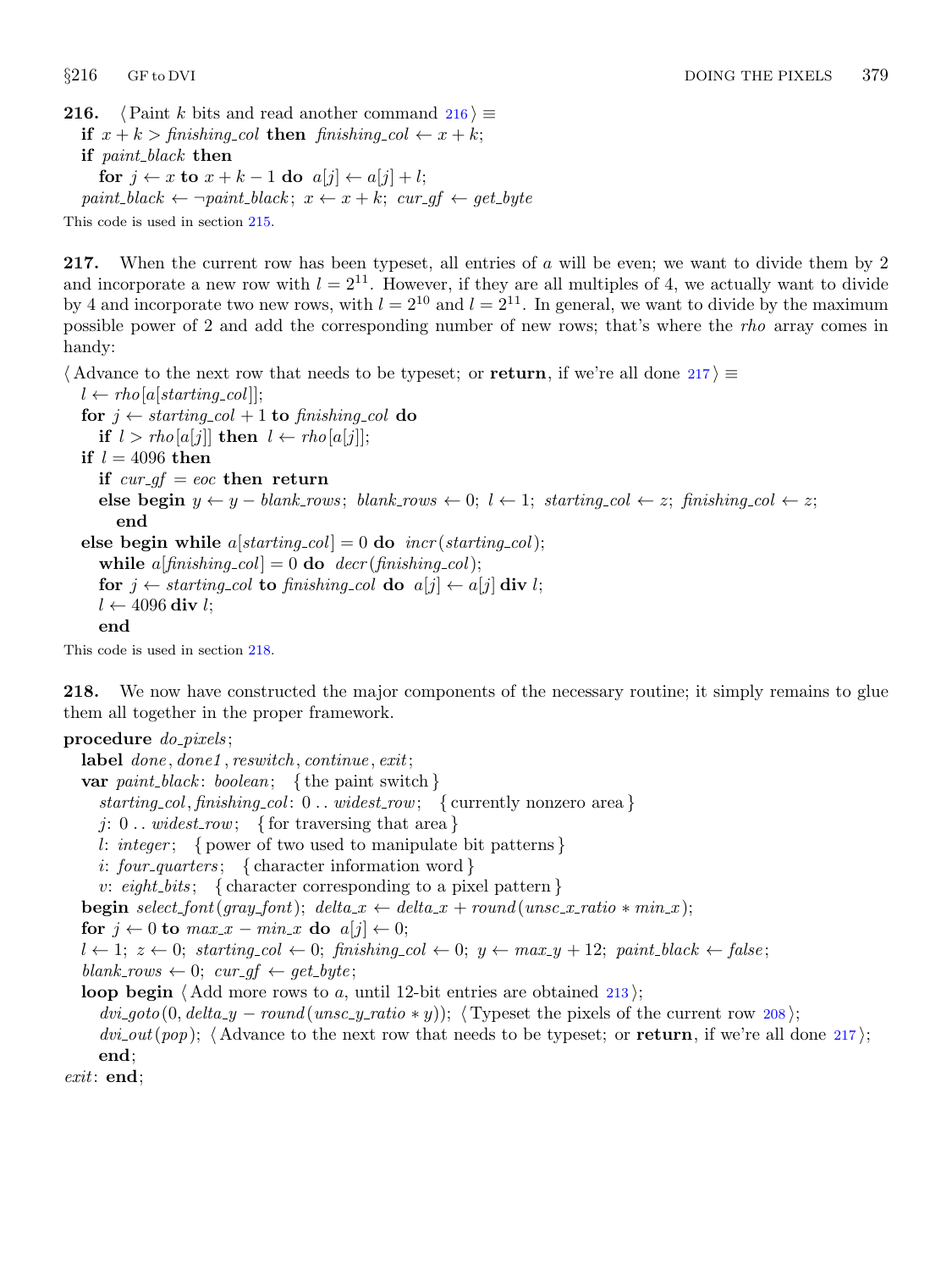<span id="page-79-0"></span>219. The main program. Now we are ready to put it all together. This is where GFtoDVI starts, and where it ends.

**begin** *initialize*; { get all variables initialized }  $\langle$  Initialize the strings  $77$ ;  $start_g f$ ; { open the input and output files }  $\langle$  Process the preamble 221 $\rangle$ ;  $cur\_gf \leftarrow get\_byte; init\_str\_ptr \leftarrow str\_ptr;$ loop begin  $\langle$  Initialize variables for the next character [144](#page-59-0) $\rangle$ ; while  $(cur_g f \geq xxx1) \wedge (cur_g f \leq no_o \rho)$  do  $\langle$  Process a no-op command [154](#page-62-0) $\rangle$ ; if cur gf = post then  $\langle$  Finish the DVI file and goto final end [115](#page-48-0) $\rangle$ ; if  $cur\_gf \neq boc$  then if  $cur\_gf \neq boc1$  then  $abort('Missing\_boc!)$ ;  $\langle$  Process a character [164](#page-64-0) $\rangle$ ;  $cur\_gf \leftarrow get\_byte; str\_ptr \leftarrow init\_str\_ptr; pool\_ptr \leftarrow str\_start[str\_ptr];$ end;  $final$  end: end.

220. The main program needs a few global variables in order to do its work.

```
\langle12 \rangle +≡
k, m, p, q, r, s, t, dx, dy: integer; {general purpose registers }
time_stamp: str_number; { the date and time when the input file was made }
use logo: boolean; { should METAFONT's logo be put on the title line?}
```
221. METAFONT sets the opening string to 32 bytes that give date and time as follows:

```
\lceil \text{METAFONT}\rceiloutput\lceil \text{yyy}\rceil.mm.dd:tttt
```
We copy this to the DVI file, but remove the 'METAFONT' part so that it can be replaced by its proper logo.  $\langle$  Process the preamble 221  $\rangle \equiv$ 

```
if get\_byte \neq pre then bad\_gf ('No preamble');
  if get\_byte \neq gf\_id\_byte then bad\_gf ('Wrong ID');
  k \leftarrow get\_byte; \{k \text{ is the length of the initial string to be copied}\}for m \leftarrow 1 to k do append_char(get_byte);
  div_{\text{out}}(\text{pre}); \text{ } \text{div}_{\text{out}}(\text{div}_{\text{in}}\text{adv}); { output the preamble }
  dvi-four (25400000); dvi-four (473628672); { conversion ratio for sp }
  dvi_four(1000); { magnification factor }
  div\_out(k); use_logo \leftarrow false; s \leftarrow str\_start[str\_ptr];for m \leftarrow 1 to k do \text{div}\text{-}out(\text{str\_pool}[s+m-1]);
  if str\_pool[s] = "u" then
     if str\_pool[s + 1] = "M" then
       if str\_pool[s + 2] = "E" then
          if str\_pool[s + 3] = "T" then
             if str\_pool[s + 4] = "A" thenif str\_pool[s + 5] = "F" thenif str\_pool[s + 6] = "0" then
                     if str\_pool[s + 7] = "N" then
                        if str\_pool[s + 8] = "T" then
                           begin \text{incr}(str\_ptr); str\_start[str\_ptr] \leftarrow s + 9; use\_logo \leftarrow true;
                           end; { we will substitute 'METAFONT' for METAFONT }
  time\_stamp \leftarrow make\_stringThis code is used in section 219.
```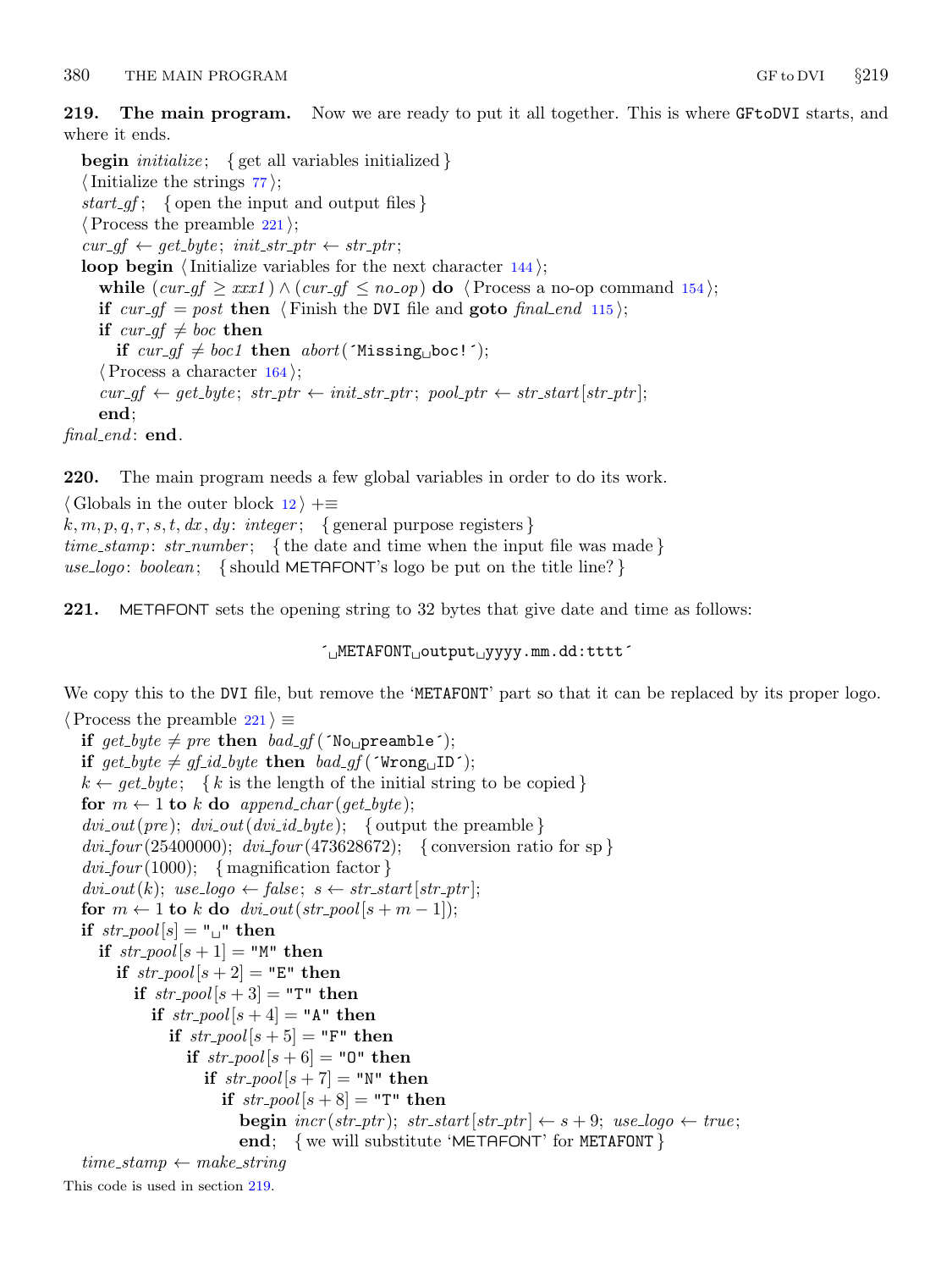<span id="page-80-0"></span>222. System-dependent changes. This section should be replaced, if necessary, by changes to the program that are necessary to make GFtoDVI work at a particular installation. It is usually best to design your change file so that all changes to previous sections preserve the section numbering; then everybody's version will be consistent with the printed program. More extensive changes, which introduce new sections, can be inserted here; then only the index itself will get a new section number.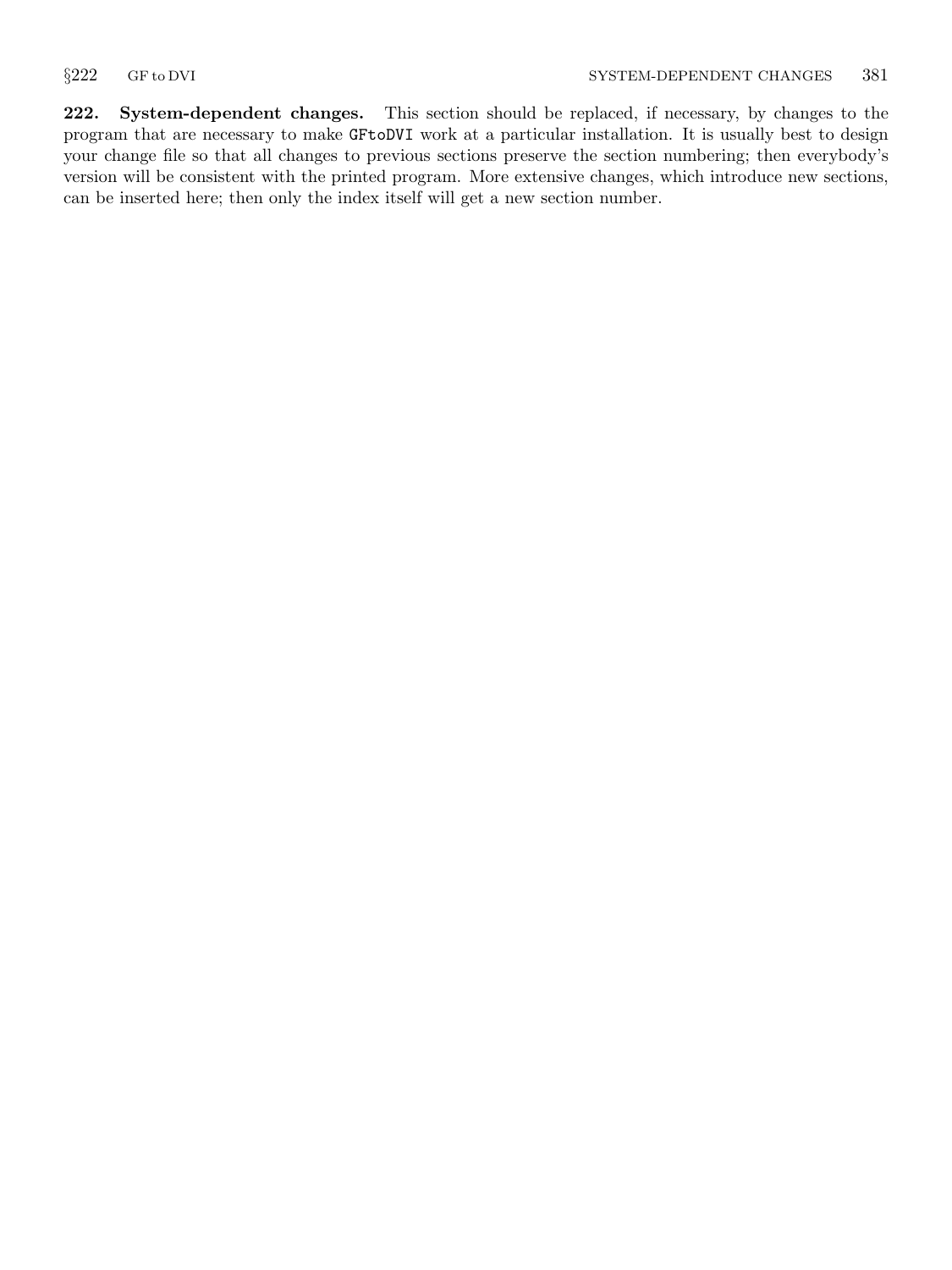223. Index. Here is a list of the section numbers where each identifier is used. Cross references to error messages and a few other tidbits of information also appear.

 $a: \quad 51, \; 92, \; 107, \; 211.$  $a: \quad 51, \; 92, \; 107, \; 211.$  $a: \quad 51, \; 92, \; 107, \; 211.$  $a: \quad 51, \; 92, \; 107, \; 211.$  $a: \quad 51, \; 92, \; 107, \; 211.$  $a: \quad 51, \; 92, \; 107, \; 211.$  $a: \quad 51, \; 92, \; 107, \; 211.$  $a: \quad 51, \; 92, \; 107, \; 211.$  $a: \quad 51, \; 92, \; 107, \; 211.$  $abend: 58, 60, 62, 63, 64, 66.$  $abend: 58, 60, 62, 63, 64, 66.$  $abend: 58, 60, 62, 63, 64, 66.$  $abend: 58, 60, 62, 63, 64, 66.$  $abend: 58, 60, 62, 63, 64, 66.$  $abend: 58, 60, 62, 63, 64, 66.$  $abend: 58, 60, 62, 63, 64, 66.$  $abend: 58, 60, 62, 63, 64, 66.$  $abend: 58, 60, 62, 63, 64, 66.$  $abend: 58, 60, 62, 63, 64, 66.$  $abend: 58, 60, 62, 63, 64, 66.$  $abend: 58, 60, 62, 63, 64, 66.$ abort: [8,](#page-2-0) [58,](#page-29-0) [61](#page-30-0), [73](#page-34-0), [74](#page-34-0), [75](#page-35-0), [91](#page-42-0), [141](#page-58-0), [165](#page-64-0), [169](#page-65-0), [184,](#page-69-0) [219](#page-79-0). abs: [138,](#page-57-0) [151,](#page-61-0) [152](#page-61-0), [173](#page-67-0), [178.](#page-68-0) adjust: [69](#page-33-0).  $alpha: 58, 64, 65.$  $alpha: 58, 64, 65.$  $alpha: 58, 64, 65.$  $alpha: 58, 64, 65.$  $alpha: 58, 64, 65.$  $alpha: 58, 64, 65.$  $append\_char: \quad 73, 75, 83, 90, 101, 221.$  $append\_char: \quad 73, 75, 83, 90, 101, 221.$  $append\_char: \quad 73, 75, 83, 90, 101, 221.$  $append\_char: \quad 73, 75, 83, 90, 101, 221.$  $append\_char: \quad 73, 75, 83, 90, 101, 221.$  $append\_char: \quad 73, 75, 83, 90, 101, 221.$  $append\_char: \quad 73, 75, 83, 90, 101, 221.$  $append\_char: \quad 73, 75, 83, 90, 101, 221.$  $append\_char: \quad 73, 75, 83, 90, 101, 221.$  $append\_char: \quad 73, 75, 83, 90, 101, 221.$  $append\_char: \quad 73, 75, 83, 90, 101, 221.$  $append\_char: \quad 73, 75, 83, 90, 101, 221.$  $append\_char: \quad 73, 75, 83, 90, 101, 221.$  $append\_to_name: 92.$  $append\_to_name: 92.$  $append\_to_name: 92.$ area\_code: [77,](#page-36-0) [98,](#page-44-0) [100,](#page-44-0) [101,](#page-45-0) [154.](#page-62-0) area\_delimiter: [87](#page-41-0), [89,](#page-41-0) [90,](#page-41-0) [91.](#page-42-0)  $ASCII\_code: \underline{10}$ , [12](#page-4-0), [71,](#page-34-0) [73,](#page-34-0) [90](#page-41-0), [92,](#page-42-0) [116](#page-49-0). at size: [39](#page-21-0).  $at\_code: 77, 154.$  $at\_code: 77, 154.$  $at\_code: 77, 154.$  $at\_code: 77, 154.$  $at\_code: 77, 154.$ b:  $51, 107, 207$  $51, 107, 207$  $51, 107, 207$  $51, 107, 207$ . backpointers: [32.](#page-16-0) Bad GF file : [8](#page-2-0). Bad label type...:  $163$ . Bad TFM file... : [58](#page-29-0).  $bad\_gf: \& 215, 221.$  $bad\_gf: \& 215, 221.$  $bad\_gf: \& 215, 221.$  $bad\_gf: \& 215, 221.$  $bad\_gf: \& 215, 221.$ bad\_tfm:  $58$ . banner:  $1, 3$  $1, 3$ . bc:  $\frac{37}{36}$  $\frac{37}{36}$  $\frac{37}{36}$ , [38](#page-21-0), [40,](#page-22-0) [42,](#page-23-0) [58](#page-29-0), [60](#page-30-0), [61](#page-30-0), [66,](#page-32-0) [69.](#page-33-0) bch  $label:18, 66, 69.$  $label:18, 66, 69.$  $label:18, 66, 69.$  $label:18, 66, 69.$ bchar:  $\frac{58}{66}$  $\frac{58}{66}$  $\frac{58}{66}$ , [66,](#page-32-0) [69,](#page-33-0) [116](#page-49-0), [122](#page-51-0). bchar\_label:  $\frac{53}{50}$ , [69](#page-33-0), [120.](#page-50-0) begin name:  $86, 89, 95$  $86, 89, 95$  $86, 89, 95$  $86, 89, 95$  $86, 89, 95$ .  $best_q$ : [150](#page-60-0), [151,](#page-61-0) [152.](#page-61-0) beta:  $\frac{58}{64}$  $\frac{58}{64}$  $\frac{58}{64}$ , [64,](#page-31-0) [65.](#page-31-0) BigEndian order: [19,](#page-7-0) [37](#page-20-0). black: [28,](#page-13-0) [29.](#page-14-0) blank\_rows: [212,](#page-76-0) [214](#page-77-0), [215](#page-77-0), [217,](#page-78-0) [218.](#page-78-0) boc: [27](#page-13-0), [29](#page-14-0), [30,](#page-15-0) [31](#page-16-0), [32,](#page-16-0) [35](#page-18-0), [85,](#page-40-0) [96](#page-43-0), [153,](#page-62-0) [154](#page-62-0), [164,](#page-64-0) [165,](#page-64-0) [219.](#page-79-0)  $boc1: 29, 30, 165, 219.$  $boc1: 29, 30, 165, 219.$  $boc1: 29, 30, 165, 219.$  $boc1: 29, 30, 165, 219.$  $boc1: 29, 30, 165, 219.$  $boc1: 29, 30, 165, 219.$  $boc1: 29, 30, 165, 219.$  $boc1: 29, 30, 165, 219.$ boolean: [52](#page-26-0), [90,](#page-41-0) [96](#page-43-0), [116,](#page-49-0) [117](#page-50-0), [145,](#page-59-0) [149](#page-60-0), [194,](#page-72-0) [218,](#page-78-0) [220](#page-79-0). bop: [19](#page-7-0), [21](#page-8-0), [22](#page-10-0), [24](#page-11-0), [25](#page-12-0), [102,](#page-46-0) [172.](#page-66-0) bot:  $\frac{43}{5}$ . bot coords : [186,](#page-70-0) [190](#page-71-0), [196,](#page-73-0) [197](#page-73-0), [198](#page-73-0), [199.](#page-73-0) box depth : [116,](#page-49-0) [117](#page-50-0), [121](#page-51-0), [185](#page-69-0), [186](#page-70-0). box height: [116](#page-49-0), [117](#page-50-0), [121,](#page-51-0) [185,](#page-69-0) [186.](#page-70-0) box width : [116,](#page-49-0) [117](#page-50-0), [119,](#page-50-0) [121](#page-51-0), [185,](#page-69-0) [186.](#page-70-0)  $break: 16.$  $break: 16.$  $break: 16.$  $buf_ptr: 18, 94, 95, 100, 101.$  $buf_ptr: 18, 94, 95, 100, 101.$  $buf_ptr: 18, 94, 95, 100, 101.$  $buf_ptr: 18, 94, 95, 100, 101.$  $buf_ptr: 18, 94, 95, 100, 101.$  $buf_ptr: 18, 94, 95, 100, 101.$  $buf_ptr: 18, 94, 95, 100, 101.$  $buf_ptr: 18, 94, 95, 100, 101.$  $buf_ptr: 18, 94, 95, 100, 101.$  $buf_ptr: 18, 94, 95, 100, 101.$  $buf_ptr: 18, 94, 95, 100, 101.$ buffer : [16](#page-6-0), [17,](#page-6-0) [18,](#page-6-0) [75](#page-35-0), [82,](#page-39-0) [83,](#page-39-0) [94](#page-43-0), [95](#page-43-0), [100,](#page-44-0) [101,](#page-45-0) [114](#page-48-0). byte\_file:  $45, 46$  $45, 46$ .  $b0: \underline{49}$  $b0: \underline{49}$  $b0: \underline{49}$ , [50](#page-25-0), <u>52</u>, [53,](#page-27-0) [55](#page-28-0), [60,](#page-30-0) [62,](#page-30-0) [63](#page-31-0), [64](#page-31-0), [66,](#page-32-0) [67,](#page-32-0) [68,](#page-32-0) [111,](#page-47-0) [118.](#page-50-0)

 $b1: \underline{49}, 50, \underline{52}, 55, 60, 62, 63, 64, 66, 67, 68,$  $b1: \underline{49}, 50, \underline{52}, 55, 60, 62, 63, 64, 66, 67, 68,$  $b1: \underline{49}, 50, \underline{52}, 55, 60, 62, 63, 64, 66, 67, 68,$  $b1: \underline{49}, 50, \underline{52}, 55, 60, 62, 63, 64, 66, 67, 68,$  $b1: \underline{49}, 50, \underline{52}, 55, 60, 62, 63, 64, 66, 67, 68,$  $b1: \underline{49}, 50, \underline{52}, 55, 60, 62, 63, 64, 66, 67, 68,$  $b1: \underline{49}, 50, \underline{52}, 55, 60, 62, 63, 64, 66, 67, 68,$  $b1: \underline{49}, 50, \underline{52}, 55, 60, 62, 63, 64, 66, 67, 68,$  $b1: \underline{49}, 50, \underline{52}, 55, 60, 62, 63, 64, 66, 67, 68,$  $b1: \underline{49}, 50, \underline{52}, 55, 60, 62, 63, 64, 66, 67, 68,$  $b1: \underline{49}, 50, \underline{52}, 55, 60, 62, 63, 64, 66, 67, 68,$  $b1: \underline{49}, 50, \underline{52}, 55, 60, 62, 63, 64, 66, 67, 68,$  $b1: \underline{49}, 50, \underline{52}, 55, 60, 62, 63, 64, 66, 67, 68,$  $b1: \underline{49}, 50, \underline{52}, 55, 60, 62, 63, 64, 66, 67, 68,$  $b1: \underline{49}, 50, \underline{52}, 55, 60, 62, 63, 64, 66, 67, 68,$  $b1: \underline{49}, 50, \underline{52}, 55, 60, 62, 63, 64, 66, 67, 68,$  $b1: \underline{49}, 50, \underline{52}, 55, 60, 62, 63, 64, 66, 67, 68,$  $b1: \underline{49}, 50, \underline{52}, 55, 60, 62, 63, 64, 66, 67, 68,$  $b1: \underline{49}, 50, \underline{52}, 55, 60, 62, 63, 64, 66, 67, 68,$  $b1: \underline{49}, 50, \underline{52}, 55, 60, 62, 63, 64, 66, 67, 68,$ [111,](#page-47-0) [118.](#page-50-0)  $b2: \underline{49}$  $b2: \underline{49}$  $b2: \underline{49}$ , [50](#page-25-0), [52,](#page-26-0) [55,](#page-28-0) [60](#page-30-0), [62](#page-30-0), [63,](#page-31-0) [64,](#page-31-0) [66](#page-32-0), [67,](#page-32-0) [68,](#page-32-0) [111,](#page-47-0) [118.](#page-50-0)  $b3: \underline{49}$  $b3: \underline{49}$  $b3: \underline{49}$ , [50](#page-25-0),  $\underline{52}$ , [55,](#page-28-0) [60](#page-30-0), [62](#page-30-0), [63,](#page-31-0) [64,](#page-31-0) [66](#page-32-0), [67,](#page-32-0) [68,](#page-32-0) [111,](#page-47-0) [118.](#page-50-0) c:  $\underline{51}$ ,  $\underline{75}$  $\underline{75}$  $\underline{75}$ ,  $\underline{81}$  $\underline{81}$  $\underline{81}$ ,  $\underline{90}$  $\underline{90}$  $\underline{90}$ ,  $\underline{92}$  $\underline{92}$  $\underline{92}$ ,  $\underline{113}$ ,  $\underline{127}$ .  $char: 11, 48.$  $char: 11, 48.$  $char: 11, 48.$  $char: 11, 48.$  $char: 11, 48.$  $char\_base: 53, 55, 61.$  $char\_base: 53, 55, 61.$  $char\_base: 53, 55, 61.$  $char\_base: 53, 55, 61.$  $char\_base: 53, 55, 61.$  $char\_base: 53, 55, 61.$ char code : [165,](#page-64-0) [166](#page-65-0), [172.](#page-66-0)  $char\_depth: 55, 121.$  $char\_depth: 55, 121.$  $char\_depth: 55, 121.$  $char\_depth: 55, 121.$  $char\_depth: 55, 121.$  $char\_depth\_end$ :  $\underline{55}$ .  $char\_exists: 55, 121, 169, 184, 205.$  $char\_exists: 55, 121, 169, 184, 205.$  $char\_exists: 55, 121, 169, 184, 205.$  $char\_exists: 55, 121, 169, 184, 205.$  $char\_exists: 55, 121, 169, 184, 205.$  $char\_exists: 55, 121, 169, 184, 205.$  $char\_exists: 55, 121, 169, 184, 205.$  $char\_exists: 55, 121, 169, 184, 205.$  $char\_exists: 55, 121, 169, 184, 205.$  $char\_exists: 55, 121, 169, 184, 205.$  $char. header: 78, 172.$  $char. header: 78, 172.$  $char. header: 78, 172.$  $char. header: 78, 172.$ char height: [55](#page-28-0), [121](#page-51-0), [137](#page-57-0), [169,](#page-65-0) [184.](#page-69-0)  $char\_height\_end$ :  $\underline{55}$  $\underline{55}$  $\underline{55}$ . char info: [40](#page-22-0), [53](#page-27-0), [55,](#page-28-0) [117,](#page-50-0) [120,](#page-50-0) [121,](#page-51-0) [137](#page-57-0), [169](#page-65-0), [184,](#page-69-0) [205,](#page-75-0) [210.](#page-76-0)  $char\_info\_end$ :  $\underline{55}$ .  $char\_info\_word: 38, 40, 41.$  $char\_info\_word: 38, 40, 41.$  $char\_info\_word: 38, 40, 41.$  $char\_info\_word: 38, 40, 41.$  $char\_info\_word: 38, 40, 41.$  $char\_info\_word: 38, 40, 41.$  $char\_info\_word: 38, 40, 41.$  $char\_italic: 55.$  $char\_italic: 55.$  $char\_italic: 55.$  $char\_italic\_end$ :  $55.$  $55.$  $char_kern: 56, 120.$  $char_kern: 56, 120.$  $char_kern: 56, 120.$  $char_kern: 56, 120.$  $char_kern: 56, 120.$  $char\_tern\_end$ : [56.](#page-28-0) char loc: [29](#page-14-0), [32](#page-16-0).  $char\_loc0: \quad 29.$  $char\_loc0: \quad 29.$  $char\_tag$ :  $\underline{55}$ , [120](#page-50-0), [210.](#page-76-0)  $char\_width$ :  $\underline{55}$ , [121,](#page-51-0) [169](#page-65-0), [184](#page-69-0).  $char\_width\_end:$  [55.](#page-28-0) Character too wide: [165.](#page-64-0) check sum: [24](#page-11-0), [31](#page-16-0), [39.](#page-21-0)  $check\_byte\_range: \underline{66}$  $check\_byte\_range: \underline{66}$  $check\_byte\_range: \underline{66}$ , [67](#page-32-0).  $check\_fonts$ :  $96, 164$  $96, 164$  $96, 164$ . Chinese characters: [32](#page-16-0).  $chr$ : [11](#page-4-0), [12,](#page-4-0) [14,](#page-5-0) [15](#page-5-0). coding scheme: [39.](#page-21-0) continue : [6,](#page-2-0) [98,](#page-44-0) [99](#page-44-0), [116,](#page-49-0) [122](#page-51-0), [123](#page-52-0), [215,](#page-77-0) [218](#page-78-0). convert: [167,](#page-65-0) [168,](#page-65-0) [173](#page-67-0), [187](#page-70-0).  $cs: 31.$  $cs: 31.$ cur area : [86,](#page-41-0) [91](#page-42-0), [94](#page-43-0). cur ext: [86](#page-41-0), [91](#page-42-0), [94.](#page-43-0)  $cur\_gf$ : [79,](#page-38-0) [80](#page-38-0), [81,](#page-38-0) [82,](#page-39-0) [84](#page-39-0), [85,](#page-40-0) [154](#page-62-0), [165,](#page-64-0) [214,](#page-77-0) [215,](#page-77-0) [216](#page-78-0), [217](#page-78-0), [218,](#page-78-0) [219](#page-79-0).  $\textit{cur\_l}:$  [116,](#page-49-0) [120,](#page-50-0) [121,](#page-51-0) [122,](#page-51-0) [123.](#page-52-0) cur  $loc: 8, 47, 48, 51, 154, 163.$  $loc: 8, 47, 48, 51, 154, 163.$  $loc: 8, 47, 48, 51, 154, 163.$  $loc: 8, 47, 48, 51, 154, 163.$  $loc: 8, 47, 48, 51, 154, 163.$  $loc: 8, 47, 48, 51, 154, 163.$  $loc: 8, 47, 48, 51, 154, 163.$  $loc: 8, 47, 48, 51, 154, 163.$  $loc: 8, 47, 48, 51, 154, 163.$  $loc: 8, 47, 48, 51, 154, 163.$  $loc: 8, 47, 48, 51, 154, 163.$  $loc: 8, 47, 48, 51, 154, 163.$  $cur_name: 86, 91, 94.$  $cur_name: 86, 91, 94.$  $cur_name: 86, 91, 94.$  $cur_name: 86, 91, 94.$  $cur_name: 86, 91, 94.$  $cur_name: 86, 91, 94.$  $cur_name: 86, 91, 94.$  $cur_r$ : [116](#page-49-0), [120,](#page-50-0) [122,](#page-51-0) [123](#page-52-0).  $cur\_string: 79, 80, 81, 83, 154, 162, 163.$  $cur\_string: 79, 80, 81, 83, 154, 162, 163.$  $cur\_string: 79, 80, 81, 83, 154, 162, 163.$  $cur\_string: 79, 80, 81, 83, 154, 162, 163.$  $cur\_string: 79, 80, 81, 83, 154, 162, 163.$  $cur\_string: 79, 80, 81, 83, 154, 162, 163.$  $cur\_string: 79, 80, 81, 83, 154, 162, 163.$  $cur\_string: 79, 80, 81, 83, 154, 162, 163.$  $cur\_string: 79, 80, 81, 83, 154, 162, 163.$  $cur\_string: 79, 80, 81, 83, 154, 162, 163.$  $cur\_string: 79, 80, 81, 83, 154, 162, 163.$  $cur\_string: 79, 80, 81, 83, 154, 162, 163.$  $cur\_string: 79, 80, 81, 83, 154, 162, 163.$  $cur\_string: 79, 80, 81, 83, 154, 162, 163.$  $cur\_string: 79, 80, 81, 83, 154, 162, 163.$ d:  $51, 127, 150$  $51, 127, 150$  $51, 127, 150$  $51, 127, 150$ . d min:  $\frac{150}{151}$  $\frac{150}{151}$  $\frac{150}{151}$  $\frac{150}{151}$  $\frac{150}{151}$ , [152.](#page-61-0)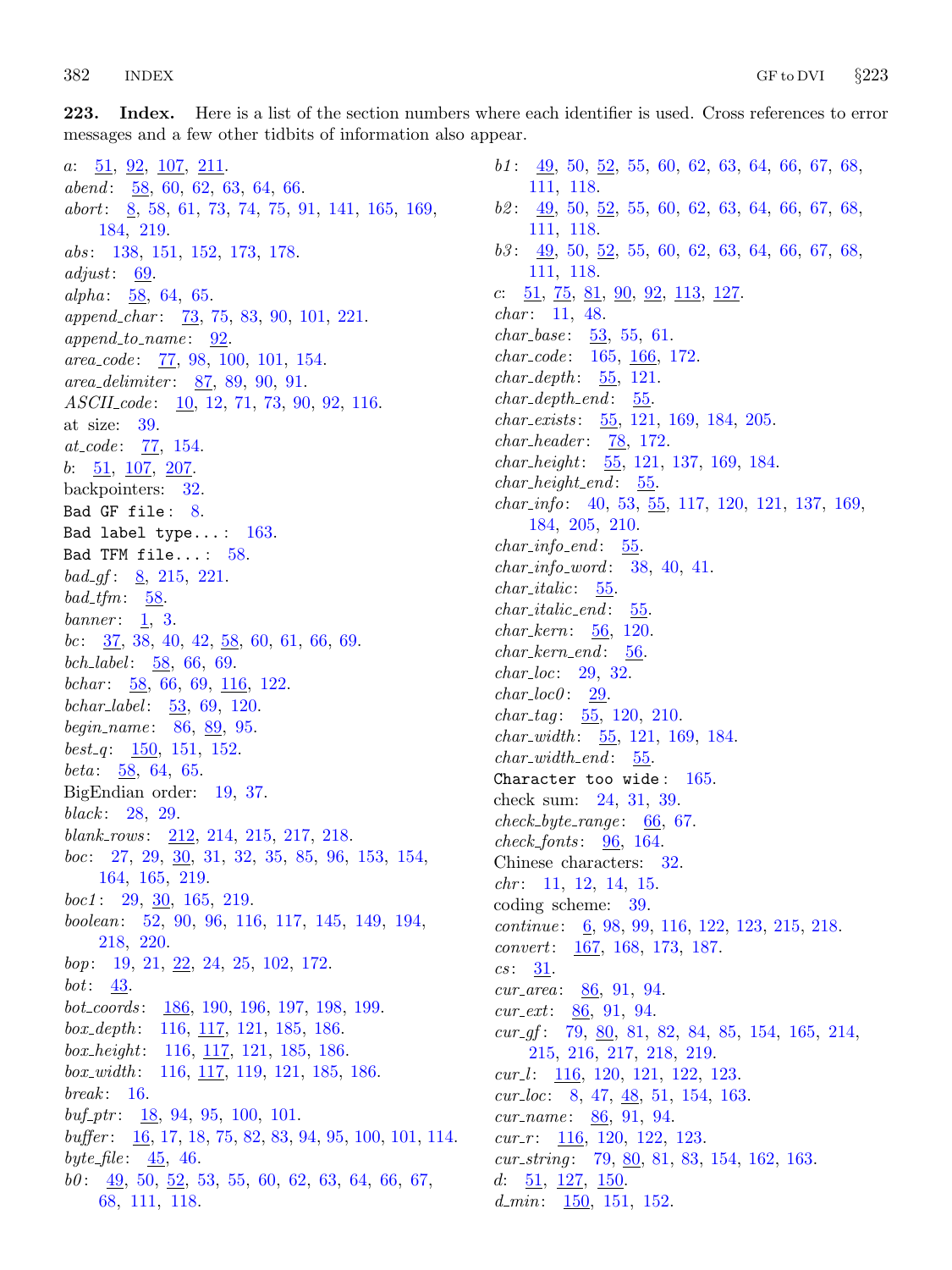$decr: \quad 7, \ 62, \ 69, \ 75, \ 95, \ 114, \ 115, \ 122, \ 179, \ 180,$  $decr: \quad 7, \ 62, \ 69, \ 75, \ 95, \ 114, \ 115, \ 122, \ 179, \ 180,$  $decr: \quad 7, \ 62, \ 69, \ 75, \ 95, \ 114, \ 115, \ 122, \ 179, \ 180,$  $decr: \quad 7, \ 62, \ 69, \ 75, \ 95, \ 114, \ 115, \ 122, \ 179, \ 180,$  $decr: \quad 7, \ 62, \ 69, \ 75, \ 95, \ 114, \ 115, \ 122, \ 179, \ 180,$  $decr: \quad 7, \ 62, \ 69, \ 75, \ 95, \ 114, \ 115, \ 122, \ 179, \ 180,$  $decr: \quad 7, \ 62, \ 69, \ 75, \ 95, \ 114, \ 115, \ 122, \ 179, \ 180,$  $decr: \quad 7, \ 62, \ 69, \ 75, \ 95, \ 114, \ 115, \ 122, \ 179, \ 180,$  $decr: \quad 7, \ 62, \ 69, \ 75, \ 95, \ 114, \ 115, \ 122, \ 179, \ 180,$  $decr: \quad 7, \ 62, \ 69, \ 75, \ 95, \ 114, \ 115, \ 122, \ 179, \ 180,$  $decr: \quad 7, \ 62, \ 69, \ 75, \ 95, \ 114, \ 115, \ 122, \ 179, \ 180,$  $decr: \quad 7, \ 62, \ 69, \ 75, \ 95, \ 114, \ 115, \ 122, \ 179, \ 180,$  $decr: \quad 7, \ 62, \ 69, \ 75, \ 95, \ 114, \ 115, \ 122, \ 179, \ 180,$  $decr: \quad 7, \ 62, \ 69, \ 75, \ 95, \ 114, \ 115, \ 122, \ 179, \ 180,$  $decr: \quad 7, \ 62, \ 69, \ 75, \ 95, \ 114, \ 115, \ 122, \ 179, \ 180,$  $decr: \quad 7, \ 62, \ 69, \ 75, \ 95, \ 114, \ 115, \ 122, \ 179, \ 180,$  $decr: \quad 7, \ 62, \ 69, \ 75, \ 95, \ 114, \ 115, \ 122, \ 179, \ 180,$  $decr: \quad 7, \ 62, \ 69, \ 75, \ 95, \ 114, \ 115, \ 122, \ 179, \ 180,$  $decr: \quad 7, \ 62, \ 69, \ 75, \ 95, \ 114, \ 115, \ 122, \ 179, \ 180,$  $decr: \quad 7, \ 62, \ 69, \ 75, \ 95, \ 114, \ 115, \ 122, \ 179, \ 180,$ [210,](#page-76-0) [213](#page-77-0), [214](#page-77-0), [217.](#page-78-0) default fonts: [78.](#page-37-0)  $default_{.}gray_{.}font: 78, 97.$  $default_{.}gray_{.}font: 78, 97.$  $default_{.}gray_{.}font: 78, 97.$  $default_{.}gray_{.}font: 78, 97.$  $default_{.}gray_{.}font: 78, 97.$ default label font: [78](#page-37-0), [97.](#page-43-0)  $default\_rule\_thickness: 44, 57, 135, 175.$  $default\_rule\_thickness: 44, 57, 135, 175.$  $default\_rule\_thickness: 44, 57, 135, 175.$  $default\_rule\_thickness: 44, 57, 135, 175.$  $default\_rule\_thickness: 44, 57, 135, 175.$  $default\_rule\_thickness: 44, 57, 135, 175.$  $default\_rule\_thickness: 44, 57, 135, 175.$  $default\_rule\_thickness: 44, 57, 135, 175.$  $default\_title\_font: 78, 97.$  $default\_title\_font: 78, 97.$  $default\_title\_font: 78, 97.$  $default\_title\_font: 78, 97.$  $del_m: 29$  $del_m: 29$ .  $del_n$ : [29](#page-14-0). delta: [183,](#page-69-0) [184,](#page-69-0) [185](#page-69-0), [186.](#page-70-0) delta  $x$ : [167](#page-65-0), [168](#page-65-0), [170](#page-65-0), [209](#page-76-0), [218](#page-78-0).  $delta.y: 167, 168, 170, 218.$  $delta.y: 167, 168, 170, 218.$  $delta.y: 167, 168, 170, 218.$  $delta.y: 167, 168, 170, 218.$  $delta.y: 167, 168, 170, 218.$  $delta.y: 167, 168, 170, 218.$  $delta.y: 167, 168, 170, 218.$  $delta.y: 167, 168, 170, 218.$  $delta.y: 167, 168, 170, 218.$ den:  $21, 23, 25$  $21, 23, 25$  $21, 23, 25$  $21, 23, 25$  $21, 23, 25$ . depth base:  $\frac{53}{53}$ , [55,](#page-28-0) [61](#page-30-0), [64.](#page-31-0) depth-index:  $\overline{40}$  $\overline{40}$  $\overline{40}$ , [55.](#page-28-0) design size: [31](#page-16-0), [39.](#page-21-0)  $d\hat{\mu}$ : [194](#page-72-0), [195](#page-73-0), [196](#page-73-0), [197](#page-73-0), [198](#page-73-0), [199.](#page-73-0) dm: [29](#page-14-0).  $do\_nothinging: 7, 63, 154.$  $do\_nothinging: 7, 63, 154.$  $do\_nothinging: 7, 63, 154.$  $do\_nothinging: 7, 63, 154.$  $do\_nothinging: 7, 63, 154.$  $do\_nothinging: 7, 63, 154.$  $do\_nothinging: 7, 63, 154.$ do pixels: [164,](#page-64-0) [218.](#page-78-0)  $do\_skip: 215$  $do\_skip: 215$ . done:  $6, 58, 69, 81, 83, 85, 94, 95, 98, 99, 116,$  $6, 58, 69, 81, 83, 85, 94, 95, 98, 99, 116,$  $6, 58, 69, 81, 83, 85, 94, 95, 98, 99, 116,$  $6, 58, 69, 81, 83, 85, 94, 95, 98, 99, 116,$  $6, 58, 69, 81, 83, 85, 94, 95, 98, 99, 116,$  $6, 58, 69, 81, 83, 85, 94, 95, 98, 99, 116,$  $6, 58, 69, 81, 83, 85, 94, 95, 98, 99, 116,$  $6, 58, 69, 81, 83, 85, 94, 95, 98, 99, 116,$  $6, 58, 69, 81, 83, 85, 94, 95, 98, 99, 116,$  $6, 58, 69, 81, 83, 85, 94, 95, 98, 99, 116,$  $6, 58, 69, 81, 83, 85, 94, 95, 98, 99, 116,$  $6, 58, 69, 81, 83, 85, 94, 95, 98, 99, 116,$  $6, 58, 69, 81, 83, 85, 94, 95, 98, 99, 116,$  $6, 58, 69, 81, 83, 85, 94, 95, 98, 99, 116,$  $6, 58, 69, 81, 83, 85, 94, 95, 98, 99, 116,$  $6, 58, 69, 81, 83, 85, 94, 95, 98, 99, 116,$  $6, 58, 69, 81, 83, 85, 94, 95, 98, 99, 116,$  $6, 58, 69, 81, 83, 85, 94, 95, 98, 99, 116,$  $6, 58, 69, 81, 83, 85, 94, 95, 98, 99, 116,$  $6, 58, 69, 81, 83, 85, 94, 95, 98, 99, 116,$  $6, 58, 69, 81, 83, 85, 94, 95, 98, 99, 116,$  $6, 58, 69, 81, 83, 85, 94, 95, 98, 99, 116,$ [120,](#page-50-0) [122](#page-51-0), [208](#page-76-0), [218.](#page-78-0) done1:  $6, 81, 82, 215, 218.$  $6, 81, 82, 215, 218.$  $6, 81, 82, 215, 218.$  $6, 81, 82, 215, 218.$  $6, 81, 82, 215, 218.$  $6, 81, 82, 215, 218.$  $6, 81, 82, 215, 218.$  $6, 81, 82, 215, 218.$  $6, 81, 82, 215, 218.$  $6, 81, 82, 215, 218.$  $dot-for\_label$ :  $188, 190, 192, 193, 194, 195, 202$  $188, 190, 192, 193, 194, 195, 202$  $188, 190, 192, 193, 194, 195, 202$  $188, 190, 192, 193, 194, 195, 202$  $188, 190, 192, 193, 194, 195, 202$  $188, 190, 192, 193, 194, 195, 202$  $188, 190, 192, 193, 194, 195, 202$  $188, 190, 192, 193, 194, 195, 202$  $188, 190, 192, 193, 194, 195, 202$  $188, 190, 192, 193, 194, 195, 202$  $188, 190, 192, 193, 194, 195, 202$  $188, 190, 192, 193, 194, 195, 202$  $188, 190, 192, 193, 194, 195, 202$ . dot height: [148](#page-60-0), [183,](#page-69-0) [184](#page-69-0), [185,](#page-69-0) [186](#page-70-0), [188.](#page-70-0) dot\_width: [148](#page-60-0), [183](#page-69-0), [184](#page-69-0), [186,](#page-70-0) [188.](#page-70-0)  $down1: 21.$  $down1: 21.$  $down1: 21.$  $down2: 21.$  $down2: 21.$  $down2: 21.$  $down3: 21.$  $down3: 21.$  $down3: 21.$  $down4: 21, 22, 171.$  $down4: 21, 22, 171.$  $down4: 21, 22, 171.$  $down4: 21, 22, 171.$  $down4: 21, 22, 171.$  $down4: 21, 22, 171.$  $down4: 21, 22, 171.$ ds:  $31$ . dummy\_info: [117,](#page-50-0) [118](#page-50-0), [120](#page-50-0). DVI files:  $19$ .  $dvi_buf$ : [104,](#page-46-0) [105,](#page-46-0) [107](#page-46-0), [108](#page-47-0).  $dvi_buf_size: \quad \underline{5}$ , 104, 10[5,](#page-2-0) [106,](#page-46-0) [108](#page-47-0), [109,](#page-47-0) [115.](#page-48-0)  $dvi\_ext: 78, 94.$  $dvi\_ext: 78, 94.$  $dvi\_ext: 78, 94.$  $dvi\_ext: 78, 94.$  $dvi\_ext: 78, 94.$  $dv i$ -file: [46](#page-24-0), [47,](#page-24-0) [107](#page-46-0).  $dvi$  font def: [98](#page-44-0), [111,](#page-47-0) [115.](#page-48-0)  $dvi_four: 110, 111, 115, 119, 121, 171, 172, 176,$  $dvi_four: 110, 111, 115, 119, 121, 171, 172, 176,$  $dvi_four: 110, 111, 115, 119, 121, 171, 172, 176,$  $dvi_four: 110, 111, 115, 119, 121, 171, 172, 176,$  $dvi_four: 110, 111, 115, 119, 121, 171, 172, 176,$  $dvi_four: 110, 111, 115, 119, 121, 171, 172, 176,$  $dvi_four: 110, 111, 115, 119, 121, 171, 172, 176,$  $dvi_four: 110, 111, 115, 119, 121, 171, 172, 176,$  $dvi_four: 110, 111, 115, 119, 121, 171, 172, 176,$  $dvi_four: 110, 111, 115, 119, 121, 171, 172, 176,$  $dvi_four: 110, 111, 115, 119, 121, 171, 172, 176,$  $dvi_four: 110, 111, 115, 119, 121, 171, 172, 176,$  $dvi_four: 110, 111, 115, 119, 121, 171, 172, 176,$  $dvi_four: 110, 111, 115, 119, 121, 171, 172, 176,$  $dvi_four: 110, 111, 115, 119, 121, 171, 172, 176,$  $dvi_four: 110, 111, 115, 119, 121, 171, 172, 176,$ [177,](#page-67-0) [179](#page-68-0), [180](#page-68-0), [209,](#page-76-0) [221](#page-79-0). dvi goto: [171](#page-66-0), [172](#page-66-0), [176,](#page-67-0) [177,](#page-67-0) [178](#page-68-0), [188](#page-70-0), [190](#page-71-0), [194,](#page-72-0) [202,](#page-74-0) [218.](#page-78-0)  $dvi_id_byte: 23, 115, 221.$  $dvi_id_byte: 23, 115, 221.$  $dvi_id_byte: 23, 115, 221.$  $dvi_id_byte: 23, 115, 221.$  $dvi_id_byte: 23, 115, 221.$  $dvi_id_byte: 23, 115, 221.$  $dvi_id_byte: 23, 115, 221.$  $dvi\_index: 104, 105, 107.$  $dvi\_index: 104, 105, 107.$  $dvi\_index: 104, 105, 107.$  $dvi\_index: 104, 105, 107.$  $dvi\_index: 104, 105, 107.$  $dvi\_index: 104, 105, 107.$ dvi<sub>-</sub>limit: [104,](#page-46-0) [105,](#page-46-0) [106](#page-46-0), [108](#page-47-0), [109](#page-47-0).  $div_{\text{-}}\text{offset}:$  [104,](#page-46-0) [105](#page-46-0), [106,](#page-46-0) [108,](#page-47-0) [115](#page-48-0), [172.](#page-66-0)  $divi_{}10x$ :  $\frac{108}{110}$  $\frac{108}{110}$  $\frac{108}{110}$  $\frac{108}{110}$  $\frac{108}{110}$ , [111,](#page-47-0) [112,](#page-47-0) [113,](#page-48-0) [114](#page-48-0), [115](#page-48-0), [119,](#page-50-0) [121,](#page-51-0) [164,](#page-64-0) [171](#page-66-0), [172](#page-66-0), [176,](#page-67-0) [177](#page-67-0), [178](#page-68-0), [179,](#page-68-0) [180,](#page-68-0) [188](#page-70-0), [190,](#page-71-0) [194,](#page-72-0) [202](#page-74-0), [208](#page-76-0), [209,](#page-76-0) [218,](#page-78-0) [221](#page-79-0).  $div\_ptr$ : [104](#page-46-0), [105,](#page-46-0) [106](#page-46-0), [108,](#page-47-0) [109](#page-47-0), [115,](#page-48-0) [172](#page-66-0).  $divi$  scaled:  $114$ , [172,](#page-66-0) [202](#page-74-0).

 $dvi$ -swap:  $\frac{108}{108}$  $\frac{108}{108}$  $\frac{108}{108}$ .  $dv_i$  x: [167](#page-65-0), [168,](#page-65-0) [173,](#page-67-0) [176](#page-67-0), [177](#page-67-0), [178,](#page-68-0) [185](#page-69-0), [186](#page-70-0), [187,](#page-70-0) [188](#page-70-0), [190](#page-71-0), [194,](#page-72-0) [195](#page-73-0).  $dvi_{.}y$ : [167](#page-65-0), [168,](#page-65-0) [173,](#page-67-0) [176](#page-67-0), [177](#page-67-0), [178,](#page-68-0) [185,](#page-69-0) [186](#page-70-0), [187,](#page-70-0) [188](#page-70-0), [190](#page-71-0), [194,](#page-72-0) [195](#page-73-0).  $dx$ : [29](#page-14-0), [32,](#page-16-0) [192](#page-72-0), [220](#page-79-0). dy: [29,](#page-14-0) [32](#page-16-0), [179](#page-68-0), [180](#page-68-0), [192](#page-72-0), [220](#page-79-0).  $d0: 148, 150, 151, 152.$  $d0: 148, 150, 151, 152.$  $d0: 148, 150, 151, 152.$  $d0: 148, 150, 151, 152.$  $d0: 148, 150, 151, 152.$  $d0: 148, 150, 151, 152.$  $d0: 148, 150, 151, 152.$  $d0: 148, 150, 151, 152.$  $d0: 148, 150, 151, 152.$ e: [92](#page-42-0). ec:  $\frac{37}{36}$  $\frac{37}{36}$  $\frac{37}{36}$ , [38](#page-21-0), [40,](#page-22-0) [42,](#page-23-0) [58](#page-29-0), [60](#page-30-0), [61,](#page-30-0) [66,](#page-32-0) [69](#page-33-0).  $eight\_bits: \quad 45, 49, 51, 52, 53, 80, 105, 113, 116, 218.$  $eight\_bits: \quad 45, 49, 51, 52, 53, 80, 105, 113, 116, 218.$  $eight\_bits: \quad 45, 49, 51, 52, 53, 80, 105, 113, 116, 218.$  $eight\_bits: \quad 45, 49, 51, 52, 53, 80, 105, 113, 116, 218.$  $eight\_bits: \quad 45, 49, 51, 52, 53, 80, 105, 113, 116, 218.$  $eight\_bits: \quad 45, 49, 51, 52, 53, 80, 105, 113, 116, 218.$  $eight\_bits: \quad 45, 49, 51, 52, 53, 80, 105, 113, 116, 218.$  $eight\_bits: \quad 45, 49, 51, 52, 53, 80, 105, 113, 116, 218.$  $eight\_bits: \quad 45, 49, 51, 52, 53, 80, 105, 113, 116, 218.$  $eight\_bits: \quad 45, 49, 51, 52, 53, 80, 105, 113, 116, 218.$  $eight\_bits: \quad 45, 49, 51, 52, 53, 80, 105, 113, 116, 218.$  $eight\_bits: \quad 45, 49, 51, 52, 53, 80, 105, 113, 116, 218.$  $eight\_bits: \quad 45, 49, 51, 52, 53, 80, 105, 113, 116, 218.$  $eight\_bits: \quad 45, 49, 51, 52, 53, 80, 105, 113, 116, 218.$  $eight\_bits: \quad 45, 49, 51, 52, 53, 80, 105, 113, 116, 218.$  $eight\_bits: \quad 45, 49, 51, 52, 53, 80, 105, 113, 116, 218.$  $eight\_bits: \quad 45, 49, 51, 52, 53, 80, 105, 113, 116, 218.$  $eight\_bits: \quad 45, 49, 51, 52, 53, 80, 105, 113, 116, 218.$  $eight\_bits: \quad 45, 49, 51, 52, 53, 80, 105, 113, 116, 218.$  $eight\_bits: \quad 45, 49, 51, 52, 53, 80, 105, 113, 116, 218.$  $eight\_bits: \quad 45, 49, 51, 52, 53, 80, 105, 113, 116, 218.$  $eight\_cases: 215.$  $eight\_cases: 215.$  $eight\_cases: 215.$  $eighth-cstant: \quad 192, 196, 197, 198, 199.$  $eighth-cstant: \quad 192, 196, 197, 198, 199.$  $eighth-cstant: \quad 192, 196, 197, 198, 199.$  $eighth-cstant: \quad 192, 196, 197, 198, 199.$  $eighth-cstant: \quad 192, 196, 197, 198, 199.$  $eighth-cstant: \quad 192, 196, 197, 198, 199.$  $eighth-cstant: \quad 192, 196, 197, 198, 199.$  $eighth-cstant: \quad 192, 196, 197, 198, 199.$  $eighth-cstant: \quad 192, 196, 197, 198, 199.$  $eighth-cstant: \quad 192, 196, 197, 198, 199.$ else: [2](#page-1-0). end: [2](#page-1-0). end  $k: \frac{116}{9}$ , [122](#page-51-0), [123](#page-52-0).  $end_name: 86, 91, 95.$  $end_name: 86, 91, 95.$  $end_name: 86, 91, 95.$  $end_name: 86, 91, 95.$  $end_name: 86, 91, 95.$  $end_name: 86, 91, 95.$ end\_of\_list: [142,](#page-58-0) [144,](#page-59-0) [145,](#page-59-0) [160,](#page-63-0) [161](#page-63-0), [189](#page-70-0), [193](#page-72-0), [201](#page-74-0).  $end\_with$ : [215.](#page-77-0) endcases: [2](#page-1-0). eoc: [27,](#page-13-0) [29,](#page-14-0) [30](#page-15-0), [31,](#page-16-0) [81](#page-38-0), [85,](#page-40-0) [214](#page-77-0), [215,](#page-77-0) [217](#page-78-0).  $eof: 51, 94.$  $eof: 51, 94.$  $eof: 51, 94.$  $eof: 51, 94.$ eoln: [17](#page-6-0).  $e^{i\omega p}$ : [19](#page-7-0), [21,](#page-8-0) [22,](#page-10-0) [24](#page-11-0), [164.](#page-64-0) equals\_sign:  $\frac{78}{202}$  $\frac{78}{202}$  $\frac{78}{202}$ .  $exit: 6, 7, 145, 194, 218.$  $exit: 6, 7, 145, 194, 218.$  $exit: 6, 7, 145, 194, 218.$  $exit: 6, 7, 145, 194, 218.$  $exit: 6, 7, 145, 194, 218.$  $exit: 6, 7, 145, 194, 218.$  $exit: 6, 7, 145, 194, 218.$  $exit: 6, 7, 145, 194, 218.$  $exit: 6, 7, 145, 194, 218.$  $exit: 6, 7, 145, 194, 218.$  $exit: 6, 7, 145, 194, 218.$  $ext: 165, 166, 172.$  $ext: 165, 166, 172.$  $ext: 165, 166, 172.$  $ext: 165, 166, 172.$  $ext: 165, 166, 172.$  $ext: 165, 166, 172.$  $ext: 165, 166, 172.$ ext\_delimiter: [87,](#page-41-0) [89](#page-41-0), [90](#page-41-0), [91.](#page-42-0)  $ext\_header: 78, 172.$  $ext\_header: 78, 172.$  $ext\_header: 78, 172.$  $ext\_header: 78, 172.$  $ext\_header: 78, 172.$  $ext\_tag: 41, 63.$  $ext\_tag: 41, 63.$  $ext\_tag: 41, 63.$  $ext\_tag: 41, 63.$  $ext\_tag: 41, 63.$  $exten: \underline{41}.$  $ext{en\_base}$ :  $\underline{53}$  $\underline{53}$  $\underline{53}$ , [61](#page-30-0), [66](#page-32-0), [67,](#page-32-0) [69.](#page-33-0)  $extensible\_recipe: 38, 43.$  $extensible\_recipe: 38, 43.$  $extensible\_recipe: 38, 43.$  $extensible\_recipe: 38, 43.$  $extensible\_recipe: 38, 43.$  $extra\_space: 44.$  $extra\_space: 44.$  $extra\_space: 44.$ f:  $58, 98, 111, 116$  $58, 98, 111, 116$  $58, 98, 111, 116$  $58, 98, 111, 116$  $58, 98, 111, 116$  $58, 98, 111, 116$ . false: [52](#page-26-0), [90,](#page-41-0) [97,](#page-43-0) [98](#page-44-0), [116](#page-49-0), [120,](#page-50-0) [145,](#page-59-0) [150](#page-60-0), [190](#page-71-0), [194,](#page-72-0) [195](#page-73-0), [215](#page-77-0), [218,](#page-78-0) [221](#page-79-0). fifth octant: [192](#page-72-0), [196](#page-73-0), [197,](#page-73-0) [198,](#page-73-0) [199](#page-73-0).  $file_name_size: 5, 48, 92.$  $file_name_size: 5, 48, 92.$  $file_name_size: 5, 48, 92.$  $file_name_size: 5, 48, 92.$  $file_name_size: 5, 48, 92.$  $file_name_size: 5, 48, 92.$  $file_name_size: 5, 48, 92.$  $final\_end:$   $\frac{4}{5}$ , [8](#page-2-0), [115,](#page-48-0) [219](#page-79-0). finishing\_col: [208](#page-76-0), [216](#page-78-0), [217](#page-78-0), [218](#page-78-0).  $first\_dot:$  [148](#page-60-0), <u>[149](#page-60-0)</u>, [161](#page-63-0), [187](#page-70-0), [201](#page-74-0). first octant: [192](#page-72-0), [196](#page-73-0), [197,](#page-73-0) [198,](#page-73-0) [199.](#page-73-0) first\_string:  $\frac{75}{76}$ . first\_text\_char:  $11$ , [15](#page-5-0).  $five\_cases$ :  $215$ . fix word : [38,](#page-21-0) [39,](#page-21-0) [44](#page-23-0), [52](#page-26-0), [64.](#page-31-0)  $fmem\_ptr$ : [53](#page-27-0), [54,](#page-27-0) [61,](#page-30-0) [63](#page-31-0), [69](#page-33-0).  $fnt\_def1$ : [21,](#page-8-0) [22,](#page-10-0) [111](#page-47-0).  $fnt\_def2: 21.$  $fnt\_def2: 21.$  $fnt\_def3: 21.$  $fnt\_def3: 21.$ 

 $fnt\_def4: 21.$  $fnt\_def4: 21.$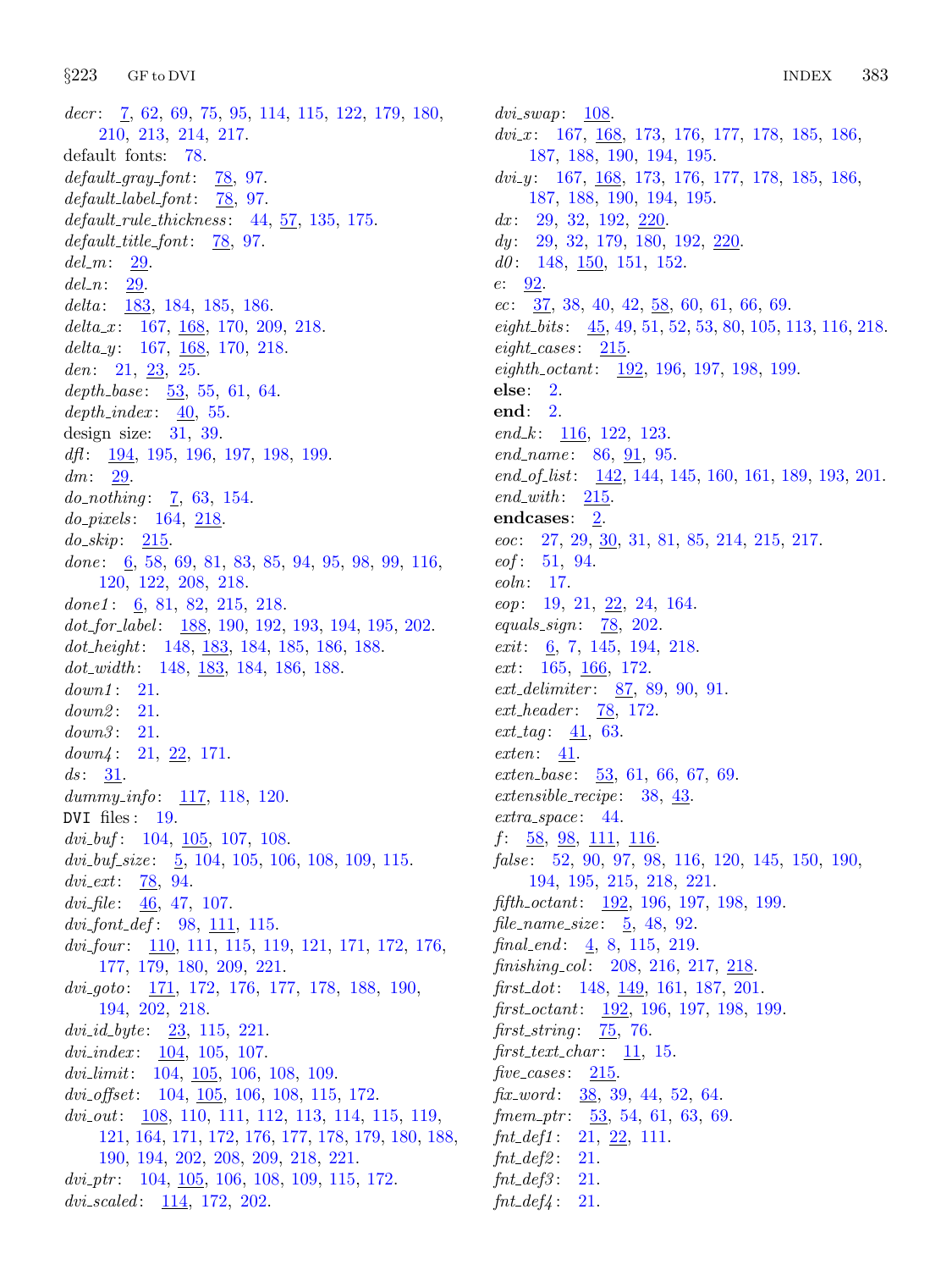$fnt_number.0: 21, 22, 111.$  $fnt_number.0: 21, 22, 111.$  $fnt_number.0: 21, 22, 111.$  $fnt_number.0: 21, 22, 111.$  $fnt_number.0: 21, 22, 111.$  $fnt_number.0: 21, 22, 111.$  $fnt_number.0: 21, 22, 111.$  $fnt\_num\_1: 21.$  $fnt\_num\_1: 21.$  $fnt\_num\_1: 21.$  $fnt_number_63: 21.$  $fnt_number_63: 21.$  $fnt_number_63: 21.$  $fnt1: 21.$  $fnt1: 21.$  $fnt2: 21.$  $fnt2: 21.$  $fnt3: 21.$  $fnt3: 21.$  $fnt4: 21.$  $fnt4: 21.$  $font\_area: 96, 97, 98, 101, 111, 112, 154.$  $font\_area: 96, 97, 98, 101, 111, 112, 154.$  $font\_area: 96, 97, 98, 101, 111, 112, 154.$  $font\_area: 96, 97, 98, 101, 111, 112, 154.$  $font\_area: 96, 97, 98, 101, 111, 112, 154.$  $font\_area: 96, 97, 98, 101, 111, 112, 154.$  $font\_area: 96, 97, 98, 101, 111, 112, 154.$  $font\_area: 96, 97, 98, 101, 111, 112, 154.$  $font\_area: 96, 97, 98, 101, 111, 112, 154.$  $font\_area: 96, 97, 98, 101, 111, 112, 154.$  $font\_area: 96, 97, 98, 101, 111, 112, 154.$  $font\_area: 96, 97, 98, 101, 111, 112, 154.$  $font\_area: 96, 97, 98, 101, 111, 112, 154.$  $font\_area: 96, 97, 98, 101, 111, 112, 154.$  $font\_at: 96, 97, 98, 101, 154.$  $font\_at: 96, 97, 98, 101, 154.$  $font\_at: 96, 97, 98, 101, 154.$  $font\_at: 96, 97, 98, 101, 154.$  $font\_at: 96, 97, 98, 101, 154.$  $font\_at: 96, 97, 98, 101, 154.$  $font\_at: 96, 97, 98, 101, 154.$  $font\_at: 96, 97, 98, 101, 154.$  $font\_at: 96, 97, 98, 101, 154.$  $font\_at: 96, 97, 98, 101, 154.$  $font\_at: 96, 97, 98, 101, 154.$  $font\_bc: 53, 69, 120, 205.$  $font\_bc: 53, 69, 120, 205.$  $font\_bc: 53, 69, 120, 205.$  $font\_bc: 53, 69, 120, 205.$  $font\_bc: 53, 69, 120, 205.$  $font\_bc: 53, 69, 120, 205.$  $font\_bc: 53, 69, 120, 205.$  $font\_bc: 53, 69, 120, 205.$  $font\_bc: 53, 69, 120, 205.$  $font\_bchar: 53, 69, 116.$  $font\_bchar: 53, 69, 116.$  $font\_bchar: 53, 69, 116.$  $font\_bchar: 53, 69, 116.$  $font\_bchar: 53, 69, 116.$  $font\_bchar: 53, 69, 116.$  $font\_bchar: 53, 69, 116.$ font\_change: [154](#page-62-0).  $font\_check: 53, 62, 111.$  $font\_check: 53, 62, 111.$  $font\_check: 53, 62, 111.$  $font\_check: 53, 62, 111.$  $font\_check: 53, 62, 111.$  $font\_check: 53, 62, 111.$  $font\_disize: 53, 62, 111.$  $font\_disize: 53, 62, 111.$  $font\_disize: 53, 62, 111.$  $font\_disize: 53, 62, 111.$  $font\_disize: 53, 62, 111.$  $font\_disize: 53, 62, 111.$  $font\_ec: 53, 69, 120, 137, 205.$  $font\_ec: 53, 69, 120, 137, 205.$  $font\_ec: 53, 69, 120, 137, 205.$  $font\_ec: 53, 69, 120, 137, 205.$  $font\_ec: 53, 69, 120, 137, 205.$  $font\_ec: 53, 69, 120, 137, 205.$  $font\_ec: 53, 69, 120, 137, 205.$  $font\_ec: 53, 69, 120, 137, 205.$  $font\_ec: 53, 69, 120, 137, 205.$  $font\_ec: 53, 69, 120, 137, 205.$ *font index*:  $\frac{52}{53}$  $\frac{52}{53}$  $\frac{52}{53}$  $\frac{52}{53}$  $\frac{52}{53}$ , 53, [58,](#page-29-0) [116.](#page-49-0)  $font\_info: 52, 53, 55, 56, 57, 58, 61, 63, 64,$  $font\_info: 52, 53, 55, 56, 57, 58, 61, 63, 64,$  $font\_info: 52, 53, 55, 56, 57, 58, 61, 63, 64,$  $font\_info: 52, 53, 55, 56, 57, 58, 61, 63, 64,$  $font\_info: 52, 53, 55, 56, 57, 58, 61, 63, 64,$  $font\_info: 52, 53, 55, 56, 57, 58, 61, 63, 64,$  $font\_info: 52, 53, 55, 56, 57, 58, 61, 63, 64,$  $font\_info: 52, 53, 55, 56, 57, 58, 61, 63, 64,$  $font\_info: 52, 53, 55, 56, 57, 58, 61, 63, 64,$  $font\_info: 52, 53, 55, 56, 57, 58, 61, 63, 64,$  $font\_info: 52, 53, 55, 56, 57, 58, 61, 63, 64,$  $font\_info: 52, 53, 55, 56, 57, 58, 61, 63, 64,$  $font\_info: 52, 53, 55, 56, 57, 58, 61, 63, 64,$  $font\_info: 52, 53, 55, 56, 57, 58, 61, 63, 64,$  $font\_info: 52, 53, 55, 56, 57, 58, 61, 63, 64,$  $font\_info: 52, 53, 55, 56, 57, 58, 61, 63, 64,$  $font\_info: 52, 53, 55, 56, 57, 58, 61, 63, 64,$  $font\_info: 52, 53, 55, 56, 57, 58, 61, 63, 64,$  $font\_info: 52, 53, 55, 56, 57, 58, 61, 63, 64,$ [66,](#page-32-0) [67,](#page-32-0) [68](#page-32-0), [120](#page-50-0).  $font\_mem\_size: 5, 52, 61.$  $font\_mem\_size: 5, 52, 61.$  $font\_mem\_size: 5, 52, 61.$  $font\_mem\_size: 5, 52, 61.$  $font\_mem\_size: 5, 52, 61.$  $font\_mem\_size: 5, 52, 61.$ font\_name:  $96, 97, 98, 101, 111, 112, 115, 137, 154.$  $96, 97, 98, 101, 111, 112, 115, 137, 154.$  $96, 97, 98, 101, 111, 112, 115, 137, 154.$  $96, 97, 98, 101, 111, 112, 115, 137, 154.$  $96, 97, 98, 101, 111, 112, 115, 137, 154.$  $96, 97, 98, 101, 111, 112, 115, 137, 154.$  $96, 97, 98, 101, 111, 112, 115, 137, 154.$  $96, 97, 98, 101, 111, 112, 115, 137, 154.$  $96, 97, 98, 101, 111, 112, 115, 137, 154.$  $96, 97, 98, 101, 111, 112, 115, 137, 154.$  $96, 97, 98, 101, 111, 112, 115, 137, 154.$  $96, 97, 98, 101, 111, 112, 115, 137, 154.$  $96, 97, 98, 101, 111, 112, 115, 137, 154.$  $96, 97, 98, 101, 111, 112, 115, 137, 154.$  $96, 97, 98, 101, 111, 112, 115, 137, 154.$  $96, 97, 98, 101, 111, 112, 115, 137, 154.$  $96, 97, 98, 101, 111, 112, 115, 137, 154.$  $96, 97, 98, 101, 111, 112, 115, 137, 154.$ font\_size: [53](#page-27-0), [62](#page-30-0), [111.](#page-47-0)  $fonts\_not\_loaded: \quad 96, 97, 98, 115, 154.$  $fonts\_not\_loaded: \quad 96, 97, 98, 115, 154.$  $fonts\_not\_loaded: \quad 96, 97, 98, 115, 154.$  $fonts\_not\_loaded: \quad 96, 97, 98, 115, 154.$  $fonts\_not\_loaded: \quad 96, 97, 98, 115, 154.$  $fonts\_not\_loaded: \quad 96, 97, 98, 115, 154.$  $fonts\_not\_loaded: \quad 96, 97, 98, 115, 154.$  $fonts\_not\_loaded: \quad 96, 97, 98, 115, 154.$  $fonts\_not\_loaded: \quad 96, 97, 98, 115, 154.$  $fonts\_not\_loaded: \quad 96, 97, 98, 115, 154.$  $fonts\_not\_loaded: \quad 96, 97, 98, 115, 154.$ found:  $6, 94, 98, 99, 100, 194, 196, 197, 198, 199.$  $6, 94, 98, 99, 100, 194, 196, 197, 198, 199.$  $6, 94, 98, 99, 100, 194, 196, 197, 198, 199.$  $6, 94, 98, 99, 100, 194, 196, 197, 198, 199.$  $6, 94, 98, 99, 100, 194, 196, 197, 198, 199.$  $6, 94, 98, 99, 100, 194, 196, 197, 198, 199.$  $6, 94, 98, 99, 100, 194, 196, 197, 198, 199.$  $6, 94, 98, 99, 100, 194, 196, 197, 198, 199.$  $6, 94, 98, 99, 100, 194, 196, 197, 198, 199.$  $6, 94, 98, 99, 100, 194, 196, 197, 198, 199.$  $6, 94, 98, 99, 100, 194, 196, 197, 198, 199.$  $6, 94, 98, 99, 100, 194, 196, 197, 198, 199.$  $6, 94, 98, 99, 100, 194, 196, 197, 198, 199.$  $6, 94, 98, 99, 100, 194, 196, 197, 198, 199.$  $6, 94, 98, 99, 100, 194, 196, 197, 198, 199.$  $6, 94, 98, 99, 100, 194, 196, 197, 198, 199.$  $6, 94, 98, 99, 100, 194, 196, 197, 198, 199.$  $6, 94, 98, 99, 100, 194, 196, 197, 198, 199.$  $6, 94, 98, 99, 100, 194, 196, 197, 198, 199.$  $6, 94, 98, 99, 100, 194, 196, 197, 198, 199.$  $four\_{4}a$   $\underline{52}$ , 53, 55, 58, 98, 116, 117, 218. $four\_{4}a$   $\underline{52}$ , 53, 55, 58, 98, 116, 117, 218. $four\_{4}a$   $\underline{52}$ , 53, 55, 58, 98, 116, 117, 218. $four\_{4}a$   $\underline{52}$ , 53, 55, 58, 98, 116, 117, 218. $four\_{4}a$   $\underline{52}$ , 53, 55, 58, 98, 116, 117, 218. $four\_{4}a$   $\underline{52}$ , 53, 55, 58, 98, 116, 117, 218. $four\_{4}a$   $\underline{52}$ , 53, 55, 58, 98, 116, 117, 218. $four\_{4}a$   $\underline{52}$ , 53, 55, 58, 98, 116, 117, 218. $four\_{4}a$   $\underline{52}$ , 53, 55, 58, 98, 116, 117, 218. $four\_{4}a$   $\underline{52}$ , 53, 55, 58, 98, 116, 117, 218. $four\_{4}a$   $\underline{52}$ , 53, 55, 58, 98, 116, 117, 218. $four\_{4}a$   $\underline{52}$ , 53, 55, 58, 98, 116, 117, 218. $four\_{4}a$   $\underline{52}$ , 53, 55, 58, 98, 116, 117, 218. $four\_{4}a$   $\underline{52}$ , 53, 55, 58, 98, 116, 117, 218. $four\_{4}a$   $\underline{52}$ , 53, 55, 58, 98, 116, 117, 218.fourth\_octant: <u>[192](#page-72-0)</u>, [196](#page-73-0), [197,](#page-73-0) [198](#page-73-0), [199](#page-73-0). Fuchs, David Raymond: [19,](#page-7-0) [26,](#page-12-0) [33.](#page-17-0)  $fudge\_factor: \underline{168}, 169, 202.$  $fudge\_factor: \underline{168}, 169, 202.$  $fudge\_factor: \underline{168}, 169, 202.$  $fudge\_factor: \underline{168}, 169, 202.$  $fudge\_factor: \underline{168}, 169, 202.$ get: [17.](#page-6-0) get\_avail: [141,](#page-58-0) [159,](#page-63-0) [162,](#page-63-0) [163](#page-64-0), [188](#page-70-0).  $get\_byte: \quad 51, 81, 82, 83, 84, 85, 165, 215, 216,$  $get\_byte: \quad 51, 81, 82, 83, 84, 85, 165, 215, 216,$  $get\_byte: \quad 51, 81, 82, 83, 84, 85, 165, 215, 216,$  $get\_byte: \quad 51, 81, 82, 83, 84, 85, 165, 215, 216,$  $get\_byte: \quad 51, 81, 82, 83, 84, 85, 165, 215, 216,$  $get\_byte: \quad 51, 81, 82, 83, 84, 85, 165, 215, 216,$  $get\_byte: \quad 51, 81, 82, 83, 84, 85, 165, 215, 216,$  $get\_byte: \quad 51, 81, 82, 83, 84, 85, 165, 215, 216,$  $get\_byte: \quad 51, 81, 82, 83, 84, 85, 165, 215, 216,$  $get\_byte: \quad 51, 81, 82, 83, 84, 85, 165, 215, 216,$  $get\_byte: \quad 51, 81, 82, 83, 84, 85, 165, 215, 216,$  $get\_byte: \quad 51, 81, 82, 83, 84, 85, 165, 215, 216,$  $get\_byte: \quad 51, 81, 82, 83, 84, 85, 165, 215, 216,$  $get\_byte: \quad 51, 81, 82, 83, 84, 85, 165, 215, 216,$  $get\_byte: \quad 51, 81, 82, 83, 84, 85, 165, 215, 216,$  $get\_byte: \quad 51, 81, 82, 83, 84, 85, 165, 215, 216,$  $get\_byte: \quad 51, 81, 82, 83, 84, 85, 165, 215, 216,$  $get\_byte: \quad 51, 81, 82, 83, 84, 85, 165, 215, 216,$ [218,](#page-78-0) [219,](#page-79-0) [221.](#page-79-0)  $get\_three\_bytes: \quad 51, 81, 85, 215.$  $get\_three\_bytes: \quad 51, 81, 85, 215.$  $get\_three\_bytes: \quad 51, 81, 85, 215.$  $get\_three\_bytes: \quad 51, 81, 85, 215.$  $get\_three\_bytes: \quad 51, 81, 85, 215.$  $get\_three\_bytes: \quad 51, 81, 85, 215.$  $get\_three\_bytes: \quad 51, 81, 85, 215.$  $get\_three\_bytes: \quad 51, 81, 85, 215.$  $get\_three\_bytes: \quad 51, 81, 85, 215.$  $get\_two\_bytes: \quad 51, 81, 85, 215.$  $get\_two\_bytes: \quad 51, 81, 85, 215.$  $get\_two\_bytes: \quad 51, 81, 85, 215.$  $get\_two\_bytes: \quad 51, 81, 85, 215.$  $get\_two\_bytes: \quad 51, 81, 85, 215.$  $get\_two\_bytes: \quad 51, 81, 85, 215.$  $get\_two\_bytes: \quad 51, 81, 85, 215.$  $get\_two\_bytes: \quad 51, 81, 85, 215.$  $get\_yyy$ : [84,](#page-39-0) [154,](#page-62-0) [157,](#page-62-0) [159,](#page-63-0) [163.](#page-64-0) GF file name : [94.](#page-43-0)  $gf_{\text{-}}ext: 78, 94.$  $gf_{\text{-}}ext: 78, 94.$  $gf_{\text{-}}ext: 78, 94.$  $gf_{\text{-}}ext: 78, 94.$  $gf_{\text{-}}ext: 78, 94.$  $gf$ -file: [46,](#page-24-0) [47](#page-24-0), [48](#page-25-0), [51,](#page-25-0) [80,](#page-38-0) [94.](#page-43-0)  $gf_id\_byte: 29, 221.$  $gf_id\_byte: 29, 221.$  $gf_id\_byte: 29, 221.$  $gf_id\_byte: 29, 221.$  $gf_id\_byte: 29, 221.$  $GF_to_DVI$ : [3](#page-1-0). gray fonts: [35](#page-18-0), [39,](#page-21-0) [124](#page-53-0).  $gray_{\text{+}}font: 52, 58, 77, 78, 97, 154, 169, 175, 181,$  $gray_{\text{+}}font: 52, 58, 77, 78, 97, 154, 169, 175, 181,$  $gray_{\text{+}}font: 52, 58, 77, 78, 97, 154, 169, 175, 181,$  $gray_{\text{+}}font: 52, 58, 77, 78, 97, 154, 169, 175, 181,$  $gray_{\text{+}}font: 52, 58, 77, 78, 97, 154, 169, 175, 181,$  $gray_{\text{+}}font: 52, 58, 77, 78, 97, 154, 169, 175, 181,$  $gray_{\text{+}}font: 52, 58, 77, 78, 97, 154, 169, 175, 181,$  $gray_{\text{+}}font: 52, 58, 77, 78, 97, 154, 169, 175, 181,$  $gray_{\text{+}}font: 52, 58, 77, 78, 97, 154, 169, 175, 181,$  $gray_{\text{+}}font: 52, 58, 77, 78, 97, 154, 169, 175, 181,$  $gray_{\text{+}}font: 52, 58, 77, 78, 97, 154, 169, 175, 181,$  $gray_{\text{+}}font: 52, 58, 77, 78, 97, 154, 169, 175, 181,$  $gray_{\text{+}}font: 52, 58, 77, 78, 97, 154, 169, 175, 181,$  $gray_{\text{+}}font: 52, 58, 77, 78, 97, 154, 169, 175, 181,$  $gray_{\text{+}}font: 52, 58, 77, 78, 97, 154, 169, 175, 181,$  $gray_{\text{+}}font: 52, 58, 77, 78, 97, 154, 169, 175, 181,$  $gray_{\text{+}}font: 52, 58, 77, 78, 97, 154, 169, 175, 181,$  $gray_{\text{+}}font: 52, 58, 77, 78, 97, 154, 169, 175, 181,$  $gray_{\text{+}}font: 52, 58, 77, 78, 97, 154, 169, 175, 181,$ [184,](#page-69-0) [205](#page-75-0), [210](#page-76-0), [218.](#page-78-0) gray rule thickness : [173](#page-67-0), [174](#page-67-0), [175.](#page-67-0) half\_buf:  $104, 105, 106, 108, 109$  $104, 105, 106, 108, 109$  $104, 105, 106, 108, 109$  $104, 105, 106, 108, 109$  $104, 105, 106, 108, 109$  $104, 105, 106, 108, 109$  $104, 105, 106, 108, 109$  $104, 105, 106, 108, 109$ . half\_x\_height:  $183, 184, 186$  $183, 184, 186$  $183, 184, 186$  $183, 184, 186$  $183, 184, 186$ . hbox: [116](#page-49-0), [117,](#page-50-0) [172,](#page-66-0) [183](#page-69-0), [185,](#page-69-0) [190,](#page-71-0) [194](#page-72-0), [202.](#page-74-0)  $hd: 116, 121.$  $hd: 116, 121.$  $hd: 116, 121.$  $hd: 116, 121.$  $hd: 116, 121.$ header: [39](#page-21-0). height\_base:  $53, 55, 61, 64$  $53, 55, 61, 64$  $53, 55, 61, 64$  $53, 55, 61, 64$  $53, 55, 61, 64$  $53, 55, 61, 64$  $53, 55, 61, 64$ . height\_depth:  $\underline{55}$ , [121](#page-51-0), [137](#page-57-0), [169,](#page-65-0) [184.](#page-69-0) height index :  $40, 55$  $40, 55$  $40, 55$ . home\_font\_area: [78](#page-37-0), [88,](#page-41-0) [98.](#page-44-0)

hppp:  $31$ . i:  $\frac{3}{23}$  $\frac{3}{23}$  $\frac{3}{23}$ ,  $\frac{98}{23}$  $\frac{98}{23}$  $\frac{98}{23}$ ,  $\frac{116}{218}$ . I can't find...:  $94$ . *incr*:  $\frac{7}{17}$  $\frac{7}{17}$  $\frac{7}{17}$ , 1[7,](#page-2-0) [51](#page-25-0), [73,](#page-34-0) [74](#page-34-0), [75,](#page-35-0) [82](#page-39-0), [83](#page-39-0), [91,](#page-42-0) [92](#page-42-0), [94,](#page-43-0) [95](#page-43-0), [100,](#page-44-0) [101,](#page-45-0) [108](#page-47-0), [114,](#page-48-0) [116,](#page-49-0) [119](#page-50-0), [122](#page-51-0), [123,](#page-52-0) [128,](#page-54-0) [129](#page-55-0), [141,](#page-58-0) [172](#page-66-0), [180,](#page-68-0) [192](#page-72-0), [202,](#page-74-0) [208](#page-76-0), [217,](#page-78-0) [221](#page-79-0). info: [139,](#page-58-0) [140](#page-58-0), [148,](#page-60-0) [162](#page-63-0), [163,](#page-64-0) [172](#page-66-0), [188,](#page-70-0) [190](#page-71-0), [194,](#page-72-0) [202.](#page-74-0)  $init\_str\_ptr$ :  $71, 101, 154, 219$  $71, 101, 154, 219$  $71, 101, 154, 219$  $71, 101, 154, 219$  $71, 101, 154, 219$  $71, 101, 154, 219$  $71, 101, 154, 219$ .  $init\_str0: 75, 77.$  $init\_str0: 75, 77.$  $init\_str0: 75, 77.$  $init\_str0: 75, 77.$  $init\_str1: 75.$  $init\_str1: 75.$ *init\_str10* :  $\frac{75}{77}$ .  $init\_str11: 75, 77.$  $init\_str11: 75, 77.$  $init\_str11: 75, 77.$  $init\_str11: 75, 77.$  $init\_str12: 75, 77, 78.$  $init\_str12: 75, 77, 78.$  $init\_str12: 75, 77, 78.$  $init\_str12: 75, 77, 78.$  $init\_str12: 75, 77, 78.$  $init\_str12: 75, 77, 78.$  $init\_str12: 75, 77, 78.$ init\_str13: [75,](#page-35-0) [77.](#page-36-0) *init\_str2* :  $\frac{75}{6}$ , [78.](#page-37-0) *init\_str3* :  $\frac{75}{78}$ , [78.](#page-37-0)  $init\_str4: 75, 77, 78.$  $init\_str4: 75, 77, 78.$  $init\_str4: 75, 77, 78.$  $init\_str4: 75, 77, 78.$  $init\_str4: 75, 77, 78.$  $init\_str4: 75, 77, 78.$  $init\_str4: 75, 77, 78.$  $init\_str5: 75, 77, 78.$  $init\_str5: 75, 77, 78.$  $init\_str5: 75, 77, 78.$  $init\_str5: 75, 77, 78.$  $init\_str5: 75, 77, 78.$  $init\_str5: 75, 77, 78.$  $init\_str5: 75, 77, 78.$ *init\_str6* :  $\frac{75}{7}$ , [77,](#page-36-0) [78](#page-37-0).  $init\_str7: 75, 77, 78.$  $init\_str7: 75, 77, 78.$  $init\_str7: 75, 77, 78.$  $init\_str7: 75, 77, 78.$  $init\_str7: 75, 77, 78.$  $init\_str7: 75, 77, 78.$  $init\_str7: 75, 77, 78.$ init str8 : [75,](#page-35-0) [77,](#page-36-0) [78](#page-37-0).  $init\_str9: 75, 77, 88.$  $init\_str9: 75, 77, 88.$  $init\_str9: 75, 77, 88.$  $init\_str9: 75, 77, 88.$  $init\_str9: 75, 77, 88.$  $init\_str9: 75, 77, 88.$  $init\_str9: 75, 77, 88.$ *initialize:*  $\frac{3}{2}$  $\frac{3}{2}$  $\frac{3}{2}$ , [219](#page-79-0).  $input\_ln:$  [16](#page-6-0), [17](#page-6-0), [18,](#page-6-0) [94,](#page-43-0) [99](#page-44-0). integer : [3,](#page-1-0) [9,](#page-3-0) [45](#page-24-0), [48](#page-25-0), [51,](#page-25-0) [53,](#page-27-0) [58,](#page-29-0) [75](#page-35-0), [76](#page-35-0), [81](#page-38-0), [85,](#page-40-0) [92,](#page-42-0) [98](#page-44-0), [102,](#page-46-0) [105](#page-46-0), [110,](#page-47-0) [111](#page-47-0), [114](#page-48-0), [134,](#page-57-0) [166](#page-65-0), [182,](#page-69-0) [212](#page-76-0), [218,](#page-78-0) [220.](#page-79-0) interaction: [95,](#page-43-0) <u>[96](#page-43-0)</u>, [97,](#page-43-0) [98.](#page-44-0)  $internal\_font_number: \quad 52, 53, 96, 98, 111, 116.$  $internal\_font_number: \quad 52, 53, 96, 98, 111, 116.$  $internal\_font_number: \quad 52, 53, 96, 98, 111, 116.$  $internal\_font_number: \quad 52, 53, 96, 98, 111, 116.$  $internal\_font_number: \quad 52, 53, 96, 98, 111, 116.$  $internal\_font_number: \quad 52, 53, 96, 98, 111, 116.$  $internal\_font_number: \quad 52, 53, 96, 98, 111, 116.$  $internal\_font_number: \quad 52, 53, 96, 98, 111, 116.$  $internal\_font_number: \quad 52, 53, 96, 98, 111, 116.$  $internal\_font_number: \quad 52, 53, 96, 98, 111, 116.$  $internal\_font_number: \quad 52, 53, 96, 98, 111, 116.$  $internal\_font_number: \quad 52, 53, 96, 98, 111, 116.$  $interpret\_xxx$ : [79](#page-38-0), [81,](#page-38-0) [154](#page-62-0). *italic base*:  $53, 55, 61, 64$  $53, 55, 61, 64$  $53, 55, 61, 64$  $53, 55, 61, 64$  $53, 55, 61, 64$  $53, 55, 61, 64$  $53, 55, 61, 64$ . italic index : [40.](#page-22-0) j:  $3, 81, 85, 92, 98, 116, 218$  $3, 81, 85, 92, 98, 116, 218$  $3, 81, 85, 92, 98, 116, 218$  $3, 81, 85, 92, 98, 116, 218$  $3, 81, 85, 92, 98, 116, 218$  $3, 81, 85, 92, 98, 116, 218$  $3, 81, 85, 92, 98, 116, 218$  $3, 81, 85, 92, 98, 116, 218$  $3, 81, 85, 92, 98, 116, 218$  $3, 81, 85, 92, 98, 116, 218$  $3, 81, 85, 92, 98, 116, 218$  $3, 81, 85, 92, 98, 116, 218$  $3, 81, 85, 92, 98, 116, 218$ . Japanese characters: [32](#page-16-0).  $job_name: 93, 94.$  $job_name: 93, 94.$  $job_name: 93, 94.$  $job_name: 93, 94.$  $jump_out: 8$  $jump_out: 8$ . k:  $\frac{23}{58}$  $\frac{23}{58}$  $\frac{23}{58}$  $\frac{23}{58}$  $\frac{23}{58}$ ,  $\frac{81}{50}$  $\frac{81}{50}$  $\frac{81}{50}$ ,  $\frac{85}{50}$ ,  $\frac{92}{50}$ ,  $\frac{98}{50}$ ,  $\frac{107}{111}$  $\frac{107}{111}$  $\frac{107}{111}$ ,  $\frac{114}{116}$  $\frac{114}{116}$  $\frac{114}{116}$  $\frac{114}{116}$  $\frac{114}{116}$ ,  $\frac{116}{220}$  $\frac{116}{220}$  $\frac{116}{220}$ . kern: [42.](#page-23-0)  $kern\_amount: \quad 116, 120, 121.$  $kern\_amount: \quad 116, 120, 121.$  $kern\_amount: \quad 116, 120, 121.$  $kern\_amount: \quad 116, 120, 121.$  $kern\_amount: \quad 116, 120, 121.$  $kern\_amount: \quad 116, 120, 121.$  $\textit{kern\_base}$ :  $\underline{53}$  $\underline{53}$  $\underline{53}$ , [56](#page-28-0), [61](#page-30-0), [66](#page-32-0), [69](#page-33-0), [120.](#page-50-0)  $kern\_flag: \quad 42, \, 66, \, 120.$  $kern\_flag: \quad 42, \, 66, \, 120.$  $kern\_flag: \quad 42, \, 66, \, 120.$  $kern\_flag: \quad 42, \, 66, \, 120.$  $kern\_flag: \quad 42, \, 66, \, 120.$  $kern\_flag: \quad 42, \, 66, \, 120.$  $kern\_flag: \quad 42, \, 66, \, 120.$  $keyword\_code: 79, 81.$  $keyword\_code: 79, 81.$  $keyword\_code: 79, 81.$  $keyword\_code: 79, 81.$  $keyword\_code: 79, 81.$ l: [76,](#page-35-0) [81,](#page-38-0) [116](#page-49-0), [218](#page-78-0). lab typ: [160,](#page-63-0) [163](#page-64-0), [181](#page-68-0), [187,](#page-70-0) [189,](#page-70-0) [190](#page-71-0), [191](#page-71-0), [193](#page-72-0). label font: [52,](#page-26-0) [58](#page-29-0), [77,](#page-36-0) [78,](#page-37-0) [97](#page-43-0), [154,](#page-62-0) [181](#page-68-0), [184](#page-69-0), [190,](#page-71-0) [194,](#page-72-0) [202.](#page-74-0) label for dot: [188](#page-70-0), [193](#page-72-0), [201](#page-74-0), [202](#page-74-0).  $label\_head:160, 161, 181, 187, 189, 191, 193, 200.$  $label\_head:160, 161, 181, 187, 189, 191, 193, 200.$  $label\_head:160, 161, 181, 187, 189, 191, 193, 200.$  $label\_head:160, 161, 181, 187, 189, 191, 193, 200.$  $label\_head:160, 161, 181, 187, 189, 191, 193, 200.$  $label\_head:160, 161, 181, 187, 189, 191, 193, 200.$  $label\_head:160, 161, 181, 187, 189, 191, 193, 200.$  $label\_head:160, 161, 181, 187, 189, 191, 193, 200.$  $label\_head:160, 161, 181, 187, 189, 191, 193, 200.$  $label\_head:160, 161, 181, 187, 189, 191, 193, 200.$  $label\_head:160, 161, 181, 187, 189, 191, 193, 200.$  $label\_head:160, 161, 181, 187, 189, 191, 193, 200.$  $label\_head:160, 161, 181, 187, 189, 191, 193, 200.$  $label\_head:160, 161, 181, 187, 189, 191, 193, 200.$  $label\_head:160, 161, 181, 187, 189, 191, 193, 200.$  $label\_head:160, 161, 181, 187, 189, 191, 193, 200.$  $label\_tail$ :  $\frac{160}{161}$ , [161,](#page-63-0) [163](#page-64-0), [181](#page-68-0). label type : [79,](#page-38-0) [80](#page-38-0), [83](#page-39-0), [163.](#page-64-0)  $last_bop: \underline{102}, 103, 115, 172.$  $last_bop: \underline{102}, 103, 115, 172.$  $last_bop: \underline{102}, 103, 115, 172.$  $last_bop: \underline{102}, 103, 115, 172.$  $last_bop: \underline{102}, 103, 115, 172.$  $last_bop: \underline{102}, 103, 115, 172.$  $last_bop: \underline{102}, 103, 115, 172.$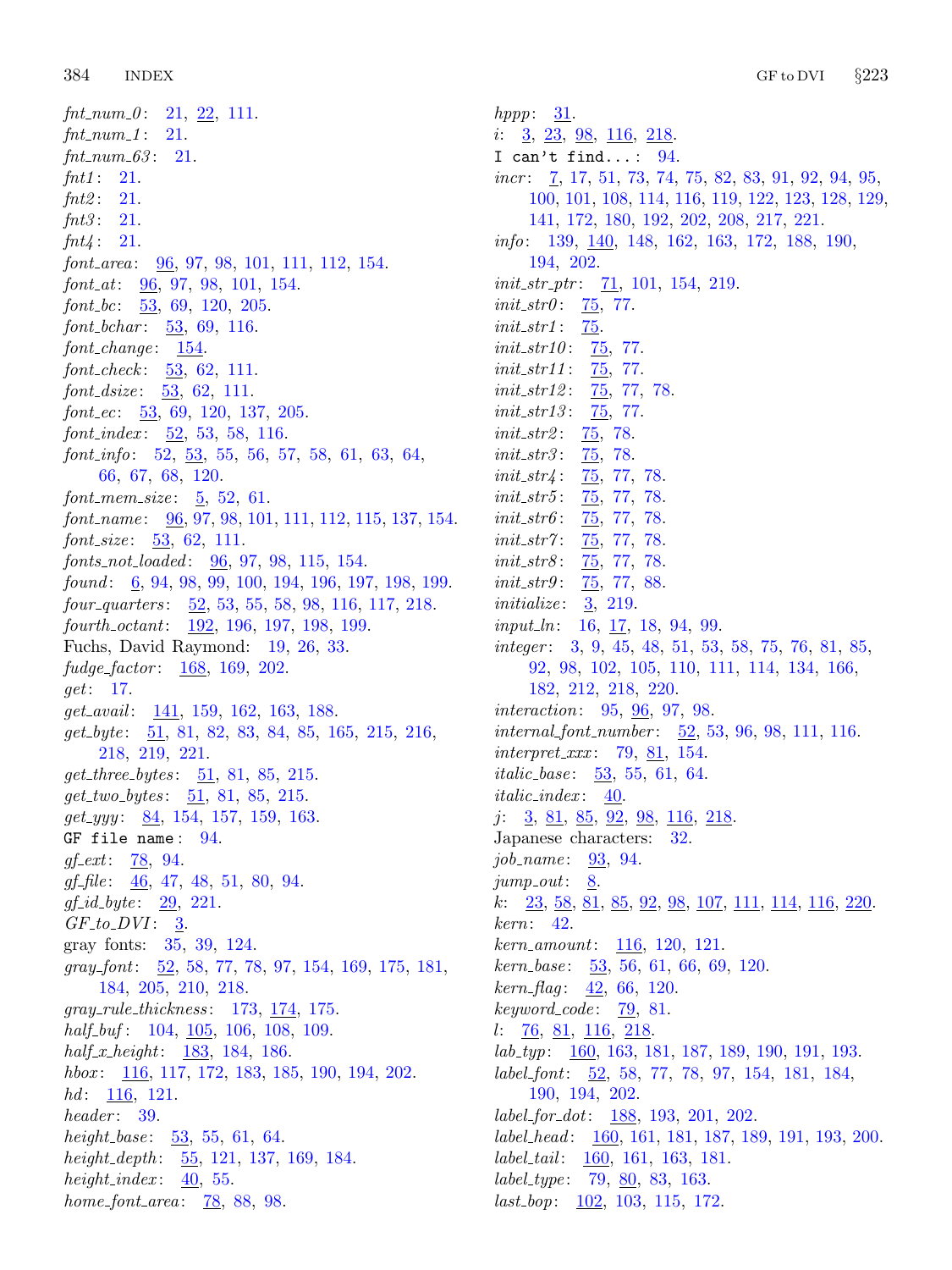$last\_text\_char:$  [11](#page-4-0), [15](#page-5-0).  $left\_{coords: 186, 190, 196, 197, 198, 199.$  $left\_{coords: 186, 190, 196, 197, 198, 199.$  $left\_{coords: 186, 190, 196, 197, 198, 199.$  $left\_{coords: 186, 190, 196, 197, 198, 199.$  $left\_{coords: 186, 190, 196, 197, 198, 199.$  $left\_{coords: 186, 190, 196, 197, 198, 199.$  $left\_{coords: 186, 190, 196, 197, 198, 199.$  $left\_{coords: 186, 190, 196, 197, 198, 199.$  $left\_{coords: 186, 190, 196, 197, 198, 199.$  $left\_{coords: 186, 190, 196, 197, 198, 199.$  $left\_{coords: 186, 190, 196, 197, 198, 199.$  $left\_{coords: 186, 190, 196, 197, 198, 199.$ left\_quotes:  $78, 172$  $78, 172$ . length: [72,](#page-34-0) [83](#page-39-0), [98](#page-44-0), [100,](#page-44-0) [111,](#page-47-0) [115](#page-48-0), [137.](#page-57-0)  $lf: \frac{37}{58}, \frac{58}{60}, \frac{61}{69}.$  $lf: \frac{37}{58}, \frac{58}{60}, \frac{61}{69}.$  $lf: \frac{37}{58}, \frac{58}{60}, \frac{61}{69}.$  $lf: \frac{37}{58}, \frac{58}{60}, \frac{61}{69}.$  $lf: \frac{37}{58}, \frac{58}{60}, \frac{61}{69}.$  $lh: \frac{37}{36}$ , [38,](#page-21-0) [58](#page-29-0), [60,](#page-30-0) [61](#page-30-0), [62.](#page-30-0) lig kern: [41,](#page-22-0) [42,](#page-23-0) [53](#page-27-0).  $lig\text{-}kern\text{-}base: \quad 53, 56, 61, 64, 66, 69.$  $lig\text{-}kern\text{-}base: \quad 53, 56, 61, 64, 66, 69.$  $lig\text{-}kern\text{-}base: \quad 53, 56, 61, 64, 66, 69.$  $lig\text{-}kern\text{-}base: \quad 53, 56, 61, 64, 66, 69.$  $lig\text{-}kern\text{-}base: \quad 53, 56, 61, 64, 66, 69.$  $lig\text{-}kern\text{-}base: \quad 53, 56, 61, 64, 66, 69.$  $lig\text{-}kern\text{-}base: \quad 53, 56, 61, 64, 66, 69.$  $lig\text{-}kern\text{-}base: \quad 53, 56, 61, 64, 66, 69.$  $lig\text{-}kern\text{-}base: \quad 53, 56, 61, 64, 66, 69.$  $lig\text{-}kern\text{-}base: \quad 53, 56, 61, 64, 66, 69.$  $lig\text{-}kern\text{-}base: \quad 53, 56, 61, 64, 66, 69.$  $lig\text{-}kern\text{-}base: \quad 53, 56, 61, 64, 66, 69.$  $lig\text{-}kern\text{-}base: \quad 53, 56, 61, 64, 66, 69.$  $lig_k$  kern command: [38,](#page-21-0) [42](#page-23-0).  $lig\_kern\_restart: 56, 120.$  $lig\_kern\_restart: 56, 120.$  $lig\_kern\_restart: 56, 120.$  $lig\_kern\_restart: 56, 120.$  $lig\_kern\_restart: 56, 120.$  $lig\_kern\_restart\_end$ : [56.](#page-28-0)  $lig\_kern\_start: 56, 120.$  $lig\_kern\_start: 56, 120.$  $lig\_kern\_start: 56, 120.$  $lig\_kern\_start: 56, 120.$  $lig\_kern\_start: 56, 120.$  $lig\_look ahead: 5, 116, 117.$  $lig\_look ahead: 5, 116, 117.$  $lig\_look ahead: 5, 116, 117.$  $lig\_look ahead: 5, 116, 117.$  $lig\_look ahead: 5, 116, 117.$  $lig\_look ahead: 5, 116, 117.$  $lig\_look ahead: 5, 116, 117.$  $lig\_stack: 116, 117, 122.$  $lig\_stack: 116, 117, 122.$  $lig\_stack: 116, 117, 122.$  $lig\_stack: 116, 117, 122.$  $lig\_stack: 116, 117, 122.$  $lig\_stack: 116, 117, 122.$  $lig\_tag: 41, 63, 120.$  $lig\_tag: 41, 63, 120.$  $lig\_tag: 41, 63, 120.$  $lig\_tag: 41, 63, 120.$  $lig\_tag: 41, 63, 120.$  $lig\_tag: 41, 63, 120.$  $lig\_tag: 41, 63, 120.$  $line_length: 17, 18, 94, 95, 99, 100, 101.$  $line_length: 17, 18, 94, 95, 99, 100, 101.$  $line_length: 17, 18, 94, 95, 99, 100, 101.$  $line_length: 17, 18, 94, 95, 99, 100, 101.$  $line_length: 17, 18, 94, 95, 99, 100, 101.$  $line_length: 17, 18, 94, 95, 99, 100, 101.$  $line_length: 17, 18, 94, 95, 99, 100, 101.$  $line_length: 17, 18, 94, 95, 99, 100, 101.$  $line_length: 17, 18, 94, 95, 99, 100, 101.$  $line_length: 17, 18, 94, 95, 99, 100, 101.$  $line_length: 17, 18, 94, 95, 99, 100, 101.$  $line_length: 17, 18, 94, 95, 99, 100, 101.$  $line_length: 17, 18, 94, 95, 99, 100, 101.$  $line_length: 17, 18, 94, 95, 99, 100, 101.$  $list\_tag: 41, 63, 210.$  $list\_tag: 41, 63, 210.$  $list\_tag: 41, 63, 210.$  $list\_tag: 41, 63, 210.$  $list\_tag: 41, 63, 210.$  $list\_tag: 41, 63, 210.$  $list\_tag: 41, 63, 210.$  $load\; fonts: 96, 98.$  $load\; fonts: 96, 98.$  $load\; fonts: 96, 98.$  $load\; fonts: 96, 98.$ logo\_font: [52,](#page-26-0) [58,](#page-29-0) [97](#page-43-0), [98](#page-44-0), [115](#page-48-0), [172](#page-66-0).  $logo\_font_name: 78, 97.$  $logo\_font_name: 78, 97.$  $logo\_font_name: 78, 97.$  $logo\_font_name: 78, 97.$  $logo\_font_name: 78, 97.$ longest\_keyword: [75](#page-35-0), [81](#page-38-0), [82](#page-39-0), [98](#page-44-0). loop:  $6, 7$  $6, 7$ . m:  $\frac{3}{5}, \frac{81}{5}, \frac{98}{114}, \frac{114}{220}$  $\frac{3}{5}, \frac{81}{5}, \frac{98}{114}, \frac{114}{220}$  $\frac{3}{5}, \frac{81}{5}, \frac{98}{114}, \frac{114}{220}$  $\frac{3}{5}, \frac{81}{5}, \frac{98}{114}, \frac{114}{220}$  $\frac{3}{5}, \frac{81}{5}, \frac{98}{114}, \frac{114}{220}$  $\frac{3}{5}, \frac{81}{5}, \frac{98}{114}, \frac{114}{220}$  $\frac{3}{5}, \frac{81}{5}, \frac{98}{114}, \frac{114}{220}$ .  $mag: \quad 21, \frac{23}{23}, \frac{24}{25}.$  $mag: \quad 21, \frac{23}{23}, \frac{24}{25}.$  $mag: \quad 21, \frac{23}{23}, \frac{24}{25}.$  $mag: \quad 21, \frac{23}{23}, \frac{24}{25}.$  $mag: \quad 21, \frac{23}{23}, \frac{24}{25}.$ make\_string: [74,](#page-34-0) [83,](#page-39-0) [91,](#page-42-0) [101,](#page-45-0) [221.](#page-79-0)  $max\_depth: 140, 143, 144, 147.$  $max\_depth: 140, 143, 144, 147.$  $max\_depth: 140, 143, 144, 147.$  $max\_depth: 140, 143, 144, 147.$  $max\_depth: 140, 143, 144, 147.$  $max\_depth: 140, 143, 144, 147.$  $max\_depth: 140, 143, 144, 147.$  $max\_depth: 140, 143, 144, 147.$  $max_h$ :  $\frac{102}{103}$ , [103,](#page-46-0) [115](#page-48-0), [203.](#page-74-0)  $max\_height: 140, 143, 144, 146.$  $max\_height: 140, 143, 144, 146.$  $max\_height: 140, 143, 144, 146.$  $max\_height: 140, 143, 144, 146.$  $max\_height: 140, 143, 144, 146.$  $max\_height: 140, 143, 144, 146.$  $max\_height: 140, 143, 144, 146.$  $max\_height: 140, 143, 144, 146.$  $max_k$ : [116](#page-49-0). max\_keyword: [77](#page-36-0), [78](#page-37-0), [79,](#page-38-0) [83.](#page-39-0)  $max\_labels: \underline{5}, 139, 140, 141, 142, 161.$  $max\_labels: \underline{5}, 139, 140, 141, 142, 161.$  $max\_labels: \underline{5}, 139, 140, 141, 142, 161.$  $max\_labels: \underline{5}, 139, 140, 141, 142, 161.$  $max\_labels: \underline{5}, 139, 140, 141, 142, 161.$  $max\_labels: \underline{5}, 139, 140, 141, 142, 161.$  $max\_labels: \underline{5}, 139, 140, 141, 142, 161.$  $max\_labels: \underline{5}, 139, 140, 141, 142, 161.$  $max\_labels: \underline{5}, 139, 140, 141, 142, 161.$  $max\_labels: \underline{5}, 139, 140, 141, 142, 161.$  $max\_labels: \underline{5}, 139, 140, 141, 142, 161.$  $max\_labels: \underline{5}, 139, 140, 141, 142, 161.$  $max_m: 29, 31.$  $max_m: 29, 31.$  $max_m: 29, 31.$  $max_m: 29, 31.$  $max_n: 29, 31.$  $max_n: 29, 31.$  $max_n: 29, 31.$  $max_n: 29, 31.$  $max_n: 29, 31.$  $max-node: 140, 141, 144, 187.$  $max-node: 140, 141, 144, 187.$  $max-node: 140, 141, 144, 187.$  $max-node: 140, 141, 144, 187.$  $max-node: 140, 141, 144, 187.$  $max-node: 140, 141, 144, 187.$  $max-node: 140, 141, 144, 187.$  $max-node: 140, 141, 144, 187.$  $max_$ quarterword: [52.](#page-26-0)  $max\_strings: 5, 70, 74, 91.$  $max\_strings: 5, 70, 74, 91.$  $max\_strings: 5, 70, 74, 91.$  $max\_strings: 5, 70, 74, 91.$  $max\_strings: 5, 70, 74, 91.$  $max\_strings: 5, 70, 74, 91.$  $max\_strings: 5, 70, 74, 91.$  $max\_strings: 5, 70, 74, 91.$  $max_v$ : [102](#page-46-0), [103,](#page-46-0) [115](#page-48-0), [170](#page-65-0).  $max_x$ : [165,](#page-64-0) [166,](#page-65-0) [170](#page-65-0), [218](#page-78-0).  $max_y$ : [165](#page-64-0), [166](#page-65-0), [167,](#page-65-0) [170,](#page-65-0) [218.](#page-78-0) memory\_word:  $52, 53$  $52, 53$  $52, 53$ .  $mid: 43.$  $mid: 43.$  $min_{m}$ : [29,](#page-14-0) [31.](#page-16-0)  $min_n: 29, 31.$  $min_n: 29, 31.$  $min_n: 29, 31.$  $min_n: 29, 31.$  $min_n: 29, 31.$  $min\_quarterword: \quad 52, 53, 55, 61, 69, 116.$  $min\_quarterword: \quad 52, 53, 55, 61, 69, 116.$  $min\_quarterword: \quad 52, 53, 55, 61, 69, 116.$  $min\_quarterword: \quad 52, 53, 55, 61, 69, 116.$  $min\_quarterword: \quad 52, 53, 55, 61, 69, 116.$  $min\_quarterword: \quad 52, 53, 55, 61, 69, 116.$  $min\_quarterword: \quad 52, 53, 55, 61, 69, 116.$  $min\_quarterword: \quad 52, 53, 55, 61, 69, 116.$  $min\_quarterword: \quad 52, 53, 55, 61, 69, 116.$  $min\_quarterword: \quad 52, 53, 55, 61, 69, 116.$  $min\_quarterword: \quad 52, 53, 55, 61, 69, 116.$  $min\_quarterword: \quad 52, 53, 55, 61, 69, 116.$  $min\_quarterword: \quad 52, 53, 55, 61, 69, 116.$  $min_x$ : [165](#page-64-0), [166,](#page-65-0) [167,](#page-65-0) [170,](#page-65-0) [218.](#page-78-0)  $min_y$ : [165](#page-64-0), [166,](#page-65-0) [170.](#page-65-0) Missing boc: [219](#page-79-0). Missing dot char: [184](#page-69-0). Missing pixel char:  $169$ . more\_name:  $86, 90, 95$  $86, 90, 95$  $86, 90, 95$  $86, 90, 95$ .  $n: \frac{3}{92}, \frac{92}{114}.$  $name_length: 92.$  $name_length: 92.$ 

name\_of\_file: [47,](#page-24-0) [48,](#page-25-0) [92](#page-42-0), [94](#page-43-0). nd:  $\frac{37}{58}$ ,  $\frac{58}{60}$ ,  $\frac{61}{63}$  $\frac{61}{63}$  $\frac{61}{63}$ . ne: [37](#page-20-0), [38](#page-21-0), [58,](#page-29-0) [60](#page-30-0), [61,](#page-30-0) [63.](#page-31-0)  $nearest\_dot: 148, 150, 192, 201, 202.$  $nearest\_dot: 148, 150, 192, 201, 202.$  $nearest\_dot: 148, 150, 192, 201, 202.$  $nearest\_dot: 148, 150, 192, 201, 202.$  $nearest\_dot: 148, 150, 192, 201, 202.$  $nearest\_dot: 148, 150, 192, 201, 202.$  $nearest\_dot: 148, 150, 192, 201, 202.$  $nearest\_dot: 148, 150, 192, 201, 202.$  $nearest\_dot: 148, 150, 192, 201, 202.$  $nearest\_dot: 148, 150, 192, 201, 202.$  $new_{1}row_{0}$ : [29](#page-14-0), [30,](#page-15-0) [215](#page-77-0).  $new_{Tow_1}: 29.$  $new_{Tow_1}: 29.$  $new_{Tow_1}: 29.$  $new_{164}: 29.$  $new_{164}: 29.$  $new_{164}: 29.$ next: [139](#page-58-0), [140,](#page-58-0) [143](#page-59-0), [144,](#page-59-0) [145,](#page-59-0) [146](#page-59-0), [151,](#page-61-0) [159](#page-63-0), [160,](#page-63-0) [162,](#page-63-0) [163,](#page-64-0) [172,](#page-66-0) [173,](#page-67-0) [181,](#page-68-0) [187](#page-70-0), [189](#page-70-0), [191](#page-71-0), [193,](#page-72-0) [200](#page-74-0), [201,](#page-74-0) [202.](#page-74-0) next\_char: [42,](#page-23-0) [55,](#page-28-0) [120](#page-50-0).  $nh: \frac{37}{58}, \frac{58}{58}, \frac{60}{61}, \frac{61}{63}.$  $nh: \frac{37}{58}, \frac{58}{58}, \frac{60}{61}, \frac{61}{63}.$  $nh: \frac{37}{58}, \frac{58}{58}, \frac{60}{61}, \frac{61}{63}.$  $nh: \frac{37}{58}, \frac{58}{58}, \frac{60}{61}, \frac{61}{63}.$  $nh: \frac{37}{58}, \frac{58}{58}, \frac{60}{61}, \frac{61}{63}.$  $nh: \frac{37}{58}, \frac{58}{58}, \frac{60}{61}, \frac{61}{63}.$  $nh: \frac{37}{58}, \frac{58}{58}, \frac{60}{61}, \frac{61}{63}.$ ni: [37,](#page-20-0) [38](#page-21-0), [58,](#page-29-0) [60,](#page-30-0) [61](#page-30-0), [63.](#page-31-0) nil: [7.](#page-2-0)  $nk: \frac{37}{58}, \frac{38}{58}, \frac{58}{60}, \frac{61}{61}, \frac{66}{6}.$  $nk: \frac{37}{58}, \frac{38}{58}, \frac{58}{60}, \frac{61}{61}, \frac{66}{6}.$  $nk: \frac{37}{58}, \frac{38}{58}, \frac{58}{60}, \frac{61}{61}, \frac{66}{6}.$  $nk: \frac{37}{58}, \frac{38}{58}, \frac{58}{60}, \frac{61}{61}, \frac{66}{6}.$  $nk: \frac{37}{58}, \frac{38}{58}, \frac{58}{60}, \frac{61}{61}, \frac{66}{6}.$  $nk: \frac{37}{58}, \frac{38}{58}, \frac{58}{60}, \frac{61}{61}, \frac{66}{6}.$  $nk: \frac{37}{58}, \frac{38}{58}, \frac{58}{60}, \frac{61}{61}, \frac{66}{6}.$  $nk: \frac{37}{58}, \frac{38}{58}, \frac{58}{60}, \frac{61}{61}, \frac{66}{6}.$  $nk: \frac{37}{58}, \frac{38}{58}, \frac{58}{60}, \frac{61}{61}, \frac{66}{6}.$  $nl: \frac{37}{25}$  $nl: \frac{37}{25}$  $nl: \frac{37}{25}$ , [38](#page-21-0), [42,](#page-23-0)  $\frac{58}{25}$ , [60](#page-30-0), [61](#page-30-0), [63,](#page-31-0) [66,](#page-32-0) [69](#page-33-0). No preamble: [221](#page-79-0). No room for TFM file: [61](#page-30-0). no<sub>-</sub>op: [29](#page-14-0), [30,](#page-15-0) [32](#page-16-0), [79,](#page-38-0) [81,](#page-38-0) [85](#page-40-0), [154,](#page-62-0) [215](#page-77-0), [219](#page-79-0). no *operation*: [79](#page-38-0), [81,](#page-38-0) [154](#page-62-0).  $no\_tag$ : [41](#page-22-0), [63](#page-31-0). node ins: [143](#page-59-0), [188](#page-70-0), [190,](#page-71-0) [194.](#page-72-0) node<sub>-</sub>pointer: [139](#page-58-0), [140,](#page-58-0) [141,](#page-58-0) [143](#page-59-0), [145,](#page-59-0) [149,](#page-60-0) [150](#page-60-0), [158,](#page-63-0) [160](#page-63-0), [185](#page-69-0), [186,](#page-70-0) [194](#page-72-0).  $non\_address: \quad \underline{52}, \; 53, \; 69, \; 120.$  $non\_address: \quad \underline{52}, \; 53, \; 69, \; 120.$  $non\_address: \quad \underline{52}, \; 53, \; 69, \; 120.$  $non\_address: \quad \underline{52}, \; 53, \; 69, \; 120.$  $non\_address: \quad \underline{52}, \; 53, \; 69, \; 120.$  $non\_address: \quad \underline{52}, \; 53, \; 69, \; 120.$  $non\_address: \quad \underline{52}, \; 53, \; 69, \; 120.$ non<sub>-char: [52](#page-26-0)</sub>, [53](#page-27-0), [116,](#page-49-0) [122](#page-51-0). nop: [19,](#page-7-0) [21](#page-8-0), [24](#page-11-0), [25.](#page-12-0) not\_found:  $6, 81, 82, 98, 99$  $6, 81, 82, 98, 99$  $6, 81, 82, 98, 99$  $6, 81, 82, 98, 99$  $6, 81, 82, 98, 99$  $6, 81, 82, 98, 99$  $6, 81, 82, 98, 99$  $6, 81, 82, 98, 99$  $6, 81, 82, 98, 99$ . np: [37](#page-20-0), [38,](#page-21-0) [58](#page-29-0), [60,](#page-30-0) [61,](#page-30-0) [68](#page-32-0). null: [139,](#page-58-0) [150](#page-60-0), [161,](#page-63-0) [162,](#page-63-0) [172](#page-66-0), [173,](#page-67-0) [181](#page-68-0), [187](#page-70-0), [189,](#page-70-0) [191,](#page-71-0) [192,](#page-72-0) [193,](#page-72-0) [200,](#page-74-0) [201,](#page-74-0) [202.](#page-74-0) null\_string: [77](#page-36-0), [79](#page-38-0), [81,](#page-38-0) [83,](#page-39-0) [86](#page-41-0), [91](#page-42-0), [94,](#page-43-0) [97,](#page-43-0) [98,](#page-44-0) [101,](#page-45-0) [154.](#page-62-0) num: [21](#page-8-0), [23,](#page-11-0) [25.](#page-12-0)  $nw: \frac{37}{38}, \frac{58}{58}, \frac{60}{61}, \frac{61}{63}.$  $nw: \frac{37}{38}, \frac{58}{58}, \frac{60}{61}, \frac{61}{63}.$  $nw: \frac{37}{38}, \frac{58}{58}, \frac{60}{61}, \frac{61}{63}.$  $nw: \frac{37}{38}, \frac{58}{58}, \frac{60}{61}, \frac{61}{63}.$  $nw: \frac{37}{38}, \frac{58}{58}, \frac{60}{61}, \frac{61}{63}.$  $nw: \frac{37}{38}, \frac{58}{58}, \frac{60}{61}, \frac{61}{63}.$  $nw: \frac{37}{38}, \frac{58}{58}, \frac{60}{61}, \frac{61}{63}.$  $nw: \frac{37}{38}, \frac{58}{58}, \frac{60}{61}, \frac{61}{63}.$  $nw: \frac{37}{38}, \frac{58}{58}, \frac{60}{61}, \frac{61}{63}.$  $n1: \underline{81}, 83, \underline{98}, 100.$  $n1: \underline{81}, 83, \underline{98}, 100.$  $n1: \underline{81}, 83, \underline{98}, 100.$  $n1: \underline{81}, 83, \underline{98}, 100.$  $n1: \underline{81}, 83, \underline{98}, 100.$  $n1: \underline{81}, 83, \underline{98}, 100.$  $n1: \underline{81}, 83, \underline{98}, 100.$  $n2: 81, 83, 98, 100.$  $n2: 81, 83, 98, 100.$  $n2: 81, 83, 98, 100.$  $n2: 81, 83, 98, 100.$  $n2: 81, 83, 98, 100.$  $n2: 81, 83, 98, 100.$  $n2: 81, 83, 98, 100.$  $n2: 81, 83, 98, 100.$  $n2: 81, 83, 98, 100.$  $oct: \quad 194, \ 195, \ 196, \ 197, \ 198, \ 199.$  $oct: \quad 194, \ 195, \ 196, \ 197, \ 198, \ 199.$  $oct: \quad 194, \ 195, \ 196, \ 197, \ 198, \ 199.$  $oct: \quad 194, \ 195, \ 196, \ 197, \ 198, \ 199.$  $oct: \quad 194, \ 195, \ 196, \ 197, \ 198, \ 199.$  $oct: \quad 194, \ 195, \ 196, \ 197, \ 198, \ 199.$  $oct: \quad 194, \ 195, \ 196, \ 197, \ 198, \ 199.$  $oct: \quad 194, \ 195, \ 196, \ 197, \ 198, \ 199.$  $oct: \quad 194, \ 195, \ 196, \ 197, \ 198, \ 199.$  $oct: \quad 194, \ 195, \ 196, \ 197, \ 198, \ 199.$  $oct: \quad 194, \ 195, \ 196, \ 197, \ 198, \ 199.$  $oct: \quad 194, \ 195, \ 196, \ 197, \ 198, \ 199.$  $oct: \quad 194, \ 195, \ 196, \ 197, \ 198, \ 199.$ octant: [191,](#page-71-0) [192,](#page-72-0) [194](#page-72-0), [195.](#page-73-0) odd: [210.](#page-76-0)  $offset\_code: 77, 154.$  $offset\_code: 77, 154.$  $offset\_code: 77, 154.$  $offset\_code: 77, 154.$  $offset_x: 155, 156, 157, 170.$  $offset_x: 155, 156, 157, 170.$  $offset_x: 155, 156, 157, 170.$  $offset_x: 155, 156, 157, 170.$  $offset_x: 155, 156, 157, 170.$  $offset_x: 155, 156, 157, 170.$  $offset_x: 155, 156, 157, 170.$  $offset_x: 155, 156, 157, 170.$  $offset_{y}: 155, 156, 157, 170.$  $offset_{y}: 155, 156, 157, 170.$  $offset_{y}: 155, 156, 157, 170.$  $offset_{y}: 155, 156, 157, 170.$  $offset_{y}: 155, 156, 157, 170.$  $offset_{y}: 155, 156, 157, 170.$  $offset_{y}: 155, 156, 157, 170.$  $offset_{y}: 155, 156, 157, 170.$  $offset_{y}: 155, 156, 157, 170.$  $\texttt{Oops} \ldots : 94.$  $\texttt{Oops} \ldots : 94.$  $\texttt{Oops} \ldots : 94.$  $op\_byte$ : [42](#page-23-0), [55](#page-28-0), [56](#page-28-0), [120,](#page-50-0) [122.](#page-51-0)  $open\_dvi\_file:$   $47, 94.$  $47, 94.$  $47, 94.$  $47, 94.$  $open\_gf\_file: 47, 94.$  $open\_gf\_file: 47, 94.$  $open\_gf\_file: 47, 94.$  $open\_gf\_file: 47, 94.$  $open\_gf\_file: 47, 94.$  $open\_tfm\_file: 47, 98.$  $open\_tfm\_file: 47, 98.$  $open\_tfm\_file: 47, 98.$  $open\_tfm\_file: 47, 98.$  $open\_tfm\_file: 47, 98.$ ord: [12](#page-4-0). oriental characters: [32](#page-16-0). othercases: [2.](#page-1-0) others: [2](#page-1-0).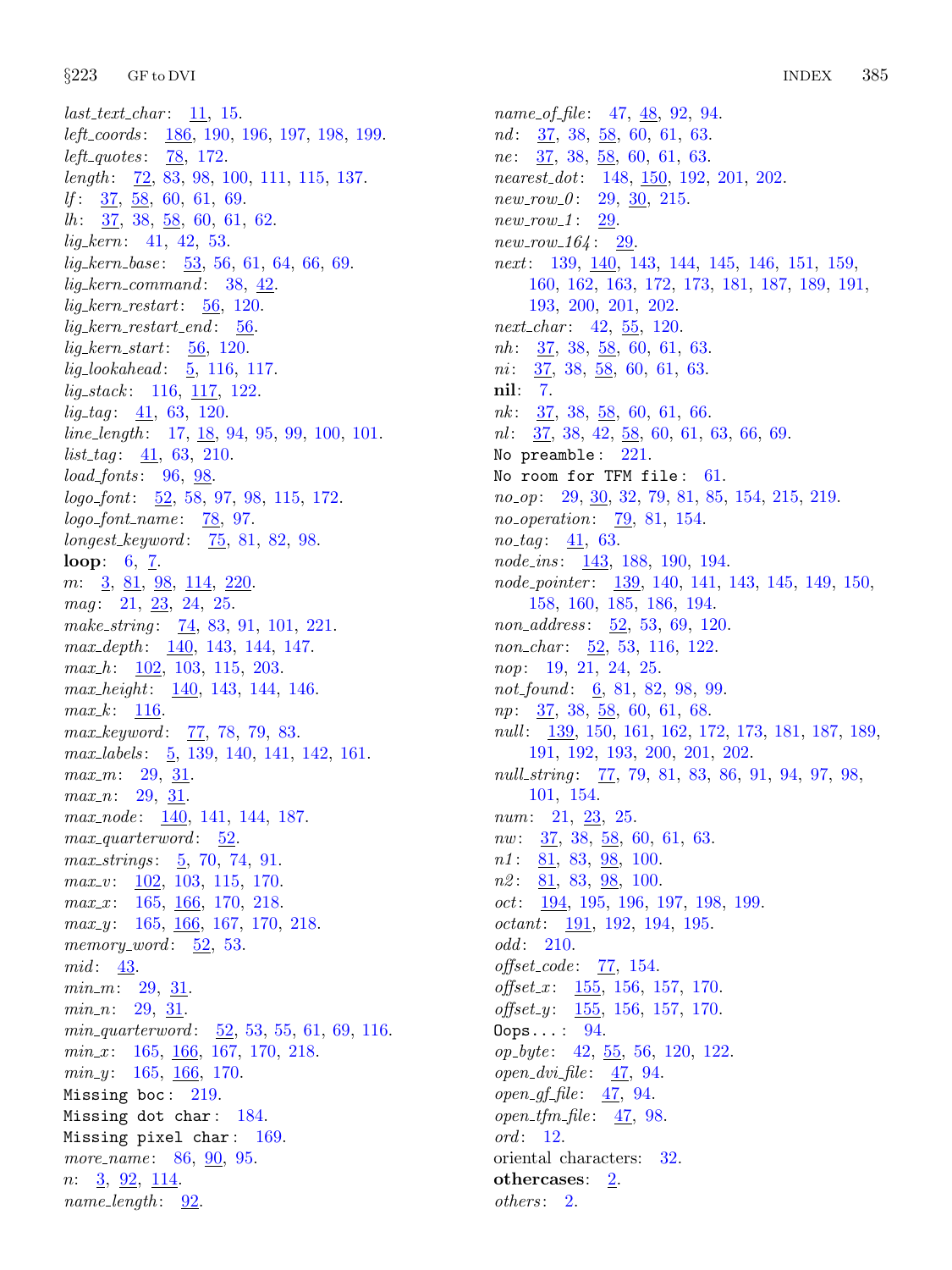output: [3,](#page-1-0) [16.](#page-6-0)  $over_col: 168, 170, 202, 203.$  $over_col: 168, 170, 202, 203.$  $over_col: 168, 170, 202, 203.$  $over_col: 168, 170, 202, 203.$  $over_col: 168, 170, 202, 203.$  $over_col: 168, 170, 202, 203.$  $over_col: 168, 170, 202, 203.$  $over_col: 168, 170, 202, 203.$ overflow line : [181](#page-68-0), [182](#page-69-0), [202](#page-74-0), [203](#page-74-0). overlap: [145](#page-59-0), [146](#page-59-0), [147,](#page-60-0) [196](#page-73-0), [197,](#page-73-0) [198](#page-73-0), [199.](#page-73-0) p: [143,](#page-59-0) [145](#page-59-0), [150](#page-60-0), [185](#page-69-0), [186,](#page-70-0) [194,](#page-72-0) [220](#page-79-0). pack\_file\_name:  $92, 94, 98$  $92, 94, 98$  $92, 94, 98$  $92, 94, 98$ . page\_header:  $\overline{78}$ , [172.](#page-66-0) page height: [168](#page-65-0), [170.](#page-65-0) page width: [168,](#page-65-0) [170,](#page-65-0) [203](#page-74-0). paint\_black: [215,](#page-77-0) [216](#page-78-0), [218.](#page-78-0) paint\_switch: [28](#page-13-0), [29.](#page-14-0)  $paint_0 : 29, 30.$  $paint_0 : 29, 30.$  $paint_0 : 29, 30.$  $paint_0 : 29, 30.$ *paint1*:  $29, 30, 215$  $29, 30, 215$  $29, 30, 215$  $29, 30, 215$ . paint2:  $29, 30, 215$  $29, 30, 215$  $29, 30, 215$  $29, 30, 215$ . paint $3: 29, 30, 215.$  $3: 29, 30, 215.$  $3: 29, 30, 215.$  $3: 29, 30, 215.$  $3: 29, 30, 215.$  $3: 29, 30, 215.$ param: [39,](#page-21-0) [44](#page-23-0), [57](#page-29-0). param base: [53](#page-27-0), [57,](#page-29-0) [61,](#page-30-0) [67,](#page-32-0) [68,](#page-32-0) [69.](#page-33-0)  $param\_end$ :  $57$ . place label : [193](#page-72-0), [194](#page-72-0), [195.](#page-73-0) plus sign: [78](#page-37-0), [202.](#page-74-0) pool pointer: [70](#page-34-0), [71,](#page-34-0) [81,](#page-38-0) [87,](#page-41-0) [98](#page-44-0), [116](#page-49-0). pool<sub>-</sub>ptr:  $\frac{71}{73}$  $\frac{71}{73}$  $\frac{71}{73}$  $\frac{71}{73}$  $\frac{71}{73}$ , 73, [74,](#page-34-0) [75,](#page-35-0) [77,](#page-36-0) [90](#page-41-0), [219](#page-79-0). *pool\_size*:  $\underline{5}$  $\underline{5}$  $\underline{5}$ , [70,](#page-34-0) [73.](#page-34-0) pop: [20,](#page-7-0) [21](#page-8-0), [22](#page-10-0), [25,](#page-12-0) [171](#page-66-0), [172,](#page-66-0) [176](#page-67-0), [177,](#page-67-0) [178](#page-68-0), [188,](#page-70-0) [190,](#page-71-0) [194](#page-72-0), [202](#page-74-0), [208,](#page-76-0) [218](#page-78-0). pop\_stack:  $122, 123$  $122, 123$  $122, 123$ . post: [19](#page-7-0), [21](#page-8-0), [22,](#page-10-0) [25,](#page-12-0) [26,](#page-12-0) [27](#page-13-0), [29](#page-14-0), [31](#page-16-0), [33](#page-17-0), [115,](#page-48-0) [219.](#page-79-0) post<sub>-</sub>post: [21,](#page-8-0) [22](#page-10-0), [25](#page-12-0), [26,](#page-12-0) [29](#page-14-0), [31,](#page-16-0) [33](#page-17-0), [115.](#page-48-0) pre: [19](#page-7-0), [21,](#page-8-0) [22,](#page-10-0) [27](#page-13-0), [29](#page-14-0), [221.](#page-79-0) pre  $max_x$ : [155,](#page-62-0) [156](#page-62-0), [159](#page-63-0), [163](#page-64-0), [170.](#page-65-0) pre  $max_y$ : [155](#page-62-0), [156](#page-62-0), [159](#page-63-0), [163,](#page-64-0) [170.](#page-65-0) pre\_min\_x:  $\frac{155}{150}$ , [156](#page-62-0), [159](#page-63-0), [163](#page-64-0), [170.](#page-65-0) pre\_min\_y:  $\frac{155}{150}$  $\frac{155}{150}$  $\frac{155}{150}$ , [156](#page-62-0), [159](#page-63-0), [163,](#page-64-0) [170.](#page-65-0) prev: [139](#page-58-0), [140](#page-58-0), [143](#page-59-0), [144,](#page-59-0) [147,](#page-60-0) [152,](#page-61-0) [160,](#page-63-0) [201,](#page-74-0) [202](#page-74-0). print:  $3, 8, 94, 99, 164$  $3, 8, 94, 99, 164$  $3, 8, 94, 99, 164$  $3, 8, 94, 99, 164$  $3, 8, 94, 99, 164$  $3, 8, 94, 99, 164$  $3, 8, 94, 99, 164$  $3, 8, 94, 99, 164$  $3, 8, 94, 99, 164$ . print  $\lfloor ln \cdot \rfloor$  [3](#page-1-0). print  $nl$ :  $\frac{3}{58}$  $\frac{3}{58}$  $\frac{3}{58}$  $\frac{3}{58}$  $\frac{3}{58}$ , [94,](#page-43-0) [99,](#page-44-0) [138](#page-57-0), [154](#page-62-0), [163.](#page-64-0) proofing:  $32$ . push: [20,](#page-7-0) [21,](#page-8-0) [22,](#page-10-0) [25,](#page-12-0) [171](#page-66-0), [208](#page-76-0). put\_rule: [21](#page-8-0), [22](#page-10-0), [176,](#page-67-0) [177](#page-67-0).  $put1: 21.$  $put1: 21.$  $put1: 21.$ put2: [21](#page-8-0). put $3:21$  $3:21$ .  $put4: 21.$  $put4: 21.$  $put4: 21.$ q: [143](#page-59-0), [145](#page-59-0), [220](#page-79-0). qi: [52,](#page-26-0) [62](#page-30-0), [69](#page-33-0), [116](#page-49-0), [118,](#page-50-0) [120.](#page-50-0) qo: [52,](#page-26-0) [55](#page-28-0), [69](#page-33-0), [111](#page-47-0), [122](#page-51-0), [123](#page-52-0), [210.](#page-76-0) qqqq: [52](#page-26-0), [53](#page-27-0), [55](#page-28-0), [63](#page-31-0), [66](#page-32-0), [67](#page-32-0), [120](#page-50-0). quad:  $44$ . quarterword:  $\frac{52}{117}$  $\frac{52}{117}$  $\frac{52}{117}$ . qw: [58](#page-29-0), [62.](#page-30-0)  $r: \quad \underline{138}, \; \underline{143}, \; \underline{145}, \; \underline{220}.$  $r: \quad \underline{138}, \; \underline{143}, \; \underline{145}, \; \underline{220}.$  $r: \quad \underline{138}, \; \underline{143}, \; \underline{145}, \; \underline{220}.$  $r: \quad \underline{138}, \; \underline{143}, \; \underline{145}, \; \underline{220}.$  $r: \quad \underline{138}, \; \underline{143}, \; \underline{145}, \; \underline{220}.$  $r: \quad \underline{138}, \; \underline{143}, \; \underline{145}, \; \underline{220}.$  $r: \quad \underline{138}, \; \underline{143}, \; \underline{145}, \; \underline{220}.$ 

 $read: 50, 51.$  $read: 50, 51.$  $read: 50, 51.$  $read: 50, 51.$  $read: 50, 51.$  $read\_font\_info: 58, 98.$  $read\_font\_info: 58, 98.$  $read\_font\_info: 58, 98.$  $read\_font\_info: 58, 98.$  $read\_ln: 17$ . read\_tfm\_word: [50](#page-25-0), [60](#page-30-0), [62](#page-30-0), [64](#page-31-0), [68](#page-32-0). read\_two\_halves: [60](#page-30-0).  $read\_two\_halves\_end$ : [60](#page-30-0). real: [114,](#page-48-0) [134](#page-57-0), [138](#page-57-0), [168.](#page-65-0)  $rem\_byte: 55, 56, 122, 210.$  $rem\_byte: 55, 56, 122, 210.$  $rem\_byte: 55, 56, 122, 210.$  $rem\_byte: 55, 56, 122, 210.$  $rem\_byte: 55, 56, 122, 210.$  $rem\_byte: 55, 56, 122, 210.$  $rem\_byte: 55, 56, 122, 210.$  $rem\_byte: 55, 56, 122, 210.$  $rem\_byte: 55, 56, 122, 210.$ *remainder*:  $40, 41, 42$  $40, 41, 42$  $40, 41, 42$  $40, 41, 42$  $40, 41, 42$ . rep: [43](#page-23-0). reset: [17](#page-6-0), [47](#page-24-0). reswitch: [6,](#page-2-0) [210,](#page-76-0) [218](#page-78-0). return: [6](#page-2-0), [7](#page-2-0). rewrite: [47.](#page-24-0)  $rho: 206, 207, 217.$  $rho: 206, 207, 217.$  $rho: 206, 207, 217.$  $rho: 206, 207, 217.$  $rho: 206, 207, 217.$  $rho: 206, 207, 217.$ right coords : [186](#page-70-0), [190,](#page-71-0) [196](#page-73-0), [197,](#page-73-0) [198](#page-73-0), [199.](#page-73-0) right quotes:  $\frac{78}{172}$ .  $right1: 21.$  $right1: 21.$  $right2: 21.$  $right2: 21.$  $right3: 21.$  $right3: 21.$ right4 : [21,](#page-8-0) [22,](#page-10-0) [119,](#page-50-0) [121,](#page-51-0) [171](#page-66-0), [209](#page-76-0). round : [114,](#page-48-0) [167](#page-65-0), [170,](#page-65-0) [178,](#page-68-0) [179](#page-68-0), [180](#page-68-0), [209,](#page-76-0) [218.](#page-78-0) rule\_code: [77,](#page-36-0) [154](#page-62-0).  $rule\_ptr: 158, 159, 161, 173.$  $rule\_ptr: 158, 159, 161, 173.$  $rule\_ptr: 158, 159, 161, 173.$  $rule\_ptr: 158, 159, 161, 173.$  $rule\_ptr: 158, 159, 161, 173.$  $rule\_ptr: 158, 159, 161, 173.$  $rule\_ptr: 158, 159, 161, 173.$  $rule\_ptr: 158, 159, 161, 173.$ rule\_size: <u>[158](#page-63-0),</u> [159,](#page-63-0) [173](#page-67-0), [176,](#page-67-0) [177,](#page-67-0) [178](#page-68-0). rule slant: [134](#page-57-0), [137](#page-57-0), [173](#page-67-0), [178](#page-68-0). rule\_thickness: [154](#page-62-0), <u>[155](#page-62-0)</u>, [156](#page-62-0), [159.](#page-63-0) rule thickness code : [77](#page-36-0), [79](#page-38-0), [154](#page-62-0). s: [58](#page-29-0), [116](#page-49-0), [220](#page-79-0). Samuel, Arthur Lee: [191.](#page-71-0) save\_ $c: \underline{116}$  $c: \underline{116}$  $c: \underline{116}$ . sc:  $\frac{52}{53}$  $\frac{52}{53}$  $\frac{52}{53}$  $\frac{52}{53}$  $\frac{52}{53}$ , [55](#page-28-0), [56](#page-28-0), [57](#page-29-0), [64](#page-31-0), [66](#page-32-0), [68](#page-32-0). scaled : [9](#page-3-0), [29,](#page-14-0) [31,](#page-16-0) [32](#page-16-0), [52,](#page-26-0) [53,](#page-27-0) [58](#page-29-0), [84,](#page-39-0) [96,](#page-43-0) [102](#page-46-0), [116,](#page-49-0) [117,](#page-50-0) [140,](#page-58-0) [145](#page-59-0), [150,](#page-60-0) [155,](#page-62-0) [167](#page-65-0), [168](#page-65-0), [171,](#page-66-0) [174,](#page-67-0) [183](#page-69-0). second octant: [192](#page-72-0), [196,](#page-73-0) [197,](#page-73-0) [198](#page-73-0), [199.](#page-73-0) select font: [111,](#page-47-0) [172,](#page-66-0) [173,](#page-67-0) [181](#page-68-0), [218](#page-78-0).  $send\_it: 116, 119, 121.$  $send\_it: 116, 119, 121.$  $send\_it: 116, 119, 121.$  $send\_it: 116, 119, 121.$  $send\_it: 116, 119, 121.$  $send\_it: 116, 119, 121.$  $set\_char_0: 21.$  $set\_char_0: 21.$  $set\_char_1: 21.$  $set\_char_1: 21.$  $set\_char_127: 21.$  $set\_char_127: 21.$  $set\_char_127: 21.$  $set\_curr_r$ : [116,](#page-49-0) [122](#page-51-0), [123.](#page-52-0) set\_rule: [19](#page-7-0), [21](#page-8-0).  $set1: 21, 22, 113.$  $set1: 21, 22, 113.$  $set1: 21, 22, 113.$  $set1: 21, 22, 113.$  $set1: 21, 22, 113.$  $set1: 21, 22, 113.$  $set1: 21, 22, 113.$ set2: [21.](#page-8-0)  $set3: 21.$  $set3: 21.$  $set4: 21.$  $set4: 21.$ seventh octant: [192](#page-72-0), [196,](#page-73-0) [197](#page-73-0), [198,](#page-73-0) [199](#page-73-0). signed quad:  $\frac{51}{61}$  $\frac{51}{61}$  $\frac{51}{61}$ , [81](#page-38-0), [84](#page-39-0), [85](#page-40-0), [165](#page-64-0).  $sixth\_octant: \quad \underline{192}, \, 196, \, 197, \, 198, \, 199.$  $sixth\_octant: \quad \underline{192}, \, 196, \, 197, \, 198, \, 199.$  $sixth\_octant: \quad \underline{192}, \, 196, \, 197, \, 198, \, 199.$  $sixth\_octant: \quad \underline{192}, \, 196, \, 197, \, 198, \, 199.$  $sixth\_octant: \quad \underline{192}, \, 196, \, 197, \, 198, \, 199.$  $sixth\_octant: \quad \underline{192}, \, 196, \, 197, \, 198, \, 199.$  $sixth\_octant: \quad \underline{192}, \, 196, \, 197, \, 198, \, 199.$  $sixth\_octant: \quad \underline{192}, \, 196, \, 197, \, 198, \, 199.$  $sixth\_octant: \quad \underline{192}, \, 196, \, 197, \, 198, \, 199.$  $sixth\_octant: \quad \underline{192}, \, 196, \, 197, \, 198, \, 199.$  $sixth\_octant: \quad \underline{192}, \, 196, \, 197, \, 198, \, 199.$  $sixty\_four\_cases: \quad 215.$  $sixty\_four\_cases: \quad 215.$  $skip\_byte: 42, 55, 120.$  $skip\_byte: 42, 55, 120.$  $skip\_byte: 42, 55, 120.$  $skip\_byte: 42, 55, 120.$  $skip\_byte: 42, 55, 120.$  $skip\_byte: 42, 55, 120.$ skip\_nop: [85](#page-40-0), [215.](#page-77-0)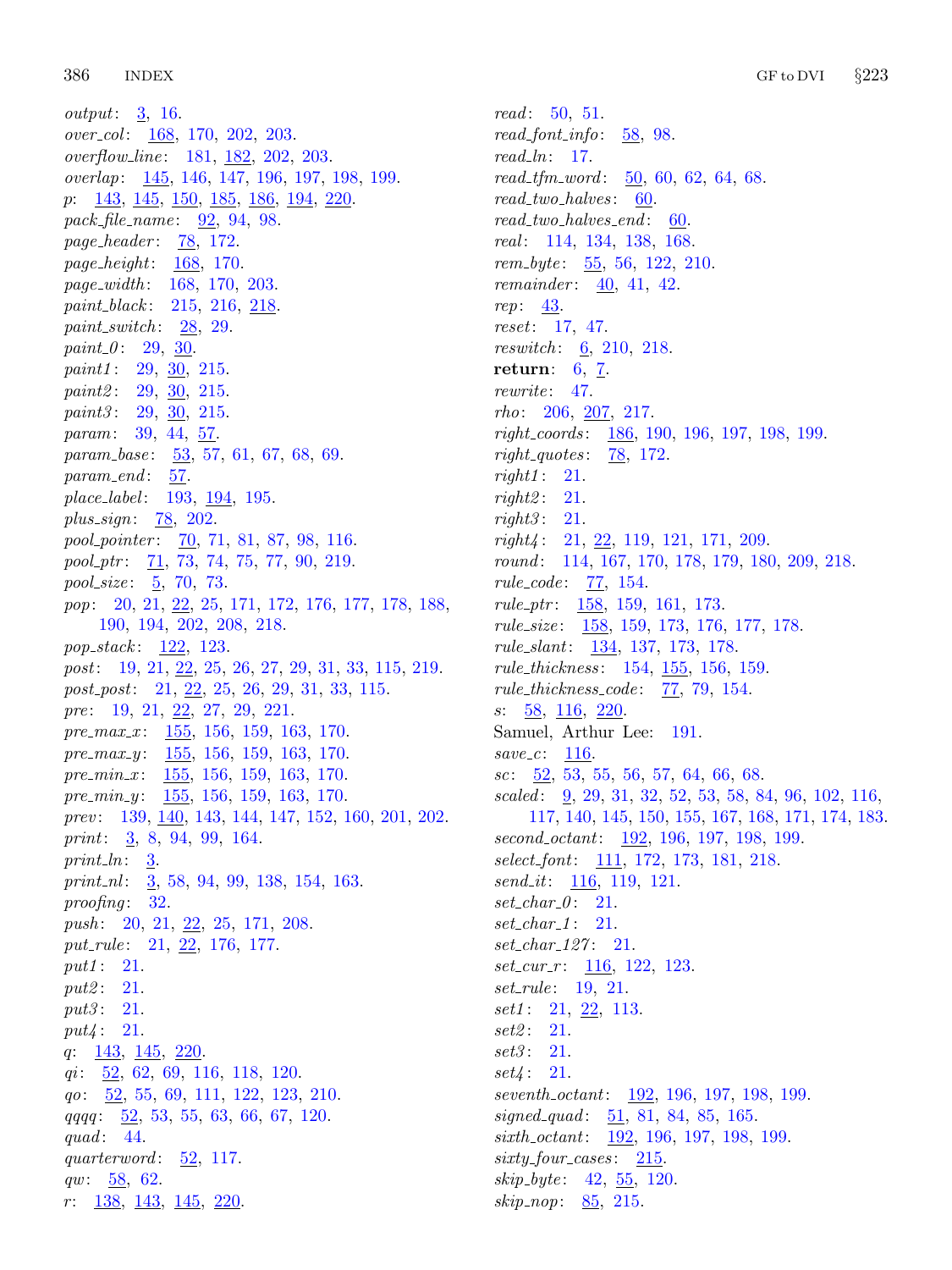$skip0: 29, 30, 215.$  $skip0: 29, 30, 215.$  $skip0: 29, 30, 215.$  $skip0: 29, 30, 215.$  $skip0: 29, 30, 215.$  $skip0: 29, 30, 215.$  $skip0: 29, 30, 215.$  $skip11 : 29, 30, 215.$  $skip11 : 29, 30, 215.$  $skip11 : 29, 30, 215.$  $skip11 : 29, 30, 215.$  $skip11 : 29, 30, 215.$  $skip11 : 29, 30, 215.$  $skip11 : 29, 30, 215.$ skip2: [29](#page-14-0), [30](#page-15-0), [215](#page-77-0).  $skip3:30, 215.$  $skip3:30, 215.$  $skip3:30, 215.$  $skip3:30, 215.$  $skip3:30, 215.$  $slant: \underline{44}, \underline{57}, 68, 137, 169.$  $slant: \underline{44}, \underline{57}, 68, 137, 169.$  $slant: \underline{44}, \underline{57}, 68, 137, 169.$  $slant: \underline{44}, \underline{57}, 68, 137, 169.$  $slant: \underline{44}, \underline{57}, 68, 137, 169.$  $slant: \underline{44}, \underline{57}, 68, 137, 169.$  $slant: \underline{44}, \underline{57}, 68, 137, 169.$  $slant: \underline{44}, \underline{57}, 68, 137, 169.$  $slant: \underline{44}, \underline{57}, 68, 137, 169.$ slant fonts: [35](#page-18-0), [39](#page-21-0).  $slant\_complaint: 138, 178.$  $slant\_complaint: 138, 178.$  $slant\_complaint: 138, 178.$  $slant\_complaint: 138, 178.$  $slant_font: \frac{52}{2}, 58, 77, 97, 98, 100, 137, 154, 173.$  $slant_font: \frac{52}{2}, 58, 77, 97, 98, 100, 137, 154, 173.$  $slant_font: \frac{52}{2}, 58, 77, 97, 98, 100, 137, 154, 173.$  $slant_font: \frac{52}{2}, 58, 77, 97, 98, 100, 137, 154, 173.$  $slant_font: \frac{52}{2}, 58, 77, 97, 98, 100, 137, 154, 173.$  $slant_font: \frac{52}{2}, 58, 77, 97, 98, 100, 137, 154, 173.$  $slant_font: \frac{52}{2}, 58, 77, 97, 98, 100, 137, 154, 173.$  $slant_font: \frac{52}{2}, 58, 77, 97, 98, 100, 137, 154, 173.$  $slant_font: \frac{52}{2}, 58, 77, 97, 98, 100, 137, 154, 173.$  $slant_font: \frac{52}{2}, 58, 77, 97, 98, 100, 137, 154, 173.$  $slant_font: \frac{52}{2}, 58, 77, 97, 98, 100, 137, 154, 173.$  $slant_font: \frac{52}{2}, 58, 77, 97, 98, 100, 137, 154, 173.$  $slant_font: \frac{52}{2}, 58, 77, 97, 98, 100, 137, 154, 173.$  $slant_font: \frac{52}{2}, 58, 77, 97, 98, 100, 137, 154, 173.$  $slant_font: \frac{52}{2}, 58, 77, 97, 98, 100, 137, 154, 173.$  $slant_font: \frac{52}{2}, 58, 77, 97, 98, 100, 137, 154, 173.$  $slant_font: \frac{52}{2}, 58, 77, 97, 98, 100, 137, 154, 173.$  $slant_font: \frac{52}{2}, 58, 77, 97, 98, 100, 137, 154, 173.$  $slant_n: \quad 134, \; 137, \; 178.$  $slant_n: \quad 134, \; 137, \; 178.$  $slant_n: \quad 134, \; 137, \; 178.$  $slant_n: \quad 134, \; 137, \; 178.$  $slant_n: \quad 134, \; 137, \; 178.$  $slant_n: \quad 134, \; 137, \; 178.$ slant\_ratio: [167](#page-65-0), [168](#page-65-0), [169,](#page-65-0) [170.](#page-65-0) slant reported : [134](#page-57-0), [137](#page-57-0), [138.](#page-57-0) slant\_unit: [134,](#page-57-0) [137,](#page-57-0) [178](#page-68-0), [179](#page-68-0), [180](#page-68-0).  $small\_logo: 78, 172.$  $small\_logo: 78, 172.$  $small\_logo: 78, 172.$  $small\_logo: 78, 172.$ Sorry, I can't...:  $138$ . sp: [23](#page-11-0). space: [44](#page-23-0), [57,](#page-29-0) [119](#page-50-0), [184.](#page-69-0)  $space\_shrink: 44$ . space\_stretch: [44.](#page-23-0) Special font subst...: [99.](#page-44-0)  $stack\_ptr: 116, 122, 123.$  $stack\_ptr: 116, 122, 123.$  $stack\_ptr: 116, 122, 123.$  $stack\_ptr: 116, 122, 123.$  $stack\_ptr: 116, 122, 123.$  $stack\_ptr: 116, 122, 123.$  $stack\_ptr: 116, 122, 123.$  $start\_gf: 94, 219.$  $start\_gf: 94, 219.$  $start\_gf: 94, 219.$  $start\_gf: 94, 219.$  $start\_gf: 94, 219.$ starting\_col: [208,](#page-76-0) [214,](#page-77-0) [217,](#page-78-0) [218.](#page-78-0) stop  $flag: \frac{42}{66}$  $flag: \frac{42}{66}$  $flag: \frac{42}{66}$ , [120](#page-50-0). store\_four\_quarters:  $62, 63, 66, 67$  $62, 63, 66, 67$  $62, 63, 66, 67$  $62, 63, 66, 67$  $62, 63, 66, 67$  $62, 63, 66, 67$ . store\_scaled:  $64, 66, 68$  $64, 66, 68$  $64, 66, 68$  $64, 66, 68$ . str\_number: [70](#page-34-0), [71](#page-34-0), [74,](#page-34-0) [80,](#page-38-0) [86,](#page-41-0) [92,](#page-42-0) [93,](#page-42-0) [96,](#page-43-0) [116,](#page-49-0) [140,](#page-58-0) [220.](#page-79-0)  $str\_pool$ : [70](#page-34-0),  $\overline{71}$ , [73](#page-34-0), [74](#page-34-0), [75,](#page-35-0) [83](#page-39-0), [92,](#page-42-0) [100,](#page-44-0) [111](#page-47-0), [112,](#page-47-0) [116,](#page-49-0) [221.](#page-79-0)  $str\_ptr$ :  $\overline{71}$  $\overline{71}$  $\overline{71}$ , [74](#page-34-0), [75,](#page-35-0) [77](#page-36-0), [91](#page-42-0), [101,](#page-45-0) [154,](#page-62-0) [219](#page-79-0), [221](#page-79-0).  $str\_room: \quad \underline{73}, \, 83, \, 90, \, 101.$  $str\_room: \quad \underline{73}, \, 83, \, 90, \, 101.$  $str\_room: \quad \underline{73}, \, 83, \, 90, \, 101.$  $str\_room: \quad \underline{73}, \, 83, \, 90, \, 101.$  $str\_room: \quad \underline{73}, \, 83, \, 90, \, 101.$  $str\_room: \quad \underline{73}, \, 83, \, 90, \, 101.$  $str\_start: 70, 71, 72, 74, 75, 77, 83, 91, 92, 100,$  $str\_start: 70, 71, 72, 74, 75, 77, 83, 91, 92, 100,$  $str\_start: 70, 71, 72, 74, 75, 77, 83, 91, 92, 100,$  $str\_start: 70, 71, 72, 74, 75, 77, 83, 91, 92, 100,$  $str\_start: 70, 71, 72, 74, 75, 77, 83, 91, 92, 100,$  $str\_start: 70, 71, 72, 74, 75, 77, 83, 91, 92, 100,$  $str\_start: 70, 71, 72, 74, 75, 77, 83, 91, 92, 100,$  $str\_start: 70, 71, 72, 74, 75, 77, 83, 91, 92, 100,$  $str\_start: 70, 71, 72, 74, 75, 77, 83, 91, 92, 100,$  $str\_start: 70, 71, 72, 74, 75, 77, 83, 91, 92, 100,$  $str\_start: 70, 71, 72, 74, 75, 77, 83, 91, 92, 100,$  $str\_start: 70, 71, 72, 74, 75, 77, 83, 91, 92, 100,$  $str\_start: 70, 71, 72, 74, 75, 77, 83, 91, 92, 100,$  $str\_start: 70, 71, 72, 74, 75, 77, 83, 91, 92, 100,$  $str\_start: 70, 71, 72, 74, 75, 77, 83, 91, 92, 100,$  $str\_start: 70, 71, 72, 74, 75, 77, 83, 91, 92, 100,$  $str\_start: 70, 71, 72, 74, 75, 77, 83, 91, 92, 100,$  $str\_start: 70, 71, 72, 74, 75, 77, 83, 91, 92, 100,$  $str\_start: 70, 71, 72, 74, 75, 77, 83, 91, 92, 100,$  $str\_start: 70, 71, 72, 74, 75, 77, 83, 91, 92, 100,$  $str\_start: 70, 71, 72, 74, 75, 77, 83, 91, 92, 100,$ [112,](#page-47-0) [116](#page-49-0), [219](#page-79-0), [221.](#page-79-0) suppress\_lig: [116,](#page-49-0) [117,](#page-50-0) [120,](#page-50-0) [122](#page-51-0). sw: [58,](#page-29-0) [64,](#page-31-0) [68.](#page-32-0) system dependencies: [2,](#page-1-0) [3,](#page-1-0) [8](#page-2-0), [11,](#page-4-0) [14,](#page-5-0) [16](#page-6-0), [17,](#page-6-0) [26](#page-12-0), [33,](#page-17-0) [45,](#page-24-0) [47](#page-24-0), [50,](#page-25-0) [51,](#page-25-0) [52](#page-26-0), [78](#page-37-0), [86,](#page-41-0) [87](#page-41-0), [88](#page-41-0), [89,](#page-41-0) [90,](#page-41-0) [91,](#page-42-0) [92](#page-42-0), [105,](#page-46-0) [107](#page-46-0), [222.](#page-80-0) t: [220](#page-79-0).  $tag: 40, 41.$  $tag: 40, 41.$  $tag: 40, 41.$  $tag: 40, 41.$  $tag: 40, 41.$ Tardy font change...:  $154$ .  $temp\_x$ : [173,](#page-67-0) <u>[174](#page-67-0)</u>, [177](#page-67-0), [178.](#page-68-0)  $temp_{y}: 173, 174, 176, 178.$  $temp_{y}: 173, 174, 176, 178.$  $temp_{y}: 173, 174, 176, 178.$  $temp_{y}: 173, 174, 176, 178.$  $temp_{y}: 173, 174, 176, 178.$  $temp_{y}: 173, 174, 176, 178.$  $temp_{y}: 173, 174, 176, 178.$  $temp_{y}: 173, 174, 176, 178.$ *term\_in*:  $16, 17$  $16, 17$  $16, 17$ . terminal line length:  $\frac{5}{2}$  $\frac{5}{2}$  $\frac{5}{2}$ , [16](#page-6-0), [17](#page-6-0), [18](#page-6-0). TeXfonts: [88.](#page-41-0)  $text_{\textit{-}char:}$   $\frac{11}{12}$ , [12.](#page-4-0) text file:  $11, 16$  $11, 16$  $11, 16$ . tfm ext: [78,](#page-37-0) [98.](#page-44-0)  $tfm_{\perp} file: \quad 46, \; 47, \; 50, \; 58.$  $tfm_{\perp} file: \quad 46, \; 47, \; 50, \; 58.$  $tfm_{\perp} file: \quad 46, \; 47, \; 50, \; 58.$  $tfm_{\perp} file: \quad 46, \; 47, \; 50, \; 58.$  $tfm_{\perp} file: \quad 46, \; 47, \; 50, \; 58.$  $tfm_{\perp} file: \quad 46, \; 47, \; 50, \; 58.$  $tfm_{\perp} file: \quad 46, \; 47, \; 50, \; 58.$  $tfm_{\perp} file: \quad 46, \; 47, \; 50, \; 58.$  $tfm_{\perp} file: \quad 46, \; 47, \; 50, \; 58.$ third octant: [192,](#page-72-0) [196](#page-73-0), [197](#page-73-0), [198,](#page-73-0) [199](#page-73-0). thirty\_two\_cases:  $215$ .

 $thrice\_x\_height: 183, 184, 202.$  $thrice\_x\_height: 183, 184, 202.$  $thrice\_x\_height: 183, 184, 202.$  $thrice\_x\_height: 183, 184, 202.$  $thrice\_x\_height: 183, 184, 202.$  $thrice\_x\_height: 183, 184, 202.$  $thrice\_x\_height: 183, 184, 202.$ time\_stamp: [172](#page-66-0), [220,](#page-79-0) [221.](#page-79-0) title  $code: 77, 154.$  $code: 77, 154.$  $code: 77, 154.$  $code: 77, 154.$ title font: [52,](#page-26-0) [58](#page-29-0), [77,](#page-36-0) [78](#page-37-0), [97,](#page-43-0) [98](#page-44-0), [100,](#page-44-0) [115](#page-48-0), [154,](#page-62-0) [172](#page-66-0).  $title\_\textit{head}$ :  $160, 161, 162, 172.$  $160, 161, 162, 172.$  $160, 161, 162, 172.$  $160, 161, 162, 172.$  $160, 161, 162, 172.$  $160, 161, 162, 172.$  $160, 161, 162, 172.$  $160, 161, 162, 172.$  $title\_tail: 160, 161, 162, 172.$  $title\_tail: 160, 161, 162, 172.$  $title\_tail: 160, 161, 162, 172.$  $title\_tail: 160, 161, 162, 172.$  $title\_tail: 160, 161, 162, 172.$  $title\_tail: 160, 161, 162, 172.$  $title\_tail: 160, 161, 162, 172.$  $title\_tail: 160, 161, 162, 172.$  $title\_tail: 160, 161, 162, 172.$ tol: [173](#page-67-0). Too many labels: [74](#page-34-0), [141](#page-58-0). Too many strings: [73](#page-34-0), [91.](#page-42-0)  $top: \underline{43}.$  $top: \underline{43}.$  $top: \underline{43}.$ top coords : [185,](#page-69-0) [190](#page-71-0), [196,](#page-73-0) [197](#page-73-0), [198,](#page-73-0) [199.](#page-73-0) total pages: [102,](#page-46-0) [103,](#page-46-0) [115](#page-48-0), [164](#page-64-0), [172](#page-66-0). true : [7](#page-2-0), [52](#page-26-0), [90](#page-41-0), [95](#page-43-0), [96](#page-43-0), [97](#page-43-0), [122](#page-51-0), [146](#page-59-0), [147](#page-60-0), [148](#page-60-0), [151](#page-61-0), [152,](#page-61-0) [172,](#page-66-0) [190](#page-71-0), [194](#page-72-0), [202,](#page-74-0) [215,](#page-77-0) [221](#page-79-0). twin: [148](#page-60-0), [149](#page-60-0), [150](#page-60-0), [151](#page-61-0), [152,](#page-61-0) [192.](#page-72-0)  $two\_to\_the$ : [126,](#page-54-0) [127](#page-54-0), [128](#page-54-0), [129](#page-55-0), [206.](#page-75-0) typeset: [113](#page-48-0), [121](#page-51-0), [179](#page-68-0), [180](#page-68-0), [210](#page-76-0). unity:  $\frac{9}{2}$  $\frac{9}{2}$  $\frac{9}{2}$ , [62,](#page-30-0) [114,](#page-48-0) [137](#page-57-0), [168](#page-65-0), [169,](#page-65-0) [170.](#page-65-0) unsc\_slant\_ratio: [168,](#page-65-0) [169](#page-65-0), [170](#page-65-0), [209.](#page-76-0) unsc\_x\_ratio: [168,](#page-65-0) [169](#page-65-0), [170](#page-65-0), [209,](#page-76-0) [218.](#page-78-0) unsc\_y\_ratio: [168,](#page-65-0) [169,](#page-65-0) [170,](#page-65-0) [218.](#page-78-0) update\_terminal:  $\overline{16}$  $\overline{16}$  $\overline{16}$ , [17,](#page-6-0) [164.](#page-64-0) use\_logo: [172](#page-66-0), [220,](#page-79-0) [221](#page-79-0). v: [84,](#page-39-0) [98,](#page-44-0) [218.](#page-78-0) Vanishing pixel size: [169](#page-65-0).  $vppp: 31.$  $vppp: 31.$ WEB: [72](#page-34-0). white:  $29$ . widest\_row:  $\frac{5}{0}$  $\frac{5}{0}$  $\frac{5}{0}$ , [165](#page-64-0), [211](#page-76-0), [218.](#page-78-0) width base:  $\frac{53}{55}$ , [55,](#page-28-0) [61](#page-30-0), [63](#page-31-0), [64](#page-31-0), [69](#page-33-0). width index:  $\overline{40}$  $\overline{40}$  $\overline{40}$ , [53.](#page-27-0) write: [3,](#page-1-0) [107.](#page-46-0)  $write\_dvi: 107, 108, 109.$  $write\_dvi: 107, 108, 109.$  $write\_dvi: 107, 108, 109.$  $write\_dvi: 107, 108, 109.$  $write\_dvi: 107, 108, 109.$  $write\_dvi: 107, 108, 109.$  $write\_dvi: 107, 108, 109.$  $write\_ln: 3$ . Wrong ID:  $221$ .  $w0: 21.$  $w0: 21.$  $w0: 21.$  $w1: 21.$  $w1: 21.$  $w1: 21.$  $w2: 21.$  $w2: 21.$  $w2: 21.$  $w3: 21.$  $w3: 21.$  $w3: 21.$  $w_4$ : [21](#page-8-0). x: [23](#page-11-0), [110](#page-47-0), [114](#page-48-0), [116,](#page-49-0) [166,](#page-65-0) [167,](#page-65-0) [171](#page-66-0). x height: [44](#page-23-0), [57,](#page-29-0) [184](#page-69-0).  $x_{\textit{left}}$ : [145,](#page-59-0) [146,](#page-59-0) [147](#page-60-0).  $x \text{-} \text{offset}: \quad 154, \; \underline{155}, \; 156, \; 167.$  $x \text{-} \text{offset}: \quad 154, \; \underline{155}, \; 156, \; 167.$  $x \text{-} \text{offset}: \quad 154, \; \underline{155}, \; 156, \; 167.$  $x \text{-} \text{offset}: \quad 154, \; \underline{155}, \; 156, \; 167.$  $x \text{-} \text{offset}: \quad 154, \; \underline{155}, \; 156, \; 167.$  $x \text{-} \text{offset}: \quad 154, \; \underline{155}, \; 156, \; 167.$  $x \text{-} \text{offset}: \quad 154, \; \underline{155}, \; 156, \; 167.$  $x \text{-} \text{offset}\text{-} \text{code}: \quad 77, \, 154.$  $x \text{-} \text{offset}\text{-} \text{code}: \quad 77, \, 154.$  $x \text{-} \text{offset}\text{-} \text{code}: \quad 77, \, 154.$  $x \text{-} \text{offset}\text{-} \text{code}: \quad 77, \, 154.$ x ratio: [167](#page-65-0), [168](#page-65-0), [169](#page-65-0), [170](#page-65-0), [202](#page-74-0).  $x$ -right: [145,](#page-59-0) [146](#page-59-0), [147.](#page-60-0)  $xchr: \underline{12}, 13, 14, 15, 92.$  $xchr: \underline{12}, 13, 14, 15, 92.$  $xchr: \underline{12}, 13, 14, 15, 92.$  $xchr: \underline{12}, 13, 14, 15, 92.$  $xchr: \underline{12}, 13, 14, 15, 92.$  $xchr: \underline{12}, 13, 14, 15, 92.$  $xchr: \underline{12}, 13, 14, 15, 92.$  $xchr: \underline{12}, 13, 14, 15, 92.$ xclause: [7](#page-2-0).  $x!$  : [139](#page-58-0), [140,](#page-58-0) [145](#page-59-0), [146,](#page-59-0) [147,](#page-60-0) [148](#page-60-0), [158,](#page-63-0) [185](#page-69-0), [186,](#page-70-0) [188](#page-70-0).  $xord: 12, 15, 17.$  $xord: 12, 15, 17.$  $xord: 12, 15, 17.$  $xord: 12, 15, 17.$  $xord: 12, 15, 17.$  $xord: 12, 15, 17.$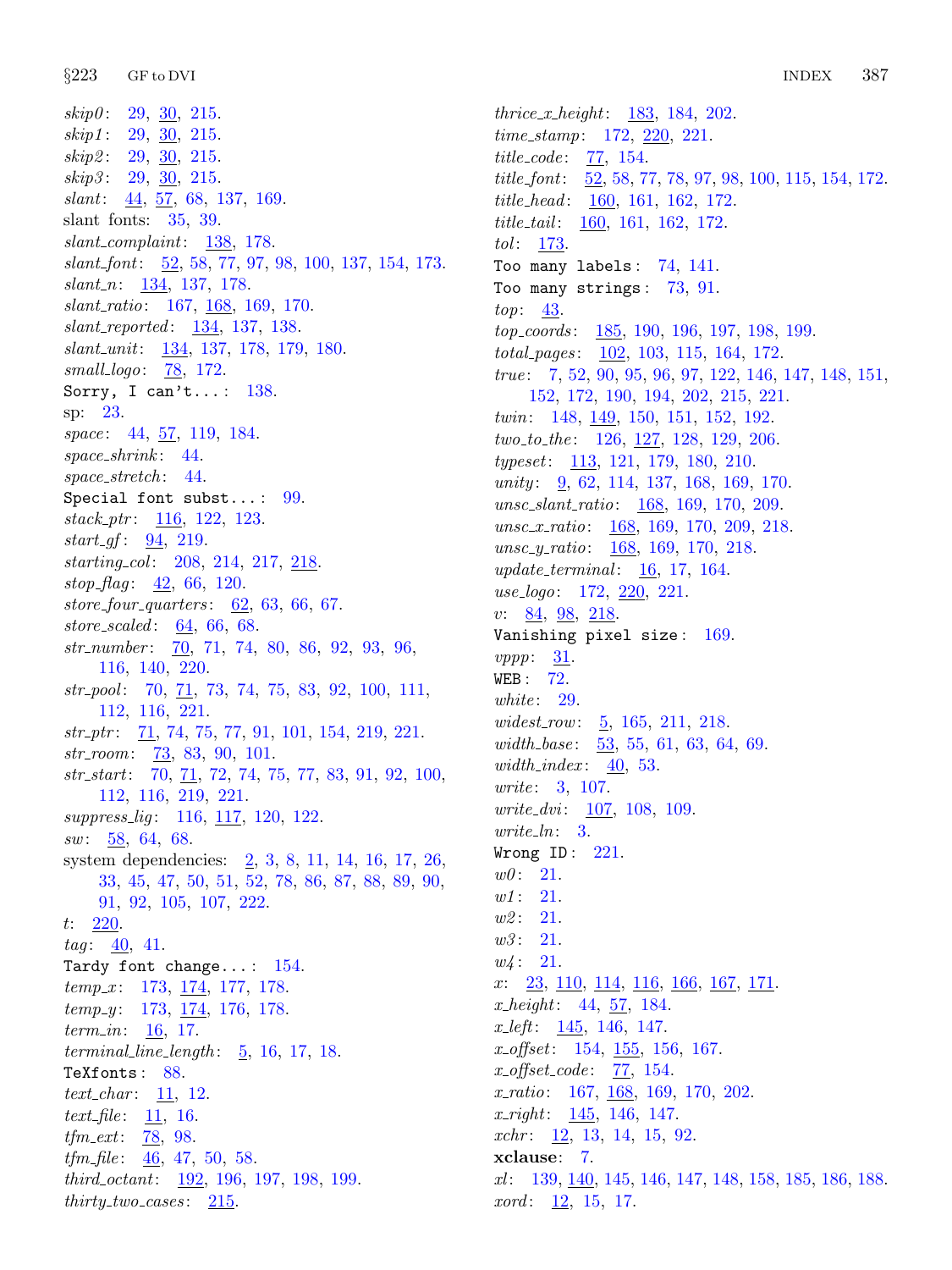*xr*: [139](#page-58-0), <u>[140](#page-58-0),</u> [145](#page-59-0), [146](#page-59-0), [147](#page-60-0), [148](#page-60-0), [158](#page-63-0), [185](#page-69-0), [186](#page-70-0) , [188](#page-70-0) , [191](#page-71-0) . xx: [139](#page-58-0), [140](#page-58-0), [148](#page-60-0), [151](#page-61-0), [152](#page-61-0), [158](#page-63-0), [163](#page-64-0), [185](#page-69-0), [186](#page-70-0), [187](#page-70-0), [188](#page-70-0), [190](#page-71-0), [192](#page-72-0), [194](#page-72-0), [195](#page-73-0), [202](#page-74-0).  $xxx1: \quad 21, \, 29, \, \underline{30}, \, 79, \, 81, \, 85, \, 154, \, 215, \, 219.$  $xxx1: \quad 21, \, 29, \, \underline{30}, \, 79, \, 81, \, 85, \, 154, \, 215, \, 219.$  $xxx1: \quad 21, \, 29, \, \underline{30}, \, 79, \, 81, \, 85, \, 154, \, 215, \, 219.$  $xxx1: \quad 21, \, 29, \, \underline{30}, \, 79, \, 81, \, 85, \, 154, \, 215, \, 219.$  $xxx1: \quad 21, \, 29, \, \underline{30}, \, 79, \, 81, \, 85, \, 154, \, 215, \, 219.$  $xxx1: \quad 21, \, 29, \, \underline{30}, \, 79, \, 81, \, 85, \, 154, \, 215, \, 219.$  $xxx1: \quad 21, \, 29, \, \underline{30}, \, 79, \, 81, \, 85, \, 154, \, 215, \, 219.$  $xxx1: \quad 21, \, 29, \, \underline{30}, \, 79, \, 81, \, 85, \, 154, \, 215, \, 219.$  $xxx1: \quad 21, \, 29, \, \underline{30}, \, 79, \, 81, \, 85, \, 154, \, 215, \, 219.$  $xxx1: \quad 21, \, 29, \, \underline{30}, \, 79, \, 81, \, 85, \, 154, \, 215, \, 219.$  $xxx1: \quad 21, \, 29, \, \underline{30}, \, 79, \, 81, \, 85, \, 154, \, 215, \, 219.$  $xxx1: \quad 21, \, 29, \, \underline{30}, \, 79, \, 81, \, 85, \, 154, \, 215, \, 219.$  $xxx1: \quad 21, \, 29, \, \underline{30}, \, 79, \, 81, \, 85, \, 154, \, 215, \, 219.$  $xxx1: \quad 21, \, 29, \, \underline{30}, \, 79, \, 81, \, 85, \, 154, \, 215, \, 219.$  $xxx1: \quad 21, \, 29, \, \underline{30}, \, 79, \, 81, \, 85, \, 154, \, 215, \, 219.$  $xxx1: \quad 21, \, 29, \, \underline{30}, \, 79, \, 81, \, 85, \, 154, \, 215, \, 219.$  $xxx1: \quad 21, \, 29, \, \underline{30}, \, 79, \, 81, \, 85, \, 154, \, 215, \, 219.$  $xxx1: \quad 21, \, 29, \, \underline{30}, \, 79, \, 81, \, 85, \, 154, \, 215, \, 219.$  $xxx1: \quad 21, \, 29, \, \underline{30}, \, 79, \, 81, \, 85, \, 154, \, 215, \, 219.$ xxx2: [21](#page-8-0), [29](#page-14-0), [30](#page-15-0), [81](#page-38-0), [85](#page-40-0), [215](#page-77-0).  $xxx3: \quad 21, \ 29, \ \underline{30}, \ 81, \ 85, \ 215.$  $xxx3: \quad 21, \ 29, \ \underline{30}, \ 81, \ 85, \ 215.$  $xxx3: \quad 21, \ 29, \ \underline{30}, \ 81, \ 85, \ 215.$  $xxx3: \quad 21, \ 29, \ \underline{30}, \ 81, \ 85, \ 215.$  $xxx3: \quad 21, \ 29, \ \underline{30}, \ 81, \ 85, \ 215.$  $xxx3: \quad 21, \ 29, \ \underline{30}, \ 81, \ 85, \ 215.$  $xxx3: \quad 21, \ 29, \ \underline{30}, \ 81, \ 85, \ 215.$  $xxx3: \quad 21, \ 29, \ \underline{30}, \ 81, \ 85, \ 215.$  $xxx3: \quad 21, \ 29, \ \underline{30}, \ 81, \ 85, \ 215.$  $xxx3: \quad 21, \ 29, \ \underline{30}, \ 81, \ 85, \ 215.$  $xxx3: \quad 21, \ 29, \ \underline{30}, \ 81, \ 85, \ 215.$  $xxx3: \quad 21, \ 29, \ \underline{30}, \ 81, \ 85, \ 215.$  $xxx3: \quad 21, \ 29, \ \underline{30}, \ 81, \ 85, \ 215.$  $xxx4: \quad 21, \ 29, \ \underline{30}, \ 79, \ 81, \ 85, \ 215.$  $xxx4: \quad 21, \ 29, \ \underline{30}, \ 79, \ 81, \ 85, \ 215.$  $xxx4: \quad 21, \ 29, \ \underline{30}, \ 79, \ 81, \ 85, \ 215.$  $xxx4: \quad 21, \ 29, \ \underline{30}, \ 79, \ 81, \ 85, \ 215.$  $xxx4: \quad 21, \ 29, \ \underline{30}, \ 79, \ 81, \ 85, \ 215.$  $xxx4: \quad 21, \ 29, \ \underline{30}, \ 79, \ 81, \ 85, \ 215.$  $xxx4: \quad 21, \ 29, \ \underline{30}, \ 79, \ 81, \ 85, \ 215.$  $xxx4: \quad 21, \ 29, \ \underline{30}, \ 79, \ 81, \ 85, \ 215.$  $xxx4: \quad 21, \ 29, \ \underline{30}, \ 79, \ 81, \ 85, \ 215.$  $xxx4: \quad 21, \ 29, \ \underline{30}, \ 79, \ 81, \ 85, \ 215.$  $xxx4: \quad 21, \ 29, \ \underline{30}, \ 79, \ 81, \ 85, \ 215.$  $xxx4: \quad 21, \ 29, \ \underline{30}, \ 79, \ 81, \ 85, \ 215.$  $xxx4: \quad 21, \ 29, \ \underline{30}, \ 79, \ 81, \ 85, \ 215.$  $xxx4: \quad 21, \ 29, \ \underline{30}, \ 79, \ 81, \ 85, \ 215.$  $xxx4: \quad 21, \ 29, \ \underline{30}, \ 79, \ 81, \ 85, \ 215.$  $x0: \quad 21, \ \underline{158}, \ \underline{159}, \ \underline{173}.$  $x0: \quad 21, \ \underline{158}, \ \underline{159}, \ \underline{173}.$  $x0: \quad 21, \ \underline{158}, \ \underline{159}, \ \underline{173}.$  $x0: \quad 21, \ \underline{158}, \ \underline{159}, \ \underline{173}.$  $x0: \quad 21, \ \underline{158}, \ \underline{159}, \ \underline{173}.$  $x0: \quad 21, \ \underline{158}, \ \underline{159}, \ \underline{173}.$  $x0: \quad 21, \ \underline{158}, \ \underline{159}, \ \underline{173}.$  $x0: \quad 21, \ \underline{158}, \ \underline{159}, \ \underline{173}.$  $x0: \quad 21, \ \underline{158}, \ \underline{159}, \ \underline{173}.$  $x1: \quad 21, \ \underline{158}, \ \underline{159}, \ \underline{173}.$  $x1: \quad 21, \ \underline{158}, \ \underline{159}, \ \underline{173}.$  $x1: \quad 21, \ \underline{158}, \ \underline{159}, \ \underline{173}.$  $x1: \quad 21, \ \underline{158}, \ \underline{159}, \ \underline{173}.$  $x1: \quad 21, \ \underline{158}, \ \underline{159}, \ \underline{173}.$  $x1: \quad 21, \ \underline{158}, \ \underline{159}, \ \underline{173}.$  $x1: \quad 21, \ \underline{158}, \ \underline{159}, \ \underline{173}.$  $x1: \quad 21, \ \underline{158}, \ \underline{159}, \ \underline{173}.$  $x1: \quad 21, \ \underline{158}, \ \underline{159}, \ \underline{173}.$ x2 : [21](#page-8-0) . x3: [21](#page-8-0).  $x_4: 21.$  $x_4: 21.$  $x_4: 21.$  $y: \quad \underline{166}, \ \underline{167}, \ \underline{171}.$  $y: \quad \underline{166}, \ \underline{167}, \ \underline{171}.$  $y: \quad \underline{166}, \ \underline{167}, \ \underline{171}.$  $y: \quad \underline{166}, \ \underline{167}, \ \underline{171}.$  $y: \quad \underline{166}, \ \underline{167}, \ \underline{171}.$  $y: \quad \underline{166}, \ \underline{167}, \ \underline{171}.$  $y: \quad \underline{166}, \ \underline{167}, \ \underline{171}.$  $y_{\text{-}}bot: \underline{145}, 146, 147.$  $y_{\text{-}}bot: \underline{145}, 146, 147.$  $y_{\text{-}}bot: \underline{145}, 146, 147.$  $y_{\text{-}}bot: \underline{145}, 146, 147.$  $y_{\text{-}}bot: \underline{145}, 146, 147.$  $y_{\text{-}}bot: \underline{145}, 146, 147.$  $y_{\text{-}}bot: \underline{145}, 146, 147.$  $y\_offset: 154, 155, 156, 167.$  $y\_offset: 154, 155, 156, 167.$  $y\_offset: 154, 155, 156, 167.$  $y\_offset: 154, 155, 156, 167.$  $y\_offset: 154, 155, 156, 167.$  $y\_offset: 154, 155, 156, 167.$  $y\_offset: 154, 155, 156, 167.$  $y\_offset: 154, 155, 156, 167.$  $y\_offset: 154, 155, 156, 167.$ y\_offset\_code: [77](#page-36-0), [154](#page-62-0).  $y\_ratio:$  [167](#page-65-0), [168](#page-65-0), [169](#page-65-0), [170](#page-65-0), [202](#page-74-0).  $y_{\text{-}}thresh: \quad \underline{145}$  $y_{\text{-}}thresh: \quad \underline{145}$  $y_{\text{-}}thresh: \quad \underline{145}$ , [146](#page-59-0), [147](#page-60-0).  $y_{\text{-}}top: \underline{145}, 146, 147.$  $y_{\text{-}}top: \underline{145}, 146, 147.$  $y_{\text{-}}top: \underline{145}, 146, 147.$  $y_{\text{-}}top: \underline{145}, 146, 147.$  $y_{\text{-}}top: \underline{145}, 146, 147.$  $y_{\text{-}}top: \underline{145}, 146, 147.$  $y_{\text{-}}top: \underline{145}, 146, 147.$ yb: [139](#page-58-0), [140](#page-58-0), [143](#page-59-0), [145](#page-59-0), [146](#page-59-0), [147](#page-60-0), [148](#page-60-0), [158](#page-63-0), [185](#page-69-0) , [186](#page-70-0) , [188](#page-70-0) . yt: [139](#page-58-0), [140](#page-58-0), [143](#page-59-0), [145](#page-59-0), [146](#page-59-0), [147](#page-60-0), [148](#page-60-0), [158](#page-63-0), [185](#page-69-0) , [186](#page-70-0) , [188](#page-70-0) . yy: [139](#page-58-0), [140](#page-58-0), [142](#page-58-0), [143](#page-59-0), [146](#page-59-0), [147](#page-60-0), [148](#page-60-0), [151](#page-61-0), [152](#page-61-0), [163](#page-64-0), [185](#page-69-0), [186](#page-70-0), [187](#page-70-0), [188](#page-70-0), [190](#page-71-0), [192](#page-72-0), [194](#page-72-0), [195](#page-73-0), [202](#page-74-0).  $yyy: \quad 29, \underline{30}, \underline{32}, \underline{79}, \underline{81}, \underline{84}, \underline{85}, \underline{215}.$  $yyy: \quad 29, \underline{30}, \underline{32}, \underline{79}, \underline{81}, \underline{84}, \underline{85}, \underline{215}.$  $yyy: \quad 29, \underline{30}, \underline{32}, \underline{79}, \underline{81}, \underline{84}, \underline{85}, \underline{215}.$  $yyy: \quad 29, \underline{30}, \underline{32}, \underline{79}, \underline{81}, \underline{84}, \underline{85}, \underline{215}.$  $yyy: \quad 29, \underline{30}, \underline{32}, \underline{79}, \underline{81}, \underline{84}, \underline{85}, \underline{215}.$  $yyy: \quad 29, \underline{30}, \underline{32}, \underline{79}, \underline{81}, \underline{84}, \underline{85}, \underline{215}.$  $yyy: \quad 29, \underline{30}, \underline{32}, \underline{79}, \underline{81}, \underline{84}, \underline{85}, \underline{215}.$  $yyy: \quad 29, \underline{30}, \underline{32}, \underline{79}, \underline{81}, \underline{84}, \underline{85}, \underline{215}.$  $yyy: \quad 29, \underline{30}, \underline{32}, \underline{79}, \underline{81}, \underline{84}, \underline{85}, \underline{215}.$  $yyy: \quad 29, \underline{30}, \underline{32}, \underline{79}, \underline{81}, \underline{84}, \underline{85}, \underline{215}.$  $yyy: \quad 29, \underline{30}, \underline{32}, \underline{79}, \underline{81}, \underline{84}, \underline{85}, \underline{215}.$  $yyy: \quad 29, \underline{30}, \underline{32}, \underline{79}, \underline{81}, \underline{84}, \underline{85}, \underline{215}.$  $yyy: \quad 29, \underline{30}, \underline{32}, \underline{79}, \underline{81}, \underline{84}, \underline{85}, \underline{215}.$  $yyy: \quad 29, \underline{30}, \underline{32}, \underline{79}, \underline{81}, \underline{84}, \underline{85}, \underline{215}.$  $yyy: \quad 29, \underline{30}, \underline{32}, \underline{79}, \underline{81}, \underline{84}, \underline{85}, \underline{215}.$  $yyy: \quad 29, \underline{30}, \underline{32}, \underline{79}, \underline{81}, \underline{84}, \underline{85}, \underline{215}.$  $yyy: \quad 29, \underline{30}, \underline{32}, \underline{79}, \underline{81}, \underline{84}, \underline{85}, \underline{215}.$  $y0: \quad 21, \ \underline{158}, \ 159, \ 173.$  $y0: \quad 21, \ \underline{158}, \ 159, \ 173.$  $y0: \quad 21, \ \underline{158}, \ 159, \ 173.$  $y0: \quad 21, \ \underline{158}, \ 159, \ 173.$  $y0: \quad 21, \ \underline{158}, \ 159, \ 173.$  $y0: \quad 21, \ \underline{158}, \ 159, \ 173.$  $y0: \quad 21, \ \underline{158}, \ 159, \ 173.$  $y0: \quad 21, \ \underline{158}, \ 159, \ 173.$  $y0: \quad 21, \ \underline{158}, \ 159, \ 173.$  $y1: \quad 21, \ \underline{158}, \ 159, \ 173.$  $y1: \quad 21, \ \underline{158}, \ 159, \ 173.$  $y1: \quad 21, \ \underline{158}, \ 159, \ 173.$  $y1: \quad 21, \ \underline{158}, \ 159, \ 173.$  $y1: \quad 21, \ \underline{158}, \ 159, \ 173.$  $y1: \quad 21, \ \underline{158}, \ 159, \ 173.$  $y1: \quad 21, \ \underline{158}, \ 159, \ 173.$  $y1: \quad 21, \ \underline{158}, \ 159, \ 173.$  $y1: \quad 21, \ \underline{158}, \ 159, \ 173.$ y2 : [21](#page-8-0) .  $y3: 21.$  $y3: 21.$  $y3: 21.$  $y_4: \quad 21.$  $y_4: \quad 21.$  $y_4: \quad 21.$  $z:$ :  $\frac{58}{.06}$  $\frac{58}{.06}$  $\frac{58}{.06}$  $z0: \quad 21, \ \underline{22}, \ 179, \ 180.$  $z0: \quad 21, \ \underline{22}, \ 179, \ 180.$  $z0: \quad 21, \ \underline{22}, \ 179, \ 180.$  $z0: \quad 21, \ \underline{22}, \ 179, \ 180.$  $z0: \quad 21, \ \underline{22}, \ 179, \ 180.$  $z0: \quad 21, \ \underline{22}, \ 179, \ 180.$  $z0: \quad 21, \ \underline{22}, \ 179, \ 180.$  $z0: \quad 21, \ \underline{22}, \ 179, \ 180.$  $z0: \quad 21, \ \underline{22}, \ 179, \ 180.$  $z1: \quad 21.$  $z1: \quad 21.$  $z1: \quad 21.$ z2 : [21](#page-8-0) . z3 : [21](#page-8-0) .  $z_4$ : [21](#page-8-0), [22](#page-10-0), [179](#page-68-0), [180](#page-68-0).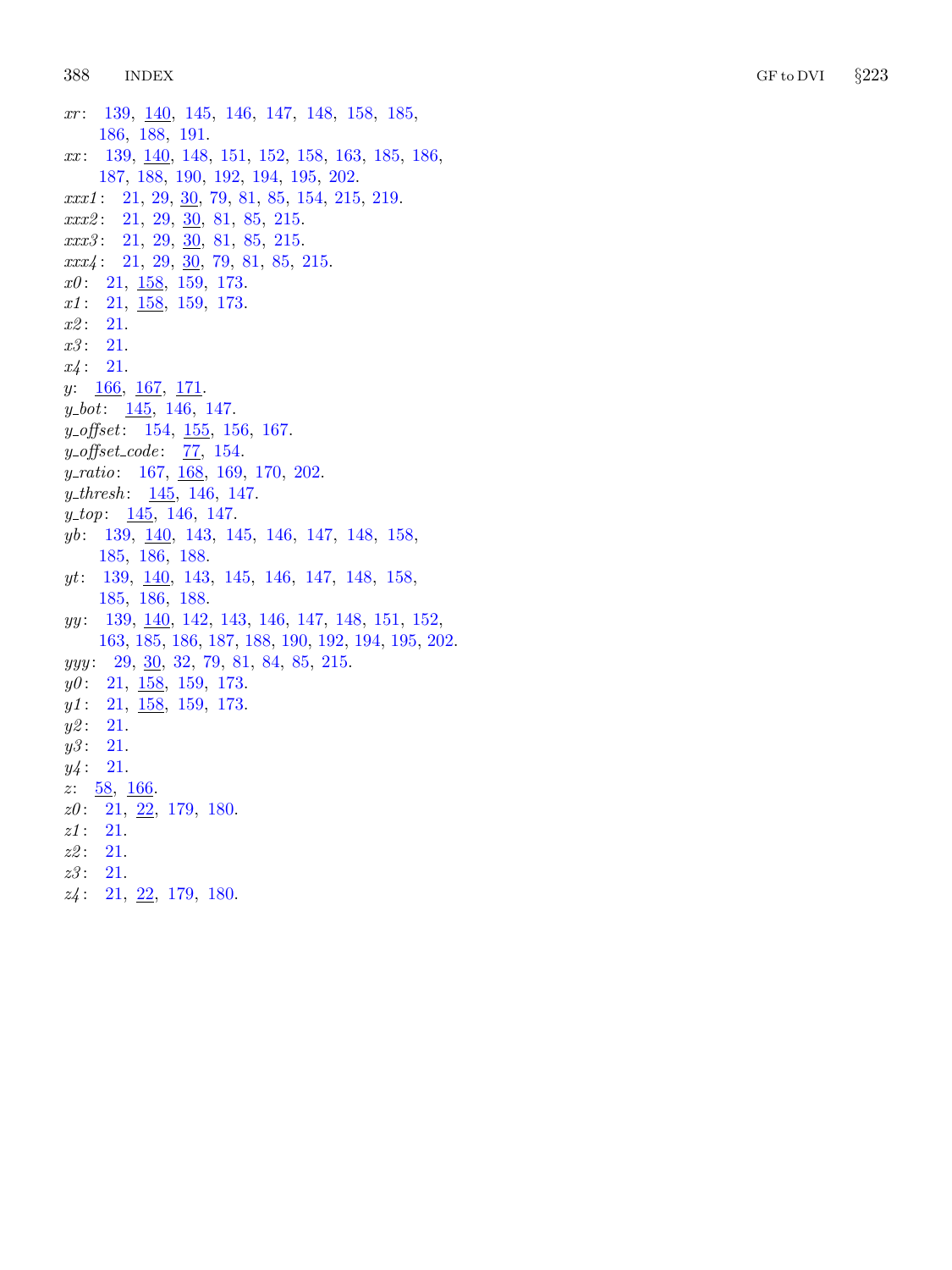- $\langle$  Add a full set of k-bit characters [128](#page-54-0) in section [126.](#page-54-0)
- $\langle$  Add more rows to a, until 12-bit entries are obtained [213](#page-77-0) is Used in section [218.](#page-78-0)
- Add special k-bit characters of the form  $X \cdot X0 \cdot 0$  [129](#page-55-0) is Used in section [126.](#page-54-0)
- Adjust the maximum page width Used in section [164](#page-64-0).
- $\langle$  Advance to the next row that needs to be typeset; or return, if we're all done [217](#page-78-0) $\rangle$  Used in section [218.](#page-78-0)
- (Carry out a ligature operation, updating the cursor structure and possibly advancing  $k$ ; goto *continue* if the cursor doesn't advance, otherwise **goto** done Used in section [120](#page-50-0).
- Compute the octant code for floating label  $p \ 192$  $p \ 192$  Used in section [191](#page-71-0).
- Constants in the outer block Used in section [3.](#page-1-0)
- Declare the procedure called *load\_fonts* Used in section [111.](#page-47-0)
- Empty the last bytes out of  $dvi_buf$  [109](#page-47-0)) Used in section [115.](#page-48-0)
- Enter a dot for label p in the rectangle list, and typeset the dot Used in section [187](#page-70-0).
- Enter a prescribed label for node p into the rectangle list, and typeset it Used in section [189](#page-70-0).
- Find nearest dots, to help in label positioning Used in section [181.](#page-68-0)
- $\Diamond$  Find non-overlapping coordinates, if possible, and **goto** found; otherwise set place<sub>-label</sub>  $\leftarrow$  false and **return** Used in section [194.](#page-72-0)
- Finish reading the parameters of the *boc* Used in section [164](#page-64-0).
- Finish the DVI file and **goto** final end Used in section [219.](#page-79-0)
- Get online special input Used in section [98.](#page-44-0)
- Get ready to convert METAFONT coordinates to DVI coordinates Used in section [164](#page-64-0).
- Globals in the outer block [12](#page-4-0), [16,](#page-6-0) [18](#page-6-0), [37,](#page-20-0) [46,](#page-24-0) [48](#page-25-0), [49,](#page-25-0) [53](#page-27-0), [71](#page-34-0), [76,](#page-35-0) [80](#page-38-0), [86,](#page-41-0) [87,](#page-41-0) [93](#page-42-0), [96,](#page-43-0) [102,](#page-46-0) [105](#page-46-0), [117](#page-50-0), [127](#page-54-0), [134](#page-57-0), [140,](#page-58-0) [149,](#page-60-0) [155,](#page-62-0) [158,](#page-63-0) [160,](#page-63-0) [166](#page-65-0), [168](#page-65-0), [174](#page-67-0), [182](#page-69-0), [183,](#page-69-0) [207,](#page-75-0) [211,](#page-76-0) [212,](#page-76-0) [220](#page-79-0) Used in section [3](#page-1-0).
- If the keyword in  $buffer[1..l]$  is known, change c and **goto** done [83](#page-39-0)) Used in section [82.](#page-39-0)
- If there's a ligature or kern at the cursor position, update the cursor data structures, possibly advancing  $k$ ; continue until the cursor wants to move right Used in section [116.](#page-49-0)
- Initialize global variables that depend on the font data [137](#page-57-0), [169](#page-65-0), [175](#page-67-0), [184](#page-69-0), [205,](#page-75-0) [206](#page-75-0)  $\backslash$  Used in section [98.](#page-44-0)
- Initialize the strings  $77, 78, 88$  $77, 78, 88$  $77, 78, 88$  $77, 78, 88$  $77, 78, 88$  Used in section [219](#page-79-0).
- Initialize variables for the next character  $144, 156, 161$  $144, 156, 161$  $144, 156, 161$  $144, 156, 161$  Used in section [219](#page-79-0).
- Labels in the outer block Used in section [3](#page-1-0).
- Look for overlaps in node q and its predecessors Used in section [145](#page-59-0).
- Look for overlaps in the successors of node  $q$  [146](#page-59-0)) Used in section [145](#page-59-0).
- Make final adjustments and **goto** done Used in section [59.](#page-29-0)
- (Move the cursor to the right and **goto** *continue*, if there's more work to do in the current word ) Used in section [116.](#page-49-0)
- Move to column j in the DVI output Used in section [208.](#page-76-0)
- Output a horizontal rule Used in section [173.](#page-67-0)
- Output a vertical rule Used in section [173.](#page-67-0)
- Output all attachable labels Used in section [181](#page-68-0).
- Output all dots Used in section [181](#page-68-0).
- Output all labels for the current character Used in section [164](#page-64-0).
- Output all overflow labels Used in section [181.](#page-68-0)
- Output all prescribed labels Used in section [181.](#page-68-0)
- Output all rules for the current character Used in section [164](#page-64-0).
- Output the equivalent of k copies of character v [210](#page-76-0) ised in section [208](#page-76-0).
- Output the font name whose internal number is  $f(112)$  $f(112)$  $f(112)$  Used in section [111.](#page-47-0)
- Output the *bop* and the title line Used in section [164](#page-64-0).
- Override the offsets Used in section [154.](#page-62-0)
- Paint k bits and read another command Used in section [215.](#page-77-0)
- Process a character Used in section [219](#page-79-0).
- Process a no-op command Used in section [219.](#page-79-0)
- Process the preamble Used in section [219.](#page-79-0)
- Put the bits for the next row, times l, into a Used in section [213.](#page-77-0)